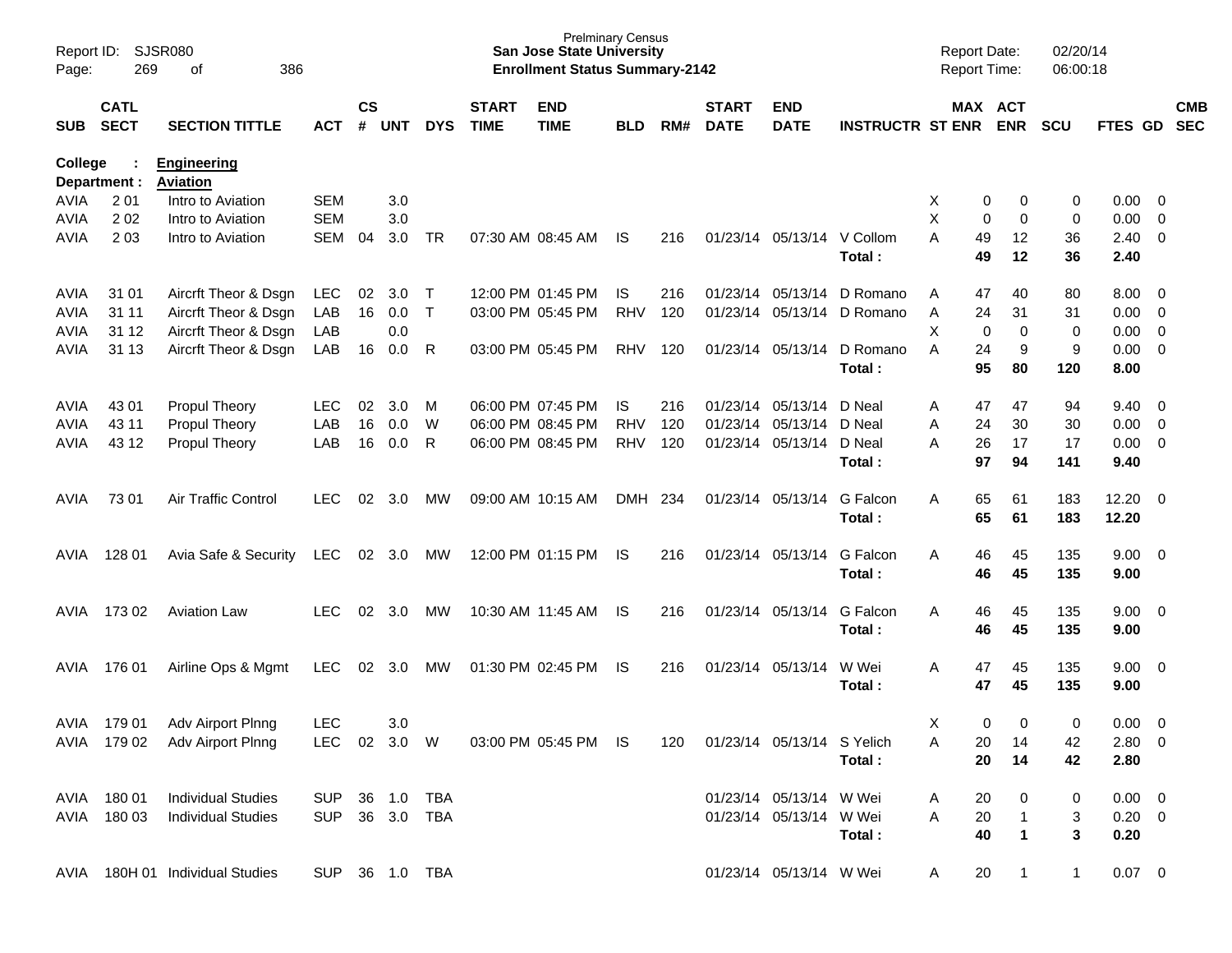| Report ID:<br>Page: | 270                        | <b>SJSR080</b><br>386<br>οf |            |                    |     |            |                             | <b>Prelminary Census</b><br><b>San Jose State University</b><br><b>Enrollment Status Summary-2142</b> |            |     |                             |                           |                          | <b>Report Date:</b><br><b>Report Time:</b> |                          | 02/20/14<br>06:00:18 |                |                          |
|---------------------|----------------------------|-----------------------------|------------|--------------------|-----|------------|-----------------------------|-------------------------------------------------------------------------------------------------------|------------|-----|-----------------------------|---------------------------|--------------------------|--------------------------------------------|--------------------------|----------------------|----------------|--------------------------|
| <b>SUB</b>          | <b>CATL</b><br><b>SECT</b> | <b>SECTION TITTLE</b>       | <b>ACT</b> | $\mathsf{cs}$<br># | UNT | <b>DYS</b> | <b>START</b><br><b>TIME</b> | <b>END</b><br><b>TIME</b>                                                                             | <b>BLD</b> | RM# | <b>START</b><br><b>DATE</b> | <b>END</b><br><b>DATE</b> | <b>INSTRUCTR ST ENR</b>  | <b>MAX</b>                                 | <b>ACT</b><br><b>ENR</b> | <b>SCU</b>           | FTES GD        | <b>CMB</b><br><b>SEC</b> |
|                     |                            |                             |            |                    |     |            |                             |                                                                                                       |            |     |                             |                           | Total:                   | 20                                         | $\mathbf 1$              | 1                    | 0.07           |                          |
| AVIA                | 190 01                     | Senior Capstone             | <b>LEC</b> | 02                 | 3.0 |            |                             |                                                                                                       |            |     | 01/23/14                    | 05/13/14                  | W Wei                    | X.                                         | $\mathbf 0$<br>0         | 0                    | 0.00           | - 0                      |
| <b>AVIA</b>         | 190 02                     | Senior Capstone             | <b>LEC</b> | 02                 | 3.0 | M          |                             | 03:00 PM 05:45 PM                                                                                     | <b>IS</b>  | 216 | 01/23/14                    | 05/13/14                  | W Wei<br>Total:          | A<br>47<br>47                              | 30<br>30                 | 90<br>90             | 6.00<br>6.00   | - 0                      |
| AVIA                | 192 01                     | Instru Flight Tech          | <b>LEC</b> | 02                 | 3.0 | Т          |                             | 09:00 AM 10:45 AM                                                                                     | <b>IS</b>  | 216 | 01/23/14                    | 05/13/14                  | G Falcon                 | 47<br>A                                    | 26                       | 52                   | 5.20           | 0                        |
| <b>AVIA</b>         | 192 11                     | Instru Flight Tech          | <b>LAB</b> | 16                 | 0.0 | R          |                             | 09:00 AM 11:45 AM                                                                                     | IS.        | 133 | 01/23/14                    | 05/13/14                  | G Falcon                 | 22<br>A                                    | 26                       | 26                   | 0.00           | 0                        |
| <b>AVIA</b>         | 192 12                     | Instru Flight Tech          | LAB        | 16                 | 0.0 | R.         |                             | 03:00 PM 05:45 PM                                                                                     | <b>IS</b>  | 133 | 01/23/14                    | 05/13/14                  | Total:                   | 22<br>A<br>91                              | $\mathbf 0$<br>52        | 0<br>78              | 0.00<br>5.20   | 0                        |
| AVIA                | 194 01                     | Pilot Avion & GA Sys        | LEC        | 02                 | 3.0 | <b>TBA</b> |                             |                                                                                                       |            |     | 01/23/14                    | 05/13/14                  | P Kelly<br>Total:        | A<br>60<br>60                              | 25<br>25                 | 75<br>75             | 5.00<br>5.00   | - 0                      |
| AVIA                | 195 01                     | Intern Avia Indust          | <b>SUP</b> | 36                 | 3.0 | <b>TBA</b> |                             |                                                                                                       | <b>IS</b>  | 120 | 01/23/14                    | 05/13/14                  | W Wei                    | 20<br>A                                    | $\mathbf 0$              | 0                    | 0.00           | - 0                      |
| AVIA                | 195 03                     | Intern Avia Indust          | <b>SUP</b> | 36                 | 3.0 | <b>TBA</b> |                             |                                                                                                       | IS         | 120 | 01/23/14                    | 05/13/14                  | W Wei                    | 20<br>A                                    | 3                        | 9                    | 0.60           | 0                        |
|                     |                            |                             |            |                    |     |            |                             |                                                                                                       |            |     |                             |                           | Total:                   | 40                                         | 3                        | 9                    | 0.60           |                          |
|                     | Department :               | <b>Aviation</b>             |            |                    |     |            |                             |                                                                                                       |            |     |                             | <b>Lower Division:</b>    | <b>Department Total:</b> | 763<br>306                                 | 508<br>247               | 1183<br>480          | 78.87<br>32.00 |                          |

**Upper Division : 457 261 703 46.87 Graduate Division : 0 0 0 0.00**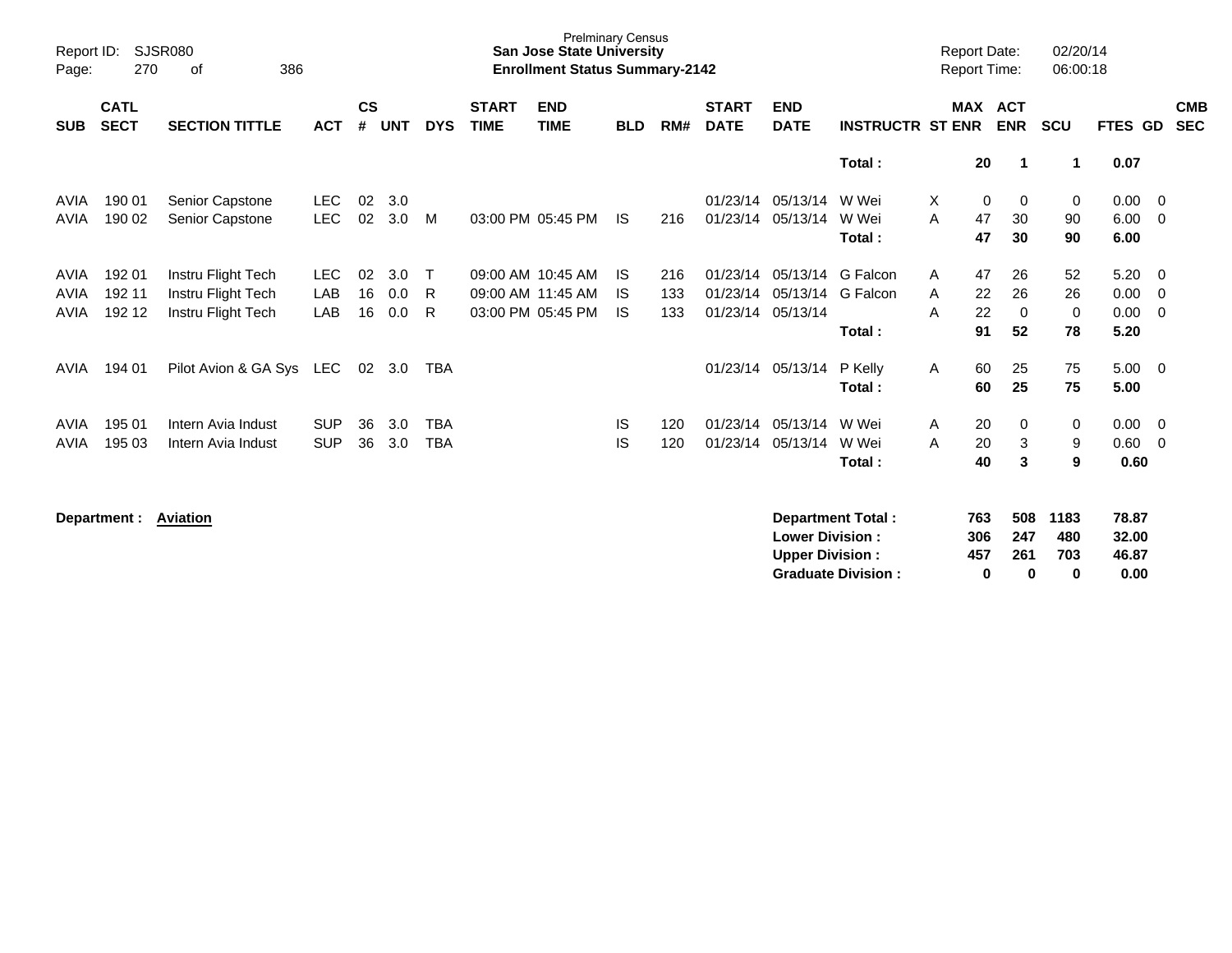| Page:          | Report ID: SJSR080<br>271  | 386<br>оf                                                                           |                                        |                |                   |                                 |                             | <b>Prelminary Census</b><br><b>San Jose State University</b><br><b>Enrollment Status Summary-2142</b> |                |     |                             |                            |                                                                                                     | <b>Report Date:</b><br>Report Time: |                  | 02/20/14<br>06:00:18 |                                                   |     |            |
|----------------|----------------------------|-------------------------------------------------------------------------------------|----------------------------------------|----------------|-------------------|---------------------------------|-----------------------------|-------------------------------------------------------------------------------------------------------|----------------|-----|-----------------------------|----------------------------|-----------------------------------------------------------------------------------------------------|-------------------------------------|------------------|----------------------|---------------------------------------------------|-----|------------|
| SUB            | <b>CATL</b><br><b>SECT</b> | <b>SECTION TITTLE</b>                                                               | ACT                                    | $\mathsf{cs}$  | # UNT             | <b>DYS</b>                      | <b>START</b><br><b>TIME</b> | <b>END</b><br><b>TIME</b>                                                                             | <b>BLD</b>     | RM# | <b>START</b><br><b>DATE</b> | <b>END</b><br><b>DATE</b>  | <b>INSTRUCTR ST ENR ENR</b>                                                                         | MAX ACT                             |                  | <b>SCU</b>           | FTES GD SEC                                       |     | <b>CMB</b> |
| <b>College</b> | Department :               | <b>Engineering</b><br><b>Aerospace Engineering</b>                                  |                                        |                |                   |                                 |                             |                                                                                                       |                |     |                             |                            |                                                                                                     |                                     |                  |                      |                                                   |     |            |
| AE.            | 114 01                     | <b>Aerosp Structures</b>                                                            | SEM                                    |                | 04 3.0            | MW                              | 04:30 PM 05:45 PM           |                                                                                                       | <b>ENG 164</b> |     |                             | 01/23/14 05/13/14 J Hunter | Total:                                                                                              | 60<br>A<br>60                       | 60<br>60         | 180<br>180           | 12.40 8<br>12.40                                  |     |            |
| AE             | 140 01                     | Rigid Body Dynamic                                                                  | SEM 04 3.0                             |                |                   | MW                              |                             | 01:30 PM 02:45 PM                                                                                     | ENG 164        |     |                             | 01/23/14 05/13/14          | J Hunter<br>Total:                                                                                  | 60<br>A<br>60                       | 59<br>59         | 177<br>177           | 11.90 2<br>11.90                                  |     |            |
| AE<br>AE       | 162 01<br>162 02           | Aerodynamics II<br>Aerodynamics II                                                  | SEM<br>LAB                             | 04<br>16       | 3.0<br>0.0        | <b>TR</b><br><b>TBA</b>         |                             | 03:00 PM 04:15 PM                                                                                     | <b>ENG 164</b> |     |                             | 01/23/14 05/13/14          | N Mourtos<br>01/23/14 05/13/14 N Mourtos<br>Total:                                                  | 60<br>Α<br>60<br>A<br>120           | 65<br>65<br>130  | 130<br>65<br>195     | 13.45<br>0.009<br>13.45                           | - 9 |            |
| AE             | 165 01                     | <b>Flight Mechanics</b>                                                             | SEM                                    | 04             | 3.0               | MW                              |                             | 10:30 AM 11:45 AM                                                                                     | <b>ENG 164</b> |     |                             | 01/23/14 05/13/14          | J Hunter<br>Total:                                                                                  | 60<br>A<br>60                       | 56<br>56         | 168<br>168           | 11.55 7<br>11.55                                  |     |            |
| AE<br>AE       | 169 01<br>169 02           | <b>Computational Fluid</b><br><b>Computational Fluid</b>                            | SEM<br>LAB                             | 04<br>16       | 3.0<br>0.0        | MW<br><b>TBA</b>                |                             | 09:00 AM 10:15 AM                                                                                     | <b>ENG 164</b> |     |                             |                            | 01/23/14 05/13/14 P Papadopoul A<br>01/23/14 05/13/14 P Papadopoul A<br>Total:                      | 60<br>60<br>120                     | 41<br>41<br>82   | 82<br>41<br>123      | $8.20 \ 0$<br>$0.00 \t 0$<br>8.20                 |     |            |
| AE             |                            | 171B 01 Aircraft Design II                                                          | LAB                                    |                | 16 3.0            | TBA                             |                             |                                                                                                       |                |     |                             | 01/23/14 05/13/14          | Total:                                                                                              | Α<br>30<br>30                       | 23<br>23         | 69<br>69             | $4.60 \ 0$<br>4.60                                |     |            |
| AE             |                            | 172B 01 Spacecraft Design II                                                        | LAB                                    |                | 16 3.0            | TBA                             |                             |                                                                                                       |                |     |                             | 01/23/14 05/13/14          | Total:                                                                                              | Α<br>30<br>30                       | 18<br>18         | 54<br>54             | 3.60 0<br>3.60                                    |     |            |
| AE<br>AE<br>AE | 180 01<br>180 02<br>180 03 | <b>Individual Studies</b><br><b>Individual Studies</b><br><b>Individual Studies</b> | <b>SUP</b><br><b>SUP</b><br><b>SUP</b> | 36<br>36<br>36 | 3.0<br>3.0<br>3.0 | TBA<br><b>TBA</b><br><b>TBA</b> |                             |                                                                                                       |                |     |                             |                            | 01/23/14 05/13/14 N Mourtos<br>01/23/14 05/13/14 N Mourtos<br>01/23/14 05/13/14 N Mourtos<br>Total: | 0<br>Α<br>0<br>A<br>0<br>A<br>0     | 0<br>0<br>0<br>0 | 0<br>0<br>0<br>0     | $0.00 \t 0$<br>$0.00 \t 0$<br>$0.00 \t 0$<br>0.00 |     |            |
| AE             | 242 01                     | Orb Mech Miss Des                                                                   | <b>LEC</b>                             |                | 04 3.0            | M                               |                             | 06:00 PM 08:45 PM                                                                                     | <b>ENG</b>     | 164 |                             |                            | 01/23/14 05/13/14 K Turkoglu<br>Total:                                                              | 30<br>A<br>30                       | 22<br>22         | 66<br>66             | 5.45 21<br>5.45                                   |     |            |
| AE             | 245 01                     | Spcrft Dyn & Contr                                                                  | LEC 04 3.0 T                           |                |                   |                                 |                             | 06:00 PM 08:45 PM                                                                                     | ENG 164        |     |                             |                            | 01/23/14 05/13/14 K Turkoglu<br>Total:                                                              | 30<br>A<br>30                       | 16<br>16         | 48<br>48             | 4.00 16<br>4.00                                   |     |            |
| AE             | 262 01                     | Adv Aerodynamics                                                                    | SEM 04 3.0 R                           |                |                   |                                 |                             | 06:00 PM 08:45 PM CL                                                                                  |                | 308 |                             |                            | 01/23/14 05/13/14 S MontgomeryA<br>Total:                                                           | 30<br>30                            | 11<br>11         | 33<br>33             | 2.75 11<br>2.75                                   |     |            |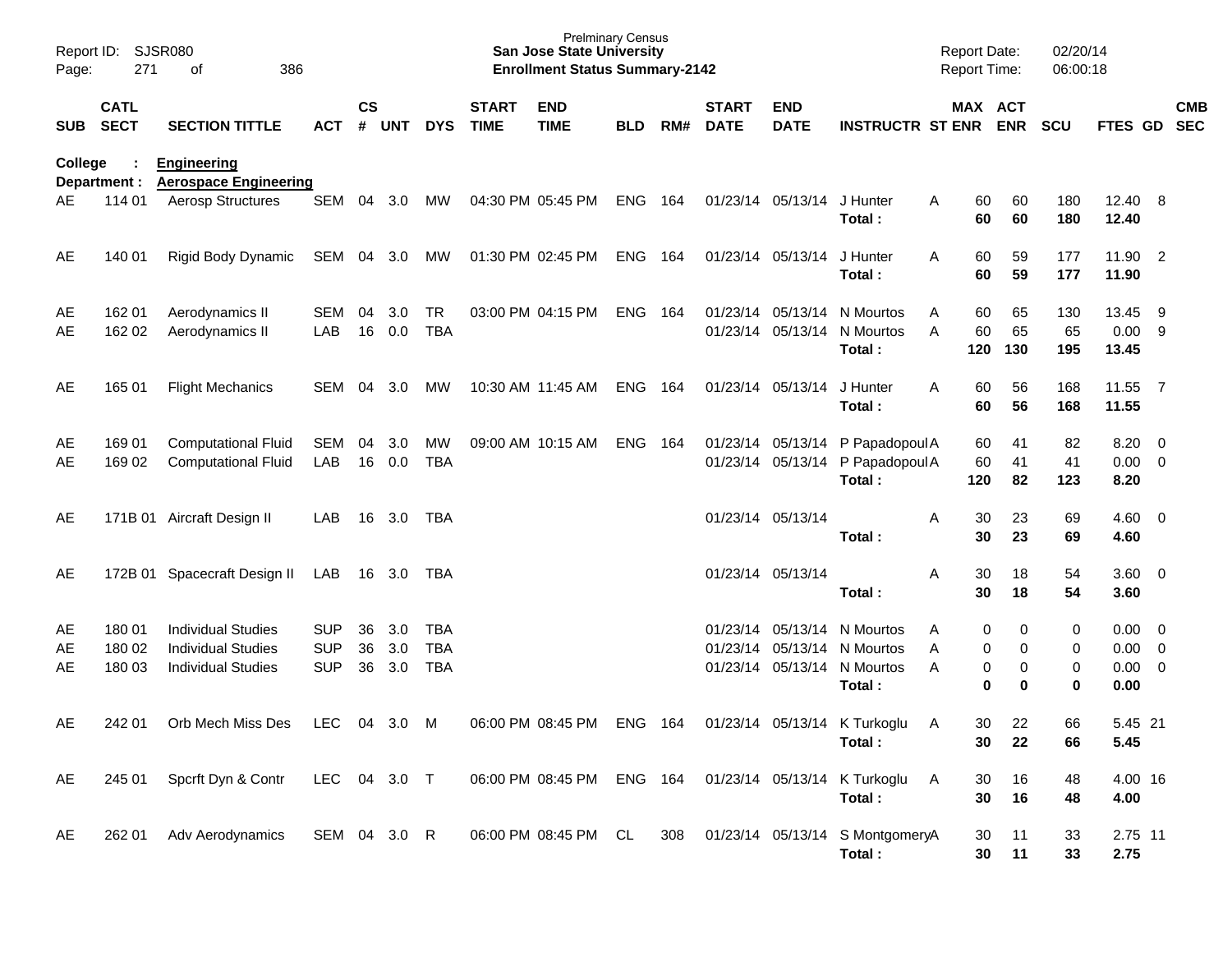| Report ID:<br>Page: | <b>SJSR080</b><br>272      | 386                          |            |                |            |            | <b>Prelminary Census</b><br><b>San Jose State University</b><br><b>Enrollment Status Summary-2142</b> |                           |            |     |                             |                                                  |                                                       | <b>Report Date:</b><br><b>Report Time:</b> |                        | 02/20/14<br>06:00:18             |                         |                                 |                          |
|---------------------|----------------------------|------------------------------|------------|----------------|------------|------------|-------------------------------------------------------------------------------------------------------|---------------------------|------------|-----|-----------------------------|--------------------------------------------------|-------------------------------------------------------|--------------------------------------------|------------------------|----------------------------------|-------------------------|---------------------------------|--------------------------|
| <b>SUB</b>          | <b>CATL</b><br><b>SECT</b> | <b>SECTION TITTLE</b>        | <b>ACT</b> | <b>CS</b><br># | <b>UNT</b> | <b>DYS</b> | <b>START</b><br><b>TIME</b>                                                                           | <b>END</b><br><b>TIME</b> | <b>BLD</b> | RM# | <b>START</b><br><b>DATE</b> | <b>END</b><br><b>DATE</b>                        | <b>INSTRUCTR ST ENR</b>                               |                                            | <b>MAX ACT</b>         | <b>ENR</b>                       | <b>SCU</b>              | FTES GD                         | <b>CMB</b><br><b>SEC</b> |
| AE                  | 267 01                     | Space Propulsion             | <b>SEM</b> | 05             | 3.0        | W          |                                                                                                       | 07:00 PM 09:45 PM         | <b>ENG</b> | 327 |                             |                                                  | 01/23/14 05/13/14 P Papadopoul A<br>Total:            |                                            | 30<br>30               | 27<br>27                         | 81<br>81                | 6.70 26<br>6.70                 |                          |
| AE                  | 290R 01                    | Thesis/Project Sup           | <b>SUP</b> |                | 1.0        |            |                                                                                                       |                           |            |     |                             |                                                  | Total:                                                | X                                          | 0<br>0                 | 0<br>$\mathbf 0$                 | 0<br>$\pmb{0}$          | $0.00 \t 0$<br>0.00             |                          |
| AE                  |                            | 295A 01 Project I            | <b>SUP</b> | 25             | 3.0        | W          |                                                                                                       | 06:00 PM 08:45 PM         | <b>ENG</b> | 164 |                             | 01/23/14 05/13/14                                | N Mourtos<br>Total:                                   | A                                          | 20<br>20               | 6<br>6                           | 18<br>18                | 1.50 6<br>1.50                  |                          |
| AE                  |                            | 295B 01 Project II           | <b>SUP</b> | 25             | 3.0        | W          |                                                                                                       | 06:00 PM 08:45 PM         |            |     |                             | 01/23/14 05/13/14                                | N Mourtos<br>Total:                                   | A                                          | 20<br>20               | 8<br>8                           | 24<br>24                | 2.00 8<br>2.00                  |                          |
| AE                  | 298 01                     | Spec Proj in Aerospa         | <b>SUP</b> | 25             | 3.0        | F          |                                                                                                       | 06:00 PM 08:45 PM         | <b>ENG</b> | 164 |                             | 01/23/14 05/13/14                                | N Mourtos<br>Total:                                   | A                                          | 20<br>20               | $\mathbf 0$<br>$\bf{0}$          | 0<br>$\mathbf 0$        | $0.00 \t 0$<br>0.00             |                          |
| AE                  | 299 01                     | <b>Thesis</b>                | <b>SUP</b> | 25             | 3.0        | W          |                                                                                                       | 06:00 PM 08:45 PM         |            |     |                             | 01/23/14 05/13/14                                | N Mourtos<br>Total:                                   | A                                          | 20<br>20               | $\overline{2}$<br>$\overline{2}$ | 6<br>$6\phantom{1}$     | $0.50 \quad 2$<br>0.50          |                          |
|                     | Department :               | <b>Aerospace Engineering</b> |            |                |            |            |                                                                                                       |                           |            |     |                             | <b>Lower Division:</b><br><b>Upper Division:</b> | <b>Department Total:</b><br><b>Graduate Division:</b> |                                            | 680<br>0<br>480<br>200 | 520<br>0<br>428<br>92            | 1242<br>0<br>966<br>276 | 88.60<br>0.00<br>65.70<br>22.90 |                          |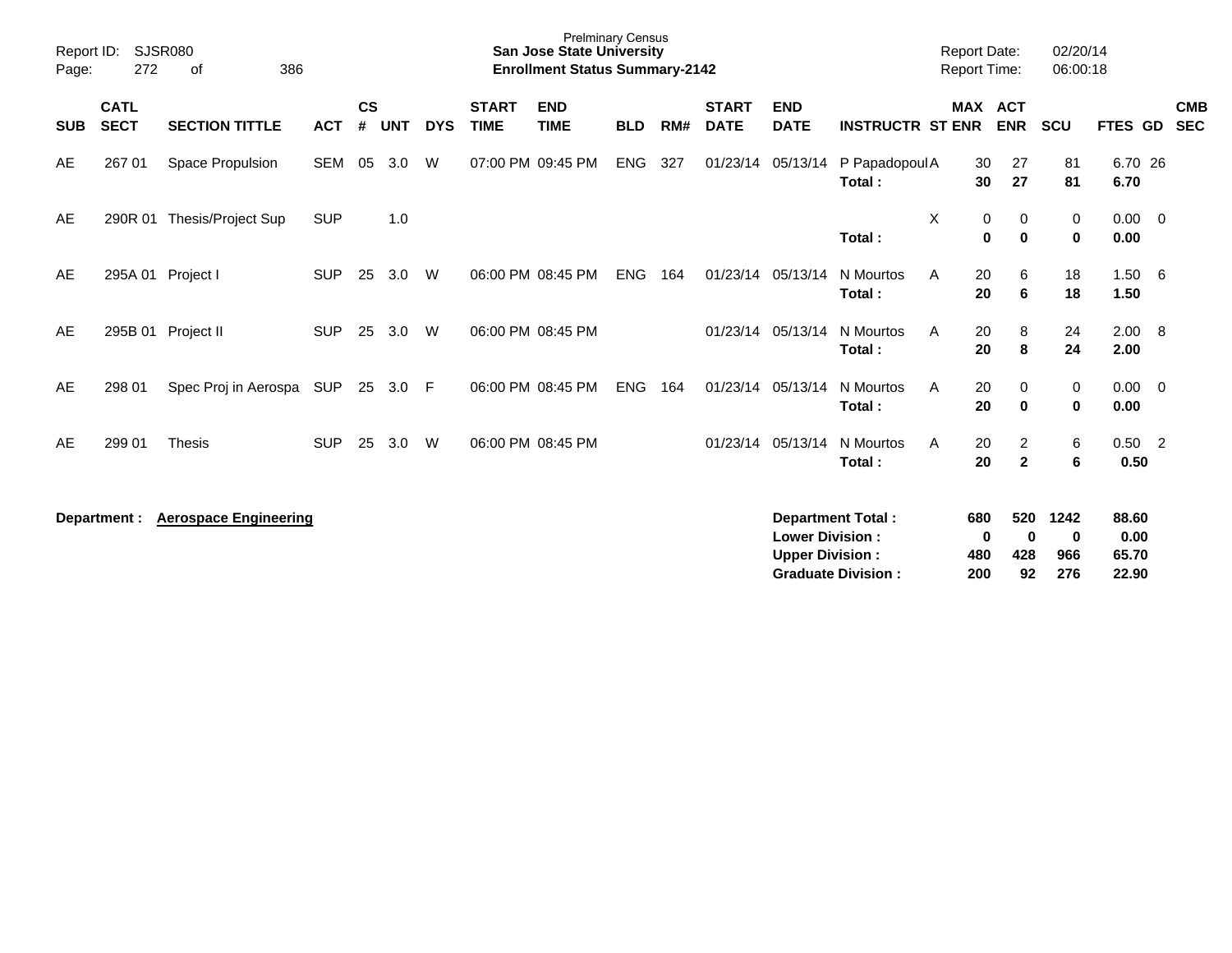| Page:      | Report ID: SJSR080<br>273  | 386<br>of                                         |            |                    |            |              |                             | <b>San Jose State University</b><br><b>Enrollment Status Summary-2142</b> | <b>Prelminary Census</b> |     |                             |                              |                                            | <b>Report Date:</b><br>Report Time: |                       | 02/20/14<br>06:00:18 |                    |                            |                          |
|------------|----------------------------|---------------------------------------------------|------------|--------------------|------------|--------------|-----------------------------|---------------------------------------------------------------------------|--------------------------|-----|-----------------------------|------------------------------|--------------------------------------------|-------------------------------------|-----------------------|----------------------|--------------------|----------------------------|--------------------------|
| SUB        | <b>CATL</b><br><b>SECT</b> | <b>SECTION TITTLE</b>                             | <b>ACT</b> | $\mathsf{cs}$<br># | <b>UNT</b> | <b>DYS</b>   | <b>START</b><br><b>TIME</b> | <b>END</b><br><b>TIME</b>                                                 | <b>BLD</b>               | RM# | <b>START</b><br><b>DATE</b> | <b>END</b><br><b>DATE</b>    | <b>INSTRUCTR ST ENR</b>                    |                                     | MAX ACT<br><b>ENR</b> | <b>SCU</b>           | FTES GD            |                            | <b>CMB</b><br><b>SEC</b> |
| College    | Department :               | <b>Engineering</b><br><b>Chemical Engineering</b> |            |                    |            |              |                             |                                                                           |                          |     |                             |                              |                                            |                                     |                       |                      |                    |                            |                          |
| <b>BME</b> | 115 01                     | Intro Biomed Engr                                 | <b>LEC</b> | 02                 | 4.0        | MW           |                             | 04:30 PM 05:45 PM                                                         | <b>ENG</b>               | 401 |                             |                              | 01/23/14 05/13/14 F Erogbogbo A            |                                     | 32<br>34              | 102                  | 10.00 14           |                            |                          |
| <b>BME</b> | 115 02                     | Intro Biomed Engr                                 | LAB        | 16                 | 0.0        | W            |                             | 01:30 PM 04:15 PM                                                         | <b>ENG</b>               | 221 | 01/23/14                    | 05/13/14                     | D Toorani                                  | 16<br>A                             | 14                    | 14                   | 0.00               | $\overline{4}$             |                          |
| BME        | 115 03                     | Intro Biomed Engr                                 | LAB        | 16                 | 0.0        | W            |                             | 06:00 PM 08:45 PM                                                         | <b>ENG</b>               | 221 |                             | 01/23/14 05/13/14 T Greilich | Total:                                     | 16<br>A<br>64                       | 20<br>68              | 20<br>136            | $0.00$ 10<br>10.00 |                            |                          |
| BME.       | 11701                      | <b>Biotransport Phen</b>                          | LEC.       | 02                 | 3.0        | <b>TR</b>    |                             | 01:30 PM 02:45 PM                                                         | <b>ENG</b>               | 401 |                             | 01/23/14 05/13/14            | <b>B</b> Hawkins<br>Total:                 | 40<br>A<br>40                       | 37<br>37              | 111<br>111           | 7.70<br>7.70       | - 6                        |                          |
| BME        | 17301                      | <b>Clinical Trials</b>                            | <b>LEC</b> | 02                 | 3.0        | MW           |                             | 01:30 PM 02:45 PM                                                         | ENG                      | 401 |                             |                              | 01/23/14 05/13/14 F Erogbogbo A<br>Total:  | 40<br>40                            | 23<br>23              | 69<br>69             | 4.65<br>4.65       | $\overline{\phantom{0}}$ 1 |                          |
| BME.       | 174 01                     | <b>Biomed Regs</b>                                | <b>LEC</b> | 02                 | 3.0        | МW           |                             | 04:30 PM 05:45 PM                                                         | <b>ENG</b>               | 329 |                             | 01/23/14 05/13/14            | P Coronado A<br>Total:                     | 40<br>40                            | 31<br>31              | 93<br>93             | 6.25<br>6.25       | - 1                        |                          |
| BME        |                            | 198B 01 Senior Project II                         | <b>LEC</b> | 02                 | 2.0        | F            |                             | 09:00 AM 09:50 AM                                                         | <b>ENG</b>               | 340 |                             | 01/23/14 05/13/14            | <b>B</b> Hawkins                           | 15<br>A                             | 9                     | 9                    | 1.20               | - 0                        |                          |
| <b>BME</b> |                            | 198B 02 Senior Project II                         | LAB        | 16                 | 0.0        | F            |                             | 10:30 AM 01:15 PM                                                         | <b>ENG</b>               | 340 |                             | 01/23/14 05/13/14            | <b>B</b> Hawkins                           | 15<br>A                             | 9                     | 9                    | 0.00               | $\overline{0}$             |                          |
|            |                            |                                                   |            |                    |            |              |                             |                                                                           |                          |     |                             |                              | Total:                                     | 30                                  | 18                    | 18                   | 1.20               |                            |                          |
| BME        | 274 01                     | Med Dev Regs & ManuSEM 04                         |            |                    | 3.0        | R            |                             | 06:00 PM 08:45 PM                                                         | <b>ENG</b>               | 333 |                             |                              | 01/23/14 05/13/14 G Selvaduray A<br>Total: | 40<br>40                            | 39<br>39              | 117<br>117           | 9.75 39<br>9.75    |                            |                          |
| <b>CHE</b> | 109 01                     | <b>Heat Trans Electr</b>                          | <b>LEC</b> | 02                 | 3.0        | МW           |                             | 04:30 PM 05:45 PM                                                         | <b>ENG</b>               | 340 |                             | 01/23/14 05/13/14            | M Jennings                                 | 35<br>A                             | 4                     | 12                   | 0.80               | $0\,C$                     |                          |
| MЕ         | 109 01                     | <b>Heat Trans Electr</b>                          | <b>LEC</b> | 02                 | 3.0        | <b>MW</b>    |                             | 04:30 PM 05:45 PM                                                         | <b>ENG</b>               | 340 |                             | 01/23/14 05/13/14            | M Jennings A                               |                                     | 0<br>25               | 75                   | 5.00               | 0 <sup>o</sup>             |                          |
|            |                            |                                                   |            |                    |            |              |                             |                                                                           |                          |     |                             |                              | Total:                                     | 35                                  | 29                    | 87                   | 5.80               |                            |                          |
| <b>CHE</b> | 151 01                     | Proc Engr Thermo                                  | <b>SEM</b> | 16                 | 4.0        | МW           |                             | 10:30 AM 11:45 AM                                                         | <b>ENG</b>               | 339 | 01/23/14                    | 05/13/14                     | C Komives                                  | 45<br>A                             | 36                    | 36                   | 10.07              | 7 C                        |                          |
|            | MATE 151 01                | Proc Engr Thermo                                  | <b>SEM</b> | 16                 | 4.0        | MW           |                             | 10:30 AM 11:45 AM                                                         | <b>ENG</b>               | 339 | 01/23/14                    | 05/13/14                     | C Komives                                  | A                                   | $\mathbf 0$<br>0      | 0                    | 0.00               | 0 <sup>C</sup>             |                          |
| <b>CHE</b> | 151 02                     | Proc Engr Thermo                                  | LAB        | 16                 | 0.0        | $\mathsf{T}$ |                             | 09:00 AM 11:45 AM                                                         | <b>ENG</b>               | 333 | 01/23/14                    | 05/13/14                     | C Komives                                  | 45<br>A                             | 36                    | 36                   | 0.00               | 7 C                        |                          |
|            | MATE 151 02                | Proc Engr Thermo                                  | LAB        | 16                 | 0.0        | т            |                             | 09:00 AM 11:45 AM                                                         | <b>ENG</b>               | 333 |                             |                              | 01/23/14 05/13/14 C Komives                | A                                   | $\Omega$<br>$\Omega$  | 0                    | 0.00               | 0 <sup>o</sup>             |                          |
|            | CHE 151 03                 | Proc Engr Thermo                                  | SEM 04     |                    | 4.0        | MW           |                             | 10:30 AM 11:45 AM                                                         | ENG                      | 303 |                             |                              | 01/23/14 05/13/14 G Selvaduray A           | 30                                  | 0                     | 0                    | 0.00               | 0 <sub>C</sub>             |                          |
|            | MATE 151 03                | Proc Engr Thermo                                  | <b>SEM</b> |                    | 04 4.0     | MW           |                             | 10:30 AM 11:45 AM                                                         | ENG                      | 303 |                             |                              | 01/23/14 05/13/14 G Selvaduray A           |                                     | 12<br>0               | 36                   | 3.20               | 0 <sup>o</sup>             |                          |
|            | CHE 151 04                 | Proc Engr Thermo                                  | LAB        |                    | 16 0.0     | $\top$       |                             | 09:00 AM 11:45 AM                                                         | ENG 340                  |     |                             |                              | 01/23/14 05/13/14 G Selvaduray A           | 30                                  | $\mathbf 0$           | 0                    | 0.00               | 0 <sup>C</sup>             |                          |
|            | MATE 151 04                | Proc Engr Thermo                                  | LAB        |                    | 16 0.0     | $\top$       |                             | 09:00 AM 11:45 AM                                                         | ENG 340                  |     |                             |                              | 01/23/14 05/13/14 G Selvaduray A           |                                     | 12<br>0               | 12                   | 0.00               | $0\,C$                     |                          |
|            |                            |                                                   |            |                    |            |              |                             |                                                                           |                          |     |                             |                              | Total:                                     | 150                                 | 96                    | 120                  | 13.27              |                            |                          |
| <b>CHE</b> |                            | 160A 01 Unit Oper I                               | SEM 04 4.0 |                    |            | МW           |                             | 08:30 AM 09:45 AM                                                         | ENG 340                  |     |                             | 01/23/14 05/13/14 G Young    |                                            | 45<br>A                             | 30                    | 90                   | 8.33               | $-5$                       |                          |
| <b>CHE</b> |                            | 160A 02 Unit Oper I                               | LAB 16 0.0 |                    |            | R            |                             | 09:00 AM 11:45 AM                                                         | ENG 333                  |     |                             | 01/23/14 05/13/14 G Young    |                                            | A                                   | 40<br>30              | 30                   | 0.00 5             |                            |                          |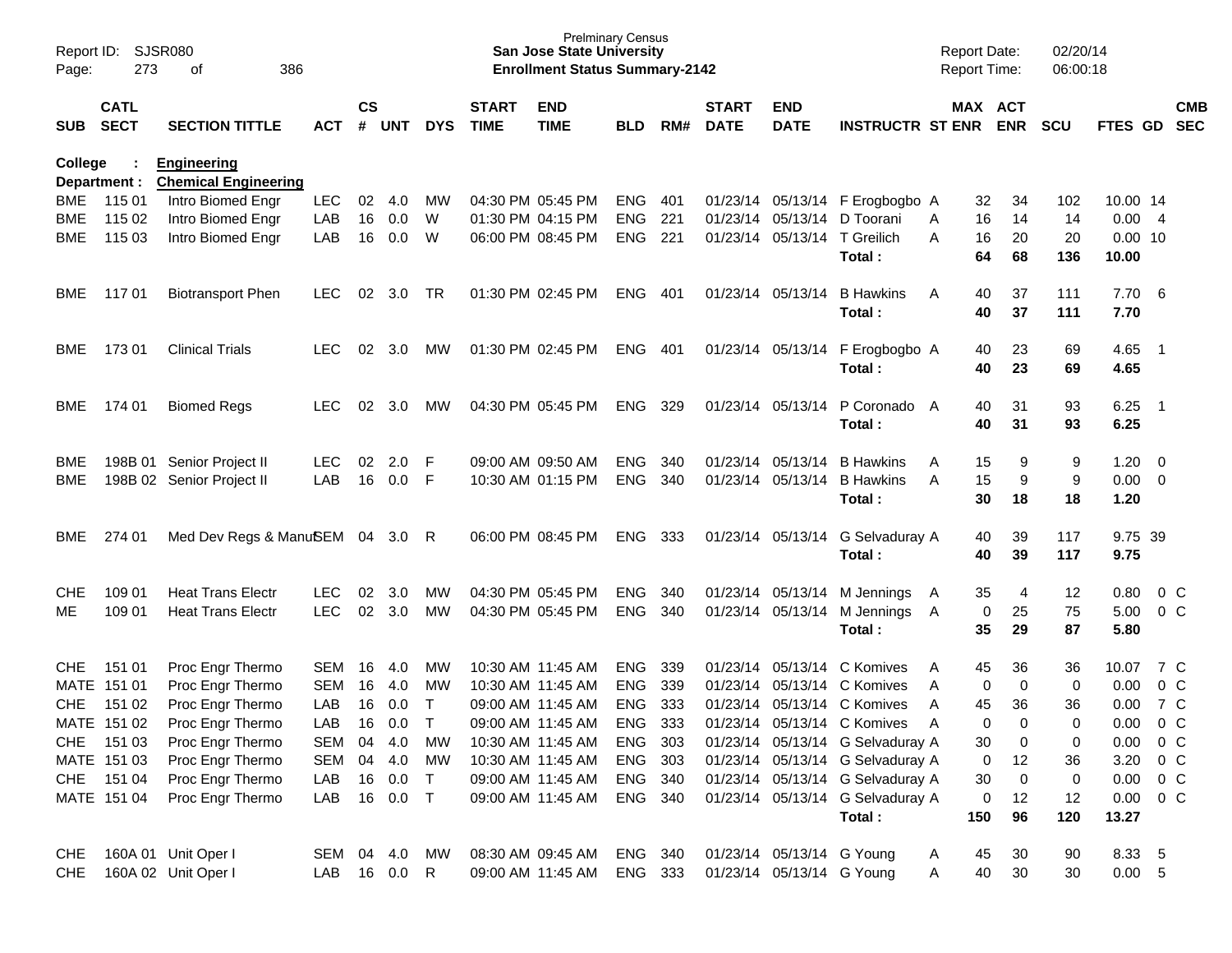| Page:      | Report ID: SJSR080<br>274  | 386<br>of                       |                |                |         |            |                             | <b>Prelminary Census</b><br><b>San Jose State University</b><br><b>Enrollment Status Summary-2142</b> |            |     |                             |                            |                         | <b>Report Date:</b><br><b>Report Time:</b> |                       | 02/20/14<br>06:00:18                   |                  |                          |            |
|------------|----------------------------|---------------------------------|----------------|----------------|---------|------------|-----------------------------|-------------------------------------------------------------------------------------------------------|------------|-----|-----------------------------|----------------------------|-------------------------|--------------------------------------------|-----------------------|----------------------------------------|------------------|--------------------------|------------|
| SUB        | <b>CATL</b><br><b>SECT</b> | <b>SECTION TITTLE</b>           | <b>ACT</b>     | <b>CS</b><br># | UNT     | <b>DYS</b> | <b>START</b><br><b>TIME</b> | <b>END</b><br><b>TIME</b>                                                                             | <b>BLD</b> | RM# | <b>START</b><br><b>DATE</b> | <b>END</b><br><b>DATE</b>  | <b>INSTRUCTR ST ENR</b> |                                            | MAX ACT<br><b>ENR</b> | <b>SCU</b>                             | FTES GD SEC      |                          | <b>CMB</b> |
|            |                            |                                 |                |                |         |            |                             |                                                                                                       |            |     |                             |                            | Total:                  |                                            | 85<br>60              | 120                                    | 8.33             |                          |            |
| <b>CHE</b> |                            | 162L 01 UG ChE ENgr Lab         | LAB            |                | 1.0     |            |                             |                                                                                                       |            |     |                             |                            |                         | X                                          | 0                     | 0<br>0                                 | 0.00             | $\overline{\phantom{0}}$ |            |
| <b>CHE</b> |                            | 162L 02 UG ChE ENgr Lab         | LAB            | 16             | 1.0     | R          |                             | 12:00 PM 02:45 PM                                                                                     | ENG        | 205 |                             | 01/23/14 05/13/14          | N Huynh                 | A                                          | 9                     | 8<br>8                                 | 0.53             | $\overline{\mathbf{0}}$  |            |
| <b>CHE</b> |                            | 162L 03 UG ChE ENgr Lab         | LAB            | 16             | 1.0     | F          |                             | 03:00 PM 05:45 PM                                                                                     | <b>ENG</b> | 205 |                             | 01/23/14 05/13/14          | Q Doan                  | A                                          | 9                     | 9<br>9                                 | 0.60             | $\overline{\mathbf{0}}$  |            |
| <b>CHE</b> |                            | 162L 04 UG ChE Engr Lab         | LAB            | 16             | 1.0     | -F         |                             | 12:00 PM 02:45 PM                                                                                     | <b>ENG</b> | 205 |                             | 01/23/14 05/13/14          | M Mcneil                | A                                          | 9<br>10               | 10                                     | $0.67$ 0         |                          |            |
|            |                            |                                 |                |                |         |            |                             |                                                                                                       |            |     |                             |                            | Total:                  |                                            | 27<br>27              | 27                                     | 1.80             |                          |            |
| <b>CHE</b> | 165 01                     | <b>Plant Design</b>             | <b>SEM</b>     | 04             | 4.0     | MW         |                             | 01:30 PM 02:45 PM                                                                                     | <b>ENG</b> | 303 |                             | 01/23/14 05/13/14          | M Jennings              | A                                          | 30<br>27              | 81                                     | 7.20             | $\overline{\phantom{0}}$ |            |
| <b>CHE</b> | 165 02                     | <b>Plant Design</b>             | LAB            | 16             | 0.0     | F          |                             | 07:30 AM 10:45 AM                                                                                     | ENG        | 333 |                             | 01/23/14 05/13/14          | M Jennings              | 15<br>A                                    | 15                    | 15                                     | 0.00             | $\overline{\mathbf{0}}$  |            |
| <b>CHE</b> | 165 03                     | <b>Plant Design</b>             | LAB            | 16             | 0.0     | -F         |                             | 07:30 AM 10:45 AM                                                                                     | <b>ENG</b> | 335 |                             | 01/23/14 05/13/14          | A Pavone                | A                                          | 12<br>15              | 12                                     | $0.00 \t 0$      |                          |            |
|            |                            |                                 |                |                |         |            |                             |                                                                                                       |            |     |                             |                            | Total:                  |                                            | 54<br>60              | 108                                    | 7.20             |                          |            |
| <b>CHE</b> | 180 01                     | <b>Individual Studies</b>       | <b>SUP</b>     | 36             | 1.0     | TBA        |                             |                                                                                                       |            |     |                             | 01/23/14 05/13/14          | G Young                 | A                                          | 40                    | $\overline{1}$<br>-1                   | $0.07$ 0         |                          |            |
| CHE        | 180 02                     | <b>Individual Studies</b>       | <b>SUP</b>     | 36             | 2.0     | <b>TBA</b> |                             |                                                                                                       |            |     |                             | 01/23/14 05/13/14          |                         | A                                          | 40                    | $\mathbf 0$<br>0                       | 0.00             | $\overline{0}$           |            |
|            |                            |                                 |                |                |         |            |                             |                                                                                                       |            |     |                             |                            | Total:                  |                                            | 80                    | $\overline{1}$<br>$\blacktriangleleft$ | 0.07             |                          |            |
| <b>CHE</b> | 185 01                     | Chem Pro Dyn & Cont SEM         |                | 04             | 3.0     | M          |                             | 07:30 AM 10:30 AM                                                                                     | <b>ENG</b> | 333 |                             | 01/23/14 05/13/14          | M Jennings              | A                                          | 27<br>30              | 54                                     | 5.40             | $\overline{\mathbf{0}}$  |            |
| <b>CHE</b> | 185 02                     | Chem Pro Dyn & Cont LAB         |                |                | 16  0.0 | W          |                             | 07:30 AM 10:45 AM                                                                                     | <b>ENG</b> | 333 |                             | 01/23/14 05/13/14          | M Jennings              | A                                          | 27<br>30              | 27                                     | $0.00 \t 0$      |                          |            |
|            |                            |                                 |                |                |         |            |                             |                                                                                                       |            |     |                             |                            | Total:                  |                                            | 54<br>60              | 81                                     | 5.40             |                          |            |
| <b>CHE</b> | 194 01                     | Bio Chem Engr Lab               | SEM            | 04             | 3.0     | R          |                             | 04:30 PM 06:10 PM                                                                                     | <b>ENG</b> | 109 |                             | 01/23/14 05/13/14          | C Komives               | A                                          | 18<br>10              | 20                                     | 2.25             | 5                        |            |
| <b>CHE</b> | 194 02                     | Bio Chem Engr Lab               | LAB            | 16             | $0.0\,$ | -R         |                             | 06:30 PM 09:30 PM                                                                                     | <b>ENG</b> | 109 |                             | 01/23/14 05/13/14          | C Komives               | A                                          | 18<br>10              | 10                                     | 0.00             | $-5$                     |            |
|            |                            |                                 |                |                |         |            |                             |                                                                                                       |            |     |                             |                            | Total:                  |                                            | 36<br>20              | 30                                     | 2.25             |                          |            |
| <b>CHE</b> | 211 01                     | Adv Ch Engr Thermo SEM 05 3.0 M |                |                |         |            |                             | 06:00 PM 08:45 PM                                                                                     | <b>ENG</b> | 329 |                             | 01/23/14 05/13/14          | L Chang                 | A                                          | 40<br>24              | 72                                     | 6.00 24          |                          |            |
|            |                            |                                 |                |                |         |            |                             |                                                                                                       |            |     |                             |                            | Total:                  |                                            | 40<br>24              | 72                                     | 6.00             |                          |            |
| CHE.       | 219 01                     | <b>Transport Proc</b>           | <b>SEM</b>     | 05             | 3.0     | W          |                             | 06:00 PM 08:45 PM                                                                                     | <b>ENG</b> | 329 |                             | 01/23/14 05/13/14          | C Spadaccini A          |                                            | 25<br>40              | 75                                     | 6.25 25          |                          |            |
|            |                            |                                 |                |                |         |            |                             |                                                                                                       |            |     |                             |                            | Total:                  |                                            | 25<br>40              | 75                                     | 6.25             |                          |            |
|            |                            | CHE 297 01 Spec Top Ch Engr     | SEM 05 3.0 T   |                |         |            |                             | 06:00 PM 08:45 PM ENG 333                                                                             |            |     |                             | 01/23/14 05/13/14 M Mcneil |                         | Α                                          | 11<br>40              | 33                                     | 2.70 10          |                          |            |
|            |                            |                                 |                |                |         |            |                             |                                                                                                       |            |     |                             |                            | Total:                  |                                            | 40<br>11              | 33                                     | 2.70             |                          |            |
|            |                            |                                 |                |                |         |            |                             |                                                                                                       |            |     |                             |                            |                         |                                            |                       |                                        |                  |                          |            |
| CHE        | 298 01                     | Master's Project                | SUP 25 1.0 TBA |                |         |            |                             |                                                                                                       | ENG 339    |     | 01/23/14 05/13/14           |                            |                         | A                                          | 20                    | 0<br>0                                 | $0.00 \t 0$      |                          |            |
| CHE        | 298 02                     | Master's Project                | SUP 25 2.0 F   |                |         |            |                             | 03:00 PM 04:15 PM                                                                                     | ENG 339    |     |                             | 01/23/14 05/13/14 A Diaz   |                         | Α                                          | 15<br>20              | 30                                     | 2.50 15          |                          |            |
|            | CHE 298 03                 | Master's Project                | SUP 25 2.0 TBA |                |         |            |                             |                                                                                                       | ENG 339    |     |                             | 01/23/14 05/13/14 A Diaz   |                         | Α                                          | $\overline{1}$<br>20  | $\overline{2}$                         | $0.17$ 1<br>2.67 |                          |            |
|            |                            |                                 |                |                |         |            |                             |                                                                                                       |            |     |                             |                            | Total:                  |                                            | 60<br>16              | 32                                     |                  |                          |            |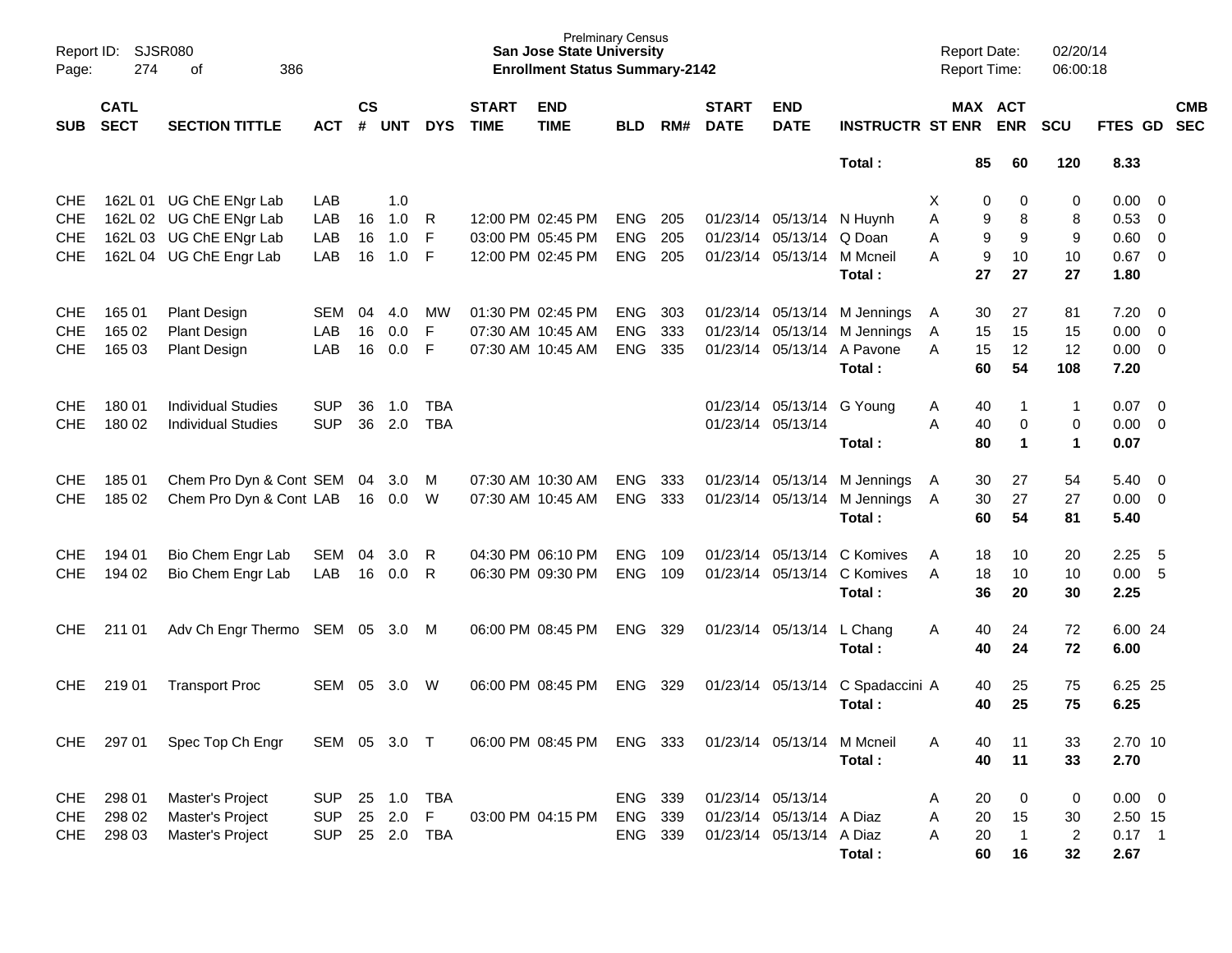| Report ID:<br>Page:      | 275                        | SJSR080<br>386<br>of                             |                          |          |            |                  |                             | <b>Prelminary Census</b><br><b>San Jose State University</b><br><b>Enrollment Status Summary-2142</b> |                          |            |                             |                                                  |                                                       |        | <b>Report Date:</b><br><b>Report Time:</b> |                          | 02/20/14<br>06:00:18            |                                  |                                                       |                          |
|--------------------------|----------------------------|--------------------------------------------------|--------------------------|----------|------------|------------------|-----------------------------|-------------------------------------------------------------------------------------------------------|--------------------------|------------|-----------------------------|--------------------------------------------------|-------------------------------------------------------|--------|--------------------------------------------|--------------------------|---------------------------------|----------------------------------|-------------------------------------------------------|--------------------------|
| <b>SUB</b>               | <b>CATL</b><br><b>SECT</b> | <b>SECTION TITTLE</b>                            | <b>ACT</b>               | CS<br>#  | <b>UNT</b> | <b>DYS</b>       | <b>START</b><br><b>TIME</b> | <b>END</b><br>TIME                                                                                    | <b>BLD</b>               | RM#        | <b>START</b><br><b>DATE</b> | <b>END</b><br><b>DATE</b>                        | <b>INSTRUCTR ST ENR</b>                               |        | MAX                                        | <b>ACT</b><br><b>ENR</b> | <b>SCU</b>                      | FTES GD                          |                                                       | <b>CMB</b><br><b>SEC</b> |
| <b>CHE</b><br><b>CHE</b> | 299 01<br>299 02           | <b>Master's Thesis</b><br><b>Master's Thesis</b> | <b>SUP</b><br><b>SUP</b> | 25<br>25 | 3.0<br>3.0 | -F<br><b>TBA</b> | 03:00 PM 04:15 PM           |                                                                                                       | <b>ENG</b><br><b>ENG</b> | 339<br>339 | 01/23/14<br>01/23/14        | 05/13/14<br>05/13/14                             | A Diaz<br>Total:                                      | A<br>A | 20<br>20<br>40                             | 0<br>2<br>$\mathbf{2}$   | $\mathbf{0}$<br>6<br>6          | 0.00<br>0.50<br>0.50             | $\overline{\mathbf{0}}$<br>$\overline{\phantom{0}}^2$ |                          |
|                          | Department :               | <b>Chemical Engineering</b>                      |                          |          |            |                  |                             |                                                                                                       |                          |            |                             | <b>Lower Division:</b><br><b>Upper Division:</b> | <b>Department Total:</b><br><b>Graduate Division:</b> |        | 1007<br>0<br>747<br>260                    | 635<br>0<br>518<br>117   | 1336<br>$\bf{0}$<br>1001<br>335 | 101.78<br>0.00<br>73.92<br>27.87 |                                                       |                          |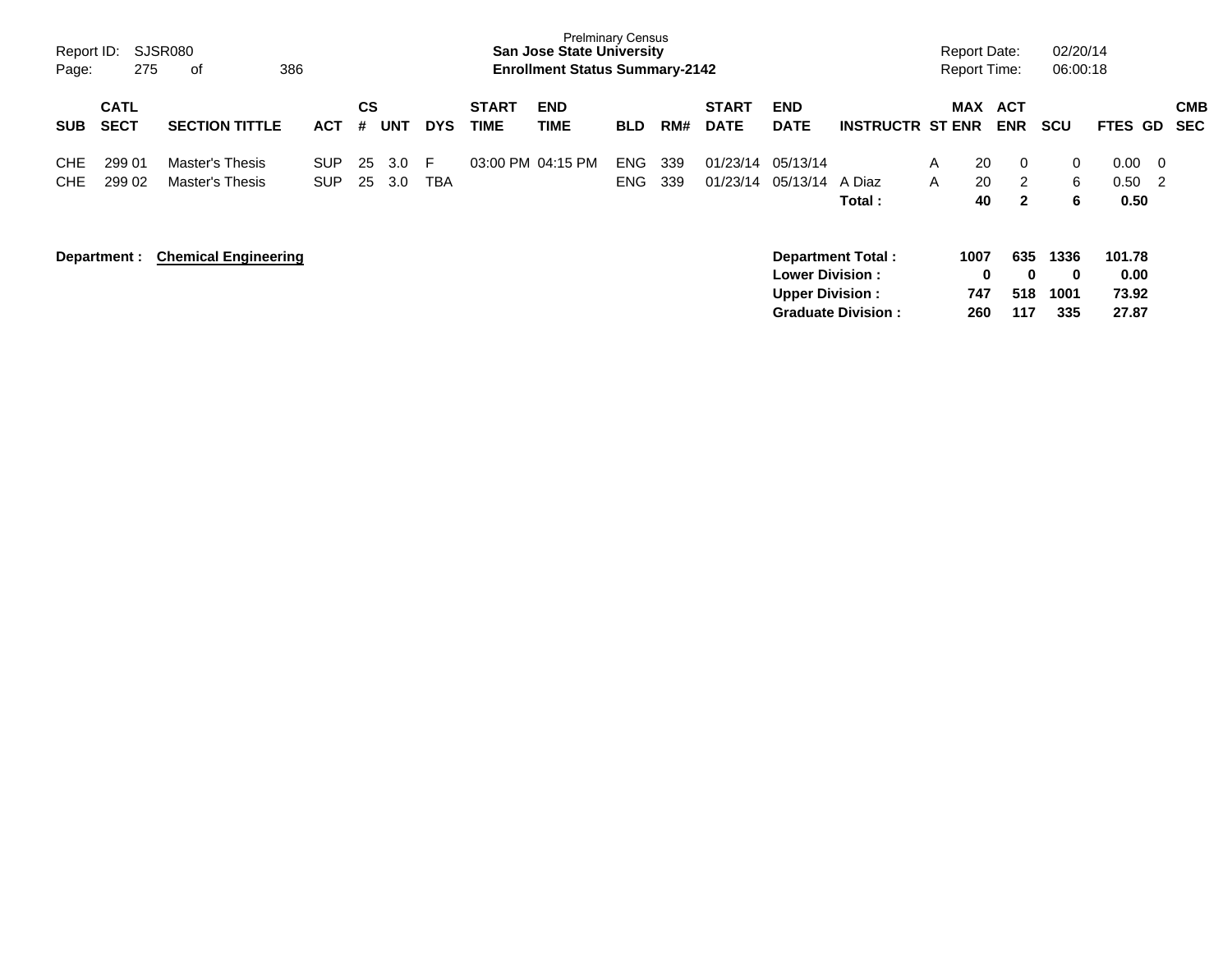| Report ID:<br>Page: | 276                        | SJSR080<br>386<br>оf                                               |              |                       |            |              |                             | <b>San Jose State University</b><br><b>Enrollment Status Summary-2142</b> | <b>Prelminary Census</b> |     |                             |                            |                                  |   | <b>Report Date:</b><br>Report Time: |                       | 02/20/14<br>06:00:18 |             |                            |            |
|---------------------|----------------------------|--------------------------------------------------------------------|--------------|-----------------------|------------|--------------|-----------------------------|---------------------------------------------------------------------------|--------------------------|-----|-----------------------------|----------------------------|----------------------------------|---|-------------------------------------|-----------------------|----------------------|-------------|----------------------------|------------|
| SUB                 | <b>CATL</b><br><b>SECT</b> | <b>SECTION TITTLE</b>                                              | <b>ACT</b>   | $\mathsf{cs}$<br>$\#$ | <b>UNT</b> | <b>DYS</b>   | <b>START</b><br><b>TIME</b> | <b>END</b><br><b>TIME</b>                                                 | <b>BLD</b>               | RM# | <b>START</b><br><b>DATE</b> | <b>END</b><br><b>DATE</b>  | <b>INSTRUCTR ST ENR</b>          |   |                                     | MAX ACT<br><b>ENR</b> | <b>SCU</b>           | FTES GD SEC |                            | <b>CMB</b> |
| College             | Department :               | <b>Engineering</b><br><b>Civil &amp; Environmental Engineering</b> |              |                       |            |              |                             |                                                                           |                          |     |                             |                            |                                  |   |                                     |                       |                      |             |                            |            |
| <b>CE</b>           | 801                        | Plane Surveying                                                    | <b>SEM</b>   | 04                    | 3.0        | TR           |                             | 07:30 AM 08:20 AM                                                         | <b>ENG</b>               | 331 |                             | 01/23/14 05/13/14 J May    |                                  | Α | 60                                  | 45                    | 90                   | 9.00        | $\overline{0}$             |            |
| <b>CE</b>           | 802                        | Plane Surveying                                                    | LAB          | 16                    | 0.0        | $\mathsf{T}$ |                             | 08:30 AM 11:20 AM                                                         | <b>ENG</b>               | 132 |                             | 01/23/14 05/13/14 J May    |                                  | Α | 20                                  | 15                    | 15                   | 0.00        | $\mathbf 0$                |            |
| <b>CE</b>           | 803                        | Plane Surveying                                                    | LAB          | 16                    | 0.0        | $\mathsf{T}$ |                             | 11:30 AM 02:20 PM                                                         | <b>ENG</b>               | 132 |                             |                            | 01/23/14 05/13/14 M Sorourifar   | A | 20                                  | 17                    | 17                   | 0.00        | 0                          |            |
| <b>CE</b>           | 8 0 4                      | Plane Surveying                                                    | LAB          | 16                    | 0.0        | $\mathsf{T}$ |                             | 03:30 PM 06:20 PM                                                         | <b>ENG</b>               | 132 |                             |                            | 01/23/14 05/13/14 M Sorourifar A |   | 20                                  | 13                    | 13                   | 0.00        | 0                          |            |
|                     |                            |                                                                    |              |                       |            |              |                             |                                                                           |                          |     |                             |                            | Total:                           |   | 120                                 | 90                    | 135                  | 9.00        |                            |            |
| <b>CE</b>           | 20 01                      | Graphics/CAD/Prog                                                  | SEM          | 02                    | 3.0        | TR.          |                             | 08:00 AM 08:50 AM                                                         | <b>ENG</b>               | 339 |                             | 01/23/14 05/13/14 X Wang   |                                  | A | 60                                  | 46                    | 92                   | 9.20        | $\overline{0}$             |            |
| <b>CE</b>           | 20 02                      | Graphics/CAD/Prog                                                  | LAB          | 16                    | 0.0        | $\mathsf{T}$ |                             | 01:30 PM 04:15 PM                                                         | <b>ENG</b>               | 407 |                             | 01/23/14 05/13/14 X Wang   |                                  | Α | 20                                  | 17                    | 17                   | 0.00        | 0                          |            |
| <b>CE</b>           | 20 03                      | Graphics/CAD/Prog                                                  | LAB          | 16                    | 0.0        | R            |                             | 10:30 AM 01:15 PM                                                         | <b>ENG</b>               | 407 |                             | 01/23/14 05/13/14 X Wang   |                                  | Α | 20                                  | 16                    | 16                   | 0.00        | 0                          |            |
| <b>CE</b>           | 20 04                      | Graphics/CAD/Prog                                                  | LAB          | 16                    | 0.0        | R            |                             | 01:30 PM 04:15 PM                                                         | <b>ENG</b>               | 333 |                             | 01/23/14 05/13/14 X Wang   |                                  | A | 20                                  | 13                    | 13                   | 0.00        | $\overline{0}$             |            |
|                     |                            |                                                                    |              |                       |            |              |                             |                                                                           |                          |     |                             |                            | Total:                           |   | 120                                 | 92                    | 138                  | 9.20        |                            |            |
| <b>CE</b>           | 95 01                      | <b>Theory App Statics</b>                                          | <b>LEC</b>   | 02                    | 3.0        | <b>TR</b>    |                             | 09:00 AM 10:15 AM                                                         | MН                       | 324 |                             | 01/23/14 05/13/14          | B Dao                            | Α | 60                                  | 65                    | 195                  | 13.05       | $\overline{\phantom{0}}$ 1 |            |
| <b>CE</b>           | 95 02                      | <b>Theory App Statics</b>                                          | <b>LEC</b>   | 02                    | 3.0        | <b>MW</b>    |                             | 09:00 AM 10:15 AM                                                         | <b>ENG</b>               | 331 |                             | 01/23/14 05/13/14          | B Dao                            | A | 60                                  | 57                    | 171                  | 11.60       | $\overline{4}$             |            |
| <b>CE</b>           | 95 03                      | <b>Theory App Statics</b>                                          | <b>LEC</b>   | 02                    | 3.0        | <b>TR</b>    |                             | 09:00 AM 10:15 AM                                                         |                          |     |                             | 01/23/14 05/13/14          |                                  | A | 60                                  | $\mathbf 0$           | $\mathbf 0$          | 0.00        | $\overline{0}$             |            |
|                     |                            |                                                                    |              |                       |            |              |                             |                                                                           |                          |     |                             |                            | Total:                           |   | 180                                 | 122                   | 366                  | 24.65       |                            |            |
| <b>CE</b>           | 99 01                      | Intro Statics                                                      | LEC          | 02                    | 2.0        | МW           |                             | 09:00 AM 09:50 AM                                                         | <b>ENG</b>               | 341 |                             | 01/23/14 05/13/14          | M Maaz                           | A | 70                                  | 77                    | 154                  | 10.30       | $\overline{\phantom{0}}$ 1 |            |
|                     |                            |                                                                    |              |                       |            |              |                             |                                                                           |                          |     |                             |                            | Total:                           |   | 70                                  | 77                    | 154                  | 10.30       |                            |            |
| <b>CE</b>           | 11201                      | Mech of Matls                                                      | LEC.         | 02                    | 3.0        | MW           |                             | 10:30 AM 11:45 AM                                                         | CL.                      | 117 |                             | 01/23/14 05/13/14          | K McMullin                       | A | 70                                  | 60                    | 180                  | 12.40       | 8                          |            |
| <b>CE</b>           | 112 02                     | Mech of Matls                                                      | <b>LEC</b>   | 02                    | 3.0        | <b>TR</b>    |                             | 10:30 AM 11:45 AM                                                         | <b>ENG</b>               | 331 | 01/23/14                    | 05/13/14                   | K McMullin                       | Α | 70                                  | 58                    | 174                  | 11.95       | $\overline{7}$             |            |
| <b>CE</b>           | 112 03                     | Mech of Matls                                                      | <b>LEC</b>   | 02                    | 3.0        | <b>MW</b>    |                             | 12:00 PM 01:15 PM                                                         | <b>ENG</b>               | 331 |                             | 01/23/14 05/13/14          | B Dao                            | A | 70                                  | 68                    | 204                  | 13.95       | $\overline{7}$             |            |
|                     |                            |                                                                    |              |                       |            |              |                             |                                                                           |                          |     |                             |                            | Total:                           |   | 210                                 | 186                   | 558                  | 38.30       |                            |            |
| <b>CE</b>           | 120 01                     | <b>Construc Matl Lab</b>                                           | LAB          | 16                    | 1.0        | м            |                             | 06:00 PM 08:45 PM                                                         | <b>ENG</b>               | 134 |                             | 01/23/14 05/13/14          | M Maaz                           | Α | 20                                  | 19                    | 19                   | 1.27        | $\overline{0}$             |            |
| <b>CE</b>           | 120 03                     | <b>Construc Matl Lab</b>                                           | LAB          | 16                    | 1.0        | W            |                             | 06:00 PM 08:45 PM                                                         | <b>ENG</b>               | 134 |                             | 01/23/14 05/13/14 M Maaz   |                                  | A | 20                                  | 19                    | 19                   | 1.27        | 0                          |            |
| <b>CE</b>           | 120 04                     | <b>Construc Matl Lab</b>                                           | LAB          | 16                    | 1.0        | T            |                             | 06:00 PM 08:45 PM                                                         | <b>ENG</b>               | 134 |                             | 01/23/14 05/13/14          | M Maaz                           | A | 20                                  | 19                    | 19                   | 1.30        | 2                          |            |
|                     |                            |                                                                    |              |                       |            |              |                             |                                                                           |                          |     |                             |                            | Total:                           |   | 60                                  | 57                    | 57                   | 3.83        |                            |            |
| CE                  | 121 01                     | <b>Transp Engrg</b>                                                | LEC.         | 02                    | 3.0        | МW           |                             | 10:30 AM 11:20 AM                                                         | CL                       | 202 |                             | 01/23/14 05/13/14 J Botha  |                                  | A | 60                                  | 60                    | 120                  | 12.05       | $\overline{\phantom{0}}$ 1 |            |
| CE                  | 121 02                     | <b>Transp Engrg</b>                                                | LAB          |                       | 16 0.0     | M            |                             | 01:30 PM 04:15 PM                                                         | ENG 339                  |     |                             | 01/23/14 05/13/14 J Botha  |                                  | A | 20                                  | 20                    | 20                   | $0.00 \t 0$ |                            |            |
| <b>CE</b>           | 121 03                     | <b>Transp Engrg</b>                                                | LAB          | 16                    | 0.0        | W            |                             | 01:30 PM 04:15 PM                                                         | ENG 339                  |     |                             | 01/23/14 05/13/14 J Botha  |                                  | A | 20                                  | 20                    | 20                   | 0.00        | $\overline{\phantom{0}}$ 1 |            |
| <b>CE</b>           | 121 04                     | <b>Transp Engrg</b>                                                | LAB          |                       | 16 0.0     | $\top$       |                             | 01:30 PM 04:15 PM                                                         | ENG 339                  |     |                             | 01/23/14 05/13/14 J Botha  |                                  | A | 20                                  | 20                    | 20                   | $0.00 \t 0$ |                            |            |
|                     |                            |                                                                    |              |                       |            |              |                             |                                                                           |                          |     |                             |                            | Total:                           |   | 120                                 | 120                   | 180                  | 12.05       |                            |            |
| <b>CE</b>           | 122 01                     | <b>Traffic Engrg</b>                                               | SEM 04 3.0 R |                       |            |              |                             | 01:30 PM 04:15 PM                                                         | ENG 336                  |     |                             | 01/23/14 05/13/14 D Pitton |                                  | A | 35                                  | 35                    | 105                  | 7.50 10     |                            |            |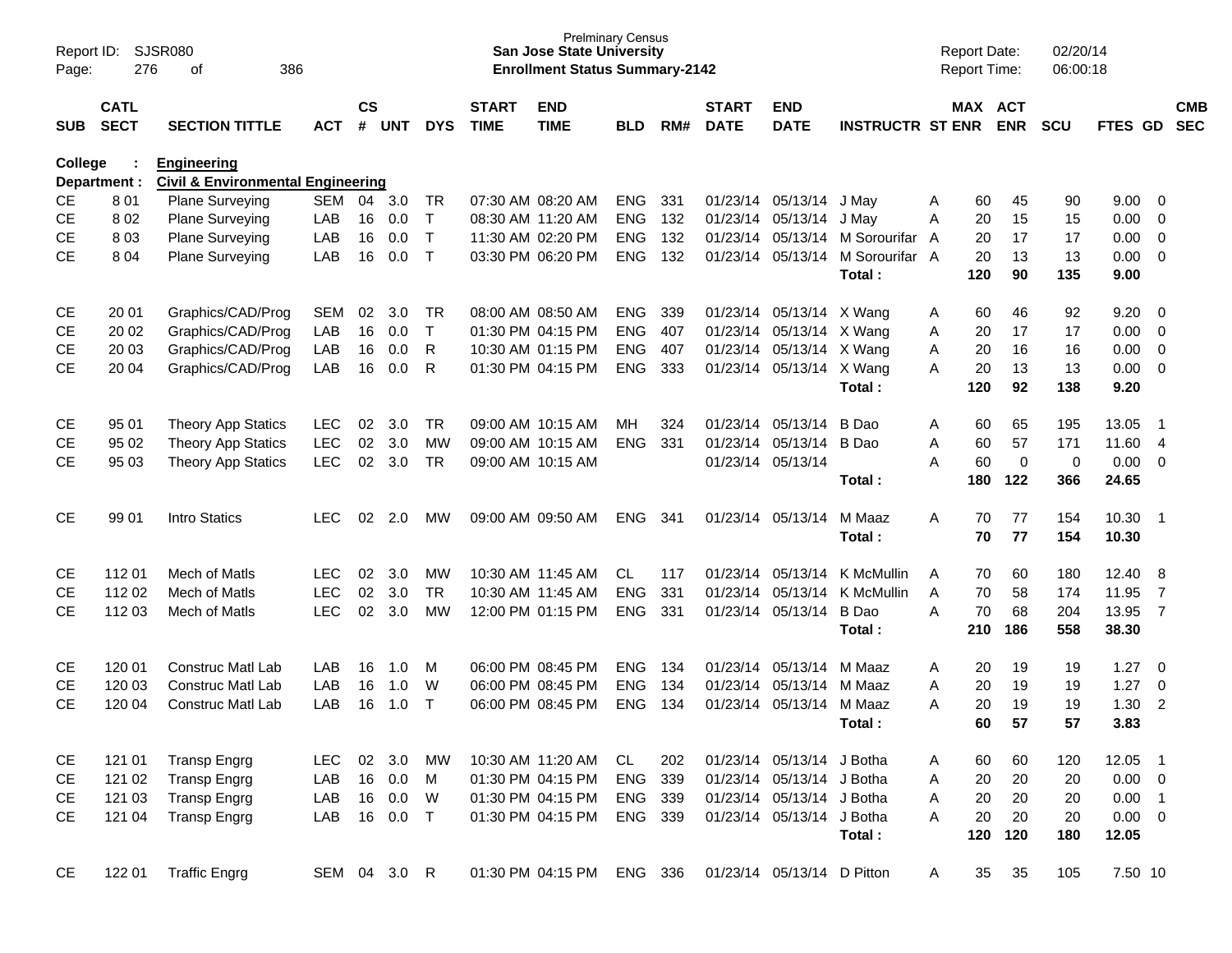| Report ID:<br>Page: | <b>SJSR080</b><br>277      | 386<br>οf                  |              |                |            |              |                             | <b>Prelminary Census</b><br><b>San Jose State University</b><br><b>Enrollment Status Summary-2142</b> |            |     |                             |                           |                                  |              |                       | <b>Report Date:</b><br><b>Report Time:</b> | 02/20/14<br>06:00:18 |                       |                          |                          |
|---------------------|----------------------------|----------------------------|--------------|----------------|------------|--------------|-----------------------------|-------------------------------------------------------------------------------------------------------|------------|-----|-----------------------------|---------------------------|----------------------------------|--------------|-----------------------|--------------------------------------------|----------------------|-----------------------|--------------------------|--------------------------|
| <b>SUB</b>          | <b>CATL</b><br><b>SECT</b> | <b>SECTION TITTLE</b>      | <b>ACT</b>   | <b>CS</b><br># | <b>UNT</b> | <b>DYS</b>   | <b>START</b><br><b>TIME</b> | <b>END</b><br><b>TIME</b>                                                                             | <b>BLD</b> | RM# | <b>START</b><br><b>DATE</b> | <b>END</b><br><b>DATE</b> | <b>INSTRUCTR ST ENR</b>          |              |                       | MAX ACT<br><b>ENR</b>                      | SCU                  | FTES GD               |                          | <b>CMB</b><br><b>SEC</b> |
|                     |                            |                            |              |                |            |              |                             |                                                                                                       |            |     |                             |                           | Total:                           |              | 35                    | 35                                         | 105                  | 7.50                  |                          |                          |
| <b>CE</b>           | 123 01                     | Highway & Stree Des SEM 04 |              |                | 3.0        | $\top$       |                             | 06:00 PM 08:45 PM                                                                                     | <b>BBC</b> | 021 | 01/23/14 05/13/14           |                           | S Koosha<br>Total:               | A            | 35<br>35              | 40<br>40                                   | 120<br>120           | $8.00 \t 0$<br>8.00   |                          |                          |
| <b>CE</b>           | 130 01                     | <b>CE Econ Analysis</b>    | <b>LEC</b>   | 02             | 2.0        | MW           |                             | 07:30 AM 08:20 AM                                                                                     | CL         | 324 |                             | 01/23/14 05/13/14         | J Tang<br>Total:                 | Α            | 60<br>60              | 60<br>60                                   | 120<br>120           | 8.10 3<br>8.10        |                          |                          |
| <b>CE</b>           | 131 01                     | Intr to Const Engr         | <b>LEC</b>   | 02             | 3.0        | M            |                             | 06:00 PM 08:45 PM                                                                                     | CL         | 202 |                             | 01/23/14 05/13/14         | J Pyeon<br>Total :               | A            | 60<br>60              | 56<br>56                                   | 168<br>168           | $11.20 \t 0$<br>11.20 |                          |                          |
| <b>CE</b>           | 132 01                     | Constr Meth & Equip        | SEM 04       |                | 3.0        | M            |                             | 01:30 PM 04:15 PM                                                                                     | ENG        | 395 |                             | 01/23/14 05/13/14         | J Pyeon<br>Total:                | A            | 30<br>30              | 30<br>30                                   | 90<br>90             | 6.25<br>6.25          | $-5$                     |                          |
| <b>CE</b>           | 134 01                     | Proj Mgt Const             | SEM 04       |                | 3.0        | W            |                             | 01:30 PM 04:15 PM                                                                                     | ENG        | 395 |                             | 01/23/14 05/13/14         | J Pyeon<br>Total:                | A            | 30<br>30              | 27<br>27                                   | 81<br>81             | 5.85 9<br>5.85        |                          |                          |
| <b>CE</b>           | 140 01                     | Soil Mech                  | SEM          | 02             | 4.0        | TR           |                             | 09:00 AM 10:15 AM                                                                                     | CL.        | 117 |                             | 01/23/14 05/13/14         | L Sullivan-G A                   |              | 64                    | 69                                         | 207                  | 18.93 8               |                          |                          |
| <b>CE</b>           | 140 02                     | Soil Mech                  | LAB          | 16             | 0.0        | $\mathsf{T}$ |                             | 01:30 PM 04:15 PM                                                                                     | <b>ENG</b> | 209 |                             | 01/23/14 05/13/14         | L Sullivan-G A                   |              | 16                    | 18                                         | 18                   | 0.00                  | $\overline{\phantom{1}}$ |                          |
| <b>CE</b>           | 140 03                     | Soil Mech                  | LAB          | 16             | 0.0        | W            |                             | 01:30 PM 04:15 PM                                                                                     | <b>ENG</b> | 209 |                             | 01/23/14 05/13/14         | L Sullivan-G                     | A            | 16                    | 17                                         | 17                   | 0.00                  | $\overline{\phantom{0}}$ |                          |
| <b>CE</b>           | 140 04                     | Soil Mech                  | LAB          | 16             | 0.0        | R            |                             | 01:30 PM 04:15 PM                                                                                     | <b>ENG</b> | 209 |                             | 01/23/14 05/13/14         | L Sullivan-G                     | A            | 16                    | 17                                         | 17                   | 0.00                  | $\overline{4}$           |                          |
| <b>CE</b>           | 140 05                     | Soil Mech                  | LAB          | 16             | 0.0        | м            |                             | 01:30 PM 04:15 PM                                                                                     | <b>ENG</b> | 209 |                             | 01/23/14 05/13/14         | D Lin                            | A            | 16                    | 17                                         | 17                   | 0.00                  | $\overline{2}$           |                          |
|                     |                            |                            |              |                |            |              |                             |                                                                                                       |            |     |                             |                           | Total:                           |              | 128                   | 138                                        | 276                  | 18.93                 |                          |                          |
| <b>CE</b>           | 141 01                     | Found Design               | SEM 04       |                | 3.0        | R            |                             | 01:30 PM 04:15 PM                                                                                     | ENG        | 395 |                             | 01/23/14 05/13/14         | L Sullivan-G A<br>Total:         |              | 30<br>30              | 30<br>30                                   | 90<br>90             | $6.05$ 1<br>6.05      |                          |                          |
| <b>CE</b>           | 150 01                     | Hydro and Hydrau           | <b>SEM</b>   | 02             | 3.0        | TR           |                             | 08:00 AM 08:50 AM                                                                                     | <b>ENG</b> | 341 |                             | 01/23/14 05/13/14         | S Tanverakul A                   |              | 80                    | 64                                         | 128                  | 13.10 6               |                          |                          |
| <b>CE</b>           | 150 02                     | Hydro and Hydrau           | LAB          | 16             | 0.0        | $\top$       |                             | 01:30 PM 04:15 PM                                                                                     | <b>ENG</b> | 150 |                             | 01/23/14 05/13/14         | J Lee                            | A            | 20                    | 19                                         | 19                   | 0.00                  | $\overline{\phantom{0}}$ |                          |
| <b>CE</b>           | 150 03                     | Hydro and Hydrau           | LAB          | 16             | 0.0        | W            |                             | 01:30 PM 04:15 PM                                                                                     | <b>ENG</b> | 150 |                             | 01/23/14 05/13/14         | J Lee                            | Α            | 20                    | 18                                         | 18                   | 0.00                  | 3                        |                          |
| CE                  |                            | 150 04 Hydro and Hydrau    | LAB 16 0.0 R |                |            |              |                             | 01:30 PM 04:15 PM ENG 150                                                                             |            |     |                             |                           | 01/23/14 05/13/14 S Tanverakul A |              | 20                    | 20                                         | 20                   | 0.00 2                |                          |                          |
| CE.                 |                            | 150 05 Hydro and Hydrau    | LAB 16 0.0 M |                |            |              |                             | 01:30 PM 04:15 PM ENG 150 01/23/14 05/13/14 J Lee                                                     |            |     |                             |                           |                                  | $\mathsf{A}$ | 20                    | $\overline{7}$                             | $\overline{7}$       | $0.00$ 1              |                          |                          |
|                     |                            |                            |              |                |            |              |                             |                                                                                                       |            |     |                             |                           | Total:                           |              |                       | 160 128                                    | 192                  | 13.10                 |                          |                          |
| CE                  | 152 01                     | Engr Hydrology             | SEM 04 3.0 M |                |            |              |                             | 01:30 PM 04:15 PM ENG 335 01/23/14 05/13/14 W Wang                                                    |            |     |                             |                           |                                  | A            | 30                    | 16                                         | 48                   | $3.35 \quad 3$        |                          |                          |
|                     |                            |                            |              |                |            |              |                             |                                                                                                       |            |     |                             |                           | Total:                           |              | 30                    | 16                                         | 48                   | 3.35                  |                          |                          |
| CE                  |                            | 154 01 Hydraulic Design    |              |                |            |              |                             | SEM 04 3.0 W  01:30 PM 04:15 PM  ENG  340  01/23/14  05/13/14  X  Wang                                |            |     |                             |                           | Total:                           | A            | 35<br>35 <sub>5</sub> | 31<br>31                                   | 93<br>93             | 6.50 6<br>6.50        |                          |                          |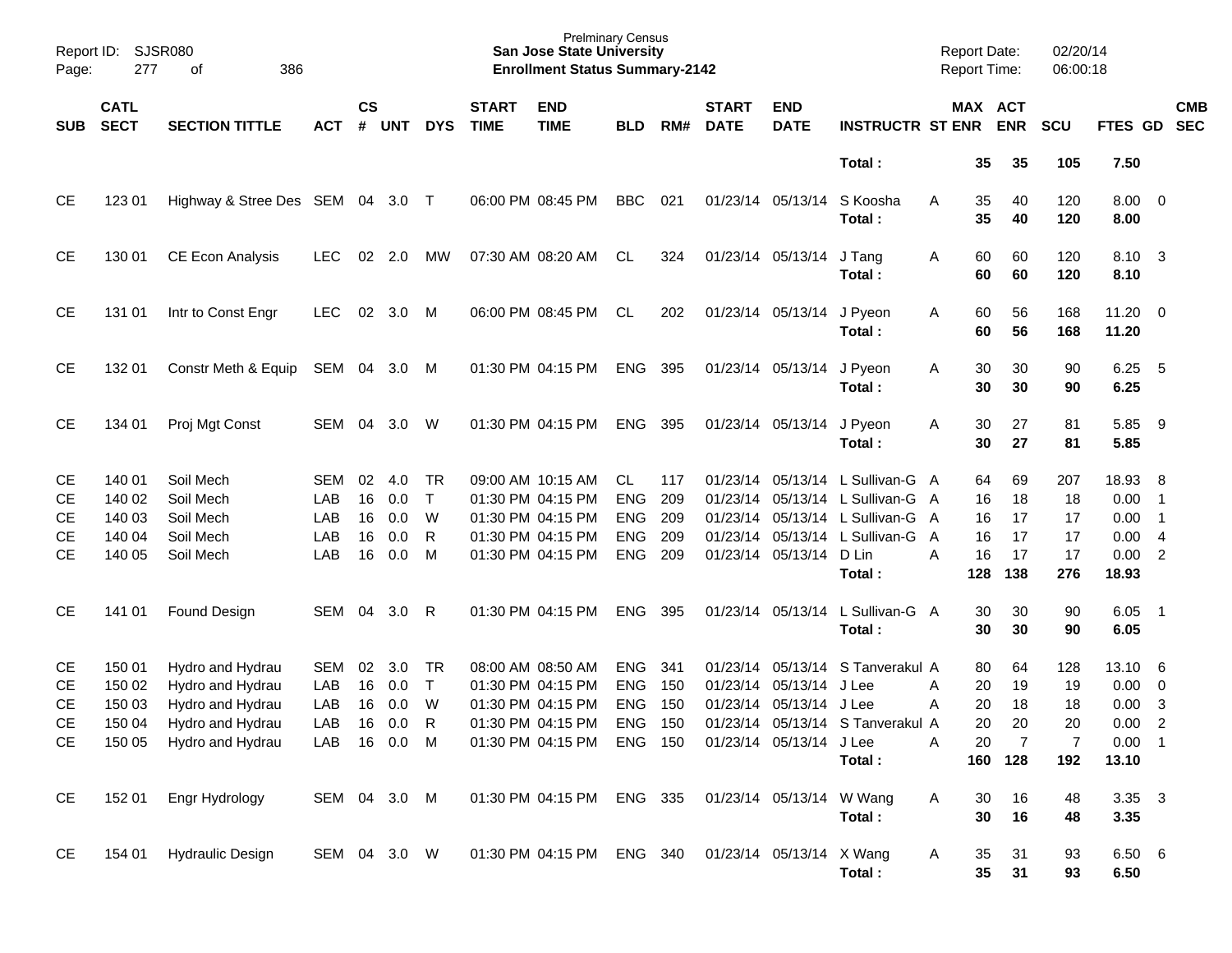| Page:      | <b>SJSR080</b><br>Report ID:<br>278<br>οf<br>386<br><b>CATL</b> |                           |            |               |            |              |              | <b>Prelminary Census</b><br><b>San Jose State University</b><br><b>Enrollment Status Summary-2142</b> |            |     |              |                            |                         |   |             | <b>Report Date:</b><br>Report Time: | 02/20/14<br>06:00:18 |                |                |            |
|------------|-----------------------------------------------------------------|---------------------------|------------|---------------|------------|--------------|--------------|-------------------------------------------------------------------------------------------------------|------------|-----|--------------|----------------------------|-------------------------|---|-------------|-------------------------------------|----------------------|----------------|----------------|------------|
|            |                                                                 |                           |            | $\mathsf{cs}$ |            |              | <b>START</b> | <b>END</b>                                                                                            |            |     | <b>START</b> | <b>END</b>                 |                         |   |             | MAX ACT                             |                      |                |                | <b>CMB</b> |
| <b>SUB</b> | <b>SECT</b>                                                     | <b>SECTION TITTLE</b>     | <b>ACT</b> | #             | <b>UNT</b> | <b>DYS</b>   | <b>TIME</b>  | <b>TIME</b>                                                                                           | <b>BLD</b> | RM# | <b>DATE</b>  | <b>DATE</b>                | <b>INSTRUCTR ST ENR</b> |   |             | <b>ENR</b>                          | <b>SCU</b>           | <b>FTES GD</b> |                | <b>SEC</b> |
| <b>CE</b>  | 160 01                                                          | <b>Struc Anlys</b>        | SEM        | 02            | 3.0        | TR           |              | 10:30 AM 11:20 AM                                                                                     | CL         | 202 | 01/23/14     | 05/13/14                   | S Vukazich              | A | 60          | 59                                  | 118                  | 11.85          | - 1            |            |
| <b>CE</b>  | 160 02                                                          | <b>Struc Anlys</b>        | LAB        | 16            | 0.0        | $\mathsf{T}$ |              | 01:30 PM 04:15 PM                                                                                     | <b>ENG</b> | 340 | 01/23/14     | 05/13/14                   | S Vukazich              | A | 20          | 19                                  | 19                   | 0.00           | $\overline{1}$ |            |
| <b>CE</b>  | 160 03                                                          | <b>Struc Anlys</b>        | LAB        | 16            | 0.0        | R            |              | 01:30 PM 04:15 PM                                                                                     | <b>ENG</b> | 340 | 01/23/14     | 05/13/14                   | S Vukazich              | A | 20          | 19                                  | 19                   | 0.00           | $\mathbf 0$    |            |
| <b>CE</b>  | 160 04                                                          | <b>Struc Anlys</b>        | LAB        | 16            | 0.0        | M            |              | 01:30 PM 04:15 PM                                                                                     | <b>ENG</b> | 340 | 01/23/14     |                            | 05/13/14 S Vukazich     | Α | 20          | 21                                  | 21                   | 0.00           | $\mathbf 0$    |            |
| <b>CE</b>  | 160 05                                                          | <b>Struc Anlys</b>        | LAB        |               | 0.0        |              |              |                                                                                                       |            |     |              |                            |                         | X | $\mathbf 0$ | $\mathbf 0$                         | $\pmb{0}$            | 0.00           | $\mathbf 0$    |            |
| <b>CE</b>  | 160 06                                                          | <b>Struc Anlys</b>        | <b>SEM</b> | 02            | 3.0        | TR           |              | 04:30 PM 05:20 PM                                                                                     | <b>ENG</b> | 395 | 01/23/14     | 05/13/14                   | S Vukazich              | A | 20          | 18                                  | 36                   | 3.65           | $\overline{1}$ |            |
| <b>CE</b>  | 160 07                                                          | <b>Struc Anlys</b>        | LAB        | 16            | 0.0        | R            |              | 06:00 PM 08:50 PM                                                                                     | <b>ENG</b> | 395 | 01/23/14     | 05/13/14                   | S Vukazich              | A | 20          | 18                                  | 18                   | 0.00           | $\overline{1}$ |            |
|            |                                                                 |                           |            |               |            |              |              |                                                                                                       |            |     |              |                            | Total:                  |   | 160         | 154                                 | 231                  | 15.50          |                |            |
| <b>CE</b>  | 162 01                                                          | <b>Struc Concrete Des</b> | <b>SEM</b> | 04            | 3.0        | <b>TR</b>    |              | 10:30 AM 11:20 AM                                                                                     | <b>ENG</b> | 329 | 01/23/14     | 05/13/14                   | A Al-Manasee A          |   | 48          | 53                                  | 106                  | 10.70          | $\overline{2}$ |            |
| <b>CE</b>  | 162 02                                                          | <b>Struc Concrete Des</b> | <b>LAB</b> | 16            | 0.0        | $\mathsf{T}$ |              | 01:30 PM 04:20 PM                                                                                     | <b>ENG</b> | 335 | 01/23/14     | 05/13/14                   | A Al-Manasee A          |   | 16          | 18                                  | 18                   | 0.00           | $\mathbf 0$    |            |
| <b>CE</b>  | 162 03                                                          | <b>Struc Concrete Des</b> | LAB        | 16            | 0.0        | R            |              | 01:30 PM 04:20 PM                                                                                     | <b>ENG</b> | 335 | 01/23/14     | 05/13/14                   | A Al-Manasee A          |   | 16          | 18                                  | 18                   | 0.00           | 2              |            |
| <b>CE</b>  | 162 04                                                          | <b>Struc Concrete Des</b> | LAB        | 16            | 0.0        | W            |              | 01:30 PM 04:20 PM                                                                                     | <b>ENG</b> | 335 | 01/23/14     | 05/13/14                   | A Al-Manasee A          |   | 16          | 17                                  | 17                   | 0.00           | $\overline{0}$ |            |
|            |                                                                 |                           |            |               |            |              |              |                                                                                                       |            |     |              |                            | Total:                  |   | 96          | 106                                 | 159                  | 10.70          |                |            |
| CE.        | 163 01                                                          | Design Steel Struc        | SEM        | 04            | 3.0        | W            |              | 01:30 PM 04:15 PM                                                                                     | <b>ENG</b> | 131 | 01/23/14     | 05/13/14                   | K McMullin              | A | 35          | 35                                  | 105                  | 7.30           | - 6            |            |
|            |                                                                 |                           |            |               |            |              |              |                                                                                                       |            |     |              |                            | Total:                  |   | 35          | 35                                  | 105                  | 7.30           |                |            |
| <b>CE</b>  | 165 01                                                          | <b>Erthquk Resis Dsgn</b> | <b>SEM</b> | 05            | 3.0        | M            |              | 01:30 PM 04:15 PM                                                                                     | <b>ENG</b> | 131 | 01/23/14     | 05/13/14                   | K McMullin              | A | 35          | 24                                  | 72                   | 5.45 13        |                |            |
|            |                                                                 |                           |            |               |            |              |              |                                                                                                       |            |     |              |                            | Total:                  |   | 35          | 24                                  | 72                   | 5.45           |                |            |
| <b>CE</b>  | 170 01                                                          | Prin Environ Engr         | <b>LEC</b> | 02            | 3.0        | МW           |              | 09:00 AM 09:50 AM                                                                                     | CL.        | 222 | 01/23/14     | 05/13/14                   | J Mukhar                | A | 80          | 70                                  | 140                  | 14.10          | $\overline{2}$ |            |
| <b>CE</b>  | 170 02                                                          | Prin Environ Engr         | LAB        | 16            | 0.0        | M            |              | 01:30 PM 04:15 PM                                                                                     | <b>ENG</b> | 336 | 01/23/14     | 05/13/14                   | K Liu                   | Α | 20          | 19                                  | 19                   | 0.00           | $\mathbf 0$    |            |
| СE         | 170 03                                                          | Prin Environ Engr         | LAB        | 16            | 0.0        | W            |              | 01:30 PM 04:15 PM                                                                                     | <b>ENG</b> | 336 | 01/23/14     | 05/13/14                   | K Liu                   | A | 20          | 20                                  | 20                   | 0.00           | 0              |            |
| <b>CE</b>  | 170 04                                                          | Prin Environ Engr         | LAB        | 16            | 0.0        | $\top$       |              | 01:30 PM 04:15 PM                                                                                     | <b>ENG</b> | 336 | 01/23/14     | 05/13/14                   | K Liu                   | A | 20          | 18                                  | 18                   | 0.00           | $\mathbf 0$    |            |
| <b>CE</b>  | 170 05                                                          | Prin Environ Engr         | LAB        | 16            | 0.0        | W            |              | 06:00 PM 08:50 PM                                                                                     | <b>ENG</b> | 336 | 01/23/14     | 05/13/14                   | K Liu                   | A | 20          | 13                                  | 13                   | 0.00           | $\overline{2}$ |            |
|            |                                                                 |                           |            |               |            |              |              |                                                                                                       |            |     |              |                            | Total:                  |   | 160         | 140                                 | 210                  | 14.10          |                |            |
| CЕ         | 174 01                                                          | Wtr Dist WW Coll          | SEM        | 05            | 3.0        | R            |              | 06:00 PM 08:45 PM                                                                                     | CL         | 234 | 01/23/14     | 05/13/14                   | <b>B</b> Kassab         | A | 35          | 24                                  | 72                   | 5.10           | - 6            |            |
|            |                                                                 |                           |            |               |            |              |              |                                                                                                       |            |     |              |                            | Total:                  |   | 35          | 24                                  | 72                   | 5.10           |                |            |
| CE         | 181 01                                                          | Civ Eng Systems           | <b>SEM</b> | 05            | 3.0        | МW           |              | 09:00 AM 10:15 AM                                                                                     | CL         | 205 |              | 01/23/14 05/13/14 J Botha  |                         | A | 18          | 19                                  | 57                   | 3.80           | $\overline{0}$ |            |
| <b>CE</b>  | 181 03                                                          | Civ Eng Systems           | <b>SEM</b> | 05            | 3.0        | M            |              | 06:00 PM 08:45 PM                                                                                     | <b>ENG</b> | 327 |              | 01/23/14 05/13/14 S Fakhry |                         | Α | 18          | 18                                  | 54                   | $3.60 \ 0$     |                |            |
| <b>CE</b>  | 181 04                                                          | Civ Eng Systems           | <b>SEM</b> |               | 05 3.0     | R            |              | 06:00 PM 08:45 PM                                                                                     | <b>ENG</b> | 338 |              | 01/23/14 05/13/14 S Fakhry |                         | A | 18          | 18                                  | 54                   | $3.60 \ 0$     |                |            |
|            |                                                                 |                           |            |               |            |              |              |                                                                                                       |            |     |              |                            | Total:                  |   | 54          | 55                                  | 165                  | 11.00          |                |            |
| <b>CE</b>  | 190 01                                                          | Numer Solu CE Prob LEC    |            |               | 02 2.0 T   |              |              | 06:00 PM 07:50 PM                                                                                     | <b>BBC</b> | 326 |              | 01/23/14 05/13/14          | U Ndon                  | A | 60          | 58                                  | 116                  | $7.73 \t 0$    |                |            |
|            |                                                                 |                           |            |               |            |              |              |                                                                                                       |            |     |              |                            | Total:                  |   | 60          | 58                                  | 116                  | 7.73           |                |            |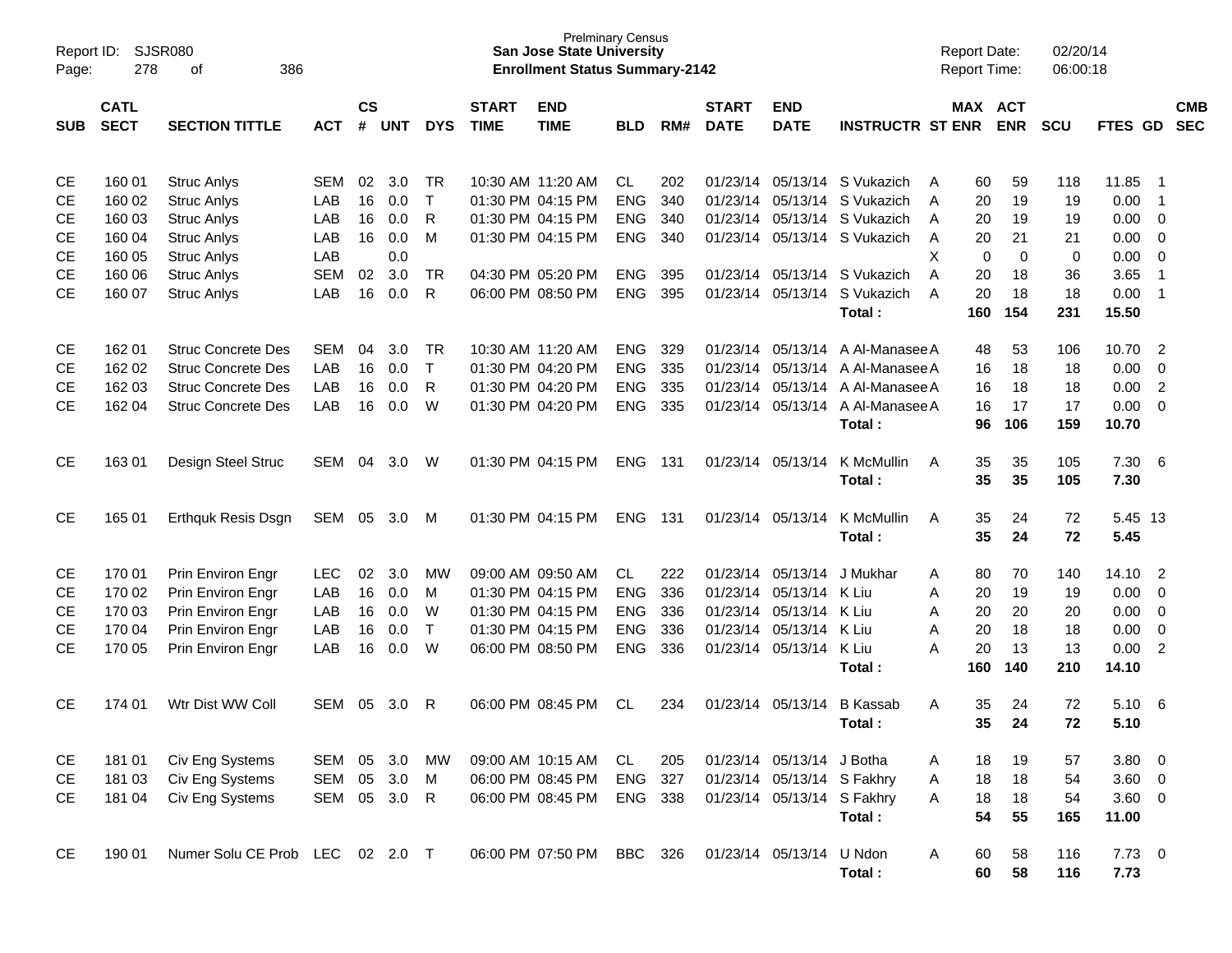| Page:      | Report ID: SJSR080<br>279<br>of<br>386 |                                   |              |               |        |            |                             | <b>Prelminary Census</b><br><b>San Jose State University</b><br><b>Enrollment Status Summary-2142</b> |                |     |                             |                             |                                        | <b>Report Date:</b><br><b>Report Time:</b> |                      | 02/20/14<br>06:00:18 |                  |            |
|------------|----------------------------------------|-----------------------------------|--------------|---------------|--------|------------|-----------------------------|-------------------------------------------------------------------------------------------------------|----------------|-----|-----------------------------|-----------------------------|----------------------------------------|--------------------------------------------|----------------------|----------------------|------------------|------------|
| <b>SUB</b> | <b>CATL</b><br><b>SECT</b>             | <b>SECTION TITTLE</b>             | ACT          | $\mathsf{cs}$ | # UNT  | <b>DYS</b> | <b>START</b><br><b>TIME</b> | <b>END</b><br><b>TIME</b>                                                                             | <b>BLD</b>     | RM# | <b>START</b><br><b>DATE</b> | <b>END</b><br><b>DATE</b>   | <b>INSTRUCTR ST ENR ENR</b>            |                                            | MAX ACT              | <b>SCU</b>           | FTES GD SEC      | <b>CMB</b> |
| <b>CE</b>  | 192 01                                 | Prob Models for CE                | SEM 02 2.0 F |               |        |            |                             | 09:30 AM 11:20 AM                                                                                     | <b>CL</b>      | 324 |                             | 01/23/14 05/13/14 J Mukhar  | Total:                                 | Α                                          | 60<br>59<br>59<br>60 | 118<br>118           | $7.90$ 1<br>7.90 |            |
| СE         | 210 01                                 | Advanced Mechanics SEM 05 3.0 M   |              |               |        |            |                             | 06:00 PM 08:45 PM                                                                                     | <b>CCB</b>     | 101 |                             | 01/23/14 05/13/14 A Singhal | Total:                                 | A                                          | 40<br>25<br>25<br>40 | 75<br>75             | 6.25 25<br>6.25  |            |
| <b>CE</b>  | 225 01                                 | Public Transp Sys                 | SEM 05       |               | 3.0    | - R        |                             | 06:00 PM 08:45 PM                                                                                     | <b>ENG</b>     | 340 |                             | 01/23/14 05/13/14           | S Koosha<br>Total:                     | A                                          | 30<br>30<br>30<br>30 | 90<br>90             | 7.50 30<br>7.50  |            |
| <b>CE</b>  | 226 01                                 | Topics in Transp Eng SEM 05 3.0 W |              |               |        |            |                             | 06:00 PM 08:45 PM                                                                                     | HGH 225        |     |                             | 01/23/14 05/13/14 S Fakhry  | Total:                                 | A                                          | 40<br>20<br>40<br>20 | 60<br>60             | 5.00 20<br>5.00  |            |
| <b>CE</b>  | 237 01                                 | Sustainable Constr                | SEM 05       |               | 3.0 W  |            |                             | 06:00 PM 08:45 PM                                                                                     | <b>ENG</b>     | 340 |                             | 01/23/14 05/13/14           | C Weston<br>Total:                     | A                                          | 30<br>24<br>30<br>24 | 72<br>72             | 6.00 24<br>6.00  |            |
| СE         | 239 01                                 | Info Tech in Const                | SEM 05       |               | 3.0 M  |            |                             | 06:00 PM 08:45 PM                                                                                     | CL             | 234 |                             |                             | 01/23/14 05/13/14 H Tooryani<br>Total: | A                                          | 40<br>37<br>40<br>37 | 111<br>111           | 9.20 36<br>9.20  |            |
| СE         | 240 01                                 | Adv Soil Mech                     | SEM          | 05            | 3.0    | - R        |                             | 06:00 PM 08:45 PM                                                                                     | IS             | 215 |                             | 01/23/14 05/13/14           | B Dao<br>Total:                        | A                                          | 30<br>18<br>30<br>18 | 54<br>54             | 4.50 18<br>4.50  |            |
| <b>CE</b>  | 252 01                                 | Adv Hydrology                     | SEM          | 05            | 3.0    | W          |                             | 06:00 PM 08:45 PM                                                                                     | ENG            | 395 |                             | 01/23/14 05/13/14           | W Wang<br>Total:                       | Α                                          | 30<br>18<br>30<br>18 | 54<br>54             | 4.50 18<br>4.50  |            |
| <b>CE</b>  | 256 01                                 | SWR Engr                          | SEM          | 05            | 3.0 M  |            |                             | 06:00 PM 08:45 PM                                                                                     | <b>SH</b>      | 345 |                             | 01/23/14 05/13/14           | W Wang<br>Total:                       | Α                                          | 40<br>19<br>40<br>19 | 57<br>57             | 4.75 19<br>4.75  |            |
| <b>CE</b>  | 261 02                                 | Adv Concrete Des                  | SEM          | 05            | 3.0    | W          |                             | 06:00 PM 08:45 PM                                                                                     | <b>CCB</b>     | 101 |                             | 01/23/14 05/13/14           | B Dao<br>Total:                        | Α                                          | 40<br>21<br>40<br>21 | 63<br>63             | 5.25 21<br>5.25  |            |
| <b>CE</b>  | 275 01                                 | Ind/Haz Waste TR                  | SEM 05 3.0 T |               |        |            |                             | 06:00 PM 08:45 PM                                                                                     | <b>ENG 395</b> |     |                             | 01/23/14 05/13/14 J Mukhar  | Total:                                 | Α                                          | 30<br>25<br>30<br>25 | 75<br>75             | 6.25 25<br>6.25  |            |
| CE         | 298 01                                 | <b>Special Problems</b>           | <b>SUP</b>   |               | 25 3.0 | <b>TBA</b> |                             |                                                                                                       |                |     |                             |                             | 01/23/14 05/13/14 K McMullin           | A                                          | 10                   | 3                    | $0.25$ 1         |            |
| CЕ         | 298 02                                 | <b>Special Problems</b>           | <b>SUP</b>   |               | 25 3.0 | <b>TBA</b> |                             |                                                                                                       |                |     |                             | 01/23/14 05/13/14           |                                        | Α                                          | 10<br>0              | 0                    | $0.00 \t 0$      |            |
| CЕ         | 298 03                                 | <b>Special Problems</b>           | <b>SUP</b>   |               | 25 3.0 | <b>TBA</b> |                             |                                                                                                       |                |     |                             | 01/23/14 05/13/14           |                                        | Α                                          | 10<br>0              | 0                    | $0.00 \t 0$      |            |
| CЕ         | 298 04                                 | <b>Special Problems</b>           | <b>SUP</b>   |               | 25 3.0 | <b>TBA</b> |                             |                                                                                                       |                |     |                             | 01/23/14 05/13/14           |                                        | Α                                          | 10<br>0              | 0                    | $0.00 \t 0$      |            |
|            |                                        |                                   |              |               |        |            |                             |                                                                                                       |                |     |                             |                             | Total:                                 |                                            | 40<br>1              | 3                    | 0.25             |            |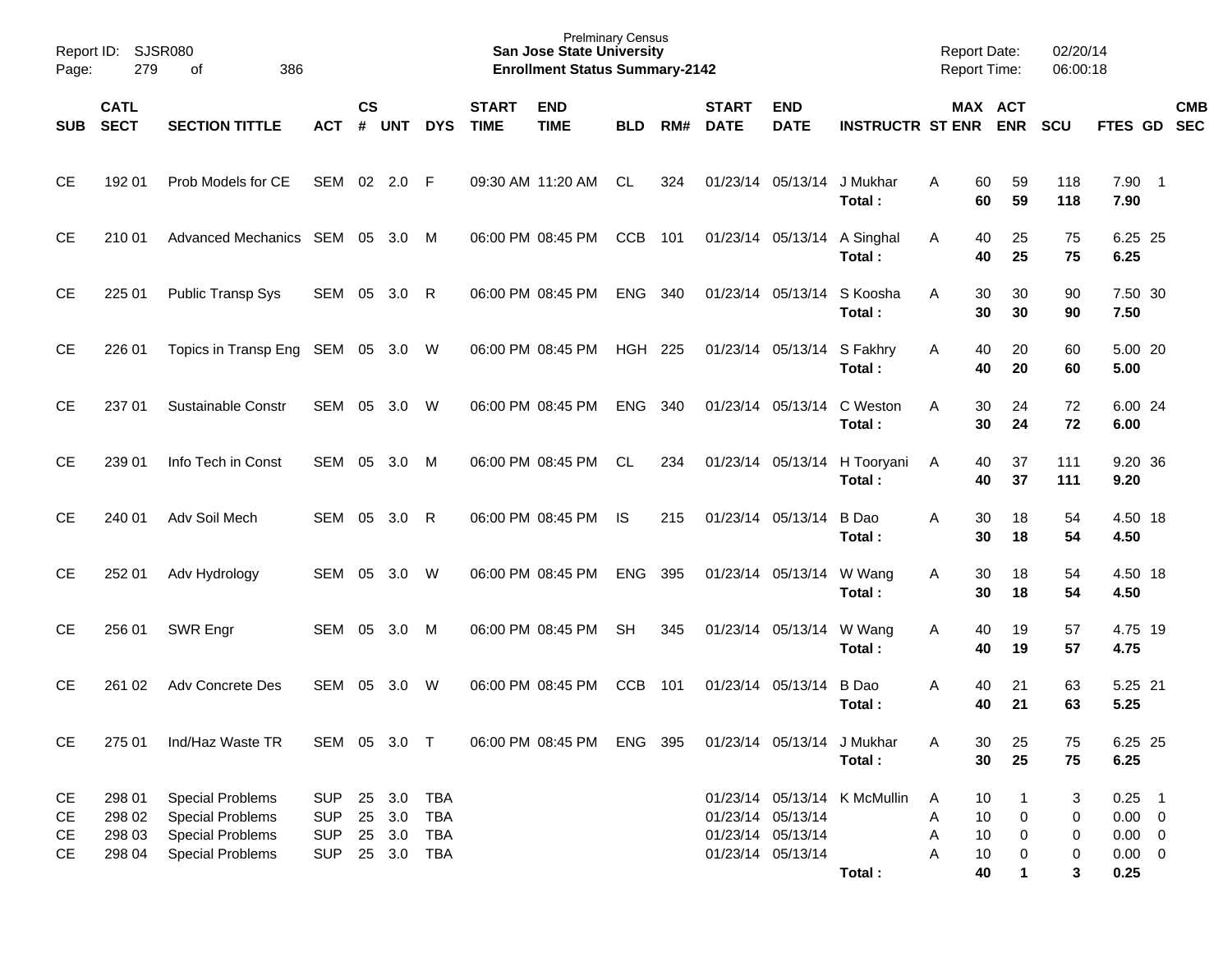| Report ID:<br>Page:    | 280                        | SJSR080<br>386<br>оf                           |                          |           |            |                          |                             | <b>San Jose State University</b><br><b>Enrollment Status Summary-2142</b> | <b>Prelminary Census</b> |     |                             |                                                  |                                                       |        | <b>Report Date:</b><br><b>Report Time:</b> |                            | 02/20/14<br>06:00:18       |                                    |                         |                          |
|------------------------|----------------------------|------------------------------------------------|--------------------------|-----------|------------|--------------------------|-----------------------------|---------------------------------------------------------------------------|--------------------------|-----|-----------------------------|--------------------------------------------------|-------------------------------------------------------|--------|--------------------------------------------|----------------------------|----------------------------|------------------------------------|-------------------------|--------------------------|
| <b>SUB</b>             | <b>CATL</b><br><b>SECT</b> | <b>SECTION TITTLE</b>                          | <b>ACT</b>               | CS<br>#   | <b>UNT</b> | <b>DYS</b>               | <b>START</b><br><b>TIME</b> | <b>END</b><br>TIME                                                        | <b>BLD</b>               | RM# | <b>START</b><br><b>DATE</b> | <b>END</b><br><b>DATE</b>                        | <b>INSTRUCTR ST ENR</b>                               |        | <b>MAX</b>                                 | <b>ACT</b><br><b>ENR</b>   | <b>SCU</b>                 | <b>FTES GD</b>                     |                         | <b>CMB</b><br><b>SEC</b> |
| <b>CE</b><br><b>CE</b> | 299 01<br>299 02           | <b>Masters Thesis</b><br><b>Masters Thesis</b> | <b>SUP</b><br><b>SUP</b> | 25<br>-25 | 3.0<br>3.0 | <b>TBA</b><br><b>TBA</b> |                             |                                                                           |                          |     | 01/23/14                    | 05/13/14<br>01/23/14 05/13/14                    | K McMullin<br>Total:                                  | A<br>A | 10<br>10<br>20                             | -1<br>$\Omega$<br>1        | 3<br>$\overline{0}$<br>3   | 0.25<br>0.00<br>0.25               | $\overline{\mathbf{0}}$ |                          |
|                        | Department :               | <b>Civil &amp; Environmental Engineering</b>   |                          |           |            |                          |                             |                                                                           |                          |     |                             | <b>Lower Division:</b><br><b>Upper Division:</b> | <b>Department Total:</b><br><b>Graduate Division:</b> |        | 2618<br>490<br>1718<br>410                 | 2229<br>381<br>1609<br>239 | 4936<br>793<br>3426<br>717 | 346.65<br>53.15<br>233.80<br>59.70 |                         |                          |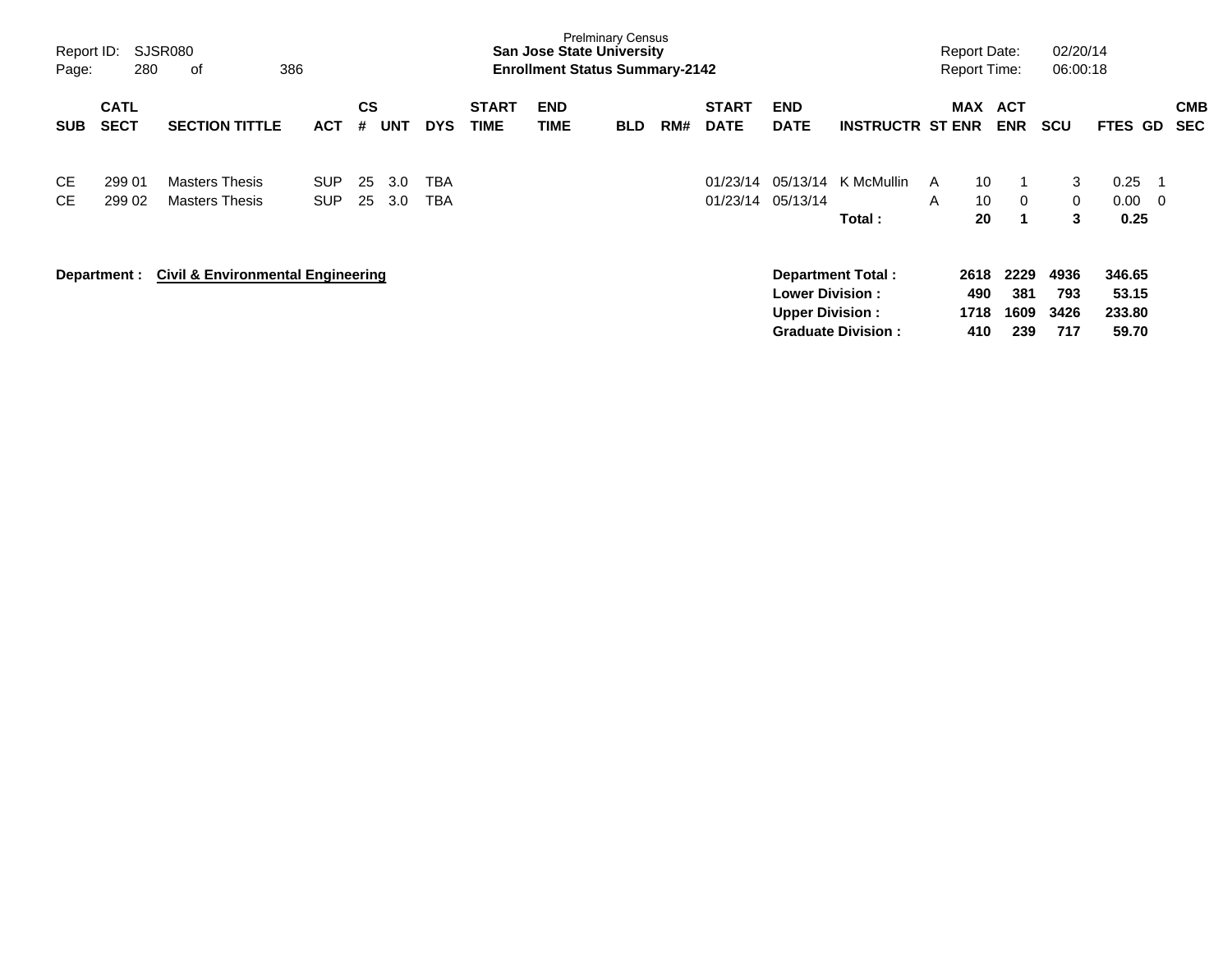| Report ID:<br>Page: | 281                        | <b>SJSR080</b><br>of<br>386                       |            |                    |            |              |                             | <b>Prelminary Census</b><br><b>San Jose State University</b><br><b>Enrollment Status Summary-2142</b> |                |     |                             |                           |                            | <b>Report Date:</b><br>Report Time: |           |                       | 02/20/14<br>06:00:18 |             |                |                          |
|---------------------|----------------------------|---------------------------------------------------|------------|--------------------|------------|--------------|-----------------------------|-------------------------------------------------------------------------------------------------------|----------------|-----|-----------------------------|---------------------------|----------------------------|-------------------------------------|-----------|-----------------------|----------------------|-------------|----------------|--------------------------|
| <b>SUB</b>          | <b>CATL</b><br><b>SECT</b> | <b>SECTION TITTLE</b>                             | <b>ACT</b> | $\mathsf{cs}$<br># | <b>UNT</b> | <b>DYS</b>   | <b>START</b><br><b>TIME</b> | <b>END</b><br><b>TIME</b>                                                                             | <b>BLD</b>     | RM# | <b>START</b><br><b>DATE</b> | <b>END</b><br><b>DATE</b> | <b>INSTRUCTR ST ENR</b>    |                                     |           | MAX ACT<br><b>ENR</b> | <b>SCU</b>           | FTES GD     |                | <b>CMB</b><br><b>SEC</b> |
| College             | Department :               | <b>Engineering</b><br><b>Computer Engineering</b> |            |                    |            |              |                             |                                                                                                       |                |     |                             |                           |                            |                                     |           |                       |                      |             |                |                          |
|                     | CMPE 30 01                 | Programming Concept LEC                           |            | 01                 | 3.0        | МW           |                             | 11:00 AM 11:50 AM                                                                                     | <b>ENG</b>     | 337 | 01/23/14                    |                           | 05/13/14 H Ozemek          | A                                   | 60        | 61                    | 122                  | 12.20       | 0              |                          |
|                     | CMPE 30 02                 | Programming Concept LAB                           |            | 16                 | 0.0        | W            |                             | 05:30 PM 08:20 PM                                                                                     | <b>ENG</b>     | 405 | 01/23/14                    | 05/13/14                  | C Abboud                   | A                                   | 30        | 33                    | 33                   | 0.00        | $\mathbf 0$    |                          |
|                     | CMPE 30 03                 | Programming Concept LAB                           |            | 16                 | 0.0        | R            |                             | 05:30 PM 08:20 PM                                                                                     | <b>ENG</b>     | 405 | 01/23/14                    | 05/13/14                  | C Abboud                   | Α                                   | 30        | 28                    | 28                   | 0.00        | $\mathbf 0$    |                          |
|                     | CMPE 30 04                 | <b>Programming Concept LEC</b>                    |            | 01                 | 3.0        | F            |                             | 08:00 AM 09:50 AM                                                                                     | <b>ENG</b>     | 337 | 01/23/14                    | 05/13/14                  | P Kang                     | Α                                   | 60        | 53                    | 106                  | 10.60       | $\mathbf 0$    |                          |
|                     | CMPE 30 05                 | Programming Concept LAB                           |            | 16                 | 0.0        | S            |                             | 08:30 AM 11:20 AM                                                                                     | <b>ENG</b>     | 405 | 01/23/14                    | 05/13/14 P Kang           |                            | Α                                   | 30        | 29                    | 29                   | 0.00        | $\mathbf 0$    |                          |
|                     | CMPE 30 06                 | Programming Concept LEC                           |            |                    | 3.0        |              |                             |                                                                                                       |                |     |                             |                           |                            | X                                   | 0         | $\mathbf 0$           | 0                    | 0.00        | $\mathbf 0$    |                          |
|                     | CMPE 30 07                 | Programming Concept LAB                           |            |                    | 0.0        |              |                             |                                                                                                       |                |     |                             |                           |                            | X                                   | 0         | $\mathbf 0$           | $\mathbf 0$          | 0.00        | $\mathbf 0$    |                          |
|                     | CMPE 30 08                 | Programming Concept LAB                           |            | 16                 | 0.0        | F            | 10:00 AM 12:45 PM           |                                                                                                       | <b>ENG</b>     | 405 | 01/23/14                    | 05/13/14                  | P Kang                     | A                                   | 30        | 24                    | 24                   | 0.00        | $\mathbf 0$    |                          |
|                     |                            |                                                   |            |                    |            |              |                             |                                                                                                       |                |     |                             |                           | Total:                     |                                     | 240       | 228                   | 342                  | 22.80       |                |                          |
|                     | CMPE 50 01                 | Object Orient Concep LEC                          |            | 01                 | 3.0        | TR           |                             | 04:30 PM 05:20 PM                                                                                     | <b>ENG</b>     | 337 | 01/23/14                    | 05/13/14                  | C Tarng                    | Α                                   | 60        | 60                    | 120                  | 12.00       | $\mathbf 0$    |                          |
|                     | CMPE 50 02                 | Object Orient Concep LAB                          |            | 16                 | 0.0        | $\mathsf{T}$ |                             | 01:30 PM 04:20 PM                                                                                     | <b>ENG</b>     | 489 | 01/23/14                    | 05/13/14                  | C Tarng                    | Α                                   | 30        | 29                    | 29                   | 0.00        | $\mathbf 0$    |                          |
|                     | CMPE 50 03                 | Object Orient Concep LAB                          |            | 16                 | 0.0        | R            |                             | 01:30 PM 04:20 PM                                                                                     | <b>ENG</b>     | 489 | 01/23/14                    | 05/13/14 C Tarng          |                            | Α                                   | 30        | 31                    | 31                   | 0.00        | $\mathbf 0$    |                          |
|                     | CMPE 50 04                 | Object Orient Concep LEC                          |            |                    | 3.0        |              |                             |                                                                                                       |                |     |                             |                           |                            | X                                   | 0         | $\mathbf 0$           | 0                    | 0.00        | $\mathbf 0$    |                          |
|                     | CMPE 50 05                 | Object Orient Concep LAB                          |            |                    | 0.0        |              |                             |                                                                                                       |                |     |                             |                           |                            | X                                   | 0         | $\mathbf 0$           | 0                    | 0.00        | $\mathbf 0$    |                          |
| <b>CMPE</b>         | 50 06                      | Object Orient Concep LAB                          |            |                    | 0.0        |              |                             |                                                                                                       |                |     |                             |                           |                            | X                                   | $\pmb{0}$ | $\mathbf 0$           | 0                    | 0.00        | $\mathbf 0$    |                          |
|                     |                            |                                                   |            |                    |            |              |                             |                                                                                                       |                |     |                             |                           | Total:                     |                                     | 120       | 120                   | 180                  | 12.00       |                |                          |
|                     | CMPE 102 01                | <b>Embedded Software</b>                          | SEM        | 04                 | 3.0        | МW           |                             | 12:00 PM 01:15 PM                                                                                     | <b>ENG</b>     | 325 | 01/23/14                    | 05/13/14                  | A Bindal                   | Α                                   | 50        | 37                    | 111                  | 7.40        | $0\,C$         |                          |
| <b>SE</b>           | 102 01                     | <b>Embedded Software</b>                          | <b>SEM</b> | 04                 | 3.0        | <b>MW</b>    |                             | 12:00 PM 01:15 PM                                                                                     | <b>ENG</b>     | 325 | 01/23/14                    | 05/13/14 A Bindal         |                            | A                                   | 0         | 8                     | 24                   | 1.60        | 0 <sup>C</sup> |                          |
|                     | CMPE 102 02                | <b>Embedded Software</b>                          | <b>SEM</b> | 04                 | 3.0        | MW           |                             | 10:30 AM 11:45 AM                                                                                     | <b>ENG</b>     | 325 | 01/23/14                    |                           | 05/13/14 H Katirciogl      | Α                                   | 50        | 29                    | 87                   | 5.80        | $0\,C$         |                          |
| <b>SE</b>           | 102 02                     | <b>Embedded Software</b>                          | <b>SEM</b> | 04                 | 3.0        | <b>MW</b>    |                             | 10:30 AM 11:45 AM                                                                                     | <b>ENG</b>     | 325 | 01/23/14                    |                           | 05/13/14 H Katirciogl      | A                                   | 0         | 5                     | 15                   | 1.00        | $0\,C$         |                          |
|                     |                            |                                                   |            |                    |            |              |                             |                                                                                                       |                |     |                             |                           | Total:                     |                                     | 100       | 79                    | 237                  | 15.80       |                |                          |
|                     | CMPE 110 01                | <b>Embedded Electron</b>                          | SEM        | 04                 | 3.0        | МW           |                             | 10:30 AM 11:20 AM                                                                                     | <b>ENG</b>     | 329 | 01/23/14                    | 05/13/14                  | A Bindal                   | Α                                   | 50        | 48                    | 96                   | 9.60        | 0              |                          |
|                     | CMPE 110 02                | <b>Embedded Electron</b>                          | LAB        | 16                 | 0.0        | $\mathsf{T}$ |                             | 04:30 PM 07:20 PM                                                                                     | <b>ENG</b>     | 286 | 01/23/14                    | 05/13/14                  | A Bindal                   | A                                   | 25        | 24                    | 24                   | 0.00        | $\mathbf 0$    |                          |
|                     | CMPE 110 03                | <b>Embedded Electron</b>                          | LAB        | 16                 | 0.0        | $\mathsf{T}$ | 01:30 PM 04:20 PM           |                                                                                                       | <b>ENG</b>     | 286 | 01/23/14                    | 05/13/14 A Bindal         |                            | A                                   | 25        | 24                    | 24                   | 0.00        | $\mathbf 0$    |                          |
|                     |                            |                                                   |            |                    |            |              |                             |                                                                                                       |                |     |                             |                           | Total:                     |                                     | 100       | 96                    | 144                  | 9.60        |                |                          |
|                     | CMPE 120 01                | Computer Org & Arch SEM 04 3.0                    |            |                    |            | МW           |                             | 01:30 PM 02:45 PM                                                                                     | CL.            | 238 |                             | 01/23/14 05/13/14 M Qiu   |                            | Α                                   | 44        | 13                    | 39                   | 2.60        | $0\,C$         |                          |
| <b>SE</b>           | 120 01                     | Computer Org & Arch SEM 04 3.0 MW                 |            |                    |            |              |                             | 01:30 PM 02:45 PM                                                                                     | CL             | 238 |                             | 01/23/14 05/13/14 M Qiu   |                            | Α                                   | 0         | 11                    | 33                   | 2.20        | $0\,C$         |                          |
|                     |                            |                                                   |            |                    |            |              |                             |                                                                                                       |                |     |                             |                           | Total:                     |                                     | 44        | 24                    | 72                   | 4.80        |                |                          |
|                     | CMPE 124 01                | Digital Design I                                  | SEM 04     |                    | 3.0        | МW           |                             | 08:00 AM 08:50 AM                                                                                     | ENG 337        |     |                             |                           | 01/23/14 05/13/14 H Ozemek |                                     | 60        | 41                    | 82                   | 8.20        | $\overline{0}$ |                          |
|                     | CMPE 124 02                | Digital Design I                                  | LAB        |                    | 16 0.0     | M            |                             | 01:30 PM 04:20 PM                                                                                     | <b>ENG 278</b> |     |                             |                           | 01/23/14 05/13/14 H Ozemek | A                                   | 20        | 20                    | 20                   | $0.00 \t 0$ |                |                          |
|                     | CMPE 124 03                | Digital Design I                                  | LAB        |                    | 0.0        |              |                             |                                                                                                       |                |     |                             |                           |                            | Х                                   | 0         | $\mathbf 0$           | $\mathbf 0$          | $0.00 \t 0$ |                |                          |
|                     | CMPE 124 04                | Digital Design I                                  | LAB        |                    | 0.0        |              |                             |                                                                                                       |                |     |                             |                           |                            | X                                   | 0         | 0                     | 0                    | $0.00 \t 0$ |                |                          |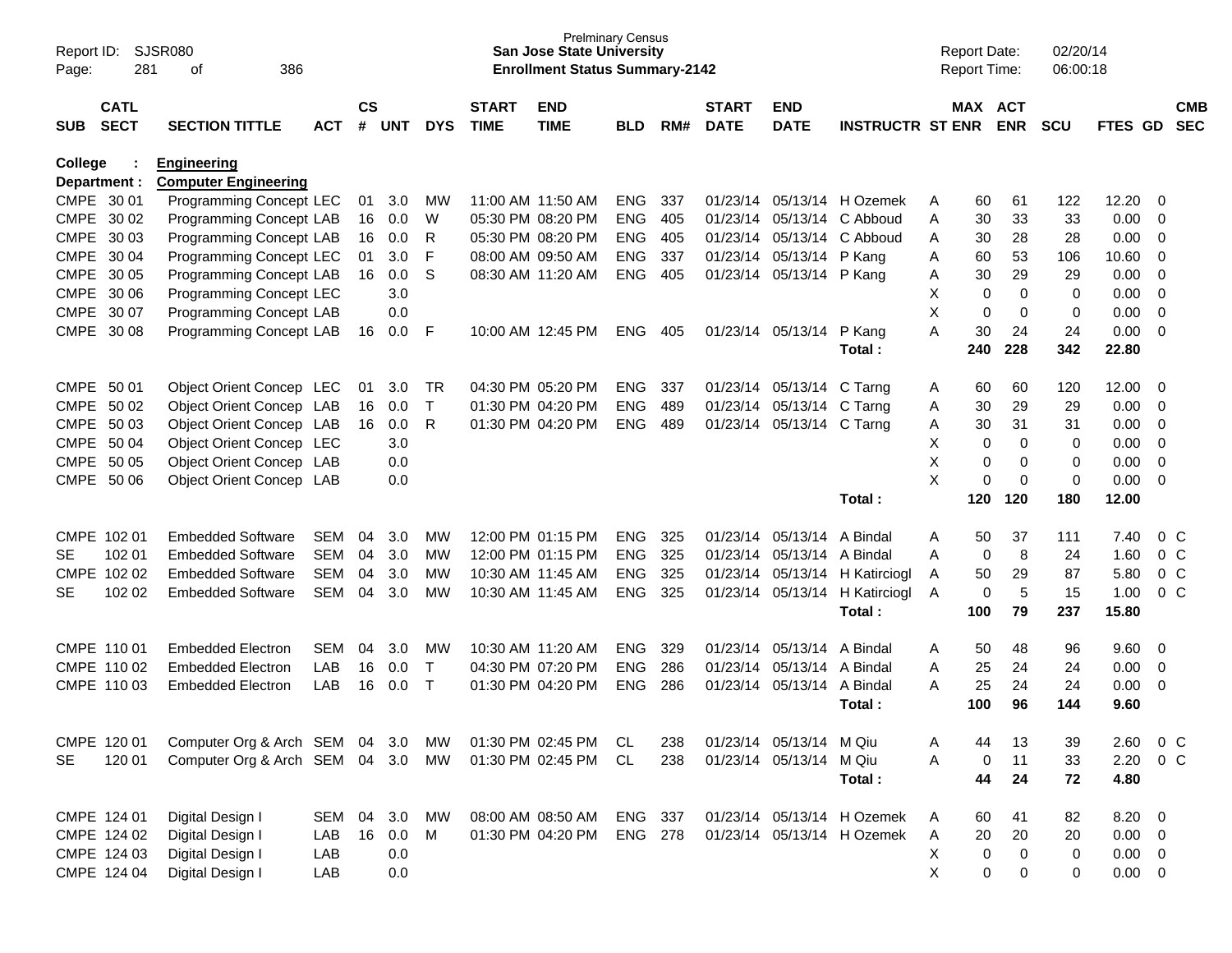| Report ID:<br>Page: | 282                        | <b>SJSR080</b><br>386<br>οf        |            |                    |            |              |                             | <b>San Jose State University</b><br><b>Enrollment Status Summary-2142</b> | <b>Prelminary Census</b> |     |                             |                           |                         |    | <b>Report Date:</b><br>Report Time: |                   | 02/20/14<br>06:00:18 |               |                          |                          |
|---------------------|----------------------------|------------------------------------|------------|--------------------|------------|--------------|-----------------------------|---------------------------------------------------------------------------|--------------------------|-----|-----------------------------|---------------------------|-------------------------|----|-------------------------------------|-------------------|----------------------|---------------|--------------------------|--------------------------|
| <b>SUB</b>          | <b>CATL</b><br><b>SECT</b> | <b>SECTION TITTLE</b>              | <b>ACT</b> | $\mathsf{cs}$<br># | <b>UNT</b> | <b>DYS</b>   | <b>START</b><br><b>TIME</b> | <b>END</b><br><b>TIME</b>                                                 | <b>BLD</b>               | RM# | <b>START</b><br><b>DATE</b> | <b>END</b><br><b>DATE</b> | <b>INSTRUCTR ST ENR</b> |    | MAX ACT                             | <b>ENR</b>        | <b>SCU</b>           | FTES GD       |                          | <b>CMB</b><br><b>SEC</b> |
|                     | CMPE 124 05                | Digital Design I                   | LAB        | 16                 | 0.0        | W            |                             | 01:30 PM 04:20 PM                                                         | <b>ENG</b>               | 278 | 01/23/14                    | 05/13/14                  | H Ozemek<br>Total:      | A  | 20<br>100                           | 21<br>82          | 21<br>123            | 0.00<br>8.20  | $\overline{\mathbf{0}}$  |                          |
|                     | CMPE 125 01                | Digital Design 2                   | <b>SEM</b> | 04                 | 3.0        | МW           |                             | 12:00 PM 12:50 PM                                                         | <b>ENG</b>               | 339 |                             | 01/23/14 05/13/14         | D Hung                  | Α  | 48                                  | 30                | 60                   | 6.00          | $\overline{\mathbf{0}}$  |                          |
|                     | CMPE 125 02                | Digital Design 2                   | LAB        | 16                 | 0.0        | M            |                             | 02:30 PM 05:20 PM                                                         | ENG                      | 288 |                             | 01/23/14 05/13/14         | D Hung                  | Α  | 24                                  | 30                | 30                   | 0.00          | $\overline{\mathbf{0}}$  |                          |
|                     | CMPE 125 03                | Digital Design 2                   | LAB        |                    | 0.0        |              |                             |                                                                           |                          |     |                             |                           |                         | X  | $\mathbf 0$                         | $\mathbf 0$       | $\mathbf 0$          | 0.00          | $\overline{\phantom{0}}$ |                          |
|                     |                            |                                    |            |                    |            |              |                             |                                                                           |                          |     |                             |                           | Total:                  |    | 72                                  | 60                | 90                   | 6.00          |                          |                          |
|                     | CMPE 126 01                | Alg & Data Str Des                 | <b>LEC</b> | 04                 | 3.0        | <b>TR</b>    |                             | 01:30 PM 02:20 PM                                                         | <b>ENG</b>               | 341 |                             | 01/23/14 05/13/14         | F Lin                   | Α  | 78                                  | 45                | 90                   | 9.05          | -1                       |                          |
|                     | CMPE 126 02                | Alg & Data Str Des                 | LAB        | 16                 | 0.0        | $\mathsf{T}$ |                             | 02:30 PM 05:20 PM                                                         | <b>ENG</b>               | 206 |                             | 01/23/14 05/13/14         | F Lin                   | Α  | 24                                  | 24                | 24                   | 0.00          | $\overline{\mathbf{0}}$  |                          |
|                     | CMPE 126 03                | Alg & Data Str Des                 | LAB        | 16                 | 0.0        | R            |                             | 02:30 PM 05:20 PM                                                         | <b>ENG</b>               | 206 |                             | 01/23/14 05/13/14         | F Lin                   | Α  | 24                                  | 21                | 21                   | 0.00          | $\overline{1}$           |                          |
|                     | CMPE 126 04                | Alg & Data Str Des                 | LAB        |                    | 0.0        |              |                             |                                                                           |                          |     |                             |                           |                         | X  | 0<br>126                            | $\mathbf 0$<br>90 | 0                    | 0.00          | $\overline{0}$           |                          |
|                     |                            |                                    |            |                    |            |              |                             |                                                                           |                          |     |                             |                           | Total:                  |    |                                     |                   | 135                  | 9.05          |                          |                          |
|                     | CMPE 127 01                | Microproc Design 1                 | <b>SEM</b> | 04                 | 3.0        | <b>MW</b>    |                             | 01:30 PM 02:20 PM                                                         | <b>ENG</b>               | 301 |                             | 01/23/14 05/13/14         | H Li                    | Α  | 35                                  | 35                | 70                   | 7.00          | $\overline{\mathbf{0}}$  |                          |
|                     | CMPE 127 02                | Microproc Design 1                 | LAB        | 16                 | 0.0        | $\top$       |                             | 04:30 PM 07:20 PM                                                         | <b>ENG</b>               | 268 |                             | 01/23/14 05/13/14         | H Li                    | А  | 35                                  | 35                | 35                   | 0.00          | $\overline{\phantom{0}}$ |                          |
|                     |                            |                                    |            |                    |            |              |                             |                                                                           |                          |     |                             |                           | Total:                  |    | 70                                  | 70                | 105                  | 7.00          |                          |                          |
|                     | CMPE 130 01                | Adv Alg Des                        | <b>LEC</b> | 02                 | 3.0        | <b>TR</b>    |                             | 03:00 PM 04:15 PM                                                         | <b>ENG</b>               | 341 |                             | 01/23/14 05/13/14         | Y Park                  | A  | 45                                  | 34                | 102                  | 6.80          | $\overline{\phantom{0}}$ |                          |
|                     |                            |                                    |            |                    |            |              |                             |                                                                           |                          |     |                             |                           | Total:                  |    | 45                                  | 34                | 102                  | 6.80          |                          |                          |
|                     | CMPE 131 01                |                                    | SEM        | 04                 | 3.0        | <b>MW</b>    |                             | 12:00 PM 01:15 PM                                                         | <b>ENG</b>               | 337 |                             | 01/23/14 05/13/14         | W Yu                    | Α  | 45                                  | 41                | 123                  | 8.20          | 0 <sup>o</sup>           |                          |
| <b>SE</b>           | 131 01                     | Software Engr I<br>Software Engr I | SEM        | 04                 | 3.0        | <b>MW</b>    |                             | 12:00 PM 01:15 PM                                                         | <b>ENG</b>               | 337 |                             | 01/23/14 05/13/14         | W Yu                    | Α  | $\mathbf 0$                         | 4                 | 12                   | 0.80          | 0 <sup>o</sup>           |                          |
|                     | CMPE 131 02                | Software Engr I                    | <b>SEM</b> | 04                 | 3.0        | <b>TR</b>    |                             | 03:00 PM 04:15 PM                                                         | <b>ENG</b>               | 337 |                             | 01/23/14 05/13/14         | <b>B</b> Eswar          | Α  | 50                                  | 10                | 30                   | 2.05          | 1 C                      |                          |
| SE                  | 131 02                     | Software Engr I                    | SEM        | 04                 | 3.0        | <b>TR</b>    |                             | 03:00 PM 04:15 PM                                                         | <b>ENG</b>               | 337 |                             | 01/23/14 05/13/14         | <b>B</b> Eswar          | А  | $\mathbf 0$                         | 15                | 45                   | 3.00          | 0 <sup>o</sup>           |                          |
|                     |                            |                                    |            |                    |            |              |                             |                                                                           |                          |     |                             |                           | Total:                  |    | 95                                  | 70                | 210                  | 14.05         |                          |                          |
|                     | CMPE 133 01                | Softwware Engr II                  | SEM        | 04                 | 3.0        |              |                             |                                                                           |                          |     |                             | 01/23/14 05/13/14         |                         | X  | 0                                   | 0                 | 0                    | 0.00          | $\overline{\mathbf{0}}$  |                          |
| <b>SE</b>           | 133 01                     | Softwware Engr II                  | <b>SEM</b> |                    | 3.0        |              |                             |                                                                           |                          |     |                             |                           |                         | Χ  | 0                                   | 0                 | 0                    | 0.00          | $\overline{\mathbf{0}}$  |                          |
|                     | CMPE 133 02                | Softwware Engr II                  | LAB        | 16                 | 0.0        |              |                             |                                                                           |                          |     |                             | 01/23/14 05/13/14         |                         | X  | $\mathbf 0$                         | 0                 | 0                    | 0.00          | $\mathbf 0$              |                          |
| <b>SE</b>           | 133 02                     | Softwware Engr II                  | LAB        |                    | 0.0        |              |                             |                                                                           |                          |     |                             |                           |                         | X. | 0                                   | 0                 | 0                    | $0.00 \t 0$   |                          |                          |
|                     | CMPE 133 03                | Softwware Engr II                  | SEM 04 3.0 |                    |            | MW           |                             | 09:00 AM 09:50 AM                                                         | ENG 325                  |     |                             | 01/23/14 05/13/14 C Tarng |                         | Α  | 50                                  | 19                | 38                   | 3.80 0 C      |                          |                          |
| SE.                 | 133 03                     | Softwware Engr II                  | SEM        |                    | 04 3.0     | MW           |                             | 09:00 AM 09:50 AM                                                         | ENG 325                  |     |                             | 01/23/14 05/13/14 C Tarng |                         | Α  | 0                                   | 30                | 60                   | 6.05 1 C      |                          |                          |
|                     | CMPE 133 04                | Softwware Engr II                  | LAB        |                    | 16 0.0     | TBA          |                             |                                                                           |                          |     |                             | 01/23/14 05/13/14 C Tarng |                         | Α  | 50                                  | 19                | 19                   | $0.00 \t 0 C$ |                          |                          |
| SE.                 | 133 04                     | Softwware Engr II                  | LAB        |                    |            | 16  0.0  TBA |                             |                                                                           |                          |     |                             | 01/23/14 05/13/14 C Tarng |                         | Α  | 0                                   | 30                | 30                   | 0.00 1 C      |                          |                          |
|                     |                            |                                    |            |                    |            |              |                             |                                                                           |                          |     |                             |                           | Total:                  |    | 100                                 | 98                | 147                  | 9.85          |                          |                          |
|                     | CMPE 137 01                | Mobile Software Engi SEM 05 3.0 MW |            |                    |            |              |                             | 03:00 PM 04:15 PM                                                         | ENG 325                  |     |                             | 01/23/14 05/13/14 W Yu    |                         | A  | 45                                  | 21                | 63                   | 4.20 0 C      |                          |                          |
| SE                  | 137 01                     | Mobile Software Engi SEM 05 3.0 MW |            |                    |            |              |                             | 03:00 PM 04:15 PM ENG 325                                                 |                          |     |                             | 01/23/14 05/13/14 W Yu    |                         | A  | 0                                   | 8                 | 24                   | 1.60 0 C      |                          |                          |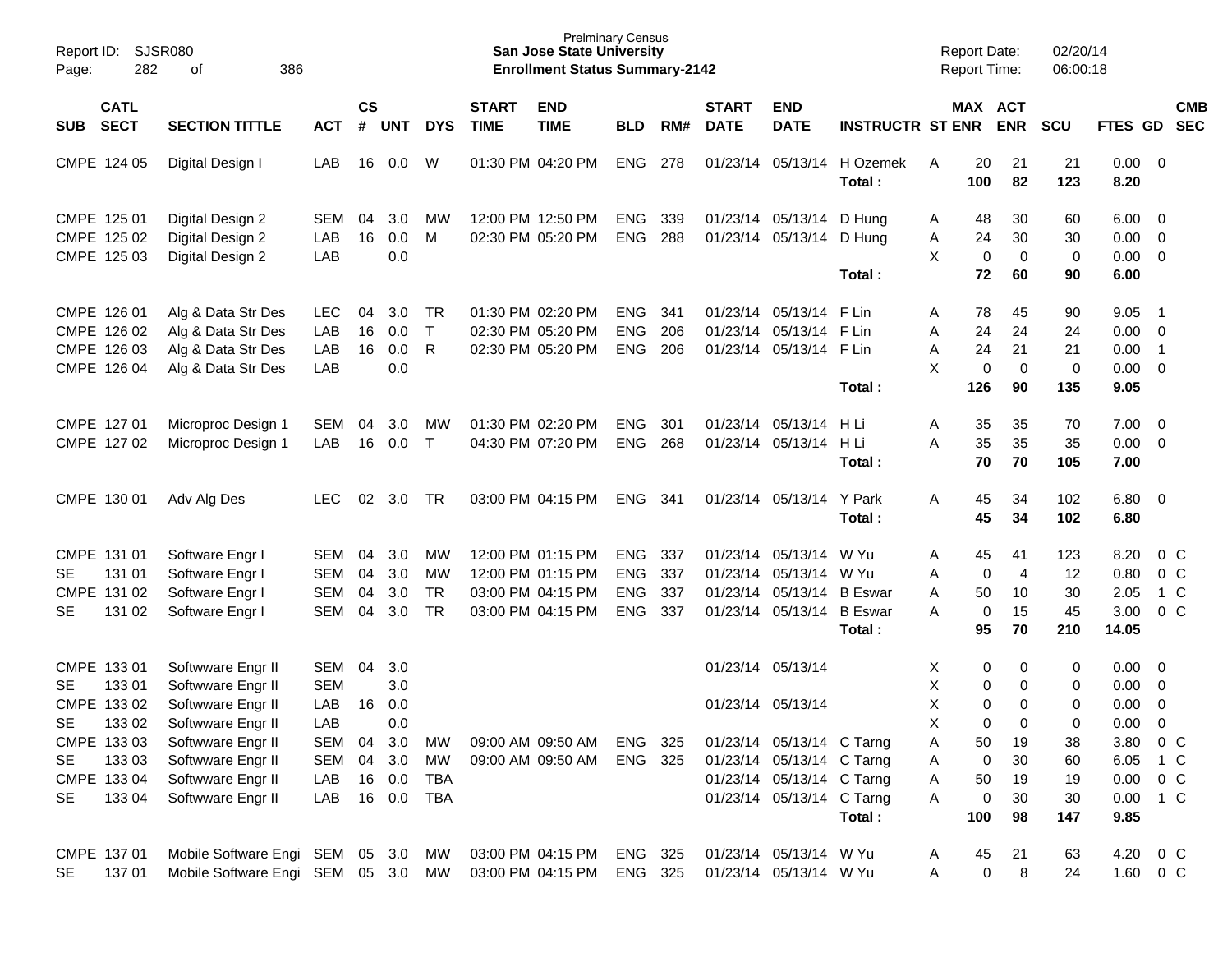| Report ID:<br>Page:    | 283                                            | SJSR080<br>386<br>οf                                                                                             |                                                      |                    |                                   |                                                      |                             | <b>Prelminary Census</b><br><b>San Jose State University</b><br><b>Enrollment Status Summary-2142</b> |                          |            |                             |                                                                                                                  |                                                                              |                  | <b>Report Date:</b>                | <b>Report Time:</b>            | 02/20/14<br>06:00:18 |                              |                                                      |
|------------------------|------------------------------------------------|------------------------------------------------------------------------------------------------------------------|------------------------------------------------------|--------------------|-----------------------------------|------------------------------------------------------|-----------------------------|-------------------------------------------------------------------------------------------------------|--------------------------|------------|-----------------------------|------------------------------------------------------------------------------------------------------------------|------------------------------------------------------------------------------|------------------|------------------------------------|--------------------------------|----------------------|------------------------------|------------------------------------------------------|
| <b>SUB</b>             | <b>CATL</b><br><b>SECT</b>                     | <b>SECTION TITTLE</b>                                                                                            | <b>ACT</b>                                           | $\mathsf{cs}$<br># | <b>UNT</b>                        | <b>DYS</b>                                           | <b>START</b><br><b>TIME</b> | <b>END</b><br><b>TIME</b>                                                                             | <b>BLD</b>               | RM#        | <b>START</b><br><b>DATE</b> | <b>END</b><br><b>DATE</b>                                                                                        | <b>INSTRUCTR ST ENR</b>                                                      |                  |                                    | MAX ACT<br><b>ENR</b>          | SCU                  | FTES GD                      | <b>CMB</b><br><b>SEC</b>                             |
|                        |                                                |                                                                                                                  |                                                      |                    |                                   |                                                      |                             |                                                                                                       |                          |            |                             |                                                                                                                  | Total:                                                                       |                  | 45                                 | 29                             | 87                   | 5.80                         |                                                      |
|                        | CMPE 138 01                                    | Database Systems I                                                                                               | SEM                                                  | 04                 | 3.0                               | MW                                                   |                             | 01:30 PM 02:45 PM                                                                                     | <b>ENG</b>               | 337        |                             | 01/23/14 05/13/14                                                                                                | K Li<br>Total:                                                               | A                | 45<br>45                           | 21<br>21                       | 63<br>63             | 4.20<br>4.20                 | $\overline{0}$                                       |
| CMPE 140 01            | CMPE 140 02<br>CMPE 140 03<br>CMPE 140 04      | Comp Arch & Design<br>Comp Arch & Design<br>Comp Arch & Design                                                   | <b>SEM</b><br>LAB<br>SEM                             | 04                 | 3.0<br>0.0<br>3.0<br>0.0          | МW<br>W                                              |                             | 10:00 AM 10:50 AM                                                                                     | <b>ENG</b>               | 337<br>288 | 01/23/14<br>01/23/14        | 05/13/14                                                                                                         | D Hung<br>D Hung                                                             | Х<br>X<br>A      | 0<br>$\mathbf 0$<br>30<br>30       | 0<br>0<br>26<br>26             | 0<br>0<br>52<br>26   | 0.00<br>0.00<br>5.20<br>0.00 | $\overline{0}$<br>0<br>$\mathbf 0$<br>$\overline{0}$ |
|                        |                                                | Comp Arch & Design                                                                                               | LAB                                                  | 16                 |                                   |                                                      |                             | 03:00 PM 05:50 PM                                                                                     | <b>ENG</b>               |            |                             | 05/13/14                                                                                                         | Total:                                                                       | A                | 60                                 | 52                             | 78                   | 5.20                         |                                                      |
| CMPE 142 01            | CMPE 142 02                                    | <b>Operating Systems</b><br><b>Operating Systems</b>                                                             | <b>SEM</b><br><b>SEM</b>                             | 04                 | 3.0<br>3.0                        | R                                                    |                             | 06:00 PM 08:45 PM                                                                                     | <b>CL</b>                | 226        |                             | 01/23/14 05/13/14                                                                                                | J Gomez<br>Total:                                                            | X<br>A           | $\mathbf 0$<br>60<br>60            | 0<br>22<br>22                  | 0<br>66<br>66        | 0.00<br>4.45<br>4.45         | $\overline{0}$<br>-1                                 |
| CMPE 146 01            | CMPE 146 02                                    | RT Embedded CoDes SEM<br>RT Embedded CoDes LAB                                                                   |                                                      | 04<br>16           | 3.0<br>0.0                        | МW<br>F                                              |                             | 09:00 AM 09:50 AM<br>08:30 AM 11:20 AM                                                                | <b>ENG</b><br><b>ENG</b> | 337<br>278 | 01/23/14<br>01/23/14        | 05/13/14<br>05/13/14                                                                                             | H Ozemek<br>H Ozemek<br>Total:                                               | A<br>A           | 30<br>30<br>60                     | 18<br>18<br>36                 | 36<br>18<br>54       | 3.60<br>0.00<br>3.60         | $\overline{0}$<br>$\overline{0}$                     |
| CMPE 148 01<br>SE      | 148 01                                         | <b>Comptr Networks I</b><br><b>Comptr Networks I</b>                                                             | <b>SEM</b><br><b>SEM</b>                             | 04<br>04           | 3.0<br>3.0                        | <b>TR</b><br><b>TR</b>                               |                             | 01:30 PM 02:45 PM<br>01:30 PM 02:45 PM                                                                | <b>ENG</b><br><b>ENG</b> | 331<br>331 | 01/23/14<br>01/23/14        | 05/13/14<br>05/13/14                                                                                             | R Fatoohi<br>R Fatoohi<br>Total:                                             | A<br>А           | 50<br>$\mathbf 0$<br>50            | 38<br>12<br>50                 | 114<br>36<br>150     | 7.60<br>2.40<br>10.00        | 0 <sup>o</sup><br>$0\,C$                             |
| CMPE 152 01            | CMPE 152 02                                    | Compiler Design<br>Compiler Design                                                                               | <b>SEM</b><br>LAB                                    | 04<br>16           | 3.0<br>0.0                        | <b>TR</b><br><b>TR</b>                               |                             | 03:00 PM 03:50 PM<br>04:00 PM 05:45 PM                                                                | <b>ENG</b><br><b>ENG</b> | 325<br>492 | 01/23/14<br>01/23/14        | 05/13/14<br>05/13/14                                                                                             | M Robinson<br>M Robinson A<br>Total:                                         | A                | 50<br>50<br>100                    | 18<br>18<br>36                 | 36<br>18<br>54       | 3.60<br>0.00<br>3.60         | $\overline{0}$<br>$\overline{0}$                     |
| CMPE 165 01<br>SE      | 165 01                                         | SW Engl Process Mgt SEM<br>SW Engl Process Mgt SEM                                                               |                                                      | 04<br>04           | 3.0<br>3.0                        | MW<br><b>MW</b>                                      |                             | 04:30 PM 05:45 PM<br>04:30 PM 05:45 PM                                                                | <b>ENG</b><br><b>ENG</b> | 325<br>325 | 01/23/14                    | 05/13/14<br>01/23/14 05/13/14                                                                                    | H Meng<br>H Meng<br>Total:                                                   | Α<br>A           | 45<br>0<br>45                      | 5<br>4<br>9                    | 15<br>12<br>27       | 1.00<br>0.80<br>1.80         | 0 <sup>o</sup><br>0 <sup>o</sup>                     |
| SE.                    | CMPE 172 01<br>172 01                          | <b>Enterprise Software</b><br><b>Enterprise Software</b>                                                         | <b>LEC</b><br><b>LEC</b>                             |                    | 02 3.0<br>02 3.0                  | W<br>W                                               |                             | 06:00 PM 08:45 PM<br>06:00 PM 08:45 PM                                                                | CL<br>CL                 | 234<br>234 |                             |                                                                                                                  | 01/23/14 05/13/14 S Silberman A<br>01/23/14 05/13/14 S Silberman A<br>Total: |                  | 40<br>0<br>40                      | 14<br>5<br>19                  | 42<br>15<br>57       | 2.80<br>1.00<br>3.80         | $0\,C$<br>$0\,C$                                     |
| <b>SE</b><br><b>SE</b> | CMPE 180 01<br>180 01<br>CMPE 180 03<br>180 03 | <b>Individual Studies</b><br><b>Individual Studies</b><br><b>Individual Studies</b><br><b>Individual Studies</b> | <b>SUP</b><br><b>SUP</b><br><b>SUP</b><br><b>SUP</b> | 36                 | 36 1.0<br>1.0<br>36 3.0<br>36 3.0 | <b>TBA</b><br><b>TBA</b><br><b>TBA</b><br><b>TBA</b> |                             |                                                                                                       |                          |            |                             | 01/23/14 05/13/14 L Chang<br>01/23/14 05/13/14 L Chang<br>01/23/14 05/13/14 L Chang<br>01/23/14 05/13/14 L Chang |                                                                              | A<br>Α<br>Α<br>Α | 30<br>$\pmb{0}$<br>50<br>$\pmb{0}$ | 0<br>18<br>$\overline{c}$<br>0 | 0<br>18<br>6<br>0    | 0.00<br>1.20<br>0.40<br>0.00 | $0\,C$<br>0 <sup>o</sup><br>$0\,C$<br>$0\,C$         |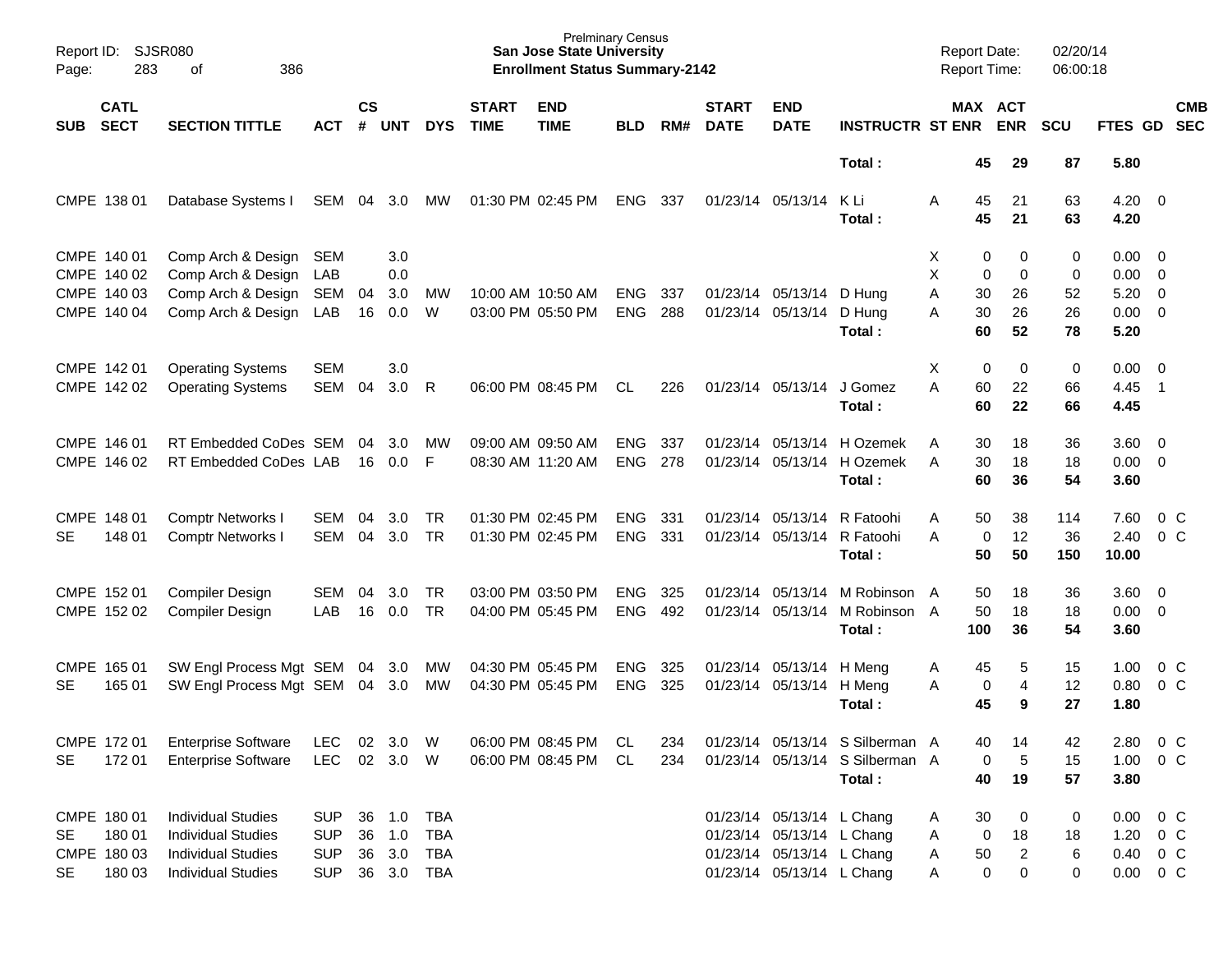| Report ID:<br>Page: | 284                        | SJSR080<br>386<br>οf         |            |                    |            |            |                             | <b>San Jose State University</b><br><b>Enrollment Status Summary-2142</b> | <b>Prelminary Census</b> |     |                             |                           |                            | <b>Report Date:</b><br><b>Report Time:</b> |             |                         | 02/20/14<br>06:00:18 |             |   |                          |
|---------------------|----------------------------|------------------------------|------------|--------------------|------------|------------|-----------------------------|---------------------------------------------------------------------------|--------------------------|-----|-----------------------------|---------------------------|----------------------------|--------------------------------------------|-------------|-------------------------|----------------------|-------------|---|--------------------------|
| <b>SUB</b>          | <b>CATL</b><br><b>SECT</b> | <b>SECTION TITTLE</b>        | <b>ACT</b> | $\mathsf{cs}$<br># | <b>UNT</b> | <b>DYS</b> | <b>START</b><br><b>TIME</b> | <b>END</b><br><b>TIME</b>                                                 | BLD                      | RM# | <b>START</b><br><b>DATE</b> | <b>END</b><br><b>DATE</b> | <b>INSTRUCTR ST ENR</b>    |                                            |             | MAX ACT<br><b>ENR</b>   | <b>SCU</b>           | FTES GD     |   | <b>CMB</b><br><b>SEC</b> |
| CMPE 180 31         |                            | <b>Individual Studies</b>    | <b>SUP</b> | 36                 | 3.0        | TR         |                             | 03:00 PM 04:15 PM                                                         | <b>ENG</b>               | 189 | 01/23/14                    | 05/13/14                  | <b>B</b> Eswar             | A                                          | 45          | 18                      | 54                   | 4.50 18 C   |   |                          |
| <b>SE</b>           | 180 31                     | <b>Individual Studies</b>    | <b>SUP</b> | 36                 | 3.0        | TR         |                             | 03:00 PM 04:15 PM                                                         | <b>ENG</b>               | 189 | 01/23/14                    | 05/13/14                  | <b>B</b> Eswar             | A                                          | 0           | 3                       | 9                    | 0.75        |   | 3 C                      |
|                     | CMPE 180 38                | <b>Individual Studies</b>    | <b>SUP</b> | 36                 | 3.0        | МW         |                             | 01:30 PM 02:45 PM                                                         | <b>ENG</b>               | 337 | 01/23/14                    | 05/13/14 K Li             |                            | A                                          | 90          | 44                      | 132                  | 11.00 44 C  |   |                          |
| <b>SE</b>           | 180 38                     | <b>Individual Studies</b>    | <b>SUP</b> | 36                 | 3.0        | МW         |                             | 01:30 PM 02:45 PM                                                         | <b>ENG</b>               | 337 | 01/23/14                    | 05/13/14                  | K Li                       | A                                          | 0           | 0                       | 0                    | 0.00        |   | $0\,C$                   |
|                     | CMPE 180 80                | <b>Individual Studies</b>    | <b>SUP</b> | 36                 | 3.0        | МW         |                             | 04:30 PM 05:45 PM                                                         | <b>ENG</b>               | 337 | 01/23/14                    | 05/13/14                  | H Katirciogl               | A                                          | 80          | 26                      | 78                   | 6.50 26 C   |   |                          |
| <b>SE</b>           | 18080                      | <b>Individual Studies</b>    | <b>SUP</b> | 36                 | 3.0        | MW         |                             | 04:30 PM 05:45 PM                                                         | <b>ENG</b>               | 337 | 01/23/14                    | 05/13/14                  | H Katirciogl               | Α                                          | 0           | $\Omega$                | 0                    | 0.00        |   | $0\,C$                   |
|                     | CMPE 180 90                | <b>Individual Studies</b>    | <b>SUP</b> |                    | 3.0        |            |                             |                                                                           |                          |     |                             |                           |                            | X                                          | 0           | 0                       | 0                    | 0.00        | 0 |                          |
| <b>SE</b>           | 180 90                     | <b>Individual Studies</b>    | <b>SUP</b> |                    | 3.0        |            |                             |                                                                           |                          |     |                             |                           |                            | х                                          | 0           | 0                       | $\mathbf 0$          | 0.00        | 0 |                          |
|                     | CMPE 180 92                | <b>Individual Studies</b>    | <b>SUP</b> | 36                 | 3.0        | TR         |                             | 01:30 PM 02:45 PM                                                         | <b>ENG</b>               | 337 | 01/23/14                    | 05/13/14 K Li             |                            | Α                                          | 80          | 69                      | 207                  | 17.25 69 C  |   |                          |
| <b>SE</b>           | 180 92                     | <b>Individual Studies</b>    | <b>SUP</b> | 36                 | 3.0        | <b>TR</b>  |                             | 01:30 PM 02:45 PM                                                         | <b>ENG</b>               | 337 | 01/23/14                    | 05/13/14                  | K Li                       | Α                                          | $\mathbf 0$ | $\overline{\mathbf{1}}$ | 3                    | 0.25        |   | 1 C                      |
| <b>CMPE</b>         | 18094                      | <b>Individual Studies</b>    | <b>SUP</b> | 36                 | 3.0        | МW         |                             | 03:00 PM 04:15 PM                                                         | <b>ENG</b>               | 337 | 01/23/14                    | 05/13/14                  | F Lin                      | A                                          | 80          | 76                      | 228                  | 19.00 76 C  |   |                          |
| <b>SE</b>           | 180 94                     | <b>Individual Studies</b>    | <b>SUP</b> | 36                 | 3.0        | МW         |                             | 03:00 PM 04:15 PM                                                         | <b>ENG</b>               | 337 |                             | 01/23/14 05/13/14         | F Lin                      | A                                          | 0           | $\mathbf 0$             | 0                    | 0.00        |   | 0 C                      |
|                     |                            |                              |            |                    |            |            |                             |                                                                           |                          |     |                             |                           | Total:                     |                                            | 455         | 257                     | 735                  | 60.85       |   |                          |
| CMPE 187 01         |                            | Soft-Quality & Test          | SEM        | 04                 | 3.0        | R          |                             | 06:00 PM 08:45 PM                                                         | <b>ENG</b>               | 325 | 01/23/14                    | 05/13/14                  | <b>B</b> Eswar             | A                                          | 45          | 29                      | 87                   | 5.80        |   | $0\,C$                   |
| <b>SE</b>           | 18701                      | Soft-Quality & Test          | SEM        | 04                 | 3.0        | R          |                             | 06:00 PM 08:45 PM                                                         | <b>ENG</b>               | 325 |                             | 01/23/14 05/13/14         | <b>B</b> Eswar             | A                                          | 0           | 18                      | 54                   | 3.60        |   | $0\,C$                   |
|                     |                            |                              |            |                    |            |            |                             |                                                                           |                          |     |                             |                           | Total :                    |                                            | 45          | 47                      | 141                  | 9.40        |   |                          |
| <b>CMPE</b>         |                            | 195A 01 Sr Design Project I  | LAB        | 16                 | 1.0        | TR         |                             | 12:00 PM 01:15 PM                                                         | <b>ENG</b>               | 325 | 01/23/14                    | 05/13/14                  | <b>B</b> Eswar             | A                                          | 45          | 30                      | 30                   | 2.00        |   | 0 <sup>C</sup>           |
| <b>SE</b>           |                            | 195A 01 Sr Design Project I  | LAB        | 16                 | 1.0        | TR         |                             | 12:00 PM 01:15 PM                                                         | <b>ENG</b>               | 325 |                             | 01/23/14 05/13/14         | <b>B</b> Eswar             | A                                          | 0           | 18                      | 18                   | 1.20        |   | $0\,C$                   |
|                     |                            |                              |            |                    |            |            |                             |                                                                           |                          |     |                             |                           | Total :                    |                                            | 45          | 48                      | 48                   | 3.20        |   |                          |
| <b>CMPE</b>         |                            | 195B 01 Sr Design Project II | LAB        | 16                 | 3.0        | F          |                             | 12:00 PM 06:00 PM                                                         | <b>ENG</b>               | 294 |                             | 01/23/14 05/13/14         |                            | A                                          | 40          | 16                      | 48                   | 3.20        |   | 0 <sup>C</sup>           |
| <b>SE</b>           |                            | 195B 01 Sr Design Project II | LAB        | 16                 | 3.0        | F          |                             | 12:00 PM 06:00 PM                                                         | <b>ENG</b>               | 294 |                             | 01/23/14 05/13/14         |                            | A                                          | 0           | 6                       | 18                   | 1.20        |   | $0\,C$                   |
|                     |                            |                              |            |                    |            |            |                             |                                                                           |                          |     |                             |                           | Total:                     |                                            | 40          | 22                      | 66                   | 4.40        |   |                          |
| CMPE 200 01         |                            | Comp Architecture            | SEM        | 05                 | 3.0        | M          |                             | 06:00 PM 08:45 PM                                                         | <b>CL</b>                | 222 |                             | 01/23/14 05/13/14         | H Katirciogl               | A                                          | 60          | 48                      | 144                  | 11.95 47    |   |                          |
|                     |                            |                              |            |                    |            |            |                             |                                                                           |                          |     |                             |                           | Total :                    |                                            | 60          | 48                      | 144                  | 11.95       |   |                          |
| CMPE 202 01         |                            | SW Systems Engr              | <b>LEC</b> | 01                 | 3.0        | м          |                             | 06:00 PM 08:45 PM                                                         | <b>CL</b>                | 310 |                             | 01/23/14 05/13/14 M Fayad |                            | A                                          | 45          | 32                      | 96                   | 8.00 32     |   |                          |
|                     | CMPE 202 02                | <b>SW Systems Engr</b>       | <b>LEC</b> |                    | 01 3.0     | R          |                             | 06:00 PM 08:45 PM                                                         | <b>BBC</b>               | 204 |                             | 01/23/14 05/13/14 M Fayad |                            | A                                          | 45          | 64                      | 192                  | 16.00 64    |   |                          |
|                     | CMPE 202 03                | SW Systems Engr              | LEC        |                    | 3.0        |            |                             |                                                                           |                          |     |                             |                           |                            | X                                          | 0           | 0                       | 0                    | $0.00 \t 0$ |   |                          |
|                     | CMPE 202 04                | SW Systems Engr              | <b>LEC</b> | 01                 | 3.0 F      |            |                             | 03:00 PM 05:45 PM                                                         | ENG 189                  |     |                             |                           | 01/23/14 05/13/14 P Nguyen | A                                          | 100         | 120                     | 360                  | 30.00120    |   |                          |
|                     |                            |                              |            |                    |            |            |                             |                                                                           |                          |     |                             |                           | Total:                     |                                            | 190         | 216                     | 648                  | 54.00       |   |                          |
| CMPE 203 01         |                            | SW Engr Management LEC       |            | 01                 | 3.0        | $\top$     |                             | 06:00 PM 08:45 PM                                                         | CL                       | 234 |                             | 01/23/14 05/13/14 M Fayad |                            | A                                          | 40          | 31                      | 93                   | 7.75 31     |   |                          |
|                     | CMPE 203 02                | SW Engr Management LEC       |            | 01                 | 3.0        | <b>TR</b>  |                             | 03:00 PM 04:15 PM                                                         | CL                       | 202 |                             | 01/23/14 05/13/14 M Fayad |                            | A                                          | 60          | 28                      | 84                   | 7.00 28     |   |                          |
|                     | CMPE 203 03                | SW Engr Management LEC       |            | 01                 | 3.0        | МW         |                             | 04:30 PM 05:45 PM                                                         | ENG                      | 189 |                             | 01/23/14 05/13/14 K Perry |                            | A                                          | 120         | 75                      | 225                  | 18.75 75    |   |                          |
|                     | CMPE 203 04                | SW Engr Management LEC       |            |                    | 3.0        |            |                             |                                                                           |                          |     |                             |                           |                            | X                                          | 0           | 0                       | 0                    | $0.00 \t 0$ |   |                          |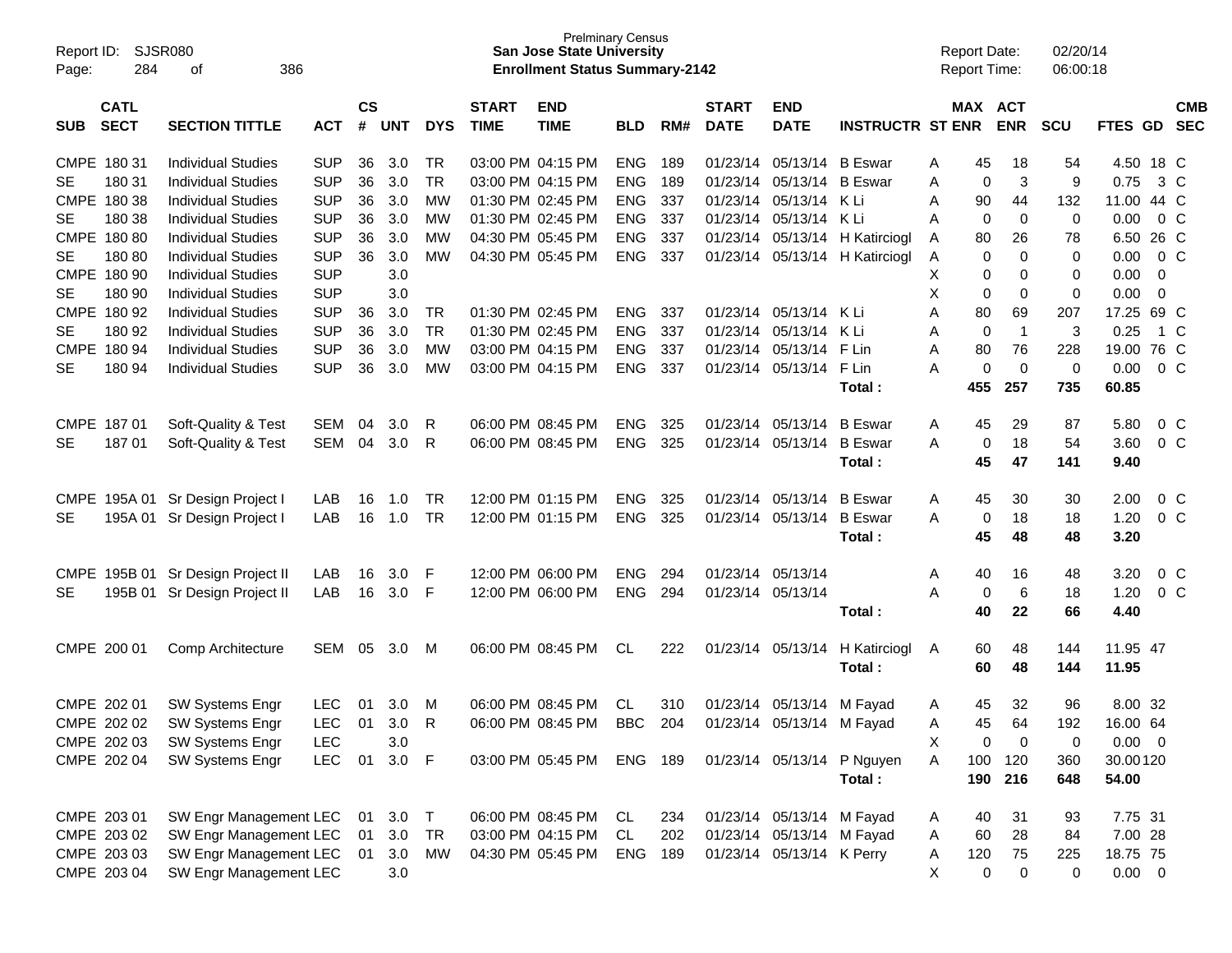| Report ID:<br>Page: | <b>SJSR080</b><br>285                     | 386<br>of                                                   |                                        |                    |                   |                     |                             | <b>Prelminary Census</b><br><b>San Jose State University</b><br><b>Enrollment Status Summary-2142</b> |                               |                   |                             |                                                        |                                                                                          | <b>Report Date:</b><br>Report Time: |                              | 02/20/14<br>06:00:18     |                                          |     |                          |
|---------------------|-------------------------------------------|-------------------------------------------------------------|----------------------------------------|--------------------|-------------------|---------------------|-----------------------------|-------------------------------------------------------------------------------------------------------|-------------------------------|-------------------|-----------------------------|--------------------------------------------------------|------------------------------------------------------------------------------------------|-------------------------------------|------------------------------|--------------------------|------------------------------------------|-----|--------------------------|
| <b>SUB</b>          | <b>CATL</b><br><b>SECT</b>                | <b>SECTION TITTLE</b>                                       | <b>ACT</b>                             | $\mathsf{cs}$<br># | <b>UNT</b>        | <b>DYS</b>          | <b>START</b><br><b>TIME</b> | <b>END</b><br><b>TIME</b>                                                                             | <b>BLD</b>                    | RM#               | <b>START</b><br><b>DATE</b> | <b>END</b><br><b>DATE</b>                              | <b>INSTRUCTR ST ENR</b>                                                                  |                                     | MAX ACT<br><b>ENR</b>        | <b>SCU</b>               | FTES GD                                  |     | <b>CMB</b><br><b>SEC</b> |
|                     |                                           |                                                             |                                        |                    |                   |                     |                             |                                                                                                       |                               |                   |                             |                                                        | Total:                                                                                   | 220                                 | 134                          | 402                      | 33.50                                    |     |                          |
|                     | CMPE 206 01                               | Comp Netwrk Design SEM                                      |                                        | 05                 | 3.0               | $\top$              |                             | 06:00 PM 08:45 PM                                                                                     | <b>ENG</b>                    | 337               |                             | 01/23/14 05/13/14                                      | R Fatoohi                                                                                | 35<br>Α                             | 33<br>$\mathbf 0$            | 99                       | 8.25 33<br>$0.00 \t 0$                   |     |                          |
|                     | CMPE 206 02<br>CMPE 206 03                | Comp Netwrk Design<br>Comp Netwrk Design SEM                | SEM                                    | 05                 | 3.0<br>3.0        | TR                  |                             | 10:30 AM 11:45 AM                                                                                     | <b>ENG</b>                    | 325               |                             | 01/23/14 05/13/14                                      | R Fatoohi<br>Total:                                                                      | Χ<br>A<br>45<br>80                  | 0<br>29<br>62                | 0<br>87<br>186           | 7.25 29<br>15.50                         |     |                          |
|                     | CMPE 207 01<br>CMPE 207 02                | Net Prog & Appl<br>Net Prog & Appl                          | <b>LEC</b><br><b>LEC</b>               | 04<br>04           | 3.0<br>3.0        | $\top$<br>M         |                             | 06:00 PM 08:45 PM<br>06:00 PM 08:45 PM                                                                | <b>ENG</b><br><b>ENG</b>      | 325<br>325        |                             | 01/23/14 05/13/14<br>01/23/14 05/13/14                 | Y Park<br>R Sinn<br>Total:                                                               | 45<br>Α<br>45<br>A<br>90            | 39<br>40<br>79               | 117<br>120<br>237        | 9.75 39<br>10.00 40<br>19.75             |     |                          |
|                     | CMPE 208 01                               | Net Arch & Proto                                            | <b>LEC</b>                             | 04                 | 3.0               | W                   |                             | 06:00 PM 08:45 PM                                                                                     | CL.                           | 310               |                             | 01/23/14 05/13/14                                      | J Gomez<br>Total:                                                                        | 45<br>A<br>45                       | 38<br>38                     | 114<br>114               | 9.50 38<br>9.50                          |     |                          |
| EE                  | CMPE 209 01<br>209 01                     | <b>Network Security</b><br><b>Network Security</b>          | <b>LEC</b><br><b>LEC</b>               | 01<br>01           | 3.0<br>3.0        | TR<br><b>TR</b>     |                             | 06:00 PM 07:15 PM<br>06:00 PM 07:15 PM                                                                | <b>ENG</b><br><b>ENG</b>      | 329<br>329        |                             | 01/23/14 05/13/14 C Tarng<br>01/23/14 05/13/14 C Tarng | Total:                                                                                   | 55<br>A<br>A<br>55                  | 9<br>42<br>0<br>51           | 27<br>126<br>153         | 2.25<br>10.50 42 C<br>12.75              | 9 C |                          |
|                     | CMPE 220 01<br>CMPE 220 02                | <b>System Software</b><br><b>System Software</b>            | SEM<br><b>SEM</b>                      | 05                 | 3.0<br>3.0        | $\top$              |                             | 06:00 PM 08:45 PM                                                                                     | <b>CL</b>                     | 238               |                             | 01/23/14 05/13/14 M Qiu                                | Total:                                                                                   | Α<br>60<br>X<br>60                  | 35<br>$\mathbf 0$<br>0<br>35 | 105<br>0<br>105          | 8.75 35<br>$0.00 \t 0$<br>8.75           |     |                          |
|                     | CMPE 226 01                               | Database Design                                             | <b>LEC</b>                             | 01                 | 3.0               | W                   |                             | 06:00 PM 08:45 PM                                                                                     | <b>ENG</b>                    | 337               |                             | 01/23/14 05/13/14                                      | A Banerjee<br>Total:                                                                     | 45<br>A<br>45                       | 45<br>45                     | 135<br>135               | 11.25 45<br>11.25                        |     |                          |
|                     | CMPE 239 01<br>CMPE 239 02<br>CMPE 239 03 | Web & Data Mining<br>Web & Data Mining<br>Web & Data Mining | <b>LEC</b><br><b>LEC</b><br><b>LEC</b> | 02<br>02<br>02     | 3.0<br>3.0<br>3.0 | Τ<br><b>TR</b><br>R |                             | 06:00 PM 08:45 PM<br>01:30 PM 02:45 PM<br>06:00 PM 08:45 PM                                           | <b>CL</b><br>CL.<br><b>CL</b> | 226<br>202<br>324 |                             | 01/23/14 05/13/14                                      | C Vuppalapat A<br>01/23/14 05/13/14 M Eirinaki<br>01/23/14 05/13/14 M Eirinaki<br>Total: | 45<br>45<br>A<br>60<br>Α<br>150     | 48<br>42<br>39<br>129        | 144<br>126<br>117<br>387 | 12.00 48<br>10.50 42<br>9.75 39<br>32.25 |     |                          |
|                     | CMPE 240 01                               | Adv Comp Design<br>CMPE 240 02 Adv Comp Design              | SEM                                    | 05                 | 3.0               | W<br>SEM 05 3.0 MW  |                             | 06:00 PM 08:45 PM<br>03:00 PM 04:15 PM ENG 329                                                        | CL                            | 117               |                             | 01/23/14 05/13/14 A Bindal<br>01/23/14 05/13/14 H Li   | Total:                                                                                   | 35<br>A<br>35<br>70                 | 13<br>34<br>47               | 39<br>102<br>141         | 3.20 12<br>8.50 34<br>11.70              |     |                          |
|                     |                                           | CMPE 242 02 Embedded Hardware D8EM 05 3.0 W                 |                                        |                    |                   |                     |                             | 06:00 PM 08:45 PM CL                                                                                  |                               | 226               |                             | 01/23/14 05/13/14 HLi                                  | Total:                                                                                   | 45<br>Α<br>45                       | 29<br>29                     | 87<br>87                 | 7.20 28<br>7.20                          |     |                          |
|                     |                                           | CMPE 244 02 Embedded Software LEC 04 3.0 R                  |                                        |                    |                   |                     |                             | 06:00 PM 08:45 PM CL                                                                                  |                               |                   |                             | 117 01/23/14 05/13/14 P Kang                           | Total:                                                                                   | A<br>45<br>45                       | 46<br>46                     | 138<br>138               | 11.35 43<br>11.35                        |     |                          |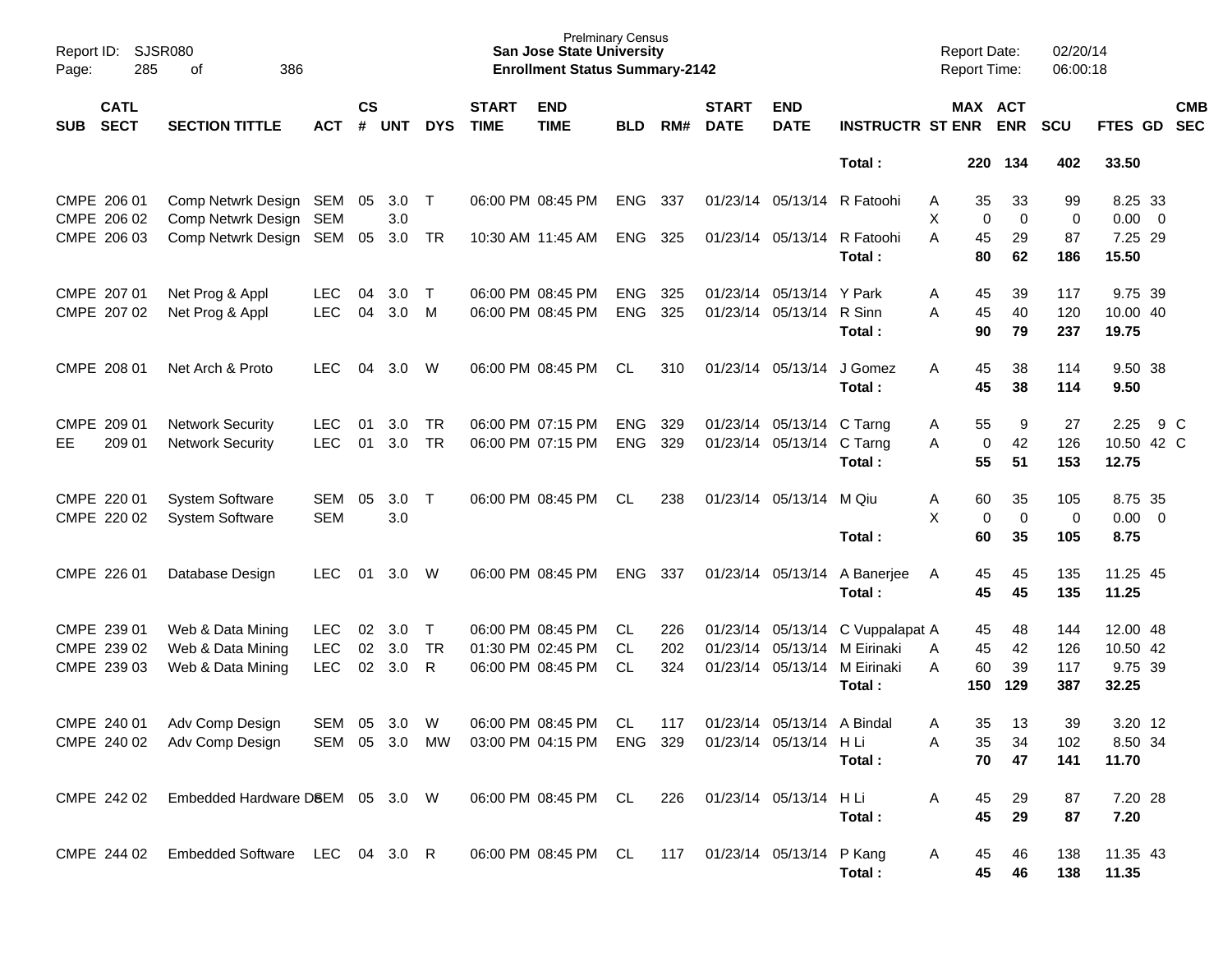| Page:                     | <b>SJSR080</b><br>Report ID:<br>286<br>386<br>of<br><b>CATL</b> |                           |               |                |            |            |                             | <b>Prelminary Census</b><br><b>San Jose State University</b><br><b>Enrollment Status Summary-2142</b> |            |     |                             |                            |                         | <b>Report Date:</b><br><b>Report Time:</b> |             | 02/20/14<br>06:00:18 |                                  |            |
|---------------------------|-----------------------------------------------------------------|---------------------------|---------------|----------------|------------|------------|-----------------------------|-------------------------------------------------------------------------------------------------------|------------|-----|-----------------------------|----------------------------|-------------------------|--------------------------------------------|-------------|----------------------|----------------------------------|------------|
| <b>SECT</b><br><b>SUB</b> |                                                                 | <b>SECTION TITTLE</b>     | <b>ACT</b>    | <b>CS</b><br># | <b>UNT</b> | <b>DYS</b> | <b>START</b><br><b>TIME</b> | <b>END</b><br><b>TIME</b>                                                                             | <b>BLD</b> | RM# | <b>START</b><br><b>DATE</b> | <b>END</b><br><b>DATE</b>  | <b>INSTRUCTR ST ENR</b> | MAX ACT                                    | <b>ENR</b>  | <b>SCU</b>           | FTES GD SEC                      | <b>CMB</b> |
| CMPE 272 01               |                                                                 | Ent SW Platforms          | <b>LEC</b>    | 01             | 3.0        | M          |                             | 06:00 PM 08:45 PM                                                                                     | <b>ENG</b> | 189 |                             | 01/23/14 05/13/14 R Ranjan |                         | 120<br>A                                   | 149         | 447                  | 37.25149                         |            |
| CMPE 272 02               |                                                                 | Ent SW Platforms          | <b>LEC</b>    |                | 3.0        |            |                             |                                                                                                       |            |     |                             |                            |                         | X<br>0                                     | $\mathbf 0$ | 0                    | $0.00 \t 0$                      |            |
| CMPE 272 03               |                                                                 | Ent SW Platforms          | <b>LEC</b>    |                | 3.0        |            |                             |                                                                                                       |            |     |                             |                            |                         | X<br>$\pmb{0}$                             | 0           | 0                    | $0.00 \t 0$                      |            |
|                           |                                                                 |                           |               |                |            |            |                             |                                                                                                       |            |     |                             |                            | Total:                  | 120                                        | 149         | 447                  | 37.25                            |            |
| CMPE 273 01               |                                                                 | Ent Dist Systems          | <b>LEC</b>    | 01             | 3.0        | W          |                             | 06:00 PM 08:45 PM                                                                                     | CL.        | 222 |                             | 01/23/14 05/13/14          | S Aung                  | 45<br>A                                    | 44          | 132                  | 11.00 44                         |            |
| CMPE 273 02               |                                                                 | Ent Dist Systems          | <b>LEC</b>    | 01             | 3.0        | MW         |                             | 01:30 PM 02:45 PM                                                                                     | <b>CL</b>  | 202 |                             | 01/23/14 05/13/14 S Shim   |                         | 45<br>Α                                    | 56          | 168                  | 14.00 56                         |            |
| CMPE 273 03               |                                                                 | Ent Dist Systems          | <b>LEC</b>    |                | 3.0        |            |                             |                                                                                                       |            |     |                             |                            |                         | X<br>0                                     | $\mathbf 0$ | 0                    | $0.00 \t 0$                      |            |
| CMPE 273 04               |                                                                 | Ent Dist Systems          | <b>LEC</b>    | 01             | 3.0        | М          |                             | 06:30 PM 09:45 PM                                                                                     | CL         | 117 |                             | 01/23/14 05/13/14          | A Banerjee              | 45<br>A                                    | 16          | 48                   | 4.00 16                          |            |
|                           |                                                                 |                           |               |                |            |            |                             |                                                                                                       |            |     |                             |                            | Total:                  | 135                                        | 116         | 348                  | 29.00                            |            |
| CMPE 274 01               |                                                                 | <b>Bus Intel Tech</b>     | LEC.          | 04             | 3.0        | $\top$     |                             | 06:00 PM 08:45 PM                                                                                     | <b>CL</b>  | 310 |                             | 01/23/14 05/13/14          | W Yu                    | A<br>45                                    | 63          | 189                  | 15.75 63                         |            |
|                           |                                                                 |                           |               |                |            |            |                             |                                                                                                       |            |     |                             |                            | Total:                  | 45                                         | 63          | 189                  | 15.75                            |            |
| CMPE 275 01               |                                                                 | Enterprise App Dev        | <b>LEC</b>    | 04             | 3.0        | M          |                             | 06:00 PM 08:45 PM                                                                                     | <b>ENG</b> | 337 |                             | 01/23/14 05/13/14 J Gash   |                         | 45<br>A                                    | 54          | 162                  | 13.50 54                         |            |
| CMPE 275 02               |                                                                 | Enterprise App Dev        | <b>LEC</b>    |                | 3.0        |            |                             |                                                                                                       |            |     |                             |                            |                         | X<br>0                                     | $\mathbf 0$ | 0                    | $0.00 \t 0$                      |            |
| CMPE 275 03               |                                                                 | Enterprise App Dev        | <b>LEC</b>    | 01             | 3.0        | W          |                             | 06:00 PM 08:45 PM                                                                                     | CL         | 202 |                             | 01/23/14 05/13/14          | J Gash                  | 45<br>Α                                    | 51          | 153                  | 12.75 51                         |            |
| CMPE 275 04               |                                                                 | Enterprise App Dev        | <b>LEC</b>    | 01             | $3.0\,$    | <b>TR</b>  |                             | 04:30 PM 05:45 PM                                                                                     | <b>ENG</b> | 325 |                             | 01/23/14 05/13/14 Z Gao    |                         | 45<br>Α                                    | 21          | 63                   | 5.25 21                          |            |
|                           |                                                                 |                           |               |                |            |            |                             |                                                                                                       |            |     |                             |                            | Total:                  | 135                                        | 126         | 378                  | 31.50                            |            |
| CMPE 277 01               |                                                                 | Smartphone App Dev LEC    |               | -01            | 3.0        | R          |                             | 06:00 PM 08:45 PM                                                                                     | CL         | 202 |                             | 01/23/14 05/13/14          | C Vuppalapat A          | 60                                         | 55          | 165                  | 13.75 55                         |            |
| CMPE 277 02               |                                                                 | Smartphone App Dev LEC    |               | 01             | 3.0        | - F        |                             | 06:00 PM 08:45 PM                                                                                     | <b>ENG</b> | 341 |                             | 01/23/14 05/13/14          | C Vuppalapat A          | 45                                         | 28          | 84                   | 7.00 28                          |            |
|                           |                                                                 |                           |               |                |            |            |                             |                                                                                                       |            |     |                             |                            | Total:                  | 105                                        | 83          | 249                  | 20.75                            |            |
| CMPE 281 01               |                                                                 | Cloud Technologies        | <b>LEC</b>    |                | 3.0        |            |                             |                                                                                                       |            |     |                             |                            |                         | 0<br>Х                                     | 0           | 0                    | 0.00<br>$\overline{\phantom{0}}$ |            |
| CMPE 281 02               |                                                                 | <b>Cloud Technologies</b> | <b>LEC</b>    |                | 3.0        |            |                             |                                                                                                       |            |     |                             |                            |                         | Χ<br>0                                     | 0           | 0                    | 0.00<br>$\overline{\phantom{0}}$ |            |
| CMPE 281 03               |                                                                 | Cloud Technologies        | <b>LEC</b>    |                | 3.0        |            |                             |                                                                                                       |            |     |                             |                            |                         | X<br>$\mathbf 0$                           | 0           | 0                    | 0.00<br>$\overline{\mathbf{0}}$  |            |
| CMPE 281 04               |                                                                 | Cloud Technologies        | <b>LEC</b>    | 01             | 3.0        | F          |                             | 06:00 PM 08:45 PM                                                                                     | ENG        | 337 |                             | 01/23/14 05/13/14          | P Nguyen                | 60<br>Α                                    | 65          | 195                  | 16.25 65                         |            |
| CMPE 281 05               |                                                                 | <b>Cloud Technologies</b> | <b>LEC</b>    | 01             | 3.0        | Т          |                             | 06:00 PM 08:45 PM                                                                                     | <b>BBC</b> | 322 |                             | 01/23/14 05/13/14          | Z Gao                   | A<br>60                                    | 46          | 138                  | 11.50 46                         |            |
|                           |                                                                 |                           |               |                |            |            |                             |                                                                                                       |            |     |                             |                            | Total :                 | 120                                        | 111         | 333                  | 27.75                            |            |
| CMPE 282 01               |                                                                 | <b>Cloud Services</b>     | LEC 02 3.0 MW |                |            |            |                             | 10:30 AM 11:45 AM DMH 226B 01/23/14 05/13/14 S Shim                                                   |            |     |                             |                            |                         | 40<br>A                                    | 40          | 120                  | 10.00 40                         |            |
|                           |                                                                 |                           |               |                |            |            |                             |                                                                                                       |            |     |                             |                            | Total:                  | 40                                         | 40          | 120                  | 10.00                            |            |
| CMPE 283 01               |                                                                 | Virtualization Tec        | LEC 01        |                | 3.0        | M          |                             | 06:00 PM 08:45 PM                                                                                     | CL         | 226 |                             | 01/23/14 05/13/14 S Shim   |                         | 45<br>A                                    | 44          | 132                  | 11.00 44                         |            |
| CMPE 283 02               |                                                                 | <b>Virtualization Tec</b> | LEC           | 01             | 3.0        | MW         |                             | 03:00 PM 04:15 PM                                                                                     | CL         | 202 |                             | 01/23/14 05/13/14 S Shim   |                         | 45<br>A                                    | 35          | 105                  | 8.75 35                          |            |
| CMPE 283 03               |                                                                 | Virtualization Tec        | LEC           |                | 3.0        |            |                             |                                                                                                       |            |     |                             |                            |                         | X<br>0                                     | $\mathbf 0$ | 0                    | $0.00 \t 0$                      |            |
| CMPE 283 04               |                                                                 | Virtualization Tec        | LEC 01 3.0 W  |                |            |            |                             | 06:00 PM 08:45 PM BBC 204                                                                             |            |     |                             | 01/23/14 05/13/14 M Larkin |                         | 90<br>Α                                    | 44          | 132                  | 11.00 44                         |            |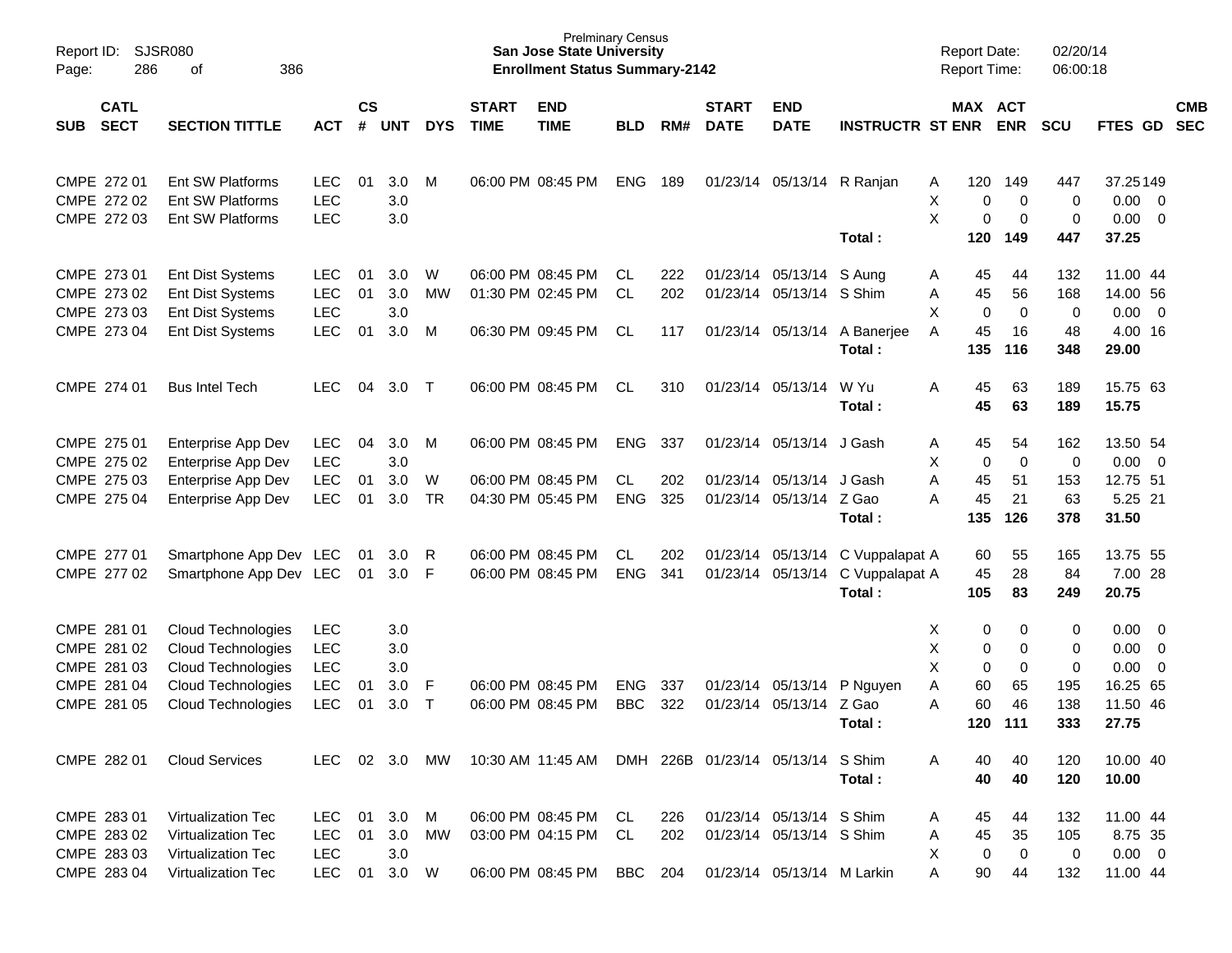| Report ID:<br>Page:                                      | <b>SJSR080</b><br>386<br>287<br>οf                                                                                                                                                                       |                                                      |                            |                                                 |                                                               |                             | <b>San Jose State University</b><br><b>Enrollment Status Summary-2142</b>                                                  | <b>Prelminary Census</b>                                           |                                 |                                                                                                                            |                                                                   |                                                     |                            | <b>Report Date:</b><br><b>Report Time:</b> |                            | 02/20/14<br>06:00:18             |                                                                |                          |
|----------------------------------------------------------|----------------------------------------------------------------------------------------------------------------------------------------------------------------------------------------------------------|------------------------------------------------------|----------------------------|-------------------------------------------------|---------------------------------------------------------------|-----------------------------|----------------------------------------------------------------------------------------------------------------------------|--------------------------------------------------------------------|---------------------------------|----------------------------------------------------------------------------------------------------------------------------|-------------------------------------------------------------------|-----------------------------------------------------|----------------------------|--------------------------------------------|----------------------------|----------------------------------|----------------------------------------------------------------|--------------------------|
| <b>CATL</b><br><b>SECT</b><br><b>SUB</b>                 | <b>SECTION TITTLE</b>                                                                                                                                                                                    | <b>ACT</b>                                           | $\mathsf{cs}$<br>#         | <b>UNT</b>                                      | <b>DYS</b>                                                    | <b>START</b><br><b>TIME</b> | <b>END</b><br><b>TIME</b>                                                                                                  | <b>BLD</b>                                                         | RM#                             | <b>START</b><br><b>DATE</b>                                                                                                | <b>END</b><br><b>DATE</b>                                         | <b>INSTRUCTR ST ENR</b>                             |                            |                                            | MAX ACT<br><b>ENR</b>      | <b>SCU</b>                       | FTES GD                                                        | <b>CMB</b><br><b>SEC</b> |
|                                                          |                                                                                                                                                                                                          |                                                      |                            |                                                 |                                                               |                             |                                                                                                                            |                                                                    |                                 |                                                                                                                            |                                                                   | Total:                                              |                            | 180                                        | 123                        | 369                              | 30.75                                                          |                          |
| CMPE 285 01                                              | Sw Engr Processes                                                                                                                                                                                        | <b>LEC</b>                                           | 01                         | 3.0                                             | W                                                             |                             | 06:00 PM 08:45 PM                                                                                                          | <b>BBC</b>                                                         | 202                             |                                                                                                                            | 01/23/14 05/13/14                                                 | W Yu<br>Total :                                     | Α                          | 60<br>60                                   | 39<br>39                   | 117<br>117                       | 9.75 39<br>9.75                                                |                          |
| CMPE 287 01                                              | SW Qlty Assur                                                                                                                                                                                            | <b>LEC</b>                                           | 01                         | 3.0                                             | R                                                             |                             | 06:00 PM 08:45 PM                                                                                                          | <b>ENG</b>                                                         | 337                             |                                                                                                                            | 01/23/14 05/13/14                                                 | Z Gao<br>Total:                                     | Α                          | 60<br>60                                   | 59<br>59                   | 177<br>177                       | 14.75 59<br>14.75                                              |                          |
| CMPE 294 01<br>CMPE 294 02<br>CMPE 294 03<br>CMPE 294 04 | <b>CMPE Seminar</b><br><b>CMPE Seminar</b><br><b>CMPE Seminar</b><br><b>CMPE Seminar</b>                                                                                                                 | <b>SEM</b><br><b>SEM</b><br><b>SEM</b><br><b>SEM</b> | 04<br>04<br>04<br>04       | 3.0<br>3.0<br>3.0<br>3.0                        | M<br>W<br>M<br>W                                              |                             | 01:30 PM 04:15 PM<br>01:30 PM 04:15 PM<br>06:00 PM 08:45 PM<br>06:00 PM 08:45 PM                                           | <b>ENG</b><br><b>ENG</b><br><b>ENG</b><br><b>ENG</b>               | 492<br>492<br>492<br>492        | 01/23/14<br>01/23/14<br>01/23/14<br>01/23/14                                                                               | 05/13/14<br>05/13/14<br>05/13/14<br>05/13/14                      | V Parrish<br>M Robinson<br>M Robinson<br>M Robinson | A<br>A<br>A<br>A           | 30<br>30<br>30<br>30                       | 28<br>32<br>34<br>21       | 84<br>96<br>102<br>63            | 7.00 28<br>8.00 32<br>8.50 34<br>5.25 21                       |                          |
| CMPE 294 06                                              | <b>CMPE Seminar</b>                                                                                                                                                                                      | <b>SEM</b>                                           | 04                         | 3.0                                             | R                                                             |                             | 12:00 PM 02:45 PM                                                                                                          | <b>ENG</b>                                                         | 492                             | 01/23/14                                                                                                                   | 05/13/14                                                          | V Parrish<br>Total:                                 | Α                          | 30<br>150                                  | 31<br>146                  | 93<br>438                        | 7.75 31<br>36.50                                               |                          |
| CMPE 295A 01                                             | Master Project I<br>CMPE 295A 02 Master Project I<br>CMPE 295A 03 Master Project I<br>CMPE 295A 04 Master Project I<br>CMPE 295A 05 Master Project I                                                     | LAB<br>LAB<br>LAB<br>LAB<br>LAB                      | 16<br>16<br>16<br>16<br>16 | 3.0<br>3.0<br>3.0<br>3.0<br>3.0                 | MW<br><b>TR</b><br><b>MW</b><br><b>TR</b><br><b>MW</b>        |                             | 09:00 AM 12:00 PM<br>09:00 AM 12:00 PM<br>09:00 AM 12:00 PM<br>09:00 AM 12:00 PM<br>09:00 AM 12:00 PM                      | <b>ENG</b><br><b>ENG</b><br><b>ENG</b><br><b>ENG</b><br><b>ENG</b> | 206<br>206<br>268<br>268<br>276 | 01/23/14<br>01/23/14<br>01/23/14<br>01/23/14                                                                               | 01/23/14 05/13/14<br>05/13/14<br>05/13/14<br>05/13/14<br>05/13/14 |                                                     | Α<br>A<br>A<br>A<br>A      | 15<br>15<br>15<br>15<br>15                 | 15<br>15<br>15<br>15<br>16 | 45<br>45<br>45<br>45<br>48       | 3.75 15<br>3.75 15<br>3.75 15<br>3.75 15<br>4.00 16            |                          |
| CMPE 295A 07                                             | CMPE 295A 06 Master Project I<br>Master Project I<br>CMPE 295A 08 Master Project I<br>CMPE 295A 09 Master Project I<br>CMPE 295A 10 Master Project I                                                     | LAB<br>LAB<br>LAB<br>LAB<br>LAB                      | 16<br>16<br>16<br>16<br>16 | 3.0<br>3.0<br>3.0<br>3.0<br>3.0                 | <b>TR</b><br><b>MW</b><br><b>TR</b><br><b>MW</b><br><b>TR</b> |                             | 09:00 AM 12:00 PM<br>09:00 AM 12:00 PM<br>09:00 AM 12:00 PM<br>09:00 AM 12:00 PM<br>09:00 AM 12:00 PM                      | <b>ENG</b><br><b>ENG</b><br><b>ENG</b><br><b>ENG</b><br><b>ENG</b> | 276<br>278<br>278<br>286<br>286 | 01/23/14<br>01/23/14<br>01/23/14<br>01/23/14<br>01/23/14                                                                   | 05/13/14<br>05/13/14<br>05/13/14<br>05/13/14<br>05/13/14          |                                                     | Α<br>A<br>A<br>Α<br>Α      | 15<br>15<br>15<br>15<br>15                 | 15<br>15<br>15<br>6<br>0   | 45<br>45<br>45<br>18<br>0        | 3.75 15<br>3.75 15<br>3.75 15<br>1.50<br>0.00                  | 6<br>0                   |
|                                                          | CMPE 295A 11 Master Project I<br>CMPE 295A 12 Master Project I<br>CMPE 295A 13 Master Project I<br>CMPE 295A 14 Master Project I<br>CMPE 295A 15 Master Project I                                        | LAB<br>LAB<br>LAB<br>LAB<br>LAB                      | 16<br>16<br>16<br>16<br>16 | 3.0<br>3.0<br>3.0<br>3.0<br>3.0                 | <b>MW</b><br><b>TR</b><br><b>MW</b><br><b>TR</b><br><b>MW</b> |                             | 09:00 AM 12:00 PM<br>09:00 AM 12:00 PM<br>09:00 AM 12:00 PM<br>09:00 AM 12:00 PM<br>01:00 PM 04:00 PM                      | <b>ENG</b><br><b>ENG</b><br><b>ENG</b><br><b>ENG</b><br><b>ENG</b> | 288<br>288<br>294<br>294<br>276 | 01/23/14<br>01/23/14<br>01/23/14<br>01/23/14                                                                               | 05/13/14<br>05/13/14<br>05/13/14<br>05/13/14<br>01/23/14 05/13/14 |                                                     | A<br>Α<br>A<br>A<br>A      | 15<br>15<br>15<br>15<br>15                 | 0<br>0<br>0<br>0<br>0      | 0<br>0<br>0<br>0<br>0            | 0.00<br>0.00<br>0.00<br>0.00<br>0.00                           | 0<br>0<br>0<br>0<br>0    |
|                                                          | CMPE 295A 16 Master Project I                                                                                                                                                                            | LAB                                                  |                            | 16 3.0                                          | TR                                                            |                             | 01:00 PM 04:00 PM                                                                                                          | ENG 276                                                            |                                 | 01/23/14 05/13/14                                                                                                          |                                                                   | Total:                                              | A                          | 15                                         | 0<br>240 127               | 0<br>381                         | $0.00 \t 0$<br>31.75                                           |                          |
|                                                          | CMPE 295B 01 Master Project II<br>CMPE 295B 02 Master Project II<br>CMPE 295B 03 Master Project II<br>CMPE 295B 04 Master Project II<br>CMPE 295B 05 Master Project II<br>CMPE 295B 06 Master Project II | LAB<br>LAB<br>LAB<br>LAB<br>LAB<br>LAB               | 16<br>16<br>16<br>16       | 16 3.0<br>3.0<br>3.0<br>3.0<br>3.0<br>16 3.0 TR | MW<br>TR<br>МW<br>TR<br><b>MW</b>                             |                             | 09:00 AM 12:00 PM<br>09:00 AM 12:00 PM<br>09:00 AM 10:15 AM<br>09:00 AM 12:00 PM<br>06:00 PM 09:00 PM<br>06:00 PM 09:00 PM | ENG 492<br>ENG<br>ENG 489<br>ENG 489<br>ENG<br>ENG 489             | - 492<br>- 489                  | 01/23/14 05/13/14<br>01/23/14 05/13/14<br>01/23/14 05/13/14<br>01/23/14 05/13/14<br>01/23/14 05/13/14<br>01/23/14 05/13/14 |                                                                   |                                                     | A<br>Α<br>Α<br>Α<br>Α<br>Α | 15<br>15<br>15<br>15<br>15<br>15           | 16<br>16<br>15<br>15<br>15 | 48<br>48<br>45<br>45<br>45<br>45 | 4.00 16<br>4.00 16<br>3.75 15<br>3.75 15<br>3.75 15<br>3.75 15 |                          |
|                                                          |                                                                                                                                                                                                          |                                                      |                            |                                                 |                                                               |                             |                                                                                                                            |                                                                    |                                 |                                                                                                                            |                                                                   |                                                     |                            |                                            | 15                         |                                  |                                                                |                          |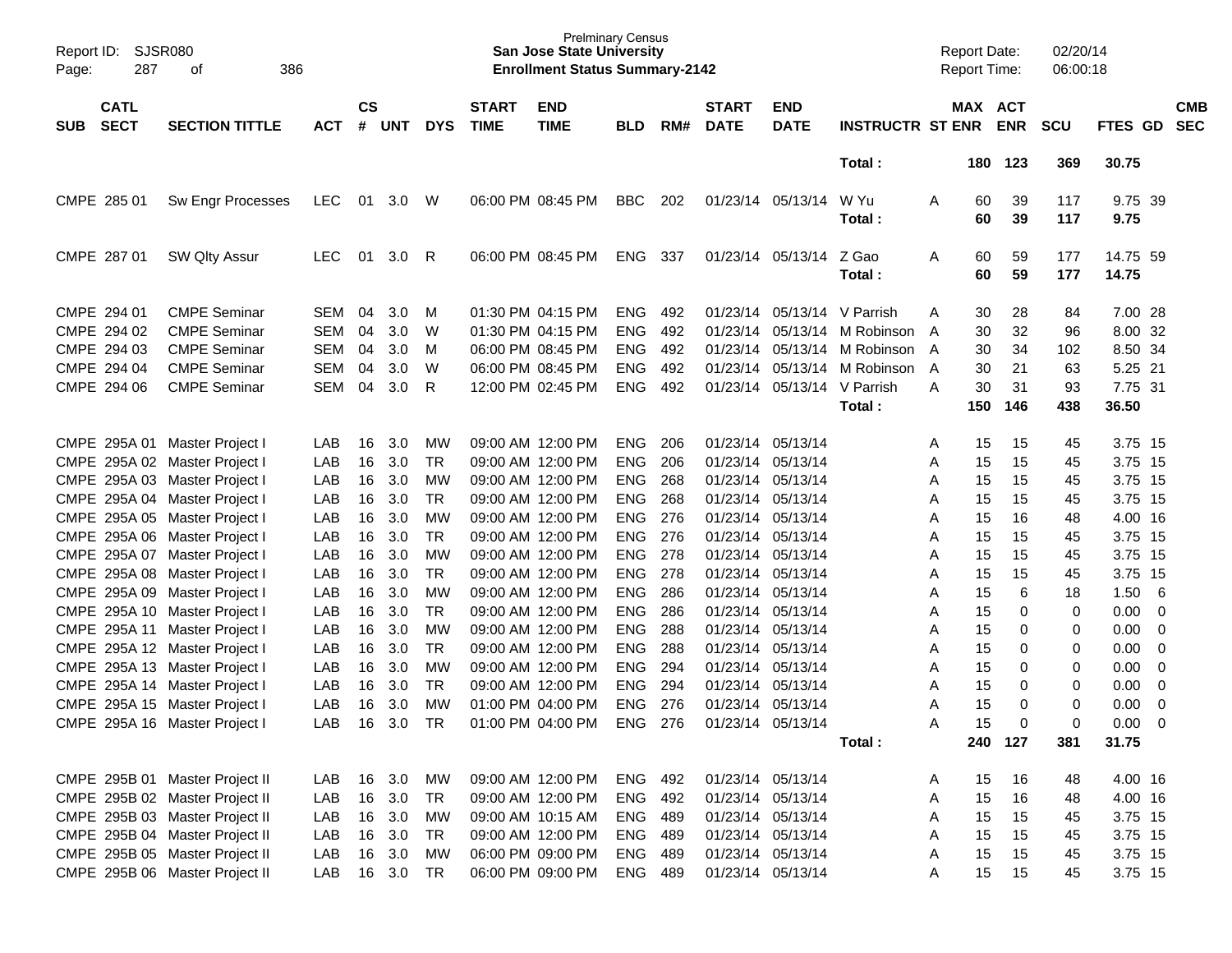| Report ID:<br>Page: | <b>SJSR080</b><br>288      | 386<br>οf                        |            |                    |            |            |                             | <b>San Jose State University</b><br><b>Enrollment Status Summary-2142</b> | <b>Prelminary Census</b> |     |                             |                           |                           |   | <b>Report Date:</b><br><b>Report Time:</b> |                             | 02/20/14<br>06:00:18 |                  |                            |                          |
|---------------------|----------------------------|----------------------------------|------------|--------------------|------------|------------|-----------------------------|---------------------------------------------------------------------------|--------------------------|-----|-----------------------------|---------------------------|---------------------------|---|--------------------------------------------|-----------------------------|----------------------|------------------|----------------------------|--------------------------|
| <b>SUB</b>          | <b>CATL</b><br><b>SECT</b> | <b>SECTION TITTLE</b>            | <b>ACT</b> | $\mathsf{cs}$<br># | <b>UNT</b> | <b>DYS</b> | <b>START</b><br><b>TIME</b> | <b>END</b><br><b>TIME</b>                                                 | <b>BLD</b>               | RM# | <b>START</b><br><b>DATE</b> | <b>END</b><br><b>DATE</b> | <b>INSTRUCTR ST ENR</b>   |   | MAX ACT                                    | <b>ENR</b>                  | <b>SCU</b>           | FTES GD          |                            | <b>CMB</b><br><b>SEC</b> |
|                     |                            | CMPE 295B 07 Master Project II   | LAB        | 16                 | 3.0        | МW         |                             | 09:00 AM 12:00 PM                                                         | <b>ENG</b>               | 487 | 01/23/14                    | 05/13/14                  |                           | A | 15                                         | 15                          | 45                   | 3.75 15          |                            |                          |
|                     |                            | CMPE 295B 08 Master Project II   | LAB        | 16                 | 3.0        | <b>TR</b>  |                             | 09:00 AM 12:00 PM                                                         | <b>ENG</b>               | 487 | 01/23/14                    | 05/13/14                  |                           | A | 15                                         | 15                          | 45                   | 3.75 15          |                            |                          |
|                     |                            | CMPE 295B 09 Master Project II   | LAB        | 16                 | 3.0        | <b>MW</b>  |                             | 01:00 PM 04:00 PM                                                         | ENG                      | 487 | 01/23/14                    | 05/13/14                  |                           | A | 15                                         | 16                          | 48                   | 3.95 15          |                            |                          |
|                     |                            | CMPE 295B 10 Master Project II   | LAB        | 16                 | 3.0        | <b>TR</b>  |                             | 01:00 PM 04:00 PM                                                         | ENG                      | 487 | 01/23/14                    | 05/13/14                  |                           | A | 15                                         | $\mathbf{1}$                | 3                    | 0.25             | $\overline{\phantom{0}}$ 1 |                          |
|                     |                            | CMPE 295B 11 Master Project II   | LAB        | 16                 | 3.0        | <b>MW</b>  |                             | 06:00 PM 09:00 PM                                                         | ENG                      | 487 | 01/23/14                    | 05/13/14                  |                           | Α | 15                                         | 0                           | 0                    | 0.00             | $\overline{0}$             |                          |
|                     |                            | CMPE 295B 12 Master Project II   | LAB        | 16                 | 3.0        | <b>TR</b>  |                             | 06:00 PM 09:00 PM                                                         | ENG                      | 487 | 01/23/14                    | 05/13/14                  |                           | Α | 15                                         | 0                           | 0                    | 0.00             | 0                          |                          |
|                     |                            | CMPE 295B 13 Master Project II   | LAB        | 16                 | 3.0        | <b>MW</b>  |                             | 09:00 AM 12:00 PM                                                         | ENG                      | 405 | 01/23/14                    | 05/13/14                  |                           | Α | 15                                         | 0                           | 0                    | 0.00             | 0                          |                          |
|                     |                            | CMPE 295B 14 Master Project II   | LAB        | 16                 | 3.0        | <b>TR</b>  |                             | 09:00 AM 12:00 PM                                                         | ENG                      | 405 | 01/23/14                    | 05/13/14                  |                           | A | 15                                         | 0                           | 0                    | 0.00             | 0                          |                          |
|                     |                            | CMPE 295B 15 Master Project II   | LAB        | 16                 | 3.0        | <b>MW</b>  |                             | 01:00 PM 04:00 PM                                                         | <b>ENG</b>               | 294 | 01/23/14                    | 05/13/14                  |                           | A | 15                                         | 0                           | 0                    | 0.00             | 0                          |                          |
|                     |                            | CMPE 295B 16 Master Project II   | LAB        | 16                 | 3.0        | <b>TR</b>  |                             | 01:00 PM 04:00 PM                                                         | <b>ENG</b>               | 294 | 01/23/14                    | 05/13/14                  |                           | А | 15                                         | 0                           | 0                    | 0.00             | - 0                        |                          |
|                     |                            |                                  |            |                    |            |            |                             |                                                                           |                          |     |                             |                           | Total:                    |   | 240                                        | 139                         | 417                  | 34.70            |                            |                          |
|                     | CMPE 297 01                | Spec Top Comp Engr SEM           |            |                    | 3.0        |            |                             |                                                                           |                          |     |                             |                           |                           | X | 0                                          | 0                           | 0                    | 0.00             | 0                          |                          |
|                     |                            |                                  |            |                    |            |            |                             |                                                                           |                          |     |                             |                           | Total:                    |   | 0                                          | $\mathbf 0$                 | 0                    | 0.00             |                            |                          |
|                     |                            |                                  |            |                    |            |            |                             |                                                                           |                          |     |                             |                           |                           |   |                                            |                             |                      |                  |                            |                          |
|                     | CMPE 298 01                | <b>Special Problems</b>          | <b>SUP</b> | 25                 | 1.0        | <b>TBA</b> |                             |                                                                           |                          |     | 01/23/14                    | 05/13/14                  | X Su                      | Α | 45                                         | 0                           | 0                    | 0.00             | 0                          |                          |
|                     | CMPE 298 02                | <b>Special Problems</b>          | <b>SUP</b> | 25                 | 2.0        | <b>TBA</b> |                             |                                                                           |                          |     | 01/23/14                    | 05/13/14                  | X Su                      | A | 45                                         | 0                           | 0                    | 0.00             | 0                          |                          |
|                     |                            |                                  |            |                    |            |            |                             |                                                                           |                          |     |                             |                           | Total:                    |   | 90                                         | 0                           | 0                    | 0.00             |                            |                          |
|                     | CMPE 298131                | <b>CMPE/SE Internship</b>        | <b>SUP</b> | 48                 | 3.0        | <b>TBA</b> |                             |                                                                           |                          |     | 01/23/14                    | 05/13/14 X Su             |                           | Α | 15                                         | 15                          | 45                   | 3.75 15          |                            |                          |
|                     | CMPE 2981 32               | <b>CMPE/SE Internship</b>        | <b>SUP</b> | 48                 | 3.0        | <b>TBA</b> |                             |                                                                           |                          |     | 01/23/14                    | 05/13/14 X Su             |                           | A | 15                                         | 15                          | 45                   | 3.75 15          |                            |                          |
|                     | CMPE 298133                | <b>CMPE/SE Internship</b>        | <b>SUP</b> | 48                 | 3.0        | <b>TBA</b> |                             |                                                                           |                          |     | 01/23/14                    | 05/13/14                  | S Meldal                  | A | 15                                         | 14                          | 42                   | 3.50 14          |                            |                          |
|                     | CMPE 298I 34               | <b>CMPE/SE Internship</b>        | <b>SUP</b> | 48                 | 3.0        | <b>TBA</b> |                             |                                                                           |                          |     | 01/23/14                    | 05/13/14                  | S Meldal                  | A | 15                                         | 9                           | 27                   | 2.25             | -9                         |                          |
|                     | CMPE 298I 35               | <b>CMPE/SE Internship</b>        | <b>SUP</b> | 48                 | 3.0        | <b>TBA</b> |                             |                                                                           |                          |     | 01/23/14                    | 05/13/14                  | S Meldal                  | A | 15                                         | 0                           | 0                    | 0.00             | - 0                        |                          |
|                     |                            |                                  |            |                    |            |            |                             |                                                                           |                          |     |                             |                           | Total:                    |   | 75                                         | 53                          | 159                  | 13.25            |                            |                          |
|                     |                            | CMPE 299A 01 Master Thesis I     | <b>SUP</b> | 25                 | 3.0        | TBA        |                             |                                                                           |                          |     |                             | 01/23/14 05/13/14 L Chang |                           | Α | 15                                         | 0                           | 0                    | 0.00             | $\overline{\mathbf{0}}$    |                          |
|                     |                            |                                  |            |                    |            |            |                             |                                                                           |                          |     |                             |                           | Total:                    |   | 15                                         | 0                           | 0                    | 0.00             |                            |                          |
|                     |                            | CMPE 299B 01 Master Thesis II    | <b>SUP</b> | 25                 | 3.0        | TBA        |                             |                                                                           |                          |     | 01/23/14                    | 05/13/14 L Chang          |                           | Α | 10                                         | 4                           | 12                   | 1.00             | - 4                        |                          |
|                     |                            |                                  |            |                    |            |            |                             |                                                                           |                          |     |                             |                           | Total:                    |   | 10                                         | 4                           | 12                   | 1.00             |                            |                          |
|                     |                            |                                  |            |                    |            |            |                             |                                                                           |                          |     |                             |                           |                           |   |                                            |                             |                      |                  |                            |                          |
|                     |                            | Department: Computer Engineering |            |                    |            |            |                             |                                                                           |                          |     |                             | <b>Lower Division:</b>    | <b>Department Total:</b>  |   | 5277<br>360                                | 348                         | 4036 10524           | 830.15<br>34.80  |                            |                          |
|                     |                            |                                  |            |                    |            |            |                             |                                                                           |                          |     |                             |                           |                           |   |                                            |                             | 522                  |                  |                            |                          |
|                     |                            |                                  |            |                    |            |            |                             |                                                                           |                          |     |                             | <b>Upper Division:</b>    | <b>Graduate Division:</b> |   |                                            | 2002 1399<br>2915 2289 6867 | 3135                 | 223.40<br>571.95 |                            |                          |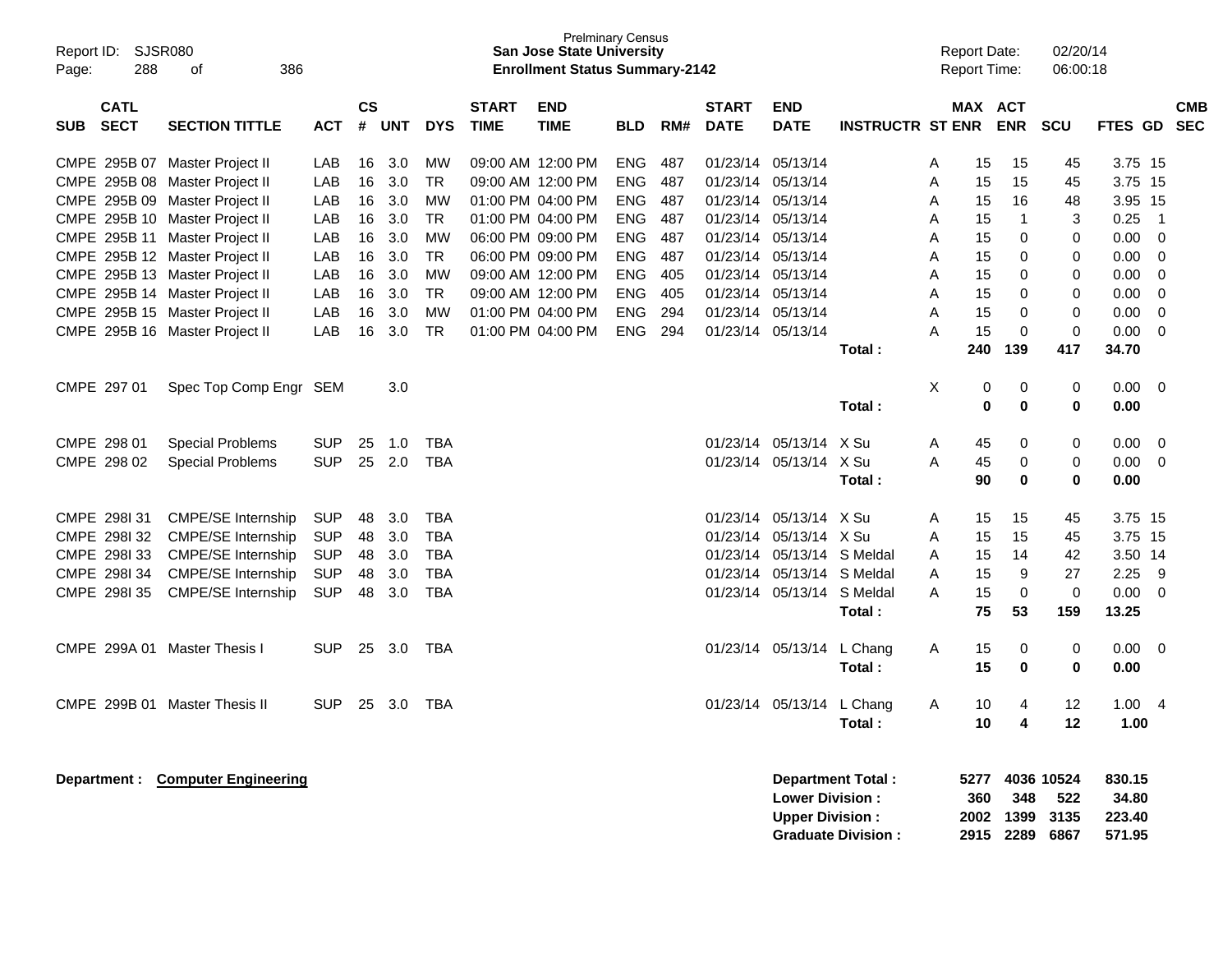| Report ID:<br>Page: | 289                        | SJSR080<br>386<br>of                                |              |                |            |              |                             | <b>San Jose State University</b><br><b>Enrollment Status Summary-2142</b> | <b>Prelminary Census</b> |     |                             |                             |                                           | <b>Report Date:</b><br><b>Report Time:</b> |            | 02/20/14<br>06:00:18 |                 |                         |            |
|---------------------|----------------------------|-----------------------------------------------------|--------------|----------------|------------|--------------|-----------------------------|---------------------------------------------------------------------------|--------------------------|-----|-----------------------------|-----------------------------|-------------------------------------------|--------------------------------------------|------------|----------------------|-----------------|-------------------------|------------|
| SUB                 | <b>CATL</b><br><b>SECT</b> | <b>SECTION TITTLE</b>                               | <b>ACT</b>   | <b>CS</b><br># | <b>UNT</b> | <b>DYS</b>   | <b>START</b><br><b>TIME</b> | <b>END</b><br><b>TIME</b>                                                 | <b>BLD</b>               | RM# | <b>START</b><br><b>DATE</b> | <b>END</b><br><b>DATE</b>   | <b>INSTRUCTR ST ENR</b>                   | MAX ACT                                    | <b>ENR</b> | <b>SCU</b>           | FTES GD SEC     |                         | <b>CMB</b> |
| <b>College</b>      | Department :               | <b>Engineering</b><br><b>Electrical Engineering</b> |              |                |            |              |                             |                                                                           |                          |     |                             |                             |                                           |                                            |            |                      |                 |                         |            |
| EE.                 | 30 01                      | INTR PRGM MC EE                                     | <b>LEC</b>   | 01             | 3.0        | MW           |                             | 03:00 PM 03:50 PM                                                         | <b>ENG</b>               | 303 |                             | 01/23/14 05/13/14 A Singh   |                                           | 40<br>A                                    | 40         | 80                   | 8.00            | $\overline{\mathbf{0}}$ |            |
| EE                  | 30 02                      | <b>INTR PRGM MC EE</b>                              | LAB          | 16             | 0.0        | W            |                             | 06:00 PM 08:45 PM                                                         | <b>ENG</b>               | 387 |                             | 01/23/14 05/13/14           | G Soi                                     | 20<br>A                                    | 32         | 32                   | 0.00            | $\overline{0}$          |            |
| <b>EE</b>           | 30 04                      | <b>INTR PRGM MC EE</b>                              | LAB          | 16             | 0.0        | W            |                             | 06:00 PM 08:45 PM                                                         | <b>ENG</b>               | 258 |                             |                             | 01/23/14 05/13/14 V RamshankarA<br>Total: | 20<br>80                                   | 8<br>80    | 8<br>120             | 0.00<br>8.00    | $\overline{0}$          |            |
| EE                  | 97 01                      | Intro EE Lab                                        | LAB          | 17             | 1.0        | R            |                             | 06:00 PM 08:45 PM                                                         | <b>ENG</b>               | 249 |                             | 01/23/14 05/13/14 C Jones   |                                           | 20<br>A                                    | 26         | 26                   | 1.73            | - 0                     |            |
| EE                  | 97 02                      | Intro EE Lab                                        | LAB          | 17             | 1.0        | $\mathsf{T}$ |                             | 09:00 AM 11:45 AM                                                         | <b>ENG</b>               | 249 |                             | 01/23/14 05/13/14 C Jones   |                                           | 20<br>A                                    | 20         | 20                   | 1.33            | $\overline{0}$          |            |
| EЕ                  | 97 03                      | Intro EE Lab                                        | <b>LAB</b>   |                | $17$ 1.0   | $\top$       |                             | 01:30 PM 04:15 PM                                                         | ENG                      | 249 |                             |                             | 01/23/14 05/13/14 U Strasilla             | 20<br>A                                    | 17         | 17                   | 1.13            | $\overline{0}$          |            |
|                     |                            |                                                     |              |                |            |              |                             |                                                                           |                          |     |                             |                             | Total:                                    | 60                                         | 63         | 63                   | 4.20            |                         |            |
| EE.                 | 98 01                      | Intro Ckt Analysis                                  | <b>SEM</b>   | 04             | 3.0        | TR.          |                             | 09:00 AM 10:15 AM                                                         | <b>ENG</b>               | 345 |                             | 01/23/14 05/13/14           | D Parent                                  | 80<br>A                                    | 101        | 303                  | 20.30           | $\overline{2}$          |            |
| EЕ                  | 98 02                      | Intro Ckt Analysis                                  | <b>SEM</b>   | 04             | 3.0        | <b>MW</b>    |                             | 10:30 AM 11:45 AM                                                         | <b>ENG</b>               | 345 |                             | 01/23/14 05/13/14 K Ghadiri |                                           | 90<br>A                                    | 89         | 267                  | 17.95           | 3                       |            |
|                     |                            |                                                     |              |                |            |              |                             |                                                                           |                          |     |                             |                             | Total:                                    | 170                                        | 190        | 570                  | 38.25           |                         |            |
| EЕ                  | 101 01                     | Cir/Conc & Prob So                                  | ACT          |                | 13 1.0     | R            |                             | 02:00 PM 04:00 PM                                                         | ENG                      | 339 |                             | 01/23/14 05/13/14           | R Chen                                    | 80<br>A                                    | 82         | 82                   | 5.50            | $\overline{2}$          |            |
|                     |                            |                                                     |              |                |            |              |                             |                                                                           |                          |     |                             |                             | Total:                                    | 80                                         | 82         | 82                   | 5.50            |                         |            |
| EЕ                  | 102 01                     | Prob/Stat in EE                                     | <b>SEM</b>   | 04             | 3.0        | МW           |                             | 10:30 AM 11:45 AM                                                         | ENG                      | 401 |                             | 01/23/14 05/13/14           | <b>B</b> Sirkeci                          | 35<br>A                                    | 42         | 126                  | 8.40            | $\overline{\mathbf{0}}$ |            |
|                     |                            |                                                     |              |                |            |              |                             |                                                                           |                          |     |                             |                             | Total:                                    | 35                                         | 42         | 126                  | 8.40            |                         |            |
| EЕ                  | 104 01                     | Num Methods in EE                                   | SEM          |                | 04 3.0     | TBA          |                             |                                                                           |                          |     |                             | 01/23/14 05/13/14           |                                           | 0<br>Α                                     | 0          | 0                    | 0.00            | $\overline{\mathbf{0}}$ |            |
|                     |                            |                                                     |              |                |            |              |                             |                                                                           |                          |     |                             |                             | Total:                                    | $\bf{0}$                                   | $\bf{0}$   | $\mathbf 0$          | 0.00            |                         |            |
| EЕ                  | 110 01                     | <b>Circuits and Systems</b>                         | SEM 04 3.0   |                |            | MW           |                             | 04:30 PM 05:45 PM                                                         | ENG                      | 341 |                             | 01/23/14 05/13/14           | P Hsu                                     | 55<br>A                                    | 46         | 138                  | 9.20            | $\overline{\mathbf{0}}$ |            |
|                     |                            |                                                     |              |                |            |              |                             |                                                                           |                          |     |                             |                             | Total:                                    | 55                                         | 46         | 138                  | 9.20            |                         |            |
| EЕ                  | 11201                      | Signal Processing                                   | <b>SEM</b>   | 04             | 3.0        | MW           |                             | 03:00 PM 04:15 PM                                                         | ENG                      | 345 |                             | 01/23/14 05/13/14           | J Kim                                     | 55<br>A                                    | 52         | 156                  | $10.40 \quad 0$ |                         |            |
|                     |                            |                                                     |              |                |            |              |                             |                                                                           |                          |     |                             |                             | Total:                                    | 55                                         | 52         | 156                  | 10.40           |                         |            |
| EE                  | 11801                      | Dig Lgc Crt Dsgn                                    | SEM          | 04             | 4.0        | MW           |                             | 10:30 AM 11:45 AM                                                         | <b>ENG 189</b>           |     |                             | 01/23/14 05/13/14 C Choo    |                                           | 60<br>Α                                    | 54         | 162                  | 14.53 2         |                         |            |
| EE                  | 11802                      | Dig Lgc Crt Dsgn                                    | LAB          |                | 16 0.0     | R            |                             | 09:00 AM 11:45 AM                                                         | ENG 305                  |     |                             |                             | 01/23/14 05/13/14 D Bhavnagari A          | 20                                         | 16         | 16                   | $0.00 \t 0$     |                         |            |
| EE                  | 11803                      | Dig Lgc Crt Dsgn                                    | LAB          |                | 16 0.0     | R            |                             | 06:00 PM 08:45 PM                                                         | ENG 305                  |     |                             | 01/23/14 05/13/14 V Konda   |                                           | 20<br>A                                    | 20         | 20                   | $0.00$ 1        |                         |            |
| EE                  | 118 04                     | Dig Lgc Crt Dsgn                                    | LAB          |                | 16 0.0     | $\top$       |                             | 09:00 AM 11:45 AM                                                         | ENG 305                  |     |                             | 01/23/14 05/13/14 B Wang    |                                           | 20<br>Α                                    | 18         | 18                   | $0.00$ 1        |                         |            |
|                     |                            |                                                     |              |                |            |              |                             |                                                                           |                          |     |                             |                             | Total:                                    | 120                                        | 108        | 216                  | 14.53           |                         |            |
| EE                  | 120 01                     | Microp Sys Design                                   | SEM 04 4.0   |                |            | MW           |                             | 01:30 PM 02:45 PM                                                         | ENG 345                  |     |                             | 01/23/14 05/13/14 TLe       |                                           | 55<br>A                                    | 72         | 216                  | 19.20 0         |                         |            |
| EE                  | 120 02                     | Microp Sys Design                                   | LAB 16 0.0 T |                |            |              |                             | 01:30 PM 04:15 PM                                                         | ENG 307                  |     |                             | 01/23/14 05/13/14 S Qazi    |                                           | 16<br>A                                    | 19         | 19                   | $0.00 \t 0$     |                         |            |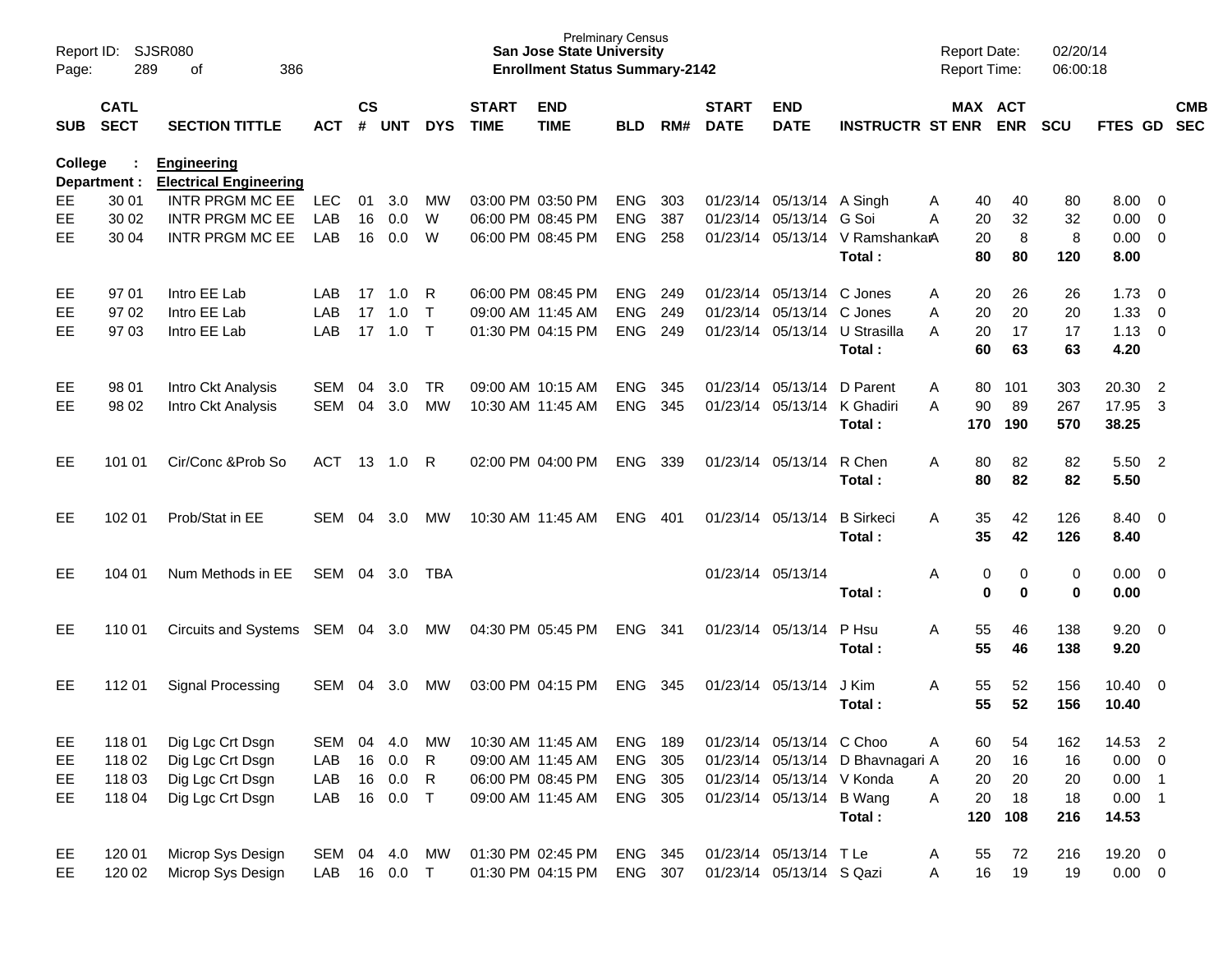| Report ID:<br>Page:  | 290                                  | SJSR080<br>386<br>of                                                                   |                          |                      |                          |                                        |                             | <b>San Jose State University</b><br><b>Enrollment Status Summary-2142</b>        | <b>Prelminary Census</b>                             |                          |                             |                                                             |                                                                               | <b>Report Date:</b><br><b>Report Time:</b> |                             | 02/20/14<br>06:00:18         |                                        |                                                         |            |
|----------------------|--------------------------------------|----------------------------------------------------------------------------------------|--------------------------|----------------------|--------------------------|----------------------------------------|-----------------------------|----------------------------------------------------------------------------------|------------------------------------------------------|--------------------------|-----------------------------|-------------------------------------------------------------|-------------------------------------------------------------------------------|--------------------------------------------|-----------------------------|------------------------------|----------------------------------------|---------------------------------------------------------|------------|
| <b>SUB</b>           | <b>CATL</b><br><b>SECT</b>           | <b>SECTION TITTLE</b>                                                                  | <b>ACT</b>               | $\mathsf{cs}$        | # UNT                    | <b>DYS</b>                             | <b>START</b><br><b>TIME</b> | <b>END</b><br><b>TIME</b>                                                        | <b>BLD</b>                                           | RM#                      | <b>START</b><br><b>DATE</b> | <b>END</b><br><b>DATE</b>                                   | <b>INSTRUCTR ST ENR</b>                                                       | MAX ACT                                    | <b>ENR</b>                  | SCU                          | FTES GD SEC                            |                                                         | <b>CMB</b> |
| EE<br>EE<br>EE       | 120 03<br>120 04<br>120 05           | Microp Sys Design<br>Microp Sys Design<br>Microp Sys Design                            | LAB<br>LAB<br>LAB        | 16<br>16<br>16       | 0.0<br>0.0<br>0.0        | R<br>R<br>W                            |                             | 10:30 AM 01:15 PM<br>01:30 PM 04:15 PM<br>06:00 PM 08:45 PM                      | <b>ENG</b><br>ENG<br><b>ENG</b>                      | 307<br>307<br>307        |                             | 01/23/14 05/13/14 D Giberti<br>01/23/14 05/13/14            | S Moballegh A<br>01/23/14 05/13/14 A Bindigan H A<br>Total:                   | A<br>16<br>16<br>16<br>119                 | 16<br>20<br>17<br>144       | 16<br>20<br>17<br>288        | 0.00<br>0.00<br>0.00<br>19.20          | 0<br>$\overline{0}$<br>$\overline{0}$                   |            |
| EE<br>EE<br>EE<br>EE | 122 01<br>122 02<br>122 03<br>122 04 | Electr Design I<br>Electr Design I<br>Electr Design I<br>Electr Design I               | SEM<br>LAB<br>LAB<br>LAB | 04<br>16<br>16<br>16 | 4.0<br>0.0<br>0.0<br>0.0 | МW<br>$\top$<br>$\mathsf{T}$<br>$\top$ |                             | 09:00 AM 10:15 AM<br>06:00 PM 08:45 PM<br>01:30 PM 04:15 PM<br>10:30 AM 01:15 PM | <b>ENG</b><br><b>ENG</b><br><b>ENG</b><br><b>ENG</b> | 329<br>290<br>290<br>290 |                             | 01/23/14 05/13/14 N Singh<br>01/23/14 05/13/14 A Gupta      | 01/23/14 05/13/14 S Hamedi-HagA<br>01/23/14 05/13/14 P Santhirana A<br>Total: | 55<br>18<br>18<br>A<br>18<br>A<br>109      | 65<br>22<br>27<br>16<br>130 | 195<br>22<br>27<br>16<br>260 | 17.47<br>0.00<br>0.00<br>0.00<br>17.47 | $\overline{2}$<br>0<br>$\overline{1}$<br>$\overline{1}$ |            |
| EE<br>EE<br>EE       | 124 01<br>124 02<br>124 03           | Electr Design II<br>Electr Design II<br>Electr Design II                               | SEM<br>LAB<br>LAB        | 04<br>16<br>16       | 4.0<br>0.0<br>0.0        | МW<br>R<br>R                           |                             | 09:00 AM 10:15 AM<br>01:30 PM 04:15 PM<br>06:00 PM 08:45 PM                      | <b>ENG</b><br>ENG<br><b>ENG</b>                      | 345<br>258<br>258        |                             | 01/23/14 05/13/14<br>01/23/14 05/13/14<br>01/23/14 05/13/14 | S Ardalan<br>D Guldiken<br>S Waghela<br>Total:                                | A<br>40<br>A<br>18<br>18<br>A<br>76        | 46<br>24<br>22<br>92        | 138<br>24<br>22<br>184       | 12.27<br>0.00<br>0.00<br>12.27         | 0<br>$\overline{0}$<br>$\overline{\mathbf{0}}$          |            |
| EE                   | 127 01                               | <b>Electronics for Bioe</b>                                                            | LEC.                     | 02                   | 3.0                      | <b>TR</b>                              |                             | 03:00 PM 04:15 PM                                                                | ENG                                                  | 345                      |                             | 01/23/14 05/13/14                                           | O PantchenkoA<br>Total:                                                       | 35<br>35                                   | 26<br>26                    | 78<br>78                     | 5.40 4<br>5.40                         |                                                         |            |
| EE                   | 128 01                               | <b>Phys Electronics</b>                                                                | SEM                      | 04                   | 3.0                      | TR                                     |                             | 10:30 AM 11:45 AM                                                                | ENG                                                  | - 345                    |                             | 01/23/14 05/13/14                                           | K Ghadiri<br>Total:                                                           | 55<br>A<br>55                              | 64<br>64                    | 192<br>192                   | 12.80 0<br>12.80                       |                                                         |            |
| EE                   | 132 01                               | Theo Auto Controls                                                                     | SEM                      | 04                   | 3.0                      | МW                                     |                             | 04:30 PM 05:45 PM                                                                | <b>ENG</b>                                           | - 331                    |                             | 01/23/14 05/13/14                                           | P Reischl<br>Total:                                                           | 55<br>A<br>55                              | 65<br>65                    | 195<br>195                   | 13.00 0<br>13.00                       |                                                         |            |
| EE                   | 134 01                               | <b>Power Systems</b>                                                                   | <b>LEC</b>               | 02                   | 3.0                      | <b>TR</b>                              |                             | 04:30 PM 05:45 PM                                                                | <b>ENG</b>                                           | 301                      |                             | 01/23/14 05/13/14                                           | S Liu<br>Total:                                                               | A<br>35<br>35                              | 16<br>16                    | 48<br>48                     | $3.20 \ 0$<br>3.20                     |                                                         |            |
| EE                   | 135 01                               | Cntrl Elc Rnew Sys                                                                     | <b>LEC</b>               |                      | 3.0                      |                                        |                             |                                                                                  |                                                      |                          |                             |                                                             | Total:                                                                        | X<br>0<br>0                                | 0<br>$\bf{0}$               | 0<br>$\bf{0}$                | $0.00 \t 0$<br>0.00                    |                                                         |            |
| EE                   | 136 01                               | <b>Power Electronics</b>                                                               | SEM 04 3.0 TR            |                      |                          |                                        |                             | 03:00 PM 04:15 PM ENG 401                                                        |                                                      |                          |                             | 01/23/14 05/13/14 P Reischl                                 | Total:                                                                        | A<br>35<br>35                              | 17<br>17                    | 51<br>51                     | $3.50$ 2<br>3.50                       |                                                         |            |
| EE                   | 138 01                               | Embedded Cntr Sys DeSEM 05 3.0 TR 06:00 PM 07:15 PM ENG 403 01/23/14 05/13/14 T Nguyen |                          |                      |                          |                                        |                             |                                                                                  |                                                      |                          |                             |                                                             | Total:                                                                        | A<br>35<br>35                              | 25<br>25                    | 75<br>75                     | $5.00 \t 0$<br>5.00                    |                                                         |            |
| EE                   | 140 01                               | Prin of E & M Flds                                                                     | SEM 04 3.0 TR            |                      |                          |                                        |                             | 09:00 AM 10:15 AM ENG 339                                                        |                                                      |                          |                             | 01/23/14 05/13/14 R Kwok                                    | Total:                                                                        | A<br>55<br>55                              | 56<br>56                    | 168<br>168                   | $11.25$ 1<br>11.25                     |                                                         |            |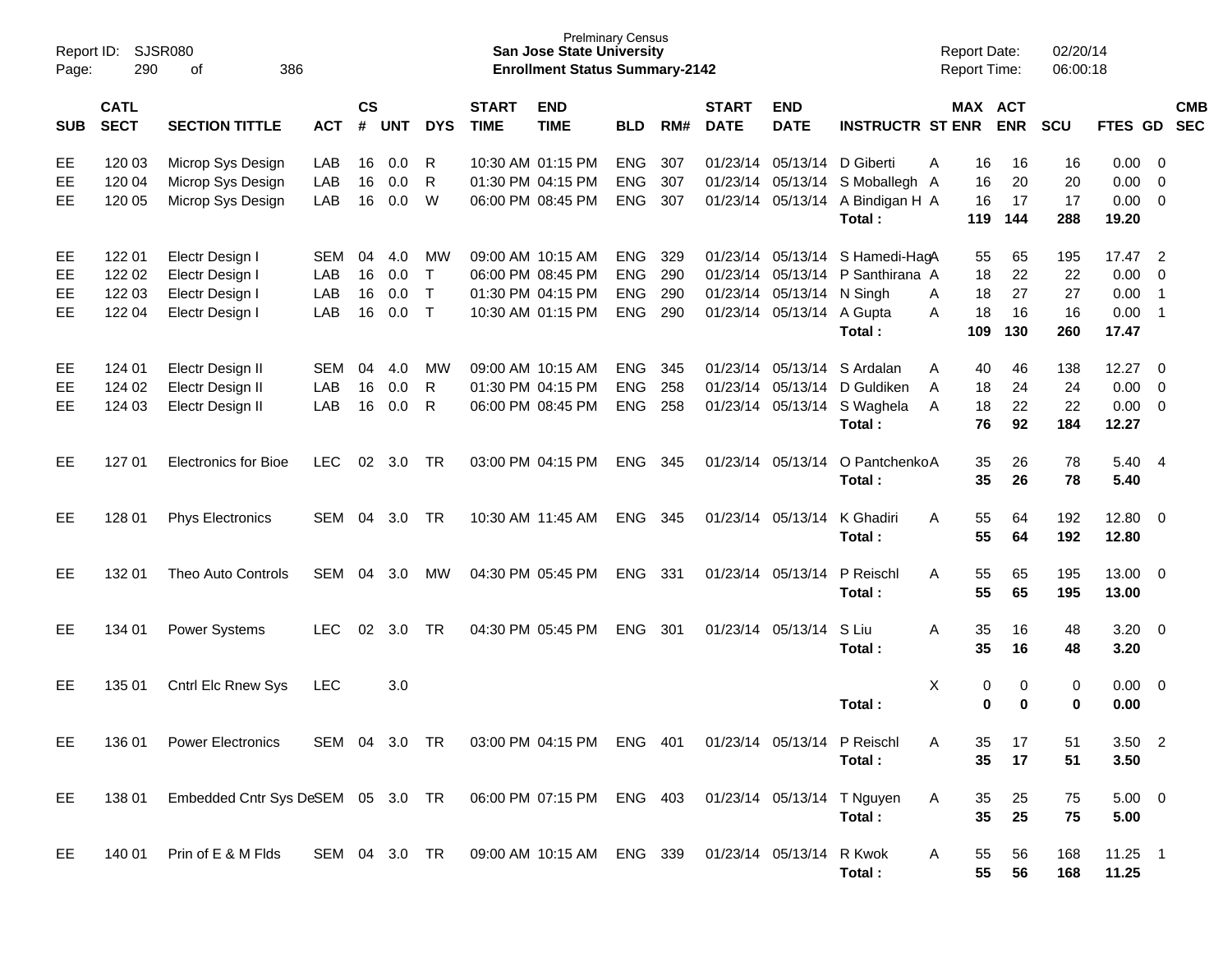| Page:                 | Report ID: SJSR080<br>291            |                                                                                                                  |                                              |                    |                          |                        | <b>Prelminary Census</b><br><b>San Jose State University</b><br><b>Enrollment Status Summary-2142</b> |                                                             |                                        |                   |                             |                                                                                    | <b>Report Date:</b>                                                          |                  | <b>Report Time:</b>           | 02/20/14<br>06:00:18                  |                                  |                                                           |                          |            |
|-----------------------|--------------------------------------|------------------------------------------------------------------------------------------------------------------|----------------------------------------------|--------------------|--------------------------|------------------------|-------------------------------------------------------------------------------------------------------|-------------------------------------------------------------|----------------------------------------|-------------------|-----------------------------|------------------------------------------------------------------------------------|------------------------------------------------------------------------------|------------------|-------------------------------|---------------------------------------|----------------------------------|-----------------------------------------------------------|--------------------------|------------|
| SUB                   | <b>CATL</b><br><b>SECT</b>           | <b>SECTION TITTLE</b>                                                                                            | <b>ACT</b>                                   | $\mathsf{cs}$<br># | <b>UNT</b>               | <b>DYS</b>             | <b>START</b><br><b>TIME</b>                                                                           | <b>END</b><br><b>TIME</b>                                   | <b>BLD</b>                             | RM#               | <b>START</b><br><b>DATE</b> | <b>END</b><br><b>DATE</b>                                                          | <b>INSTRUCTR ST ENR</b>                                                      |                  |                               | MAX ACT<br><b>ENR</b>                 | <b>SCU</b>                       | FTES GD SEC                                               |                          | <b>CMB</b> |
| EE                    | 161 01                               | Digital Comm Sys                                                                                                 | LEC.                                         | 02                 | 3.0                      | TR                     |                                                                                                       | 01:30 PM 02:45 PM                                           | <b>ENG</b>                             | 345               |                             | 01/23/14 05/13/14                                                                  | R Morelos-Za A<br>Total:                                                     |                  | 35<br>35                      | 16<br>16                              | 48<br>48                         | $3.20 \ 0$<br>3.20                                        |                          |            |
| EE<br>EE              | 166 01<br>166 02                     | <b>CMOS Dgtl Circuits</b><br><b>CMOS Dgtl Circuits</b>                                                           | <b>SEM</b><br><b>SEM</b>                     | 04                 | 3.0<br>3.0               | <b>TR</b>              |                                                                                                       | 12:00 PM 01:15 PM                                           | <b>ENG</b>                             | 303               | 01/23/14 05/13/14           |                                                                                    | M Jones<br>Total:                                                            | X<br>A           | 0<br>35<br>35                 | 0<br>20<br>20                         | 0<br>60<br>60                    | $0.00 \t 0$<br>4.10 2<br>4.10                             |                          |            |
| EE                    | 174 01                               | INT ALG PR EBD SYS SEM 04 3.0                                                                                    |                                              |                    |                          | МW                     |                                                                                                       | 07:30 PM 08:45 PM                                           | <b>ENG</b>                             | 393               | 01/23/14 05/13/14           |                                                                                    | E Basham<br>Total:                                                           | A                | 35<br>35                      | 30<br>30                              | 90<br>90                         | 6.05<br>6.05                                              | $\overline{\phantom{1}}$ |            |
| EE                    | 178 01                               | Dig Design w FPGAS SEM 04 3.0                                                                                    |                                              |                    |                          | MW                     |                                                                                                       | 06:00 PM 07:15 PM                                           | <b>ENG</b>                             | 305               | 01/23/14 05/13/14           |                                                                                    | E Crabill<br>Total:                                                          | A                | 35<br>35                      | 33<br>33                              | 99<br>99                         | $6.60$ 0<br>6.60                                          |                          |            |
| EE<br>EE.             | 180 01<br>180 02                     | <b>Indiv Studies</b><br><b>Indiv Studies</b>                                                                     | <b>SUP</b><br><b>SUP</b>                     |                    | 1.0<br>3.0               |                        |                                                                                                       |                                                             |                                        |                   |                             |                                                                                    | Total:                                                                       | х<br>X           | 0<br>0<br>$\mathbf 0$         | 0<br>0<br>0                           | 0<br>0<br>$\bf{0}$               | $0.00 \t 0$<br>$0.00 \t 0$<br>0.00                        |                          |            |
| EE<br>EE<br>EE<br>EE  |                                      | 198A 01 EE Sr Dsgn Proj I<br>198A 02 EE Sr Dsgn Proj I<br>198A 03 EE Sr Dsgn Proj I<br>198A 04 EE Sr Dsgn Proj I | LAB<br>LAB<br>LAB<br>LAB                     | 16<br>16<br>16     | 1.0<br>1.0<br>1.0<br>1.0 | F<br>F<br>F            |                                                                                                       | 12:00 PM 02:45 PM<br>12:00 PM 02:45 PM<br>12:00 PM 02:45 PM | <b>ENG</b><br><b>ENG</b><br><b>ENG</b> | 189<br>189<br>189 |                             | 01/23/14 05/13/14<br>01/23/14 05/13/14 A Singh<br>01/23/14 05/13/14                | D Parent<br>U Strasilla<br>Total:                                            | A<br>Α<br>Α<br>X | 15<br>15<br>15<br>0<br>45     | 18<br>16<br>15<br>$\mathbf 0$<br>49   | 18<br>16<br>15<br>0<br>49        | 1.20<br>$1.07 \t 0$<br>$1.00 \t 0$<br>$0.00 \t 0$<br>3.27 | $\overline{\phantom{0}}$ |            |
| EE<br>EE<br>EE        |                                      | 198B 01 EE Sr Dsgn Proj II<br>198B 02 EE Sr Dsgn Proj II<br>198B 03 EE Sr Dsgn Proj II                           | LAB<br>LAB<br>LAB                            | 16<br>16<br>16     | 3.0<br>3.0<br>3.0        | F<br>F                 |                                                                                                       | 01:30 PM 09:15 PM<br>01:30 PM 09:15 PM                      | <b>ENG</b><br><b>ENG</b>               | 376<br>376        | 01/23/14 05/13/14           | 01/23/14 05/13/14<br>01/23/14 05/13/14 C Choo                                      | D Parent<br>Total:                                                           | A<br>Α<br>X      | 10<br>10<br>$\mathbf 0$<br>20 | 16<br>15<br>$\mathbf 0$<br>31         | 48<br>45<br>$\mathbf 0$<br>93    | $3.20 \ 0$<br>$3.00 \ 0$<br>$0.00 \t 0$<br>6.20           |                          |            |
| EE<br>EE.<br>EE<br>EE | 210 01<br>210 02<br>210 03<br>210 04 | Linear Sys Theory<br>Linear Sys Theory<br>Linear Sys Theory<br>Linear Sys Theory                                 | SEM<br><b>SEM</b><br>SEM 05<br>SEM 05 3.0 TR | 05                 | 3.0<br>3.0<br>3.0        | <b>TR</b><br><b>TR</b> |                                                                                                       | 07:30 PM 08:45 PM<br>04:30 PM 05:45 PM<br>06:00 PM 07:15 PM | <b>ENG</b><br><b>BBC</b><br>ENG 301    | 345<br>130        |                             | 01/23/14 05/13/14 A Singh<br>01/23/14 05/13/14 R Kwok<br>01/23/14 05/13/14 A Singh | Total:                                                                       | A<br>X<br>Α<br>Α | 80<br>$\mathbf 0$<br>35<br>35 | 81<br>$\Omega$<br>13<br>37<br>150 131 | 243<br>0<br>39<br>111<br>393     | 20.25 81<br>$0.00 \t 0$<br>3.25 13<br>9.25 37<br>32.75    |                          |            |
| EE<br>EE<br>EE        | 221 01<br>221 02<br>221 03           | Prin of Semi Dev I<br>Prin of Semi Dev I<br>Prin of Semi Dev I                                                   | SEM 05<br><b>SEM</b><br>SEM                  | 05                 | 3.0<br>3.0<br>3.0        | MW<br>МW               |                                                                                                       | 07:30 PM 08:45 PM<br>04:30 PM 05:45 PM                      | ENG 345<br>ENG 343                     |                   |                             |                                                                                    | 01/23/14 05/13/14 M Zoroofchi A<br>01/23/14 05/13/14 M Zoroofchi A<br>Total: | Χ                | 80<br>0<br>55                 | 75<br>$\overline{0}$<br>83<br>135 158 | 225<br>$\mathbf 0$<br>249<br>474 | 18.75 75<br>$0.00 \t 0$<br>20.75 83<br>39.50              |                          |            |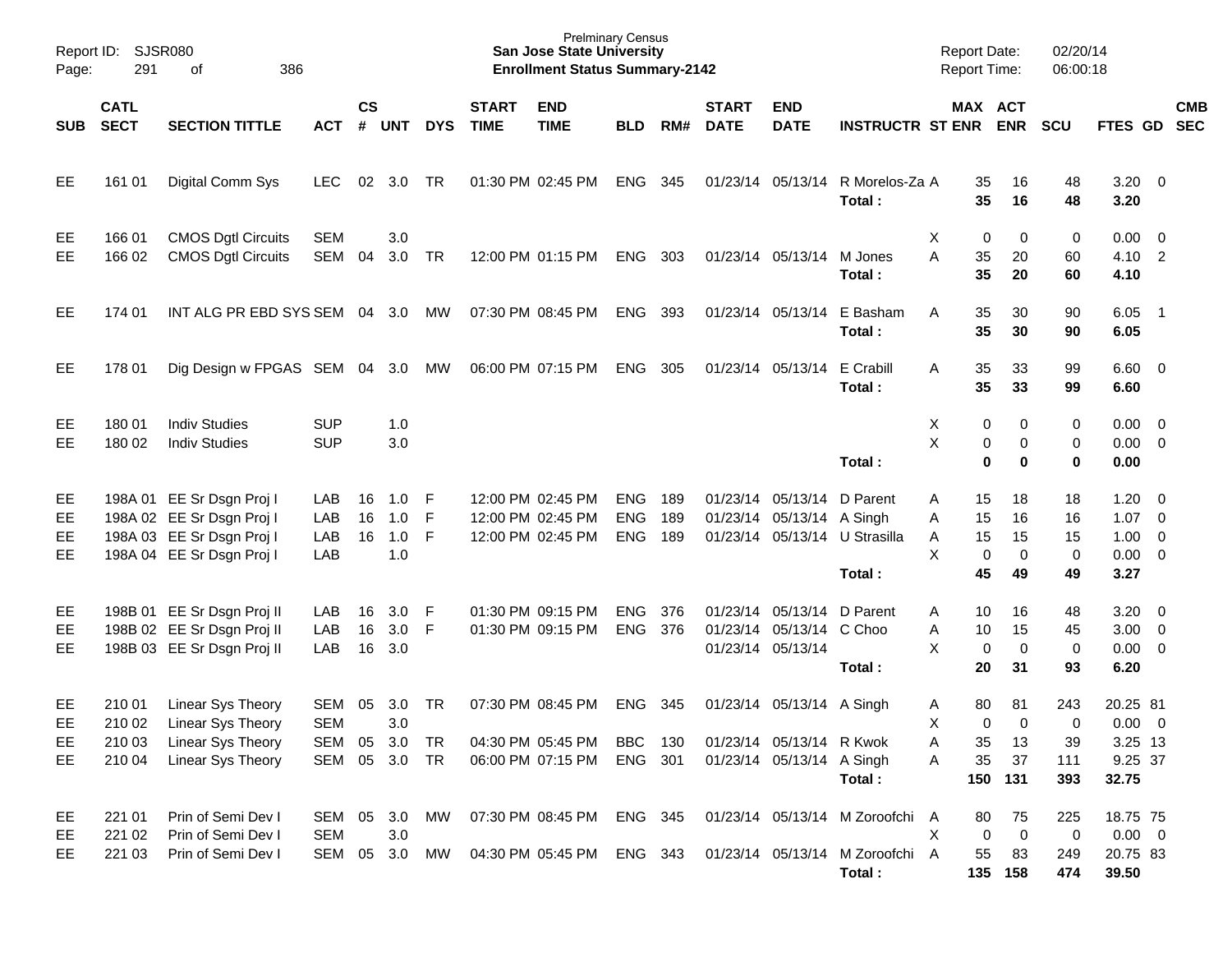| Report ID:<br>Page: | 292                        | SJSR080<br>386<br>of                                                       |                          |                    |                   |            |                             | <b>San Jose State University</b><br><b>Enrollment Status Summary-2142</b> | <b>Prelminary Census</b> |     |                             |                             |                                           | <b>Report Date:</b><br><b>Report Time:</b> |                     | 02/20/14<br>06:00:18    |                                       |     |            |
|---------------------|----------------------------|----------------------------------------------------------------------------|--------------------------|--------------------|-------------------|------------|-----------------------------|---------------------------------------------------------------------------|--------------------------|-----|-----------------------------|-----------------------------|-------------------------------------------|--------------------------------------------|---------------------|-------------------------|---------------------------------------|-----|------------|
| <b>SUB</b>          | <b>CATL</b><br><b>SECT</b> | <b>SECTION TITTLE</b>                                                      | <b>ACT</b>               | $\mathsf{cs}$<br># | <b>UNT</b>        | <b>DYS</b> | <b>START</b><br><b>TIME</b> | <b>END</b><br><b>TIME</b>                                                 | <b>BLD</b>               | RM# | <b>START</b><br><b>DATE</b> | <b>END</b><br><b>DATE</b>   | <b>INSTRUCTR ST ENR ENR</b>               | MAX ACT                                    |                     | <b>SCU</b>              | FTES GD SEC                           |     | <b>CMB</b> |
| EE                  | 223 01                     | Analog Int Ckts                                                            | <b>SEM</b>               | 05                 | 3.0               | <b>TR</b>  |                             | 06:00 PM 07:15 PM                                                         | <b>ENG</b>               | 401 |                             |                             | 01/23/14 05/13/14 S Hamedi-HagA<br>Total: | 35<br>35                                   | 20<br>20            | 60<br>60                | 5.00 20<br>5.00                       |     |            |
| EE<br>EE<br>EE      | 224 01<br>224 02<br>224 03 | Hi Speed CMOS Ckts SEM<br>Hi Speed CMOS Ckts LAB<br>Hi Speed CMOS Ckts SEM |                          | 05                 | 3.0<br>0.0<br>3.0 | <b>MW</b>  |                             | 07:30 PM 08:20 PM                                                         | <b>ENG</b>               | 401 |                             |                             | 01/23/14 05/13/14 S Ardalan               | X<br>0<br>X<br>0<br>A<br>35                | 0<br>0<br>23        | 0<br>0<br>46            | $0.00 \t 0$<br>$0.00 \t 0$<br>5.75 23 |     |            |
| <b>EE</b>           | 224 04                     | Hi Speed CMOS Ckts LAB                                                     |                          | 16                 | 0.0               | <b>MW</b>  |                             | 08:30 PM 08:45 PM                                                         | <b>ENG</b>               | 401 |                             |                             | 01/23/14 05/13/14 S Ardalan<br>Total:     | 35<br>A<br>70                              | 23<br>46            | 23<br>69                | $0.00$ 23<br>5.75                     |     |            |
| EE                  | 230 01                     | <b>RFIC II</b>                                                             | SEM                      | 05                 | 3.0               | TR         |                             | 04:30 PM 05:45 PM                                                         | <b>ENG</b>               | 303 |                             |                             | 01/23/14 05/13/14 S Hamedi-HagA<br>Total: | 35<br>35                                   | 13<br>13            | 39<br>39                | 3.20 12<br>3.20                       |     |            |
| EE                  | 231 01                     | <b>Automat Contr Theo</b>                                                  | <b>SEM</b>               | 05                 | 3.0               | МW         |                             | 06:00 PM 07:15 PM                                                         | <b>ENG</b>               | 401 |                             | 01/23/14 05/13/14           | Y Du<br>Total:                            | Α<br>35<br>35                              | 9<br>9              | 27<br>27                | 2.25<br>2.25                          | - 9 |            |
| EE<br>EE            | 239 01<br>239 02           | Sel Top in Sys & C<br>Sel Top in Sys & C                                   | <b>SEM</b><br>LAB        |                    | 3.0<br>0.0        |            |                             |                                                                           |                          |     |                             |                             |                                           | Χ<br>0<br>X<br>0                           | 0<br>0              | 0<br>0                  | $0.00 \t 0$<br>$0.00 \t 0$            |     |            |
| EE                  | 239 03                     | Sel Top in Sys & C                                                         | <b>SEM</b>               | 05                 | 3.0               | - S        |                             | 09:30 AM 11:30 AM                                                         | <b>ENG</b>               | 345 |                             | 01/23/14 05/13/14 P Reischl |                                           | A<br>35                                    | $\Omega$            | $\mathbf 0$             | $0.00 \t 0$                           |     |            |
| EE                  | 239 04                     | Sel Top in Sys & C                                                         | LAB                      | 16                 | 0.0               | S          |                             | 11:45 AM 12:00 PM                                                         | <b>ENG</b>               | 345 |                             | 01/23/14 05/13/14           | Total:                                    | A<br>35<br>70                              | 0<br>$\bf{0}$       | $\mathbf 0$<br>$\bf{0}$ | $0.00 \t 0$<br>0.00                   |     |            |
| EE<br>EE            | 250 01<br>250 02           | Prob Ran Vari & St P<br>Prob Ran Vari & St P                               | <b>SEM</b><br><b>SEM</b> | 05                 | 3.0<br>3.0        | <b>MW</b>  |                             | 06:00 PM 07:15 PM                                                         | <b>ENG</b>               | 345 |                             | 01/23/14 05/13/14 N Mir     |                                           | 80<br>Α<br>Χ<br>0                          | 81<br>$\pmb{0}$     | 243<br>$\mathbf 0$      | 20.25 81<br>$0.00 \t 0$               |     |            |
| EE<br>EE            | 250 03<br>250 04           | Prob Ran Vari & St P<br>Prob Ran Vari & St P                               | <b>SEM</b><br><b>SEM</b> | 05                 | 3.0<br>3.0        | MW         |                             | 07:30 PM 08:45 PM                                                         | <b>ENG</b>               | 343 |                             | 01/23/14 05/13/14 J Kamali  |                                           | Α<br>80<br>Χ<br>$\mathbf 0$                | 38<br>$\mathbf 0$   | 114<br>$\mathbf 0$      | 9.50 38<br>$0.00 \t 0$                |     |            |
| EE                  | 250 05                     | Prob Ran Vari & St P                                                       | SEM                      | 05                 | 3.0               | <b>MW</b>  |                             | 03:00 PM 04:15 PM                                                         | <b>ENG</b>               | 341 |                             | 01/23/14 05/13/14           | <b>B</b> Sirkeci<br>Total:                | A<br>60<br>220                             | 63<br>182           | 189<br>546              | 15.75 63<br>45.50                     |     |            |
| EE                  | 251 01                     | Digital Data Tran I                                                        | <b>SEM</b>               | 05                 | 3.0               | TR         |                             | 06:00 PM 07:15 PM                                                         | <b>ENG</b>               | 339 |                             | 01/23/14 05/13/14           | R Morelos-Za A<br>Total:                  | 35<br>35                                   | 14<br>14            | 42<br>42                | 3.50 14<br>3.50                       |     |            |
| EE                  | 253 01                     | Dig Sig Proc I                                                             | SEM 05 3.0               |                    |                   | MW         |                             | 04:30 PM 05:45 PM                                                         | ENG 303                  |     |                             | 01/23/14 05/13/14 E Marouf  | Total:                                    | 35<br>A<br>35                              | 14<br>14            | 42<br>42                | 3.50 14<br>3.50                       |     |            |
| EE                  | 254 01                     | Digital Signal Pro                                                         | SEM 05 3.0               |                    |                   | MW         |                             | 06:00 PM 07:15 PM                                                         | ENG 303                  |     |                             | 01/23/14 05/13/14           | E Marouf<br>Total:                        | 35<br>A<br>35                              | 7<br>$\overline{7}$ | 21<br>21                | $1.75$ 7<br>1.75                      |     |            |
| EE                  | 255 01                     | Wireless Comm                                                              | SEM 05 3.0 TR            |                    |                   |            |                             | 07:30 PM 08:45 PM ENG 339                                                 |                          |     |                             | 01/23/14 05/13/14 J Kim     |                                           | 35<br>A                                    | 10                  | 30                      | 2.50 10                               |     |            |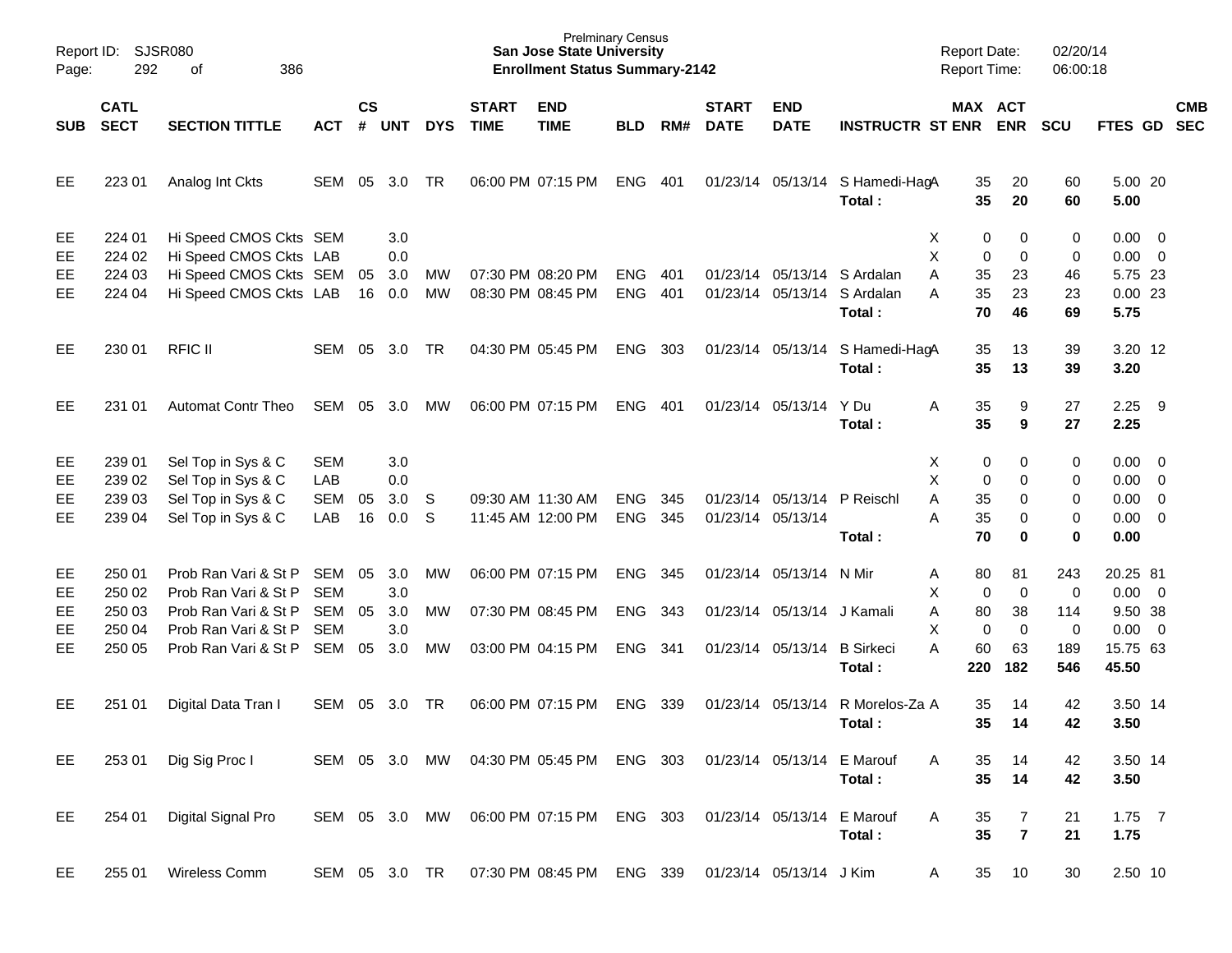| Report ID:<br>Page: | SJSR080<br>293             |                                                                                           |                   |                |            |            | <b>Prelminary Census</b><br><b>San Jose State University</b><br><b>Enrollment Status Summary-2142</b> |                                                                     |            |     |                             |                           | <b>Report Date:</b><br><b>Report Time:</b> |                             | 02/20/14<br>06:00:18  |               |                                    |                          |
|---------------------|----------------------------|-------------------------------------------------------------------------------------------|-------------------|----------------|------------|------------|-------------------------------------------------------------------------------------------------------|---------------------------------------------------------------------|------------|-----|-----------------------------|---------------------------|--------------------------------------------|-----------------------------|-----------------------|---------------|------------------------------------|--------------------------|
| <b>SUB</b>          | <b>CATL</b><br><b>SECT</b> | <b>SECTION TITTLE</b>                                                                     | <b>ACT</b>        | <b>CS</b><br># | <b>UNT</b> | <b>DYS</b> | <b>START</b><br><b>TIME</b>                                                                           | <b>END</b><br><b>TIME</b>                                           | <b>BLD</b> | RM# | <b>START</b><br><b>DATE</b> | <b>END</b><br><b>DATE</b> | <b>INSTRUCTR ST ENR</b>                    |                             | MAX ACT<br><b>ENR</b> | <b>SCU</b>    | FTES GD                            | <b>CMB</b><br><b>SEC</b> |
|                     |                            |                                                                                           |                   |                |            |            |                                                                                                       |                                                                     |            |     |                             |                           | Total:                                     | 35                          | 10                    | 30            | 2.50                               |                          |
| EE                  | 256 01                     | Prog DSP Architectur SEM                                                                  |                   |                | 3.0        |            |                                                                                                       |                                                                     |            |     |                             |                           | Total:                                     | х<br>0<br>$\bf{0}$          | 0<br>0                | 0<br>0        | $0.00 \t 0$<br>0.00                |                          |
| EE                  | 259 01                     | Selct Top in Sig Prc                                                                      | <b>SEM</b>        |                | 3.0        |            |                                                                                                       |                                                                     |            |     |                             |                           | Total:                                     | х<br>0<br>$\bf{0}$          | 0<br>0                | 0<br>0        | $0.00 \t 0$<br>0.00                |                          |
| EE                  | 260 01                     | <b>RFID Systems</b>                                                                       | SEM               | 05             | 3.0        | МW         |                                                                                                       | 07:30 PM 08:45 PM                                                   | <b>ENG</b> | 303 |                             | 01/23/14 05/13/14         | R Morelos-Za A<br>Total:                   | 35<br>35                    | 12<br>12              | 36<br>36      | 2.90 10<br>2.90                    |                          |
| EE                  | 263 01                     | Image Processing                                                                          | <b>SEM</b>        |                | 3.0        |            |                                                                                                       |                                                                     |            |     |                             |                           | Total:                                     | Х<br>0<br>$\bf{0}$          | 0<br>0                | 0<br>0        | $0.00 \t 0$<br>0.00                |                          |
| EE                  | 270 01                     | Adv Logic Design                                                                          | SEM               | 05             | 3.0        | МW         |                                                                                                       | 06:00 PM 07:15 PM                                                   | <b>ENG</b> | 339 |                             | 01/23/14 05/13/14         | T Caohuu<br>Total:                         | Α<br>35<br>35               | 21<br>21              | 63<br>63      | 5.25 21<br>5.25                    |                          |
| EE                  | 271 01                     | Digital Sys Design                                                                        | SEM 05 3.0        |                |            | МW         |                                                                                                       | 06:00 PM 07:15 PM                                                   | <b>ENG</b> | 343 |                             | 01/23/14 05/13/14         | T Le<br>Total:                             | 55<br>Α<br>55               | 59<br>59              | 177<br>177    | 14.75 59<br>14.75                  |                          |
| EE                  | 275 01                     | Adv Comp Architect                                                                        | SEM 05 3.0        |                |            | MW         |                                                                                                       | 07:30 PM 08:45 PM                                                   | <b>ENG</b> | 341 |                             | 01/23/14 05/13/14         | D Kim<br>Total:                            | 55<br>Α<br>55               | 67<br>67              | 201<br>201    | 16.75 67<br>16.75                  |                          |
| EE<br>EE            | 276 01<br>276 02           | Parallel Cmpt Syst<br>Parallel Cmpt Syst                                                  | <b>SEM</b><br>LAB |                | 3.0<br>0.0 |            |                                                                                                       |                                                                     |            |     |                             |                           | Total:                                     | 0<br>Х<br>X<br>0<br>0       | 0<br>0<br>$\bf{0}$    | 0<br>0<br>0   | $0.00 \t 0$<br>$0.00 \t 0$<br>0.00 |                          |
| EE                  | 281 01                     | Internetworking                                                                           | SEM 04            |                | 3.0        | TR         |                                                                                                       | 04:30 PM 05:45 PM                                                   | <b>ENG</b> | 345 |                             | 01/23/14 05/13/14         | F Lin<br>Total:                            | 35<br>Α<br>35               | 60<br>60              | 180<br>180    | 15.00 60<br>15.00                  |                          |
| EE                  | 283 01                     | Broadband Comm Nt SEM 04 3.0                                                              |                   |                |            | MW         |                                                                                                       | 04:30 PM 05:45 PM                                                   | ENG 345    |     |                             | 01/23/14 05/13/14 N Mir   | Total:                                     | 70<br>A<br>70               | 92<br>92              | 276<br>276    | 22.90 90<br>22.90                  |                          |
| EE                  |                            | 287 01 ASIC CMOS Design SEM 05 3.0 TR 07:30 PM 08:45 PM ENG 331 01/23/14 05/13/14 M Jones |                   |                |            |            |                                                                                                       |                                                                     |            |     |                             |                           | Total:                                     | Α<br>55<br>55               | 74<br>74              | 222<br>222    | 18.50 74<br>18.50                  |                          |
| EE<br>EE            | 288 01<br>288 02           | Data Conv for AMS<br>Data Conv for AMS                                                    | LEC 02 3.0        |                |            |            |                                                                                                       | LEC 02 3.0 MW 06:00 PM 07:15 PM ENG 341 01/23/14 05/13/14 S Ardalan |            |     |                             | 01/23/14 05/13/14         | Total:                                     | $\mathbf 0$<br>X<br>A<br>35 | 0<br>13<br>35 13      | 0<br>39<br>39 | $0.00 \t 0$<br>3.25 13<br>3.25     |                          |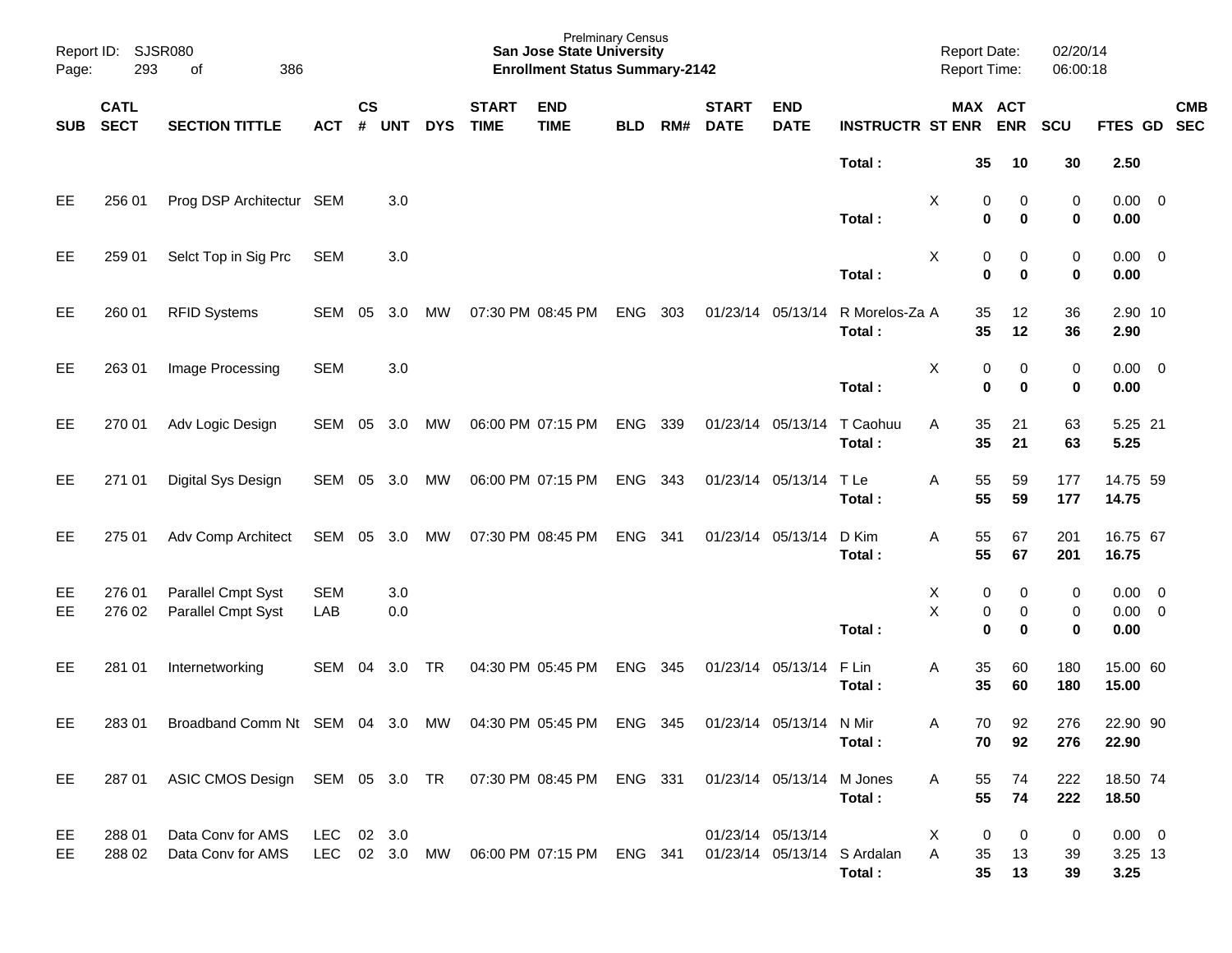| Page:      | Report ID: SJSR080<br>294<br>386<br>οf<br><b>CATL</b> |                                                      |                          |                    |            |                        |                             | <b>San Jose State University</b><br><b>Enrollment Status Summary-2142</b> | <b>Prelminary Census</b> |              |                             |                             |                                           |        | <b>Report Date:</b><br><b>Report Time:</b> |                   | 02/20/14<br>06:00:18 |                    |                            |            |
|------------|-------------------------------------------------------|------------------------------------------------------|--------------------------|--------------------|------------|------------------------|-----------------------------|---------------------------------------------------------------------------|--------------------------|--------------|-----------------------------|-----------------------------|-------------------------------------------|--------|--------------------------------------------|-------------------|----------------------|--------------------|----------------------------|------------|
| <b>SUB</b> | <b>SECT</b>                                           | <b>SECTION TITTLE</b>                                | <b>ACT</b>               | $\mathsf{cs}$<br># | <b>UNT</b> | <b>DYS</b>             | <b>START</b><br><b>TIME</b> | <b>END</b><br><b>TIME</b>                                                 | <b>BLD</b>               | RM#          | <b>START</b><br><b>DATE</b> | <b>END</b><br><b>DATE</b>   | <b>INSTRUCTR ST ENR</b>                   |        | <b>MAX ACT</b>                             | <b>ENR</b>        | <b>SCU</b>           | FTES GD SEC        |                            | <b>CMB</b> |
|            |                                                       |                                                      |                          |                    |            |                        |                             |                                                                           |                          |              |                             |                             |                                           |        |                                            |                   |                      |                    |                            |            |
| EE<br>EE   | 295 01<br>295 02                                      | <b>Technical Writing</b><br><b>Technical Writing</b> | <b>LEC</b><br><b>LEC</b> | 03<br>03           | 3.0<br>3.0 | <b>TR</b><br><b>TR</b> |                             | 06:00 PM 07:15 PM<br>10:30 AM 11:45 AM                                    | <b>ENG</b><br><b>ENG</b> | - 345<br>401 |                             | 01/23/14 05/13/14           | 01/23/14 05/13/14 E Moriarty<br>J Freeman | A<br>A | 40<br>40                                   | 30<br>39          | 90<br>117            | 7.50 30<br>9.75 39 |                            |            |
| EЕ         | 295 03                                                | <b>Technical Writing</b>                             | <b>LEC</b>               | 03                 | 3.0        | <b>TR</b>              |                             | 04:30 PM 05:45 PM                                                         | <b>DMH</b>               | 149A         |                             |                             | 01/23/14 05/13/14 E Moriarty              | Α      | 40                                         | 29                | 87                   | 7.25 29            |                            |            |
| EE         | 295 04                                                | <b>Technical Writing</b>                             | <b>LEC</b>               | 03                 | 3.0        | <b>TR</b>              |                             | 03:00 PM 04:15 PM                                                         | <b>ENG</b>               | 329          |                             |                             | 01/23/14 05/13/14 J Freeman               | A      | 40                                         | 40                | 120                  | 10.00 40           |                            |            |
| EE.        |                                                       |                                                      | <b>LEC</b>               | 03                 | 3.0        | <b>MW</b>              |                             | 12:00 PM 01:15 PM                                                         | <b>ENG</b>               | 345          |                             | 01/23/14 05/13/14 M Jones   |                                           | A      | 40                                         | 44                | 132                  | 11.00 44           |                            |            |
|            | 295 05<br><b>Technical Writing</b>                    |                                                      |                          |                    |            |                        |                             |                                                                           |                          |              |                             |                             | Total:                                    |        | 200                                        | 182               | 546                  | 45.50              |                            |            |
|            |                                                       |                                                      |                          |                    |            |                        |                             |                                                                           |                          |              |                             |                             |                                           |        |                                            |                   |                      |                    |                            |            |
| EE         |                                                       | 297A 01 MSEE Project Proposa LAB                     |                          | 16                 | 3.0        | F                      |                             | 12:30 PM 09:00 PM                                                         | <b>ENG</b>               | 345          |                             | 01/23/14 05/13/14 M Jones   |                                           | A      | 10                                         | $12 \overline{ }$ | 36                   | 3.00 12            |                            |            |
| <b>EE</b>  |                                                       | 297A 02 MSEE Project Proposa LAB                     |                          | 16                 | 3.0        | F                      |                             | 12:30 PM 09:00 PM                                                         | <b>ENG</b>               | 345          | 01/23/14                    | 05/13/14                    | K Ghadiri                                 | A      | 10                                         | 12                | 36                   | 3.00 12            |                            |            |
| <b>EE</b>  |                                                       | 297A 03 MSEE Project Proposa LAB                     |                          | 16                 | 3.0        | F                      |                             | 12:30 PM 09:00 PM                                                         | <b>ENG</b>               | 345          |                             | 01/23/14 05/13/14           | T Le                                      | A      | 10                                         | 13                | 39                   | 3.25 13            |                            |            |
|            |                                                       |                                                      |                          |                    |            |                        |                             |                                                                           |                          |              |                             |                             | Total:                                    |        | 30                                         | 37                | 111                  | 9.25               |                            |            |
|            |                                                       |                                                      |                          |                    |            |                        |                             |                                                                           |                          |              |                             |                             |                                           |        |                                            |                   |                      |                    |                            |            |
| EЕ         |                                                       | 297B 01 MSEE Project                                 | LAB                      | 16                 | 3.0        | S                      |                             | 12:30 PM 09:00 PM                                                         | <b>ENG</b>               | 345          |                             |                             | 01/23/14 05/13/14 S Hamedi-HagA           |        | 10                                         | 11                | 33                   | 2.75 11            |                            |            |
| EE         |                                                       | 297B 02 MSEE Project                                 | LAB                      | 16                 | 3.0<br>3.0 | S<br>S                 |                             | 12:30 PM 09:00 PM                                                         | <b>ENG</b><br><b>ENG</b> | 345          |                             | 01/23/14 05/13/14 A Singh   |                                           | A      | 10                                         | 12                | 36                   | 3.00 12<br>2.75 11 |                            |            |
| EE<br>EE   |                                                       | 297B 03 MSEE Project<br>297B 04 MSEE Project         | LAB<br>LAB               | 16<br>16           | 3.0        | S                      |                             | 12:30 PM 09:00 PM<br>12:30 PM 09:00 PM                                    | <b>ENG</b>               | 345<br>345   |                             | 01/23/14 05/13/14 B Sirkeci | 01/23/14 05/13/14 M Zoroofchi             | A<br>A | 10<br>10                                   | 11<br>11          | 33<br>33             | 2.75 11            |                            |            |
| EE         |                                                       | 297B 05 MSEE Project                                 | LAB                      | 16                 | 3.0        | S                      |                             | 12:30 PM 09:00 PM                                                         | <b>ENG</b>               | 345          |                             | 01/23/14 05/13/14           |                                           | A      | 10                                         | 12                | 36                   | 3.00 12            |                            |            |
| EE         |                                                       | 297B 06 MSEE Project                                 | LAB                      | 16                 | 3.0        | S                      |                             | 12:30 PM 09:00 PM                                                         | <b>ENG</b>               | 345          |                             | 01/23/14 05/13/14           |                                           | A      | 10                                         | 11                | 33                   | 2.75 11            |                            |            |
| EE         |                                                       | 297B 07 MSEE Project                                 | LAB                      | 16                 | 3.0        | S                      |                             | 12:30 PM 09:00 PM                                                         | <b>ENG</b>               | - 345        |                             | 01/23/14 05/13/14           |                                           | A      | 10                                         | 12                | 36                   | 3.00 12            |                            |            |
|            |                                                       |                                                      |                          |                    |            |                        |                             |                                                                           |                          |              |                             |                             | Total:                                    |        | 70                                         | 80                | 240                  | 20.00              |                            |            |
|            |                                                       |                                                      |                          |                    |            |                        |                             |                                                                           |                          |              |                             |                             |                                           |        |                                            |                   |                      |                    |                            |            |
| EЕ         | 298 01                                                | Spec Prob                                            | <b>SUP</b>               | 25                 | 3.0        | <b>TBA</b>             |                             |                                                                           |                          |              |                             | 01/23/14 05/13/14           |                                           | Α      | 5                                          | $\Omega$          | $\mathbf 0$          | 0.00               | $\Omega$                   |            |
| <b>EE</b>  | 298 02                                                | Spec Prob                                            | <b>SUP</b>               | 25                 | 1.0        | <b>TBA</b>             |                             |                                                                           |                          |              |                             | 01/23/14 05/13/14           |                                           | A      | 5                                          | 0                 | $\pmb{0}$            | 0.00               | $\overline{0}$             |            |
|            |                                                       |                                                      |                          |                    |            |                        |                             |                                                                           |                          |              |                             |                             | Total:                                    |        | 10                                         | 0                 | 0                    | 0.00               |                            |            |
|            |                                                       |                                                      |                          |                    |            |                        |                             |                                                                           |                          |              |                             |                             |                                           |        |                                            |                   |                      |                    |                            |            |
| EЕ         | 298101                                                | EE Internship Experi                                 | <b>SUP</b>               | 48                 | 1.0        | <b>TBA</b>             |                             |                                                                           |                          |              |                             | 01/23/14 05/13/14 R Chen    |                                           | Α      | 5                                          | 0                 | $\pmb{0}$            | 0.00               | $\overline{0}$             |            |
| EE         | 298I 02                                               | <b>EE Internship Experi</b>                          | <b>SUP</b>               | 48                 | 2.0        | <b>TBA</b>             |                             |                                                                           |                          |              |                             | 01/23/14 05/13/14 R Chen    |                                           | A      | 5                                          | $\overline{1}$    | $\overline{2}$       | 0.17               | $\overline{\phantom{0}}$ 1 |            |
| EE         | 298I 03                                               | <b>EE Internship Experi</b>                          | <b>SUP</b>               | 48                 | 3.0        | <b>TBA</b>             |                             |                                                                           |                          |              |                             | 01/23/14 05/13/14 R Chen    |                                           | A      | 35                                         | 17                | 51                   | 4.20 16            |                            |            |
|            |                                                       |                                                      |                          |                    |            |                        |                             |                                                                           |                          |              |                             |                             | Total:                                    |        | 45                                         | 18                | 53                   | 4.37               |                            |            |
|            | 299A 01 MSEE Thesis Proposal SUP                      |                                                      |                          |                    |            |                        |                             |                                                                           |                          |              |                             |                             |                                           |        |                                            |                   |                      |                    |                            |            |
| EE.        |                                                       |                                                      |                          |                    | 3.0        |                        |                             |                                                                           |                          |              |                             |                             |                                           | X      | $\mathbf 0$                                | 0                 | $\mathbf 0$          | 0.00               | $\overline{\phantom{0}}$   |            |
|            |                                                       |                                                      |                          |                    |            |                        |                             |                                                                           |                          |              |                             |                             | Total:                                    |        | $\bf{0}$                                   | $\bf{0}$          | $\pmb{0}$            | 0.00               |                            |            |
| EE         |                                                       | 299B 01 MSEE Thesis                                  | <b>SUP</b>               | 25                 | 3.0        | <b>TBA</b>             |                             |                                                                           |                          |              |                             | 01/23/14 05/13/14           | T Caohuu                                  | A      | 10                                         | 8                 | 24                   | 2.00               | - 8                        |            |
|            |                                                       |                                                      |                          |                    |            |                        |                             |                                                                           |                          |              |                             |                             | Total:                                    |        | 10                                         | 8                 | 24                   | 2.00               |                            |            |
|            |                                                       |                                                      |                          |                    |            |                        |                             |                                                                           |                          |              |                             |                             |                                           |        |                                            |                   |                      |                    |                            |            |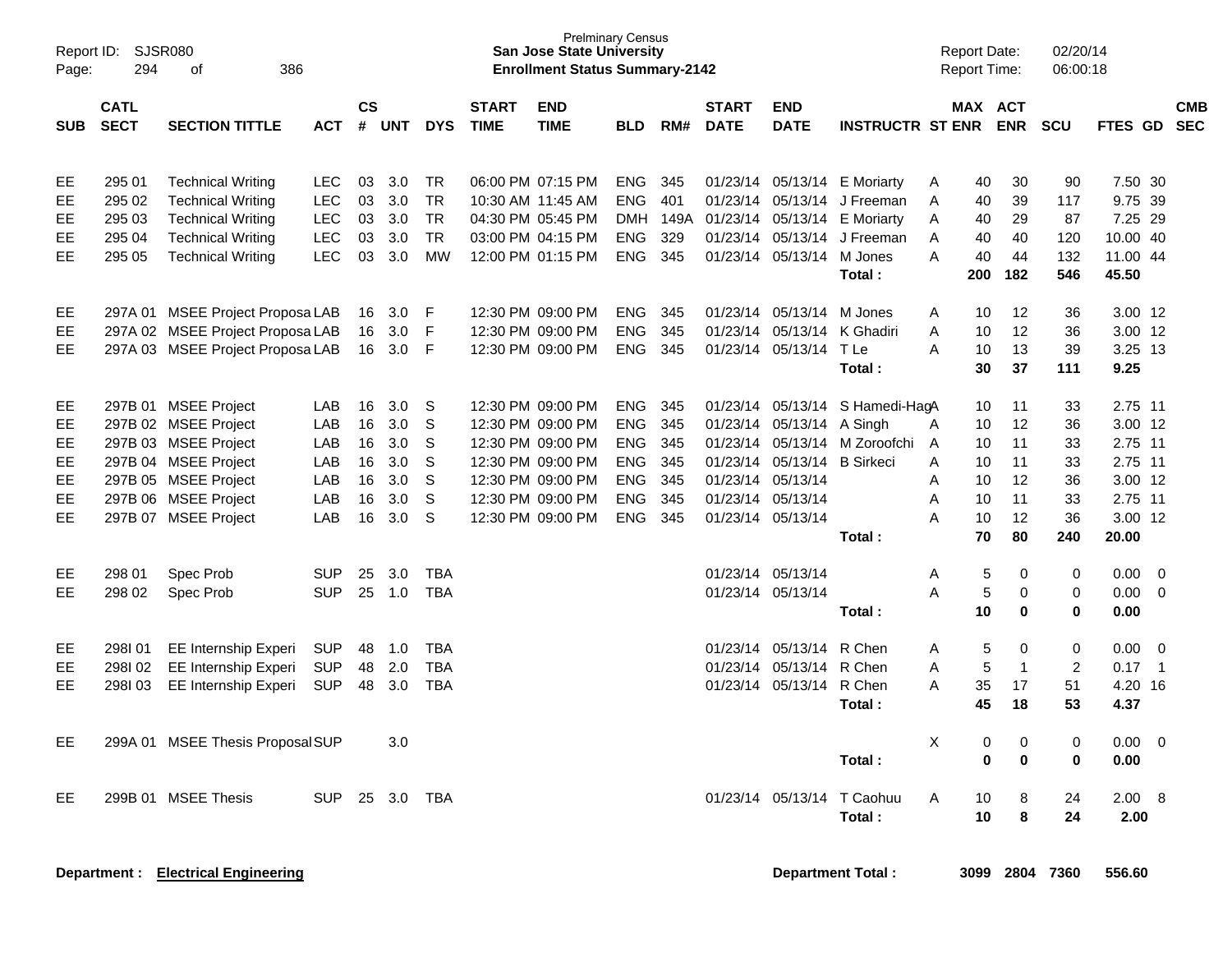| Report ID: SJSR080<br>Page:              | 295<br>of             | 386        |                |            |                             | <b>Prelminary Census</b><br><b>San Jose State University</b><br><b>Enrollment Status Summary-2142</b> |            |     |                             |                                                                                |                                                      | Report Date:<br><b>Report Time:</b> |                                          | 02/20/14<br>06:00:18              |                                          |            |
|------------------------------------------|-----------------------|------------|----------------|------------|-----------------------------|-------------------------------------------------------------------------------------------------------|------------|-----|-----------------------------|--------------------------------------------------------------------------------|------------------------------------------------------|-------------------------------------|------------------------------------------|-----------------------------------|------------------------------------------|------------|
| <b>CATL</b><br><b>SECT</b><br><b>SUB</b> | <b>SECTION TITTLE</b> | <b>ACT</b> | CS<br>UNT<br># | <b>DYS</b> | <b>START</b><br><b>TIME</b> | <b>END</b><br><b>TIME</b>                                                                             | <b>BLD</b> | RM# | <b>START</b><br><b>DATE</b> | <b>END</b><br><b>DATE</b><br><b>Lower Division :</b><br><b>Upper Division:</b> | <b>INSTRUCTR ST ENR</b><br><b>Graduate Division:</b> | MAX<br>310<br>1159<br>1630          | ACT<br><b>ENR</b><br>333<br>1144<br>1327 | <b>SCU</b><br>753<br>2696<br>3911 | FTES GD SEC<br>50.45<br>180.53<br>325.62 | <b>CMB</b> |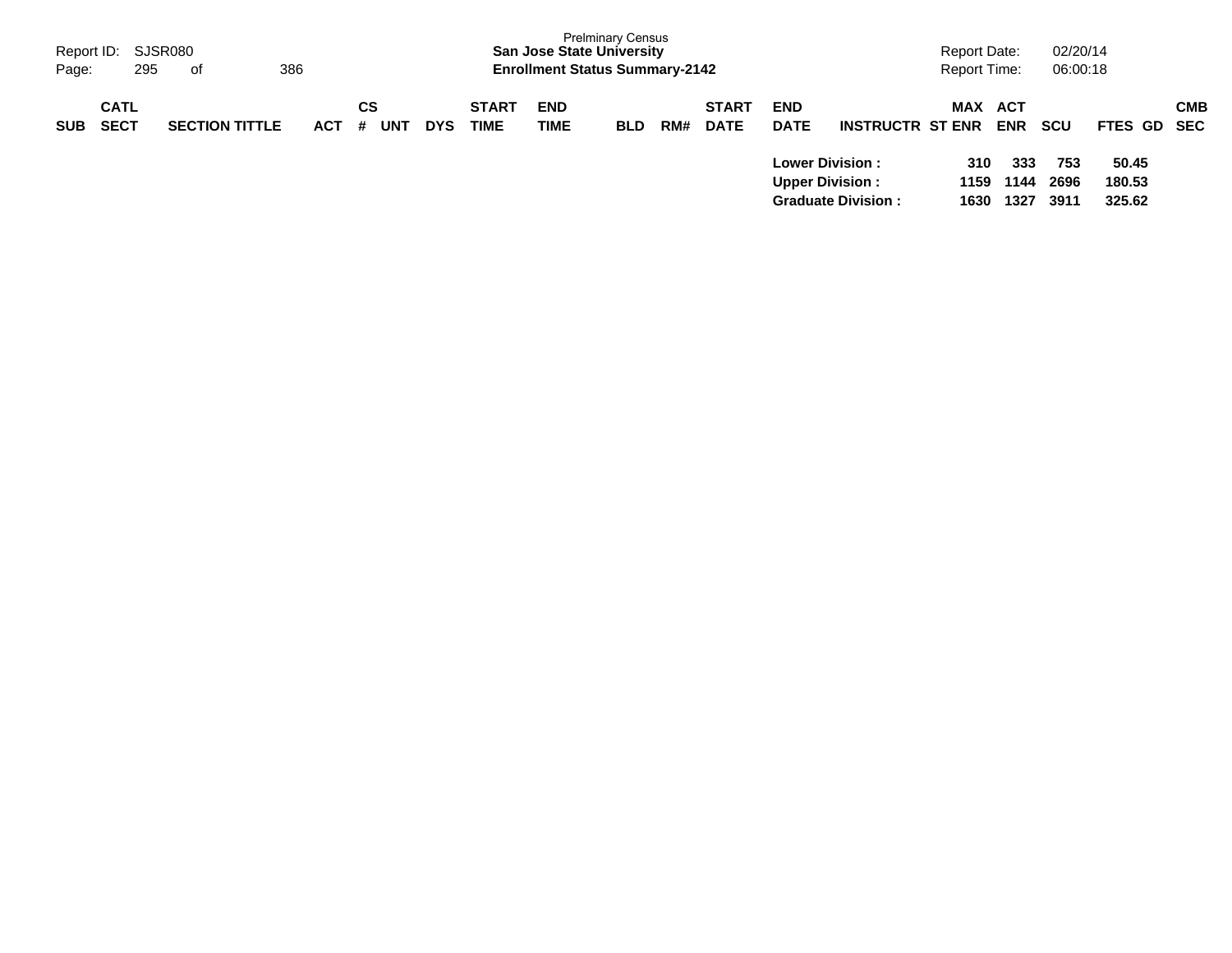| Page:                  | SJSR080<br>Report ID:<br>296<br>386<br>οf                                               |                                |              |                    |            |                    |                             | <b>San Jose State University</b><br><b>Enrollment Status Summary-2142</b> | <b>Prelminary Census</b> |            |                             |                            |                             |              | <b>Report Date:</b><br><b>Report Time:</b> |             | 02/20/14<br>06:00:18 |              |                            |                          |
|------------------------|-----------------------------------------------------------------------------------------|--------------------------------|--------------|--------------------|------------|--------------------|-----------------------------|---------------------------------------------------------------------------|--------------------------|------------|-----------------------------|----------------------------|-----------------------------|--------------|--------------------------------------------|-------------|----------------------|--------------|----------------------------|--------------------------|
| <b>SUB</b>             | <b>CATL</b><br><b>SECT</b><br><b>SECTION TITTLE</b><br><b>ACT</b><br><b>Engineering</b> |                                |              | $\mathsf{cs}$<br># | <b>UNT</b> | <b>DYS</b>         | <b>START</b><br><b>TIME</b> | <b>END</b><br><b>TIME</b>                                                 | <b>BLD</b>               | RM#        | <b>START</b><br><b>DATE</b> | <b>END</b><br><b>DATE</b>  | <b>INSTRUCTR ST ENR</b>     |              | MAX ACT                                    | <b>ENR</b>  | <b>SCU</b>           | FTES GD      |                            | <b>CMB</b><br><b>SEC</b> |
| College                |                                                                                         |                                |              |                    |            |                    |                             |                                                                           |                          |            |                             |                            |                             |              |                                            |             |                      |              |                            |                          |
| Department :           |                                                                                         | <b>General Engineering</b>     |              |                    |            |                    |                             |                                                                           |                          |            |                             |                            |                             |              |                                            |             |                      |              |                            |                          |
| ENGR 1001<br>ENGR 1002 |                                                                                         | Intro to Engr                  | <b>SEM</b>   | 05                 | 3.0        | МW                 |                             | 08:00 AM 08:50 AM                                                         | <b>ENG</b>               | 189        |                             |                            | 01/23/14 05/13/14 T Anagnos | A            | 200                                        | 187         | 374                  | 37.40        | $\mathbf 0$                |                          |
| ENGR 1003              |                                                                                         | Intro to Engr                  | <b>SEM</b>   | 05<br>16           | 3.0        | MW<br>$\mathsf{T}$ |                             | 01:30 PM 02:20 PM                                                         | MD                       | 101        | 01/23/14                    | 05/13/14 W Du              | 05/13/14 K Youssefi         | Α            | 300                                        | 250<br>24   | 500                  | 50.00        | $\mathbf 0$                |                          |
| ENGR 1004              |                                                                                         | Intro to Engr                  | LAB<br>LAB   | 16                 | 0.0<br>0.0 | R                  |                             | 09:00 AM 11:45 AM<br>09:00 AM 11:45 AM                                    | <b>ENG</b><br><b>ENG</b> | 391<br>391 | 01/23/14<br>01/23/14        |                            | 05/13/14 J Valencia         | A            | 24<br>24                                   | 24          | 24<br>24             | 0.00<br>0.00 | $\mathbf 0$<br>$\mathbf 0$ |                          |
| ENGR 10 05             |                                                                                         | Intro to Engr                  | LAB          | 16                 | 0.0        | T                  |                             | 03:00 PM 05:45 PM                                                         | <b>ENG</b>               | 391        | 01/23/14                    |                            | 05/13/14 J Warecki          | A<br>Α       | 24                                         | 24          | 24                   | 0.00         | $\mathbf 0$                |                          |
| ENGR 10 06             |                                                                                         | Intro to Engr                  | LAB          | 16                 | 0.0        | R                  |                             | 03:00 PM 05:45 PM                                                         | <b>ENG</b>               | 391        | 01/23/14                    |                            | 05/13/14 E Basham           | A            | 24                                         | 23          | 23                   | 0.00         | $\mathbf 0$                |                          |
| ENGR 1007              |                                                                                         | Intro to Engr<br>Intro to Engr | LAB          | 16                 | 0.0        | W                  |                             | 09:00 AM 11:45 AM                                                         | <b>ENG</b>               | 391        | 01/23/14                    |                            | 05/13/14 S Duorah           | A            | 24                                         | 23          | 23                   | 0.00         | $\mathbf 0$                |                          |
| ENGR 1008              |                                                                                         | Intro to Engr                  | LAB          | 16                 | 0.0        | W                  |                             | 12:00 PM 02:45 PM                                                         | <b>ENG</b>               | 391        | 01/23/14                    |                            | 05/13/14 V De Loza          | A            | 24                                         | 24          | 24                   | 0.00         | $\mathbf 0$                |                          |
| ENGR 10 09             |                                                                                         | Intro to Engr                  | LAB          | 16                 | 0.0        | W                  |                             | 03:00 PM 05:45 PM                                                         | <b>ENG</b>               | 391        | 01/23/14                    |                            | 05/13/14 V De Loza          | A            | 24                                         | 24          | 24                   | 0.00         | $\mathbf 0$                |                          |
| ENGR 10 10             |                                                                                         | Intro to Engr                  | LAB          | 16                 | 0.0        | F                  |                             | 09:00 AM 11:45 AM                                                         | <b>ENG</b>               | 391        | 01/23/14                    |                            | 05/13/14 K Youssefi         | A            | 24                                         | 24          | 24                   | 0.00         | $\mathbf 0$                |                          |
| ENGR 1011              |                                                                                         | Intro to Engr                  | LAB          | 16                 | 0.0        | F                  |                             | 12:30 PM 03:15 PM                                                         | <b>ENG</b>               | 391        | 01/23/14                    |                            | 05/13/14 K Youssefi         | A            | 24                                         | 23          | 23                   | 0.00         | $\mathbf 0$                |                          |
| ENGR 1012              |                                                                                         | Intro to Engr                  | LAB          | 16                 | 0.0        | $\mathsf{T}$       |                             | 12:00 PM 02:45 PM                                                         | <b>ENG</b>               | 391        | 01/23/14                    | 05/13/14 E Green           |                             | A            | 24                                         | 24          | 24                   | 0.00         | $\mathbf 0$                |                          |
| ENGR 1013              |                                                                                         | Intro to Engr                  | LAB          | 16                 | 0.0        | $\mathsf{T}$       |                             | 06:00 PM 08:45 PM                                                         | <b>ENG</b>               | 391        | 01/23/14                    | 05/13/14 S Sepka           |                             | Α            | 24                                         | 23          | 23                   | 0.00         | $\mathbf 0$                |                          |
| ENGR 1014              |                                                                                         | Intro to Engr                  | LAB          | 16                 | 0.0        |                    |                             |                                                                           |                          |            |                             | 01/23/14 05/13/14          |                             | Х            | 0                                          | $\mathbf 0$ | $\mathbf 0$          | 0.00         | $\mathbf 0$                |                          |
| ENGR 1015              |                                                                                         | Intro to Engr                  | LAB          |                    | 0.0        |                    |                             |                                                                           |                          |            |                             |                            |                             | X            | 0                                          | $\mathbf 0$ | 0                    | 0.00         | $\mathbf 0$                |                          |
| ENGR 10 16             |                                                                                         | Intro to Engr                  | LAB          | 16                 | 0.0        | F                  |                             | 09:00 AM 11:45 AM                                                         | <b>ENG</b>               | 393        | 01/23/14                    | 05/13/14 S Sepka           |                             | A            | 24                                         | 24          | 24                   | 0.00         | $\mathbf 0$                |                          |
| ENGR 1017              |                                                                                         | Intro to Engr                  | LAB          |                    | 0.0        |                    |                             |                                                                           |                          |            |                             |                            |                             | Х            | 0                                          | $\mathbf 0$ | 0                    | 0.00         | $\mathbf 0$                |                          |
| ENGR 1018              |                                                                                         | Intro to Engr                  | LAB          |                    | 0.0        |                    |                             |                                                                           |                          |            |                             |                            |                             | X            | 0                                          | 0           | 0                    | 0.00         | $\mathbf 0$                |                          |
| ENGR 10 19             |                                                                                         | Intro to Engr                  | LAB          |                    | 0.0        |                    |                             |                                                                           |                          |            |                             |                            |                             | X            | 0                                          | 0           | 0                    | 0.00         | $\mathbf 0$                |                          |
| ENGR 10 20             |                                                                                         | Intro to Engr                  | LAB          |                    | 0.0        |                    |                             |                                                                           |                          |            |                             |                            |                             | X            | 0                                          | $\mathbf 0$ | 0                    | 0.00         | $\mathbf 0$                |                          |
| ENGR 1021              |                                                                                         | Intro to Engr                  | LAB          | 16                 | 0.0        | T                  |                             | 09:00 AM 11:45 AM                                                         | <b>ENG</b>               | 393        | 01/23/14                    | 05/13/14 E Green           |                             | A            | 24                                         | 24          | 24                   | 0.00         | $\mathbf 0$                |                          |
| ENGR 10 22             |                                                                                         | Intro to Engr                  | LAB          | 16                 | 0.0        | T                  |                             | 03:00 PM 05:45 PM                                                         | <b>ENG</b>               | 393        | 01/23/14                    | 05/13/14 E Green           |                             | Α            | 24                                         | 24          | 24                   | 0.00         | $\mathbf 0$                |                          |
| ENGR 10 23             |                                                                                         | Intro to Engr                  | LAB          | 16                 | 0.0        | R                  |                             | 06:00 PM 08:45 PM                                                         | <b>ENG</b>               | 393        | 01/23/14                    |                            | 05/13/14 E Basham           | A            | 24                                         | 19          | 19                   | 0.00         | $\mathbf 0$                |                          |
| ENGR 10 24             |                                                                                         | Intro to Engr                  | LAB          | 16                 | 0.0        | R                  |                             | 12:00 PM 02:45 PM                                                         | <b>ENG</b>               | 391        | 01/23/14                    |                            | 05/13/14 E Basham           | A            | 24                                         | 21          | 21                   | 0.00         | $\mathbf 0$                |                          |
| ENGR 10 25             |                                                                                         | Intro to Engr                  | LAB          | 16                 | 0.0        | W                  |                             | 03:00 PM 05:45 PM                                                         | <b>ENG</b>               | 393        | 01/23/14                    |                            | 05/13/14 J Valencia         | A            | 24                                         | 22          | 22                   | 0.00         | $\mathbf 0$                |                          |
| ENGR 10 26             |                                                                                         | Intro to Engr                  | LAB          | 16                 | 0.0        | M                  |                             | 03:00 PM 05:45 PM                                                         | <b>ENG</b>               | 393        | 01/23/14                    |                            | 05/13/14 V Mangrulkar A     |              | 24                                         | 19          | 19                   | 0.00         | $\mathbf 0$                |                          |
| ENGR 1027              |                                                                                         | Intro to Engr                  | LAB          | 16                 | 0.0        | R                  |                             | 09:00 AM 11:45 AM                                                         | <b>ENG</b>               | 393        | 01/23/14                    | 05/13/14                   | S Duorah                    | A            | 24                                         | 24          | 24                   | 0.00         | $\mathbf 0$                |                          |
|                        |                                                                                         |                                |              |                    |            |                    |                             |                                                                           |                          |            |                             |                            | Total:                      |              | 956                                        | 874         | 1311                 | 87.40        |                            |                          |
| ENGR 11 01             |                                                                                         | Intro Eng Transfer             | <b>ACT</b>   |                    | 1.0        |                    |                             |                                                                           |                          |            |                             |                            |                             | X            | 0                                          | 0           | 0                    | 0.00         | $\overline{\mathbf{0}}$    |                          |
| ENGR 1102              |                                                                                         | Intro Eng Transfer             | <b>ACT</b>   |                    | 1.0        |                    |                             |                                                                           |                          |            |                             |                            |                             | X            | 0                                          | 0           | 0                    | 0.00         | $\overline{\mathbf{0}}$    |                          |
|                        |                                                                                         |                                |              |                    |            |                    |                             |                                                                           |                          |            |                             |                            | Total:                      |              | $\bf{0}$                                   | $\bf{0}$    | $\bf{0}$             | 0.00         |                            |                          |
|                        |                                                                                         | ENGR 81W 01 Basic Writ Wrkshp  | LAB          | 16                 | 1.0        | M                  |                             | 11:30 AM 01:20 PM ENG 388                                                 |                          |            |                             | 01/23/14 05/13/14 J Melvin |                             | A            | 25                                         | 11          | 11                   | 0.75         | $\overline{\phantom{0}}$ 1 |                          |
|                        |                                                                                         | ENGR 81W 02 Basic Writ Wrkshp  | LAB          |                    | 1.0        |                    |                             |                                                                           |                          |            |                             |                            |                             | X            | $\mathbf 0$                                | $\mathbf 0$ | 0                    | $0.00 \t 0$  |                            |                          |
|                        |                                                                                         | ENGR 81W 03 Basic Writ Wrkshp  | LAB          |                    | 1.0        |                    |                             |                                                                           |                          |            |                             |                            |                             | X            | 0                                          | 0           | 0                    | $0.00 \t 0$  |                            |                          |
|                        |                                                                                         | ENGR 81W 04 Basic Writ Wrkshp  | LAB 16 1.0 F |                    |            |                    |                             | 11:30 AM 01:20 PM ENG 388                                                 |                          |            |                             |                            | 01/23/14 05/13/14 V Sansome | $\mathsf{A}$ | 25                                         | 18          | 18                   | $1.20 \t 0$  |                            |                          |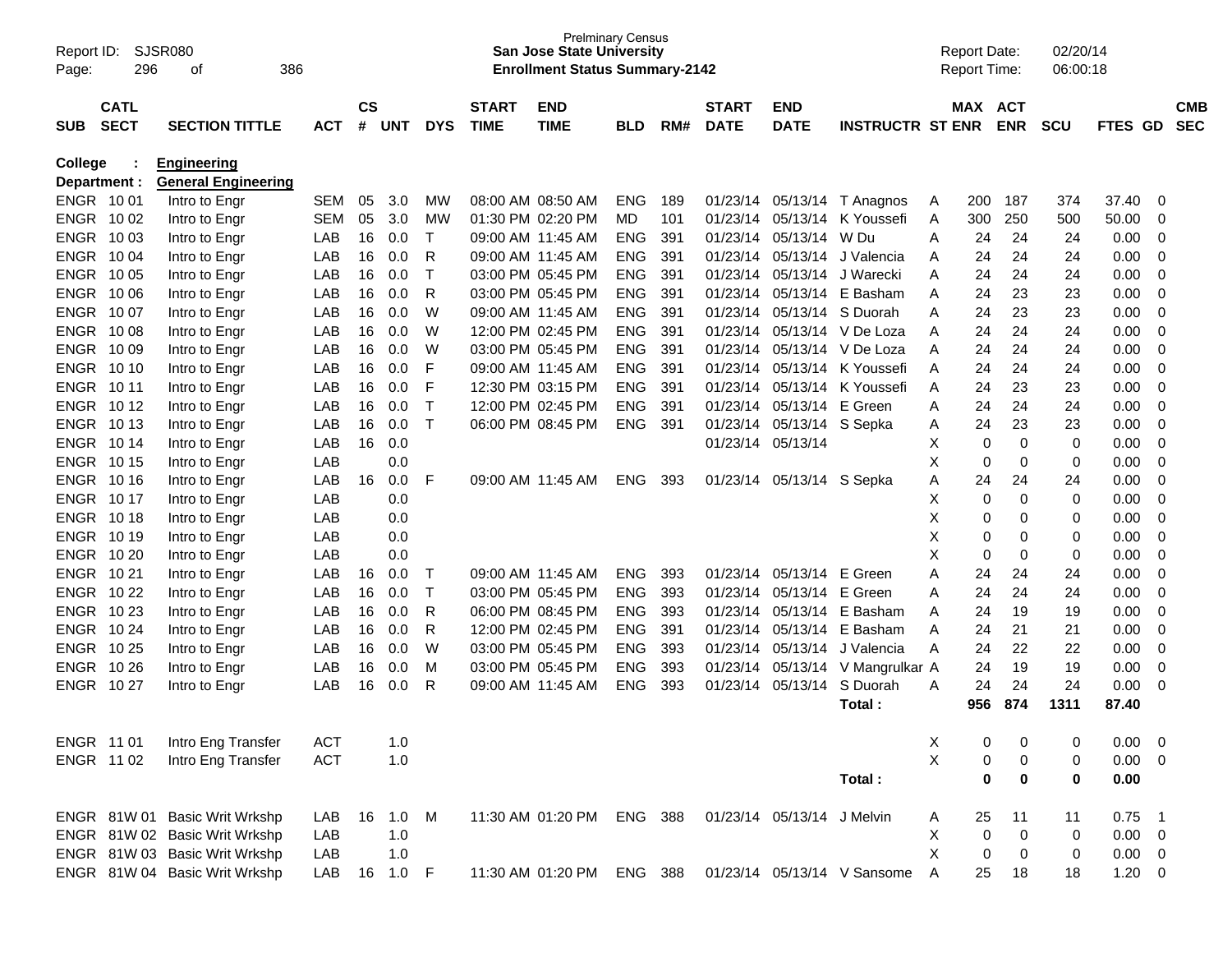| Report ID:<br>Page: | SJSR080<br>297 | 386<br>οf                                              |                   |               |            |              |              | <b>Prelminary Census</b><br><b>San Jose State University</b><br><b>Enrollment Status Summary-2142</b> |                          |            |              |                                                |                                  | <b>Report Date:</b><br>Report Time: |          |            | 02/20/14<br>06:00:18 |              |                                  |            |
|---------------------|----------------|--------------------------------------------------------|-------------------|---------------|------------|--------------|--------------|-------------------------------------------------------------------------------------------------------|--------------------------|------------|--------------|------------------------------------------------|----------------------------------|-------------------------------------|----------|------------|----------------------|--------------|----------------------------------|------------|
|                     | <b>CATL</b>    |                                                        |                   | $\mathsf{cs}$ |            |              | <b>START</b> | <b>END</b>                                                                                            |                          |            | <b>START</b> | <b>END</b>                                     |                                  |                                     |          | MAX ACT    |                      |              |                                  | <b>CMB</b> |
| <b>SUB</b>          | <b>SECT</b>    | <b>SECTION TITTLE</b>                                  | <b>ACT</b>        | #             | <b>UNT</b> | <b>DYS</b>   | <b>TIME</b>  | <b>TIME</b>                                                                                           | <b>BLD</b>               | RM#        | <b>DATE</b>  | <b>DATE</b>                                    | <b>INSTRUCTR ST ENR</b>          |                                     |          | <b>ENR</b> | <b>SCU</b>           | FTES GD SEC  |                                  |            |
|                     |                | ENGR 81W 05 Basic Writ Wrkshp                          | LAB               |               | 1.0        |              |              |                                                                                                       |                          |            |              |                                                |                                  | Χ                                   | 0        | 0          | 0                    | 0.00         | - 0                              |            |
| <b>ENGR</b>         |                | 81W 06 Basic Writ Wrkshp                               | LAB               |               | 1.0        |              |              |                                                                                                       |                          |            |              |                                                | Total:                           | Χ                                   | 0<br>50  | 0<br>29    | 0<br>29              | 0.00<br>1.95 | - 0                              |            |
|                     |                |                                                        |                   |               |            |              |              |                                                                                                       |                          |            |              |                                                |                                  |                                     |          |            |                      |              |                                  |            |
|                     |                | ENGR 100W 01 Engr Reports                              | <b>SEM</b>        | 05            | 3.0        | W            |              | 12:00 PM 01:15 PM                                                                                     | <b>ENG</b>               | 189        |              | 01/23/14 05/13/14                              |                                  | A                                   | 24       | 26         | 52                   | 5.20         | - 0                              |            |
|                     |                | ENGR 100W 02 Engr Reports                              | LAB               | 16            | 0.0        | W            |              | 07:00 AM 08:50 AM                                                                                     | <b>ENG</b>               | 392        |              | 01/23/14 05/13/14                              |                                  | Α                                   | 24       | 26         | 26                   | 0.00         | - 0                              |            |
|                     |                | ENGR 100W 03 Engr Reports                              | <b>SEM</b>        | 05            | 3.0        | W            |              | 12:00 PM 01:15 PM                                                                                     | <b>ENG</b>               | 189        |              | 01/23/14 05/13/14                              |                                  | Α                                   | 24       | 25         | 50                   | 5.00         | 0                                |            |
|                     |                | ENGR 100W 04 Engr Reports                              | LAB               | 16            | 0.0        | W            |              | 09:00 AM 10:50 AM                                                                                     | <b>ENG</b>               | 392        |              | 01/23/14 05/13/14                              |                                  | Α                                   | 24       | 25         | 25                   | 0.00         | $\overline{0}$                   |            |
|                     |                | ENGR 100W 05 Engr Reports                              | <b>SEM</b>        | 05            | 3.0        | W            |              | 12:00 PM 01:15 PM                                                                                     | <b>ENG</b>               | 189        |              | 01/23/14 05/13/14                              |                                  | Α                                   | 24       | 27         | 54                   | 5.40         | - 0                              |            |
|                     |                | ENGR 100W 06 Engr Reports                              | LAB               | 16            | 0.0        | W            |              | 01:30 PM 03:20 PM                                                                                     | <b>ENG</b>               | 392        |              | 01/23/14 05/13/14                              |                                  | Α                                   | 24       | 27         | 27                   | 0.00         | $\overline{0}$                   |            |
|                     |                | ENGR 100W 07 Engr Reports                              | <b>SEM</b>        | 05            | 3.0        | W            |              | 12:00 PM 01:15 PM                                                                                     | <b>ENG</b>               | 189        |              | 01/23/14 05/13/14                              |                                  | Α                                   | 24       | 25         | 50                   | 5.00         | $\overline{0}$                   |            |
|                     |                | ENGR 100W 08 Engr Reports                              | LAB               | 16            | 0.0        | W            |              | 04:00 PM 05:50 PM                                                                                     | <b>ENG</b>               | 392        |              | 01/23/14 05/13/14                              | J Melvin                         | Α                                   | 24       | 25         | 25                   | 0.00         | $\overline{0}$                   |            |
|                     |                | ENGR 100W 09 Engr Reports<br>ENGR 100W 10 Engr Reports | <b>SEM</b>        | 05            | 3.0        | M<br>W       |              | 06:00 PM 07:50 PM                                                                                     | <b>ENG</b>               | 392        |              | 01/23/14 05/13/14 S Knapp                      |                                  | Α                                   | 24       | 26         | 52                   | 5.20         | - 0                              |            |
|                     |                | ENGR 100W 11 Engr Reports                              | LAB<br><b>SEM</b> | 16<br>05      | 0.0<br>3.0 | W            |              | 06:00 PM 08:50 PM<br>12:00 PM 01:15 PM                                                                | <b>ENG</b><br><b>ENG</b> | 392<br>392 |              | 01/23/14 05/13/14 S Knapp<br>01/23/14 05/13/14 |                                  | Α                                   | 24<br>24 | 26<br>28   | 26<br>56             | 0.00<br>5.60 | $\overline{0}$<br>$\overline{0}$ |            |
|                     |                | ENGR 100W 12 Engr Reports                              | LAB               | 16            | 0.0        | R            |              | 07:30 AM 09:20 AM                                                                                     | <b>ENG</b>               | 392        |              | 01/23/14 05/13/14                              |                                  | Α<br>Α                              | 24       | 28         | 28                   | 0.00         | $\overline{0}$                   |            |
|                     |                | ENGR 100W 13 Engr Reports                              | <b>SEM</b>        | 05            | 3.0        | W            |              | 12:00 PM 01:15 PM                                                                                     | <b>ENG</b>               | 189        |              | 01/23/14 05/13/14                              |                                  | Α                                   | 24       | 28         | 56                   | 5.60         | - 0                              |            |
|                     |                | ENGR 100W 14 Engr Reports                              | LAB               | 16            | 0.0        | R            |              | 10:30 AM 12:20 PM                                                                                     | <b>ENG</b>               | 392        |              | 01/23/14 05/13/14                              | J Linsdell                       | Α                                   | 24       | 28         | 28                   | 0.00         | $\overline{0}$                   |            |
|                     |                | ENGR 100W 15 Engr Reports                              | <b>SEM</b>        | 05            | 3.0        | W            |              | 12:00 PM 01:15 PM                                                                                     | <b>ENG</b>               | 189        | 01/23/14     | 05/13/14                                       |                                  | Α                                   | 24       | 26         | 52                   | 5.20         | $\overline{0}$                   |            |
|                     |                | ENGR 100W 16 Engr Reports                              | LAB               | 16            | 0.0        | R            |              | 01:30 PM 03:20 PM                                                                                     | <b>ENG</b>               | 392        |              |                                                | 01/23/14 05/13/14 C Cordero      | A                                   | 24       | 26         | 26                   | 0.00         | - 0                              |            |
|                     |                | ENGR 100W 17 Engr Reports                              | <b>SEM</b>        |               | 3.0        |              |              |                                                                                                       |                          |            |              |                                                |                                  | Χ                                   | 0        | 0          | 0                    | 0.00         | $\mathbf 0$                      |            |
|                     |                | ENGR 100W 18 Engr Reports                              | LAB               |               | 0.0        |              |              |                                                                                                       |                          |            |              |                                                |                                  | X                                   | 0        | 0          | 0                    | 0.00         | $\overline{0}$                   |            |
|                     |                | ENGR 100W 19 Engr Reports                              | <b>SEM</b>        | 05            | 3.0        | Т            |              | 06:00 PM 07:50 PM                                                                                     | <b>ENG</b>               | 392        |              |                                                | 01/23/14 05/13/14 C Cordero      | Α                                   | 24       | 25         | 50                   | 5.00         | - 0                              |            |
|                     |                | ENGR 100W 20 Engr Reports                              | LAB               | 16            | 0.0        | R            |              | 06:00 PM 08:50 PM                                                                                     | <b>ENG</b>               | 392        | 01/23/14     |                                                | 05/13/14 C Cordero               | Α                                   | 24       | 25         | 25                   | 0.00         | 0                                |            |
|                     |                | ENGR 100W 21 Engr Reports                              | <b>SEM</b>        | 05            | 3.0        | $\top$       |              | 06:00 PM 08:50 PM                                                                                     | <b>ENG</b>               | 394        | 01/23/14     | 05/13/14 L Zou                                 |                                  | Α                                   | 24       | 25         | 50                   | 5.00         | $\overline{0}$                   |            |
|                     |                | ENGR 100W 22 Engr Reports                              | LAB               | 16            | 0.0        | R            |              | 06:00 PM 08:50 PM                                                                                     | <b>ENG</b>               | 394        | 01/23/14     | 05/13/14 L Zou                                 |                                  | Α                                   | 24       | 25         | 25                   | 0.00         | $\overline{0}$                   |            |
|                     |                | ENGR 100W 25 Engr Reports                              | <b>SEM</b>        | 05            | 3.0        | F            |              | 01:00 PM 02:50 PM                                                                                     | <b>ENG</b>               | 394        |              |                                                | 01/23/14 05/13/14 B Murphy-WesA  |                                     | 24       | 26         | 52                   | 5.20         | - 0                              |            |
|                     |                | ENGR 100W 26 Engr Reports                              | LAB               | 16            | 0.0        | F            |              | 09:30 AM 12:20 PM                                                                                     | <b>ENG</b>               | 394        |              |                                                | 01/23/14 05/13/14 B Murphy-WesA  |                                     | 24       | 26         | 26                   | 0.00         | 0                                |            |
|                     |                | ENGR 100W 27 Engr Reports                              | <b>SEM</b>        | 05            | 3.0        | W            |              | 12:00 PM 01:50 PM                                                                                     | <b>ENG</b>               | 189        | 01/23/14     | 05/13/14                                       |                                  | A                                   | 24       | 25         | 50                   | 5.00         | 0                                |            |
|                     |                | ENGR 100W 28 Engr Reports                              | LAB               | 16            | 0.0        | M            |              | 01:00 PM 03:50 PM                                                                                     | <b>ENG</b>               | 394        |              |                                                | 01/23/14 05/13/14 K Stangel      | A                                   | 24       | 25         | 25                   | 0.00         | $\overline{0}$                   |            |
|                     |                | ENGR 100W 29 Engr Reports                              | <b>SEM</b>        | 05            | 3.0        | W            |              | 12:00 PM 01:15 PM                                                                                     | <b>ENG</b>               | 189        |              | 01/23/14 05/13/14 J Linsdell                   |                                  | Α                                   | 24       | 27         | 54                   | 5.40         | $\overline{0}$                   |            |
|                     |                | ENGR 100W 30 Engr Reports                              | LAB               | 16            | 0.0        | $\mathsf{R}$ |              | 04:00 PM 05:50 PM                                                                                     | ENG 392                  |            |              | 01/23/14 05/13/14                              |                                  | Α                                   | 24       | 27         | 27                   | 0.00         | $\overline{\phantom{0}}$         |            |
|                     |                | ENGR 100W 31 Engr Reports                              | SEM               | 05            | 3.0        | M            |              | 06:00 PM 07:50 PM                                                                                     | ENG 407                  |            |              |                                                | 01/23/14 05/13/14 S Wemusa       | A                                   | 24       | 23         | 46                   | $4.60$ 0     |                                  |            |
|                     |                | ENGR 100W 32 Engr Reports                              | LAB               |               | 16  0.0  W |              |              | 06:00 PM 08:50 PM                                                                                     | ENG 407                  |            |              |                                                | 01/23/14 05/13/14 S Wemusa       | A                                   | 24       | 23         | 23                   | $0.00 \t 0$  |                                  |            |
|                     |                |                                                        |                   |               |            |              |              |                                                                                                       |                          |            |              |                                                | Total:                           |                                     |          | 672 724    | 1086                 | 72.40        |                                  |            |
| ENGR 103 01         |                | Life Cycle Engineeri                                   | LEC               |               | 02 3.0 TR  |              |              | 10:30 AM 11:45 AM                                                                                     | <b>BBC</b> 105           |            |              |                                                | 01/23/14 05/13/14 R Srinivasan A |                                     | 50       | 21         | 63                   | 4.20         | 0 C                              |            |
| <b>ISE</b>          | 103 01         | Life Cycle Engineeri                                   | LEC 02 3.0 TR     |               |            |              |              | 10:30 AM 11:45 AM                                                                                     | <b>BBC</b> 105           |            |              |                                                | 01/23/14 05/13/14 R Srinivasan A |                                     | 0        | 19         | 57                   | 3.80 0 C     |                                  |            |
|                     |                |                                                        |                   |               |            |              |              |                                                                                                       |                          |            |              |                                                | Total:                           |                                     | 50       | 40         | 120                  | 8.00         |                                  |            |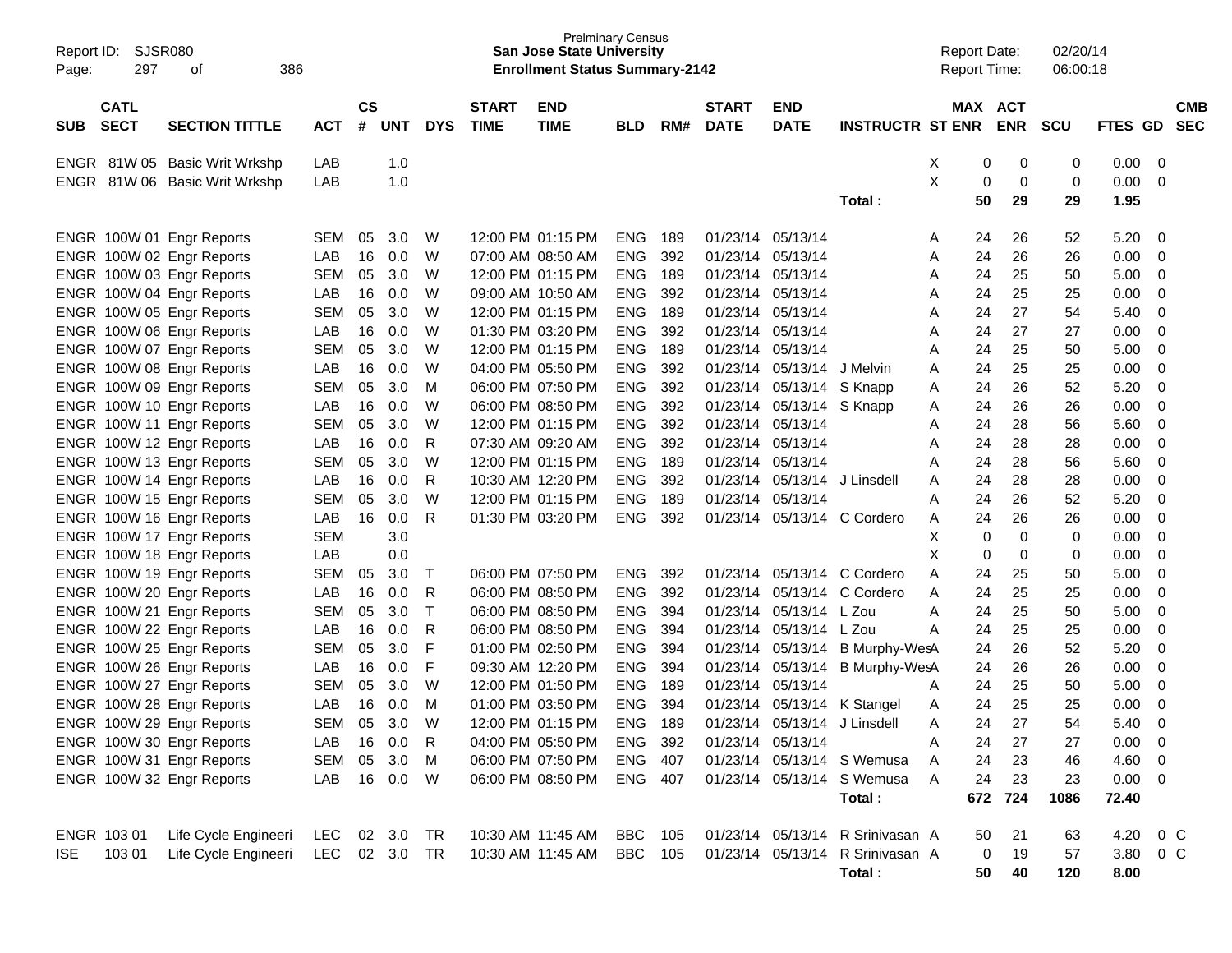| Report ID:<br>Page:      | SJSR080<br>298             | 386<br>of                                                                                          |                                 |                    |                   |                      |                             | <b>Prelminary Census</b><br>San Jose State University<br><b>Enrollment Status Summary-2142</b> |                                        |                   |                                  |                                           |                                                       | <b>Report Date:</b><br><b>Report Time:</b> |                       |                    | 02/20/14<br>06:00:18 |                                 |                                            |                          |
|--------------------------|----------------------------|----------------------------------------------------------------------------------------------------|---------------------------------|--------------------|-------------------|----------------------|-----------------------------|------------------------------------------------------------------------------------------------|----------------------------------------|-------------------|----------------------------------|-------------------------------------------|-------------------------------------------------------|--------------------------------------------|-----------------------|--------------------|----------------------|---------------------------------|--------------------------------------------|--------------------------|
| <b>SUB</b>               | <b>CATL</b><br><b>SECT</b> | <b>SECTION TITTLE</b>                                                                              | <b>ACT</b>                      | $\mathsf{cs}$<br># | <b>UNT</b>        | <b>DYS</b>           | <b>START</b><br><b>TIME</b> | <b>END</b><br><b>TIME</b>                                                                      | <b>BLD</b>                             | RM#               | <b>START</b><br><b>DATE</b>      | <b>END</b><br><b>DATE</b>                 | <b>INSTRUCTR ST ENR</b>                               |                                            | MAX ACT<br><b>ENR</b> |                    | <b>SCU</b>           | <b>FTES GD</b>                  |                                            | <b>CMB</b><br><b>SEC</b> |
|                          | ENGR 180 01<br>ENGR 180 02 | <b>Indiv Studies</b><br><b>Indiv Studies</b>                                                       | <b>SUP</b><br><b>SUP</b>        | 36<br>36           | 1.0<br>2.0        | TBA<br><b>TBA</b>    |                             |                                                                                                |                                        |                   | 01/23/14<br>01/23/14             | 05/13/14<br>05/13/14                      | P Backer<br>L Wesley                                  | A<br>Α                                     | 10<br>15              | 67<br>0            | 67<br>0              | 4.47<br>0.00                    | - 0<br>0                                   |                          |
|                          | ENGR 180 03                | <b>Indiv Studies</b>                                                                               | <b>SUP</b>                      | 36                 | 3.0               | <b>TBA</b>           |                             |                                                                                                |                                        |                   |                                  | 01/23/14 05/13/14                         | L Wesley<br>Total:                                    | A                                          | 15<br>40              | 0<br>67            | 0<br>67              | 0.00<br>4.47                    | - 0                                        |                          |
|                          | ENGR 184 01<br>BUS3 184 01 | <b>Bus Strat in Practic</b><br><b>Bus Strat in Practic</b>                                         | <b>SEM</b><br><b>SEM</b>        |                    | 3.0<br>3.0        |                      |                             |                                                                                                |                                        |                   |                                  |                                           | Total:                                                | X<br>Χ                                     | 0<br>$\pmb{0}$<br>0   | 0<br>0<br>$\bf{0}$ | 0<br>0<br>0          | 0.00<br>0.00<br>0.00            | - 0<br>- 0                                 |                          |
|                          | ENGR 194 01                | Bus Org & Mgmt                                                                                     | <b>SEM</b>                      |                    | 3.0               |                      |                             |                                                                                                |                                        |                   |                                  |                                           |                                                       | X                                          | 0                     | 0                  | 0                    | 0.00                            | - 0                                        |                          |
|                          | BUS3 194 01                | Bus Org & Mgmt                                                                                     | <b>SEM</b>                      |                    | 3.0               |                      |                             |                                                                                                |                                        |                   |                                  |                                           | Total:                                                | $\sf X$                                    | $\pmb{0}$<br>0        | 0<br>$\bf{0}$      | 0<br>0               | 0.00<br>0.00                    | $\overline{\mathbf{0}}$                    |                          |
| AVIA                     |                            | ENGR 195D 01 Inter Sr Proj II<br>195D 01 Inter Sr Proj II<br>TECH 195D 01 Inter Sr Proj II         | LAB<br>LAB                      | 16<br>16           | 3.0<br>3.0        | W<br>W               |                             | 01:30 PM 04:15 PM<br>01:30 PM 04:15 PM                                                         | ENG<br><b>ENG</b>                      | 133<br>133        | 01/23/14<br>01/23/14<br>01/23/14 | 05/13/14<br>05/13/14                      | <b>B</b> Furman<br><b>B</b> Furman                    | A<br>Α                                     | 30<br>0               | 15<br>0            | 45<br>0              | 3.00<br>0.00                    | 0 C<br>$0\,C$                              |                          |
| <b>ISE</b>               |                            | CMPE 195D 01 Inter Sr Proj II<br>195D 01 Inter Sr Proj II                                          | LAB<br>LAB<br>LAB               | 16<br>16<br>16     | 3.0<br>3.0<br>3.0 | W<br>W<br>W          |                             | 01:30 PM 04:15 PM<br>01:30 PM 04:15 PM<br>01:30 PM 04:15 PM                                    | <b>ENG</b><br><b>ENG</b><br><b>ENG</b> | 133<br>133<br>133 | 01/23/14<br>01/23/14             | 05/13/14<br>05/13/14<br>05/13/14          | <b>B</b> Furman<br><b>B</b> Furman<br><b>B</b> Furman | Α<br>Α<br>A                                | 0<br>0<br>0           | 0<br>0<br>0        | 0<br>0<br>0          | 0.00<br>0.00<br>0.00            | $0\,C$<br>$0\,C$<br>0 <sup>C</sup>         |                          |
| EE<br>MATE<br><b>CHE</b> |                            | 195D 01 Inter Sr Proj II<br>195D 01 Inter Sr Proj II<br>195D 01 Inter Sr Proj II                   | LAB<br>LAB<br>LAB               | 16<br>16<br>16     | 3.0<br>3.0<br>3.0 | W<br>W<br>W          |                             | 01:30 PM 04:15 PM<br>01:30 PM 04:15 PM<br>01:30 PM 04:15 PM                                    | <b>ENG</b><br><b>ENG</b><br><b>ENG</b> | 133<br>133<br>133 | 01/23/14<br>01/23/14             | 05/13/14<br>05/13/14<br>01/23/14 05/13/14 | <b>B</b> Furman<br><b>B</b> Furman<br><b>B</b> Furman | A<br>A<br>A                                | 0<br>0<br>0           | 0<br>0<br>0        | 0<br>0<br>0          | 0.00<br>0.00<br>0.00            | 0 <sup>C</sup><br>$0\,C$<br>0 <sup>C</sup> |                          |
|                          |                            |                                                                                                    |                                 |                    |                   |                      |                             |                                                                                                |                                        |                   |                                  |                                           | Total:                                                |                                            | 30                    | 15                 | 45                   | 3.00                            |                                            |                          |
|                          |                            | ENGR 200W 03 Engr Grad Reports<br>ENGR 200W 04 Engr Grad Reports<br>ENGR 200W 05 Engr Grad Reports | <b>SEM</b><br>LAB<br><b>SEM</b> | 05<br>16<br>05     | 3.0<br>0.0<br>3.0 | W<br><b>TBA</b><br>M |                             | 07:30 AM 10:15 AM<br>07:00 PM 09:45 PM                                                         | ENG<br><b>ENG</b>                      | 394<br>394        | 01/23/14<br>01/23/14             | 05/13/14<br>05/13/14<br>01/23/14 05/13/14 | J Linsdell<br>J Linsdell<br>B Murphy-WesA             | A<br>A                                     | 26<br>26<br>26        | 22<br>22<br>22     | 44<br>22<br>44       | 5.50 22<br>$0.00$ 22<br>5.50 22 |                                            |                          |
|                          |                            | ENGR 200W 06 Engr Grad Reports                                                                     | LAB                             | 16                 | 0.0               | <b>TBA</b>           |                             |                                                                                                |                                        |                   |                                  | 01/23/14 05/13/14                         | <b>B Murphy-WesA</b><br>Total:                        | 104                                        | 26                    | 22<br>88           | 22<br>132            | 0.0022<br>11.00                 |                                            |                          |
|                          | ENGR 201 01                | Engr Analysis                                                                                      | SEM                             | 05                 | 3.0               | M                    |                             | 06:00 PM 08:45 PM                                                                              | ENG                                    | 388               |                                  | 01/23/14 05/13/14                         | M Khosravi<br>Total:                                  | A                                          | 30<br>30              | 19<br>19           | 57<br>57             | 4.75 19<br>4.75                 |                                            |                          |
|                          | ENGR 202 01                | <b>Systems Engr</b>                                                                                | <b>LEC</b>                      |                    | 01 3.0 T          |                      |                             | 06:00 PM 08:45 PM ENG 388                                                                      |                                        |                   |                                  | 01/23/14 05/13/14                         | A Zargar<br>Total:                                    | A                                          | 24<br>24              | 6<br>6             | 18<br>18             | 1.50 6<br>1.50                  |                                            |                          |
|                          | ENGR 203 01                | <b>Engr Management</b>                                                                             | SEM 05 3.0 W                    |                    |                   |                      |                             | 06:00 PM 08:45 PM                                                                              | ENG 388                                |                   |                                  | 01/23/14 05/13/14                         | R Venkatesh A<br>Total:                               |                                            | 24<br>24              | 13<br>13           | 39<br>39             | 3.25 13<br>3.25                 |                                            |                          |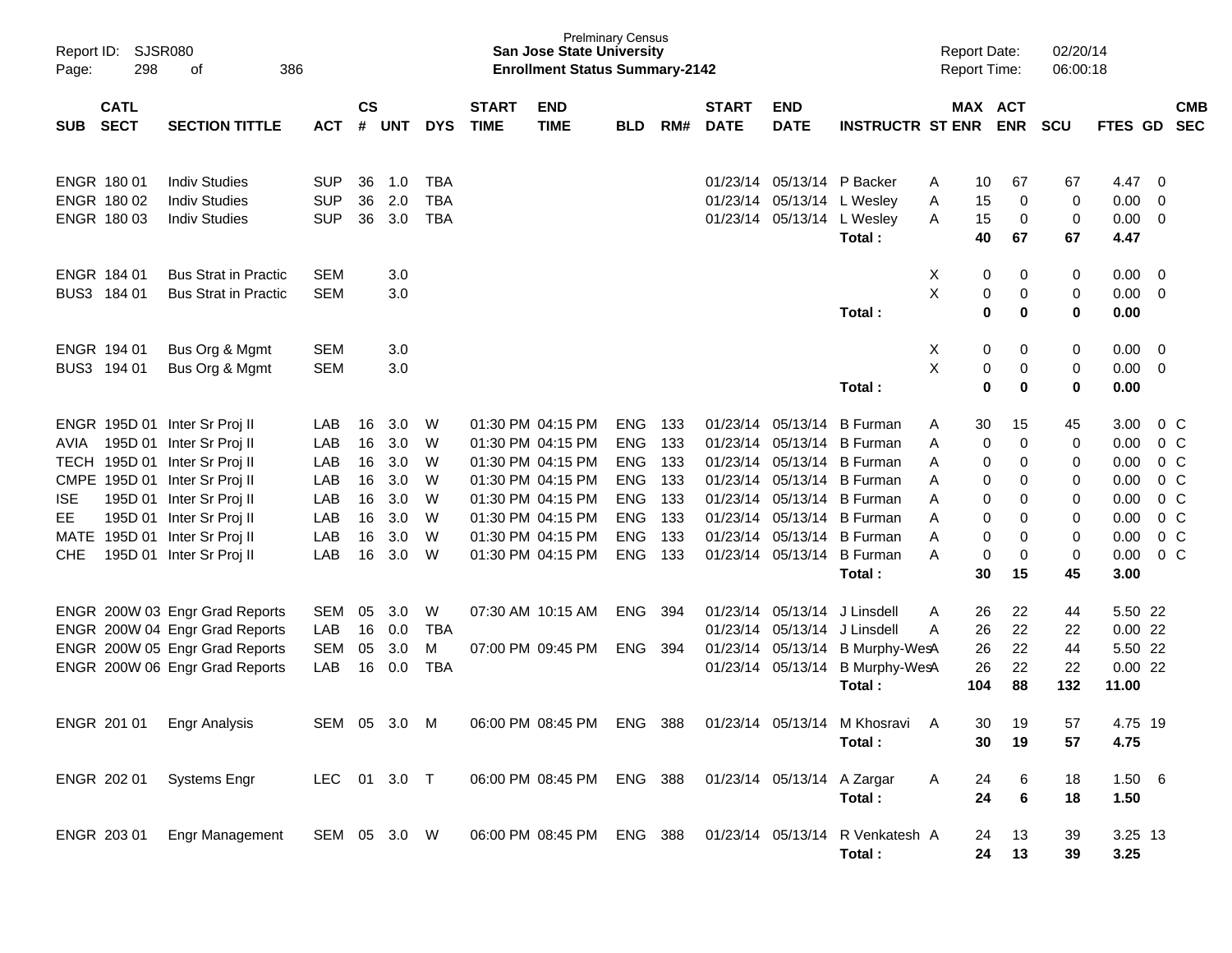| Report ID:<br>Page: | SJSR080<br>299                                                                                       | 386<br>οf                       |            |    |                        |            |                             | <b>Prelminary Census</b><br><b>San Jose State University</b><br><b>Enrollment Status Summary-2142</b> |            |     |                             |                            |                         |     | <b>Report Date:</b><br><b>Report Time:</b> | 02/20/14<br>06:00:18 |              |                          |
|---------------------|------------------------------------------------------------------------------------------------------|---------------------------------|------------|----|------------------------|------------|-----------------------------|-------------------------------------------------------------------------------------------------------|------------|-----|-----------------------------|----------------------------|-------------------------|-----|--------------------------------------------|----------------------|--------------|--------------------------|
| <b>SUB</b>          | <b>CATL</b><br><b>SECT</b><br><b>SECTION TITTLE</b><br><b>ACT</b><br>ENGR 281 01<br>Master's Project |                                 |            |    | $\mathsf{cs}$<br># UNT | <b>DYS</b> | <b>START</b><br><b>TIME</b> | <b>END</b><br><b>TIME</b>                                                                             | <b>BLD</b> | RM# | <b>START</b><br><b>DATE</b> | <b>END</b><br><b>DATE</b>  | <b>INSTRUCTR ST ENR</b> |     | MAX ACT<br><b>ENR</b>                      | <b>SCU</b>           | FTES GD      | <b>CMB</b><br><b>SEC</b> |
|                     |                                                                                                      |                                 | LAB        | 16 | 1.0                    | F          |                             | 06:00 PM 08:45 PM                                                                                     | ENG        | 388 |                             | 01/23/14 05/13/14          | A Zargar<br>Total:      | A   | 5<br>30<br>5<br>30                         | 5<br>5               | 0.42<br>0.42 | - 5                      |
|                     |                                                                                                      | ENGR 296P 01 Comp Analy for Eng | <b>LEC</b> |    | 3.0                    |            |                             |                                                                                                       |            |     |                             |                            |                         | X   | 0<br>$\mathbf 0$                           | 0                    | 0.00         | $\overline{0}$           |
|                     |                                                                                                      | ENGR 296P 02 Comp Analy for Eng | <b>LEC</b> | 02 | 3.0                    | W          |                             | 06:00 PM 08:45 PM                                                                                     | ENG        | 394 |                             | 01/23/14 05/13/14          | L Wesley                | A   | 24<br>8                                    | 24                   | 2.00         | - 8                      |
|                     |                                                                                                      |                                 |            |    |                        |            |                             |                                                                                                       |            |     |                             |                            | Total:                  |     | 24<br>8                                    | 24                   | 2.00         |                          |
|                     |                                                                                                      | ENGR 297B 01 Spc Topics Bioinfo | <b>SUP</b> | 25 | 3.0                    | <b>TBA</b> |                             |                                                                                                       |            |     | 01/23/14                    | 05/13/14                   | L Wesley                | A   | 25<br>0                                    | 0                    | 0.00         | - 0                      |
|                     |                                                                                                      | ENGR 297B 03 Spc Topics Bioinfo | <b>SUP</b> | 25 | 3.0                    | <b>TBA</b> |                             |                                                                                                       |            |     |                             | 01/23/14 05/13/14          |                         | A   | 30<br>$\Omega$                             | 0                    | 0.00         | $\Omega$                 |
|                     |                                                                                                      |                                 |            |    |                        |            |                             |                                                                                                       |            |     |                             |                            | Total:                  |     | 55<br>$\bf{0}$                             | $\bf{0}$             | 0.00         |                          |
|                     |                                                                                                      | ENGR 297D 01 Topics Emerge Tech | LEC        |    | 02 2.0                 | <b>TBA</b> |                             |                                                                                                       |            |     | 01/23/14                    | 05/13/14                   | M Hambaba A             |     | 30<br>$\mathbf{1}$                         | 3                    | 0.17         | $\overline{\phantom{0}}$ |
|                     |                                                                                                      | ENGR 297D 02 Topics Emerge Tech | <b>LEC</b> |    | 02 1.0                 | <b>TBA</b> |                             |                                                                                                       |            |     | 01/23/14                    | 05/13/14                   | M Hambaba A             |     | $\mathbf 0$<br>20                          | $\Omega$             | 0.00         | $\overline{0}$           |
|                     |                                                                                                      | ENGR 297D 03 Topics Emerge Tech | <b>LEC</b> |    | 02 3.0                 | <b>TBA</b> |                             |                                                                                                       |            |     |                             | 01/23/14 05/13/14          | M Hambaba A             |     | 20<br>$\mathbf 0$                          | $\mathbf 0$          | 0.00         | $\overline{0}$           |
|                     |                                                                                                      |                                 |            |    |                        |            |                             |                                                                                                       |            |     |                             |                            | Total:                  |     | 70<br>$\blacktriangleleft$                 | 3                    | 0.17         |                          |
|                     | ENGR 298 01                                                                                          | Master's Project                | LAB        | 16 | $2.0$ F                |            |                             | 05:00 PM 07:45 PM                                                                                     | ENG        | 394 |                             | 01/23/14 05/13/14 L Wesley |                         | Α   | 30<br>5                                    | 10                   | 0.83, 5      |                          |
|                     |                                                                                                      |                                 |            |    |                        |            |                             |                                                                                                       |            |     |                             |                            | Total:                  |     | 30<br>5                                    | 10                   | 0.83         |                          |
|                     | ENGR 298101                                                                                          | MSE Internship Exper SUP        |            | 48 | 1.0                    | <b>TBA</b> |                             |                                                                                                       |            |     | 01/23/14                    |                            | 05/13/14 L Wesley       | A   | 30<br>$\mathbf 0$                          | 0                    | 0.00         | $\overline{0}$           |
|                     | ENGR 298102                                                                                          | MSE Internship Exper SUP        |            | 48 | 2.0                    | <b>TBA</b> |                             |                                                                                                       |            |     | 01/23/14                    | 05/13/14                   | L Wesley                | A   | 30<br>$\Omega$                             | 0                    | 0.00         | $\Omega$                 |
|                     | ENGR 298103                                                                                          | MSE Internship Exper SUP        |            |    | 48 3.0                 | <b>TBA</b> |                             |                                                                                                       |            |     |                             | 01/23/14 05/13/14          | L Wesley                | A   | $\overline{1}$<br>30                       | 3                    | 0.25         | $\overline{1}$           |
|                     |                                                                                                      |                                 |            |    |                        |            |                             |                                                                                                       |            |     |                             |                            | Total:                  |     | 90<br>$\blacktriangleleft$                 | 3                    | 0.25         |                          |
|                     | ENGR 299 01                                                                                          | <b>Masters Thesis</b>           | <b>SUP</b> | 25 | 1.0                    | <b>TBA</b> |                             |                                                                                                       |            |     |                             | 01/23/14 05/13/14          | L Wesley                | A   | 30<br>0                                    | 0                    | 0.00         | $\overline{0}$           |
|                     | ENGR 299 02                                                                                          | <b>Masters Thesis</b>           | <b>SUP</b> | 25 | 2.0                    | <b>TBA</b> |                             |                                                                                                       |            |     |                             | 01/23/14 05/13/14          | L Wesley                | A   | $\mathbf 0$<br>25                          | 0                    | 0.00         | $\overline{0}$           |
|                     | ENGR 299 03                                                                                          | <b>Masters Thesis</b>           | <b>SUP</b> | 25 | 3.0                    | <b>TBA</b> |                             |                                                                                                       |            |     | 01/23/14                    | 05/13/14                   | L Wesley                | A   | 25<br>$\mathbf 0$                          | $\Omega$             | 0.00         | $\Omega$                 |
|                     | ENGR 299 04                                                                                          | <b>Masters Thesis</b>           | <b>SUP</b> | 25 | 4.0                    | <b>TBA</b> |                             |                                                                                                       |            |     | 01/23/14                    |                            | 05/13/14 L Wesley       | A   | 25<br>$\Omega$                             | $\Omega$             | 0.00         | $\mathbf 0$              |
|                     | ENGR 299 05                                                                                          | <b>Masters Thesis</b>           | <b>SUP</b> | 25 | 5.0                    | <b>TBA</b> |                             |                                                                                                       |            |     |                             | 01/23/14 05/13/14          | L Wesley                | A   | 25<br>$\Omega$                             | $\Omega$             | 0.00         | $\overline{0}$           |
|                     |                                                                                                      |                                 |            |    |                        |            |                             |                                                                                                       |            |     |                             |                            | Total:                  | 130 | $\mathbf 0$                                | $\bf{0}$             | 0.00         |                          |
|                     |                                                                                                      |                                 |            |    |                        |            |                             |                                                                                                       |            |     |                             |                            |                         |     |                                            |                      |              |                          |

| <b>Department Total:</b>  |      | 2409 1895 2949 |          | 201.38 |
|---------------------------|------|----------------|----------|--------|
| <b>Lower Division:</b>    | 1006 |                | 903 1340 | 89.35  |
| <b>Upper Division:</b>    | 896  |                | 934 1450 | 98.87  |
| <b>Graduate Division:</b> | 507  | 58             | 159      | 13.17  |

**Department : General Engineering**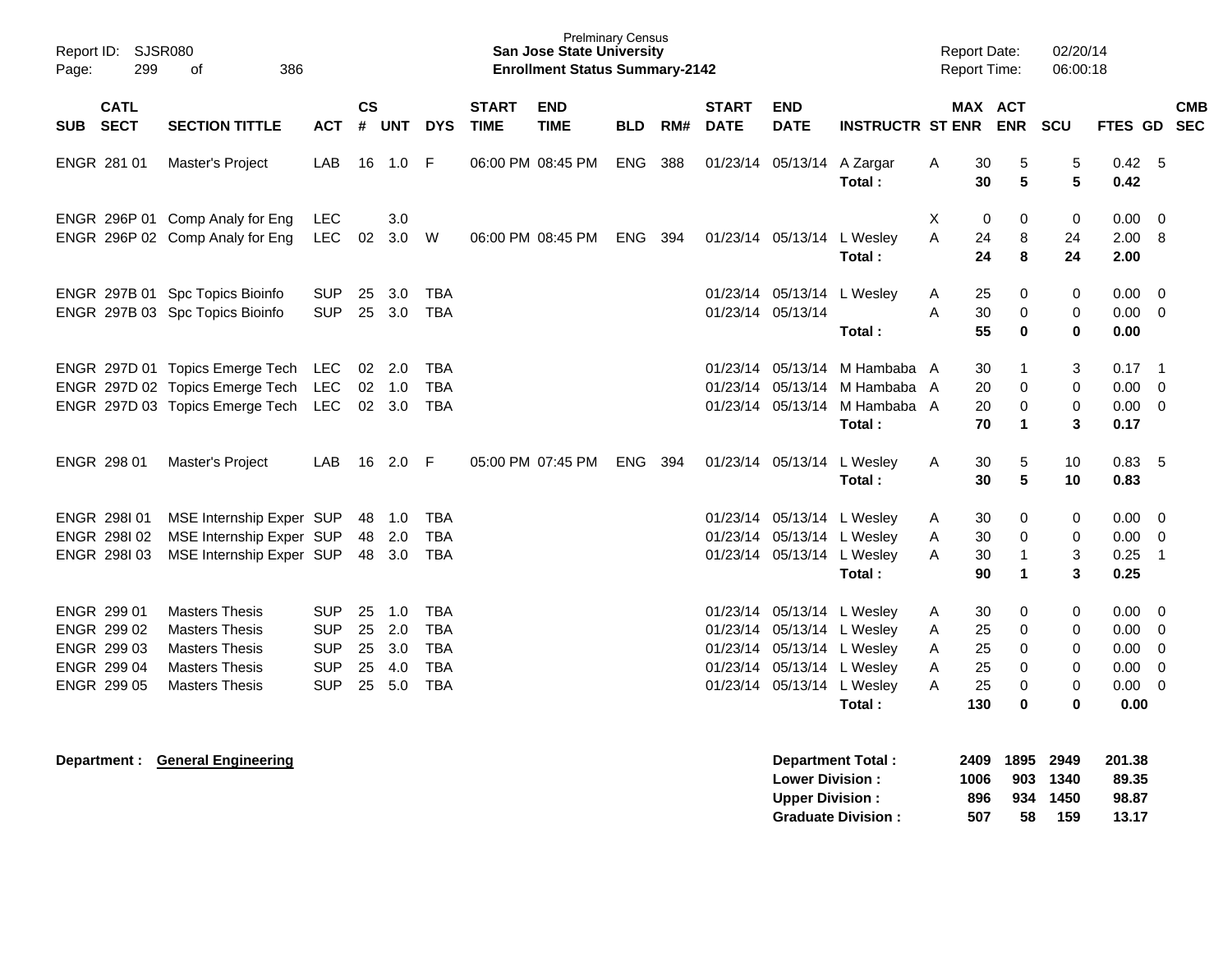| Page:                    | Report ID: SJSR080<br>300<br>386<br>of<br><b>CATL</b> |                                                                   |                          |                    |                   |            |                             | <b>Prelminary Census</b><br><b>San Jose State University</b><br><b>Enrollment Status Summary-2142</b> |                          |            |                             |                                        |                                                                  | <b>Report Date:</b><br><b>Report Time:</b> |                              | 02/20/14<br>06:00:18 |                                    |                          |            |
|--------------------------|-------------------------------------------------------|-------------------------------------------------------------------|--------------------------|--------------------|-------------------|------------|-----------------------------|-------------------------------------------------------------------------------------------------------|--------------------------|------------|-----------------------------|----------------------------------------|------------------------------------------------------------------|--------------------------------------------|------------------------------|----------------------|------------------------------------|--------------------------|------------|
|                          | SUB SECT                                              | <b>SECTION TITTLE</b>                                             | <b>ACT</b>               | $\mathsf{cs}$<br># | <b>UNT</b>        | <b>DYS</b> | <b>START</b><br><b>TIME</b> | <b>END</b><br><b>TIME</b>                                                                             | <b>BLD</b>               | RM#        | <b>START</b><br><b>DATE</b> | <b>END</b><br><b>DATE</b>              | <b>INSTRUCTR ST ENR</b>                                          |                                            | MAX ACT<br><b>ENR</b>        | <b>SCU</b>           | FTES GD SEC                        |                          | <b>CMB</b> |
| <b>College</b>           | Department :                                          | <b>Engineering</b><br><b>Industrial &amp; Systems Engineering</b> |                          |                    |                   |            |                             |                                                                                                       |                          |            |                             |                                        |                                                                  |                                            |                              |                      |                                    |                          |            |
| <b>ISE</b>               | 105 01                                                | Intr Syst Engr                                                    | SEM 04 3.0               |                    |                   | W          |                             | 06:00 PM 08:45 PM                                                                                     | <b>ENG</b>               | 331        |                             | 01/23/14 05/13/14                      | H Tsao<br>Total:                                                 | 80<br>A<br>80                              | 64<br>64                     | 192<br>192           | 12.80 0<br>12.80                   |                          |            |
| <b>ISE</b>               | 115 01                                                | <b>CIM</b>                                                        | SEM                      | 04                 | 3.0               | W          |                             | 04:00 PM 05:45 PM                                                                                     | <b>ENG</b>               | 488        |                             | 01/23/14 05/13/14                      | H Bae                                                            | 50<br>A                                    | 35                           | 70                   | $7.00 \t 0$                        |                          |            |
| <b>ISE</b><br><b>ISE</b> | 115 02<br>115 03                                      | <b>CIM</b><br><b>CIM</b>                                          | LAB<br>LAB               | 16<br>16           | 0.0<br>0.0        | W<br>R     |                             | 06:00 PM 08:45 PM<br>06:00 PM 08:45 PM                                                                | <b>ENG</b><br><b>ENG</b> | 194<br>194 |                             | 01/23/14 05/13/14<br>01/23/14 05/13/14 | H Bae<br>H Bae<br>Total:                                         | A<br>25<br>25<br>A<br>100                  | 26<br>$\boldsymbol{9}$<br>70 | 26<br>9<br>105       | $0.00 \t 0$<br>$0.00 \t 0$<br>7.00 |                          |            |
| <b>ISE</b>               | 120 01                                                | Methods Design                                                    | <b>LEC</b>               | 04                 | $3.0$ T           |            |                             | 06:00 PM 08:45 PM                                                                                     | <b>ENG</b>               | 486        |                             | 01/23/14 05/13/14                      | S Vatan-Kork A<br>Total:                                         | 60<br>60                                   | 46<br>46                     | 138<br>138           | 9.25<br>9.25                       | $\overline{\phantom{1}}$ |            |
| <b>ISE</b>               | 130 01                                                | <b>Engr Statistics</b>                                            | LEC.                     | 04                 | 3.0               | МW         |                             | 01:30 PM 02:45 PM                                                                                     | <b>ENG</b>               | 189        |                             | 01/23/14 05/13/14                      | N Patel<br>Total:                                                | 120<br>A<br>120                            | 132<br>132                   | 396<br>396           | 27.40 20<br>27.40                  |                          |            |
| <b>ISE</b>               | 131 01                                                | <b>Statistical Proc Con</b>                                       | SEM                      | 04                 | 3.0               | МW         |                             | 01:30 PM 02:45 PM                                                                                     | <b>ENG</b>               | 488        |                             | 01/23/14 05/13/14                      | Y Dessouky A<br>Total:                                           | 60<br>60                                   | 46<br>46                     | 138<br>138           | 9.30 2<br>9.30                     |                          |            |
| <b>ISE</b>               | 142 01                                                | Svc Sys Engrg & Mgmt SEM 04 3.0 R                                 |                          |                    |                   |            |                             | 06:00 PM 08:45 PM                                                                                     | <b>ENG</b>               | 486        |                             | 01/23/14 05/13/14                      | K Mabrouk<br>Total:                                              | 60<br>A<br>60                              | 41<br>41                     | 123<br>123           | $8.20 \ 0$<br>8.20                 |                          |            |
| <b>ISE</b>               | 155 01                                                | Supply Chain Engr                                                 | SEM                      | 04                 | 3.0               | M          |                             | 06:00 PM 08:45 PM                                                                                     | <b>ENG</b>               | 488        |                             | 01/23/14 05/13/14                      | D Steele<br>Total:                                               | 60<br>A<br>60                              | 36<br>36                     | 108<br>108           | $7.20 \t 0$<br>7.20                |                          |            |
| <b>ISE</b>               | 164 01                                                | Comp & Hum Interact SEM 04 3.0 T                                  |                          |                    |                   |            |                             | 06:00 PM 08:45 PM                                                                                     | <b>ENG</b>               | 341        |                             | 01/23/14 05/13/14                      | A Moallem<br>Total:                                              | 60<br>A<br>60                              | 39<br>39                     | 117<br>117           | 7.80 0<br>7.80                     |                          |            |
| <b>ISE</b>               | 170 01                                                | <b>Operation Research</b>                                         | SEM                      | 04                 | 3.0               | <b>TR</b>  |                             | 03:00 PM 04:15 PM                                                                                     | <b>ENG</b>               | 488        |                             | 01/23/14 05/13/14                      | H Tsao<br>Total:                                                 | 60<br>Α<br>60                              | 55<br>55                     | 165<br>165           | 11.30 6<br>11.30                   |                          |            |
| <b>ISE</b>               | 180 01                                                | <b>Individ Studies</b>                                            | <b>SUP</b>               | 36                 | 1.0               | <b>TBA</b> |                             |                                                                                                       |                          |            |                             |                                        | 01/23/14 05/13/14 Y Dessouky A                                   | 45                                         |                              |                      | $0.07$ 0                           |                          |            |
| <b>ISE</b><br><b>ISE</b> | 180 02<br>180 03                                      | <b>Individ Studies</b><br><b>Individ Studies</b>                  | <b>SUP</b><br><b>SUP</b> | 36                 | 2.0<br>36 3.0 TBA | <b>TBA</b> |                             |                                                                                                       |                          |            |                             |                                        | 01/23/14 05/13/14 Y Dessouky A<br>01/23/14 05/13/14 Y Dessouky A | 45<br>45                                   | 0<br>0                       | 0<br>$\pmb{0}$       | $0.00 \t 0$<br>$0.00 \t 0$         |                          |            |
|                          |                                                       |                                                                   |                          |                    |                   |            |                             |                                                                                                       |                          |            |                             |                                        | Total:                                                           | 135                                        | $\mathbf 1$                  | 1                    | 0.07                               |                          |            |
| <b>ISE</b>               |                                                       | 195A 01 Sr ISE Design I                                           | LAB 16 1.0 F             |                    |                   |            |                             | 09:30 AM 12:15 PM ENG 486                                                                             |                          |            |                             | 01/23/14 05/13/14 L Freund             | Total:                                                           | 30<br>A<br>30                              | 11<br>11                     | 11<br>11             | $0.73 \ 0$<br>0.73                 |                          |            |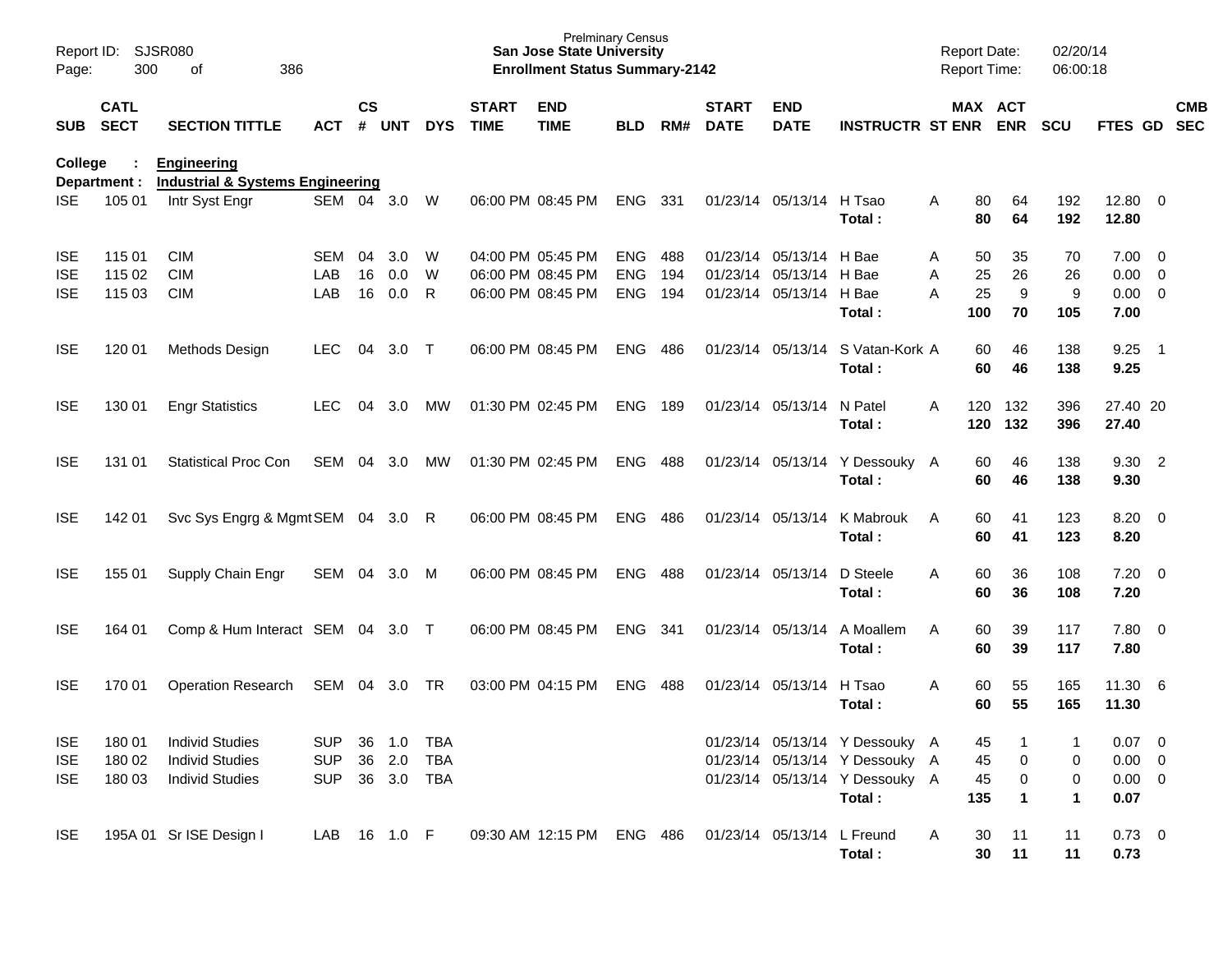| Page:      | Report ID: SJSR080<br>301  | 386<br>of                         |                        |                    |            |            |                             | <b>Prelminary Census</b><br><b>San Jose State University</b><br><b>Enrollment Status Summary-2142</b> |                    |     |                             |                                                        |                                           | <b>Report Date:</b> | <b>Report Time:</b>                      | 02/20/14<br>06:00:18 |                                    |     |            |
|------------|----------------------------|-----------------------------------|------------------------|--------------------|------------|------------|-----------------------------|-------------------------------------------------------------------------------------------------------|--------------------|-----|-----------------------------|--------------------------------------------------------|-------------------------------------------|---------------------|------------------------------------------|----------------------|------------------------------------|-----|------------|
| <b>SUB</b> | <b>CATL</b><br><b>SECT</b> | <b>SECTION TITTLE</b>             | <b>ACT</b>             | $\mathsf{cs}$<br># | <b>UNT</b> | <b>DYS</b> | <b>START</b><br><b>TIME</b> | <b>END</b><br><b>TIME</b>                                                                             | <b>BLD</b>         | RM# | <b>START</b><br><b>DATE</b> | <b>END</b><br><b>DATE</b>                              | <b>INSTRUCTR ST ENR</b>                   |                     | MAX ACT<br><b>ENR</b>                    | <b>SCU</b>           | FTES GD SEC                        |     | <b>CMB</b> |
| <b>ISE</b> |                            | 195B 01 Sr ISE Design II          | LAB                    | 16                 | 3.0        | - F        |                             | 01:00 PM 03:45 PM                                                                                     | <b>ENG</b>         | 486 |                             | 01/23/14 05/13/14                                      | R Mantecon A<br>Total:                    |                     | 30<br>17<br>17<br>30                     | 51<br>51             | $3.40 \ 0$<br>3.40                 |     |            |
| <b>ISE</b> | 200 01                     | Fincl Mthds Engr                  | SEM 05 3.0 R           |                    |            |            |                             | 06:00 PM 08:45 PM                                                                                     | ENG                | 341 |                             | 01/23/14 05/13/14                                      | N Patel<br>Total:                         | Α                   | 50<br>70<br>70<br>50                     | 150<br>150           | 12.45 49<br>12.45                  |     |            |
| <b>ISE</b> | 202 01                     | Des Ana Engr Exp                  | SEM 05                 |                    | 3.0 W      |            |                             | 06:00 PM 08:45 PM                                                                                     | <b>ENG</b>         | 488 | 01/23/14 05/13/14           |                                                        | M Helms<br>Total:                         | A                   | 50<br>35<br>50<br>35                     | 105<br>105           | 8.75 35<br>8.75                    |     |            |
| <b>ISE</b> | 212 01                     | Hum Factors Exp                   | SEM 05                 |                    | 3.0        | - W        |                             | 03:00 PM 05:45 PM                                                                                     | <b>ENG</b>         | 486 | 01/23/14 05/13/14           |                                                        | J Still<br>Total:                         | Α                   | 50<br>32<br>50<br>32                     | 96<br>96             | 8.00 32<br>8.00                    |     |            |
| <b>ISE</b> | 215 01                     | <b>Usability Testing</b>          | SEM                    | 04                 | 3.0        | R          |                             | 03:00 PM 05:45 PM                                                                                     | <b>ENG</b>         | 486 |                             | 01/23/14 05/13/14                                      | A Andre<br>Total:                         | A                   | 50<br>28<br>50<br>28                     | 84<br>84             | 7.00 28<br>7.00                    |     |            |
| <b>ISE</b> | 218 01                     | Adv. Int. Design                  | <b>LEC</b>             | 02                 | 3.0        | R          |                             | 06:00 PM 08:45 PM                                                                                     | <b>ENG</b>         | 232 |                             |                                                        | 01/23/14 05/13/14 D Rosenberg A<br>Total: |                     | 29<br>40<br>40<br>29                     | 87<br>87             | 7.25 29<br>7.25                    |     |            |
| <b>ISE</b> | 222 01                     | Adv Sys Engr                      | SEM                    | 05                 | 3.0        | W          |                             | 06:00 PM 08:45 PM                                                                                     | <b>ENG</b>         | 486 | 01/23/14 05/13/14           |                                                        | H Tsao<br>Total:                          | Α                   | 40<br>9<br>40<br>9                       | 27<br>27             | 2.25<br>2.25                       | - 9 |            |
| <b>ISE</b> | 242 01                     | Adv Scv Sys Engrg & SEM 04 3.0 R  |                        |                    |            |            |                             | 06:00 PM 08:45 PM                                                                                     | <b>ENG</b>         | 488 | 01/23/14 05/13/14           |                                                        | K Mabrouk<br>Total:                       | A                   | 6<br>40<br>40<br>6                       | 18<br>18             | 1.506<br>1.50                      |     |            |
| <b>ISE</b> | 247 01                     | Logistics Supl Chn                | SEM 04                 |                    | $3.0$ M    |            |                             | 06:00 PM 08:45 PM                                                                                     | <b>ENG</b>         | 486 | 01/23/14 05/13/14           |                                                        | W Wei<br>Total:                           | Α                   | 50<br>31<br>50<br>31                     | 93<br>93             | 7.75 31<br>7.75                    |     |            |
| <b>ISE</b> | 250 01                     | Leading 6Sigma Impro SEM 04 3.0 T |                        |                    |            |            |                             | 06:00 PM 08:45 PM                                                                                     | CL                 | 222 | 01/23/14 05/13/14           |                                                        | D Steele<br>Total:                        | Α                   | 84<br>70<br>70<br>84                     | 252<br>252           | 20.35 71<br>20.35                  |     |            |
| <b>ISE</b> | 260 01                     | Proc Impr Health                  | <b>LEC</b>             |                    | 02 3.0 T   |            |                             | 06:00 PM 08:45 PM                                                                                     | ENG                | 488 |                             | 01/23/14 05/13/14 C Brown                              | Total:                                    | A                   | 40<br>17<br>40<br>17                     | 51<br>51             | 4.25 17<br>4.25                    |     |            |
| <b>ISE</b> | 270 01<br>CMPE 270 01      | Info Sys<br>Info Sys              | SEM 05<br>SEM 05 3.0 M |                    | 3.0 M      |            |                             | 06:00 PM 08:45 PM<br>06:00 PM 08:45 PM                                                                | ENG 331<br>ENG 331 |     |                             | 01/23/14 05/13/14 A Rayes<br>01/23/14 05/13/14 A Rayes | Total:                                    | A<br>A              | 50<br>11<br>0<br>$\mathbf 0$<br>50<br>11 | 33<br>0<br>33        | 2.70 10 C<br>$0.00 \t 0 C$<br>2.70 |     |            |
| <b>ISE</b> |                            | 290R 01 T./P. Culmination         | <b>SUP</b>             |                    | 1.0        |            |                             |                                                                                                       |                    |     |                             |                                                        | Total:                                    | X                   | 0<br>0<br>$\bf{0}$<br>$\mathbf 0$        | 0<br>0               | $0.00 \t 0$<br>0.00                |     |            |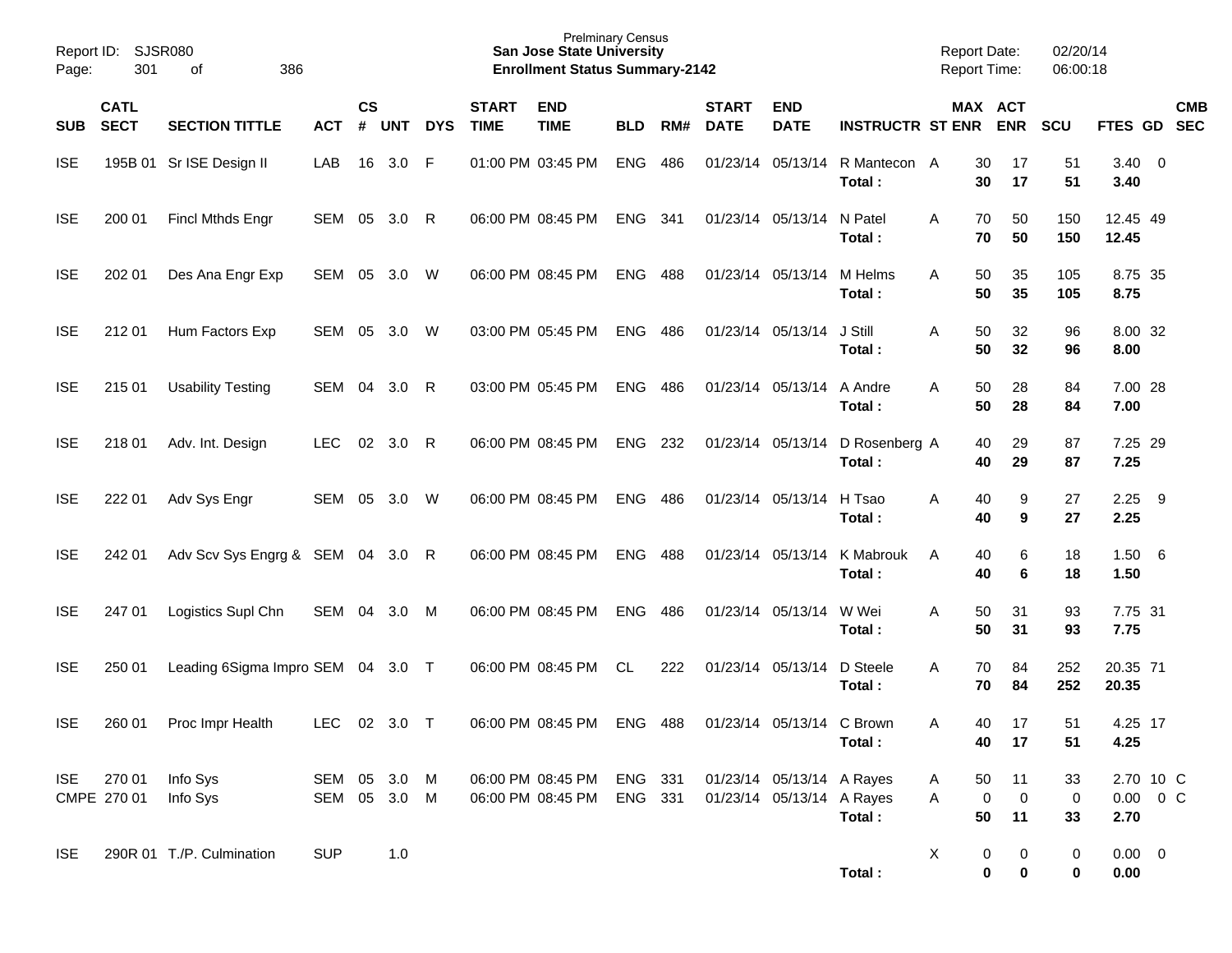| Report ID:<br>Page:                                  | SJSR080<br>302                       | 386                                                                                              |                                                      |                      |                          |                                                      | <b>San Jose State University</b><br><b>Enrollment Status Summary-2142</b> | <b>Prelminary Census</b>  |            |     |                                              |                                                               |                                                                   | <b>Report Date:</b><br><b>Report Time:</b> |                             | 02/20/14<br>06:00:18     |                                        |                                          |                                                   |                          |
|------------------------------------------------------|--------------------------------------|--------------------------------------------------------------------------------------------------|------------------------------------------------------|----------------------|--------------------------|------------------------------------------------------|---------------------------------------------------------------------------|---------------------------|------------|-----|----------------------------------------------|---------------------------------------------------------------|-------------------------------------------------------------------|--------------------------------------------|-----------------------------|--------------------------|----------------------------------------|------------------------------------------|---------------------------------------------------|--------------------------|
| <b>SUB</b>                                           | <b>CATL</b><br><b>SECT</b>           | <b>SECTION TITTLE</b>                                                                            | <b>ACT</b>                                           | $\mathsf{cs}$<br>#   | <b>UNT</b>               | <b>DYS</b>                                           | <b>START</b><br><b>TIME</b>                                               | <b>END</b><br><b>TIME</b> | <b>BLD</b> | RM# | <b>START</b><br><b>DATE</b>                  | <b>END</b><br><b>DATE</b>                                     | <b>INSTRUCTR ST ENR</b>                                           | <b>MAX</b>                                 |                             | <b>ACT</b><br><b>ENR</b> | <b>SCU</b>                             | FTES GD                                  |                                                   | <b>CMB</b><br><b>SEC</b> |
| <b>ISE</b><br><b>ISE</b>                             | 297 01<br>297 02                     | Sp Topics IE<br>Sp Topics IE                                                                     | SEM<br><b>SEM</b>                                    | 05<br>05             | 1.0<br>3.0               | <b>TBA</b><br>TBA                                    |                                                                           |                           |            |     | 01/23/14<br>01/23/14                         | 05/13/14                                                      | 05/13/14 Y Dessouky A<br>Y Dessouky A<br>Total:                   |                                            | 35<br>25<br>60              | 0<br>1<br>1              | 0                                      | 0.00<br>0.25<br>0.25                     | $\Omega$                                          |                          |
| <b>ISE</b><br><b>ISE</b><br><b>ISE</b><br><b>ISE</b> | 298 01<br>298 02<br>298 03<br>298 04 | Spec Prob<br>Spec Prob<br>Spec Prob<br>Spec Prob                                                 | <b>SUP</b><br><b>SUP</b><br><b>SUP</b><br><b>SUP</b> | 25<br>25<br>25<br>25 | 1.0<br>2.0<br>3.0<br>4.0 | <b>TBA</b><br>TBA<br>TBA<br><b>TBA</b>               |                                                                           |                           |            |     | 01/23/14<br>01/23/14<br>01/23/14<br>01/23/14 | 05/13/14<br>05/13/14 A Andre                                  | D Rosenberg A<br>05/13/14 L Freund<br>05/13/14 L Freund<br>Total: | A<br>A<br>A                                | 25<br>25<br>25<br>25<br>100 | 9<br>1<br>29<br>8<br>47  | 9<br>$\overline{2}$<br>87<br>32<br>130 | 0.75<br>0.17<br>7.25 29<br>2.67<br>10.83 | -9<br>-8                                          |                          |
| <b>ISE</b><br><b>ISE</b><br><b>ISE</b><br><b>ISE</b> | 299 01<br>299 02<br>299 03<br>299 04 | <b>Masters Thesis</b><br><b>Masters Thesis</b><br><b>Masters Thesis</b><br><b>Masters Thesis</b> | <b>SUP</b><br><b>SUP</b><br><b>SUP</b><br><b>SUP</b> | 25<br>25<br>25<br>25 | 1.0<br>2.0<br>3.0<br>4.0 | <b>TBA</b><br><b>TBA</b><br><b>TBA</b><br><b>TBA</b> |                                                                           |                           |            |     | 01/23/14<br>01/23/14<br>01/23/14             | 01/23/14 05/13/14<br>05/13/14 A Andre<br>05/13/14<br>05/13/14 | Total:                                                            | A<br>A<br>A<br>A                           | 25<br>25<br>25<br>25<br>100 | 0<br>5<br>0<br>0<br>5    | 0<br>10<br>0<br>0<br>10                | 0.00<br>0.83<br>0.00<br>0.00<br>0.83     | $\overline{0}$<br>5<br>$\Omega$<br>$\overline{0}$ |                          |

**Department : Industrial & Systems Engineering**<br> **Department Total : 1665 943 2682 198.62**<br>
Lower Division : 0 0 0 0 0.00 **Lower Division : Upper Division : 925 608 1695 116.90 Graduate Division : 740 335 987 81.72**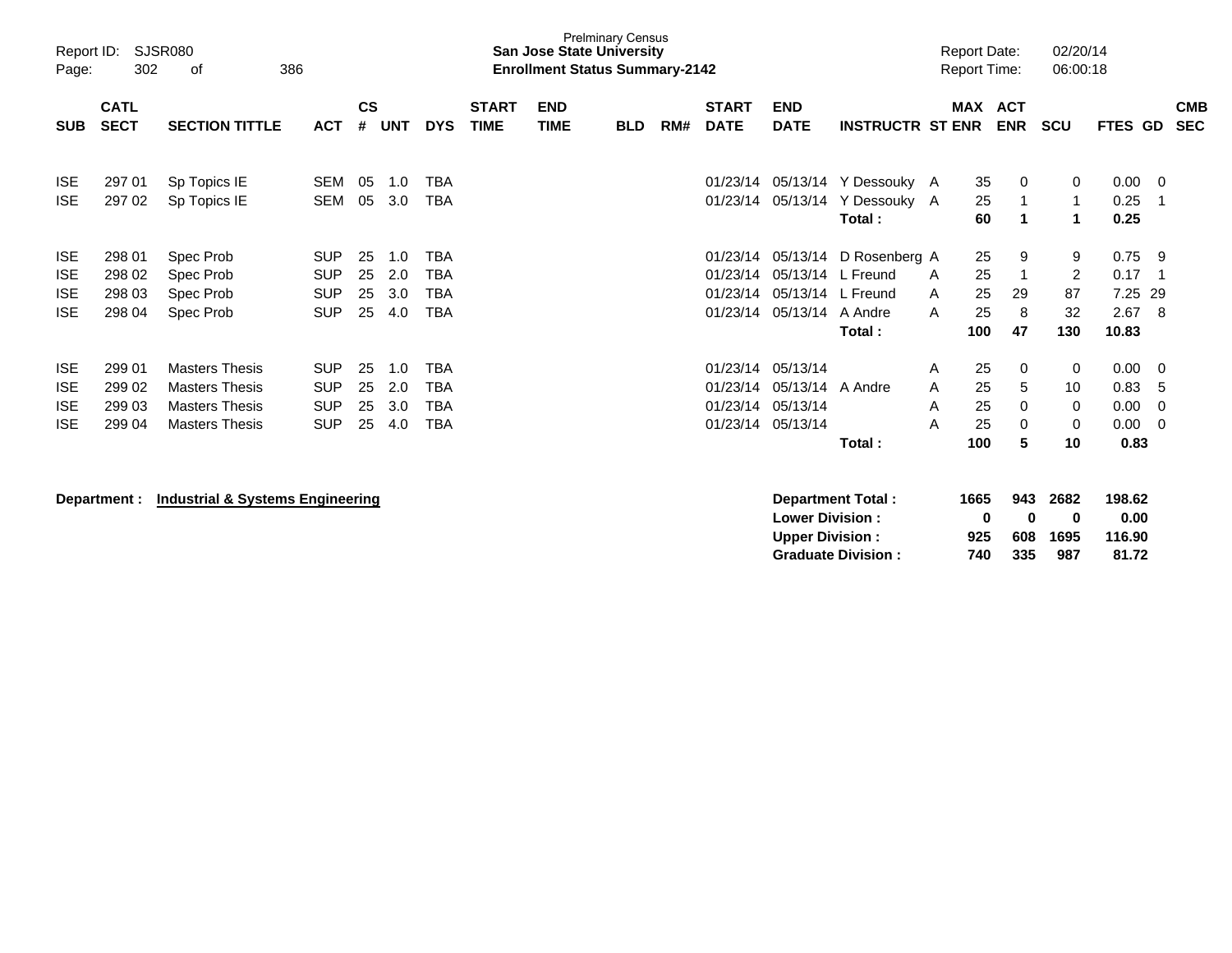| Page:       | SJSR080<br>Report ID:<br>303<br>386<br>οf<br><b>CATL</b> |                                           |              |                |            |              |                             | <b>San Jose State University</b><br><b>Enrollment Status Summary-2142</b> | <b>Prelminary Census</b> |     |                             |                            |                                 |   | <b>Report Date:</b><br><b>Report Time:</b> |            | 02/20/14<br>06:00:18 |             |                         |                          |
|-------------|----------------------------------------------------------|-------------------------------------------|--------------|----------------|------------|--------------|-----------------------------|---------------------------------------------------------------------------|--------------------------|-----|-----------------------------|----------------------------|---------------------------------|---|--------------------------------------------|------------|----------------------|-------------|-------------------------|--------------------------|
| <b>SUB</b>  | <b>SECT</b>                                              | <b>SECTION TITTLE</b>                     | <b>ACT</b>   | <b>CS</b><br># | <b>UNT</b> | <b>DYS</b>   | <b>START</b><br><b>TIME</b> | <b>END</b><br><b>TIME</b>                                                 | <b>BLD</b>               | RM# | <b>START</b><br><b>DATE</b> | <b>END</b><br><b>DATE</b>  | <b>INSTRUCTR ST ENR</b>         |   | MAX ACT                                    | <b>ENR</b> | <b>SCU</b>           | FTES GD     |                         | <b>CMB</b><br><b>SEC</b> |
| College     |                                                          | <b>Engineering</b>                        |              |                |            |              |                             |                                                                           |                          |     |                             |                            |                                 |   |                                            |            |                      |             |                         |                          |
| TECH 31 01  | Department :                                             | <b>Technology</b><br>Qual Assur & Control | <b>LEC</b>   | 02             | 3.0        | R            |                             | 09:00 AM 10:45 AM                                                         | <b>DMH</b>               | 234 |                             | 01/23/14 05/13/14 A Zargar |                                 | A | 49                                         | 57         | 114                  | 11.40       | 0                       |                          |
| <b>TECH</b> | 31 11                                                    | Qual Assur & Control                      | LAB          | 16             | 0.0        | $\top$       |                             | 09:00 AM 11:45 AM                                                         | <b>ENG</b>               | 103 | 01/23/14                    | 05/13/14                   | S Obi                           | Α | 30                                         | 30         | 30                   | 0.00        | 0                       |                          |
|             | TECH 31 12                                               | Qual Assur & Control                      | LAB          | 16             | 0.0        | M            |                             | 09:00 AM 11:45 AM                                                         | <b>ENG</b>               | 103 |                             | 01/23/14 05/13/14 S Obi    |                                 | A | 30                                         | 27         | 27                   | 0.00        | 0                       |                          |
|             |                                                          |                                           |              |                |            |              |                             |                                                                           |                          |     |                             |                            | Total:                          |   | 109                                        | 114        | 171                  | 11.40       |                         |                          |
| <b>TECH</b> | 41 11                                                    | Mach Shop Safety                          | LAB          | 16             | 1.0        | $\mathsf T$  |                             | 06:00 PM 08:45 PM                                                         | IS.                      | 119 |                             | 01/23/14 05/13/14          | V Hageman                       | A | 20                                         | 3          | 3                    | 0.20        |                         | $0\,$ C                  |
| ME          | 41 11                                                    | Mach Shop Safety                          | LAB          | 16             | 1.0        | $\mathsf{T}$ |                             | 06:00 PM 08:45 PM                                                         | IS                       | 119 | 01/23/14                    | 05/13/14                   | V Hageman                       | A | 0                                          | 14         | 14                   | 0.93        |                         | 0 <sup>o</sup>           |
| <b>TECH</b> | 41 12                                                    | Mach Shop Safety                          | LAB          | 16             | 1.0        | W            |                             | 03:00 PM 05:45 PM                                                         | IS                       | 119 | 01/23/14                    | 05/13/14                   | D Muntz                         | Α | 20                                         | 5          | 5                    | 0.33        |                         | 0 <sup>o</sup>           |
| ME          | 41 12                                                    | Mach Shop Safety                          | LAB          | 16             | 1.0        | W            |                             | 03:00 PM 05:45 PM                                                         | IS                       | 119 | 01/23/14                    | 05/13/14                   | D Muntz                         | Α | 0                                          | 15         | 15                   | 1.00        |                         | 0 <sup>o</sup>           |
| <b>TECH</b> | 41 13                                                    | Mach Shop Safety                          | LAB          | 16             | 1.0        | M            |                             | 03:00 PM 05:45 PM                                                         | IS                       | 119 | 01/23/14                    | 05/13/14                   | D Muntz                         | Α | 20                                         | 5          | 5                    | 0.33        |                         | 0 <sup>o</sup>           |
| ME          | 41 13                                                    | Mach Shop Safety                          | LAB          | 16             | 1.0        | M            |                             | 03:00 PM 05:45 PM                                                         | IS                       | 119 | 01/23/14                    | 05/13/14                   | D Muntz                         | Α | 0                                          | 14         | 14                   | 0.93        |                         | 0 <sup>o</sup>           |
| <b>TECH</b> | 41 14                                                    | Mach Shop Safety                          | LAB          | 16             | 1.0        | M            |                             | 06:00 PM 08:45 PM                                                         | IS                       | 119 | 01/23/14                    | 05/13/14                   | D Muntz                         | Α | 20                                         | 3          | 3                    | 0.20        |                         | 0 <sup>o</sup>           |
| ME          | 41 14                                                    | Mach Shop Safety                          | LAB          | 16             | 1.0        | M            |                             | 06:00 PM 08:45 PM                                                         | IS                       | 119 | 01/23/14                    | 05/13/14                   | D Muntz                         | A | 0                                          | 18         | 18                   | 1.20        |                         | 0 <sup>o</sup>           |
| <b>TECH</b> | 41 15                                                    | Mach Shop Safety                          | LAB          | 16             | 1.0        | R            |                             | 03:00 PM 05:45 PM                                                         | <b>IS</b>                | 119 |                             | 01/23/14 05/13/14          | V Hageman                       | Α | 20                                         | 3          | 3                    | 0.20        |                         | 0 <sup>o</sup>           |
| MЕ          | 41 15                                                    | Mach Shop Safety                          | LAB          | 16             | 1.0        | R            |                             | 03:00 PM 05:45 PM                                                         | <b>IS</b>                | 119 |                             | 01/23/14 05/13/14          | V Hageman                       | A | 0                                          | 17         | 17                   | 1.13        |                         | 0 <sup>o</sup>           |
|             |                                                          |                                           |              |                |            |              |                             |                                                                           |                          |     |                             |                            | Total:                          |   | 100                                        | 97         | 97                   | 6.47        |                         |                          |
| <b>TECH</b> | 45 01                                                    | <b>Sus Facilities Pln</b>                 | <b>LEC</b>   | 02             | 3.0        | $\top$       |                             | 06:00 PM 08:45 PM                                                         | IS                       | 117 |                             | 01/23/14 05/13/14          | S Obi                           | Α | 30                                         | 32         | 96                   | 6.40        | $\overline{\mathbf{0}}$ |                          |
|             |                                                          |                                           |              |                |            |              |                             |                                                                           |                          |     |                             |                            | Total:                          |   | 30                                         | 32         | 96                   | 6.40        |                         |                          |
| <b>TECH</b> | 6301                                                     | <b>Digital Circuits</b>                   | <b>LEC</b>   | 02             | 3.0        | W            |                             | 03:00 PM 04:45 PM                                                         | <b>BBC</b>               | 126 |                             | 01/23/14 05/13/14          | J Yu                            | A | 30                                         | 34         | 68                   | 6.80        | 0                       |                          |
| TECH        | 63 11                                                    | <b>Digital Circuits</b>                   | LAB          | 16             | 0.0        | M            |                             | 03:00 PM 05:45 PM                                                         | IS                       | 117 |                             | 01/23/14 05/13/14 J Yu     |                                 | Α | 30                                         | 34         | 34                   | 0.00        | 0                       |                          |
|             |                                                          |                                           |              |                |            |              |                             |                                                                           |                          |     |                             |                            | Total:                          |   | 60                                         | 68         | 102                  | 6.80        |                         |                          |
|             | TECH 145 01                                              | Lean Manufacturing                        | <b>LEC</b>   | 03             | 3.0        | R            |                             | 06:00 PM 08:45 PM                                                         | IS                       | 216 | 01/23/14                    | 05/13/14                   | D Hall                          | A | 24                                         | 20         | 60                   | 4.00        |                         | 0 <sup>o</sup>           |
| <b>ISE</b>  | 145 01                                                   | Lean Manufacturing                        | <b>LEC</b>   | 03             | 3.0        | -R           |                             | 06:00 PM 08:45 PM                                                         | <b>IS</b>                | 216 |                             | 01/23/14 05/13/14          | D Hall                          | A | 0                                          | 3          | 9                    | 0.60        |                         | 0 <sup>o</sup>           |
|             |                                                          |                                           |              |                |            |              |                             |                                                                           |                          |     |                             |                            | Total:                          |   | 24                                         | 23         | 69                   | 4.60        |                         |                          |
|             | TECH 149 01                                              | <b>CIM Systems</b>                        | <b>LEC</b>   | 02             | 3.0        | R            |                             | 03:00 PM 04:45 PM                                                         | ENG                      | 103 |                             | 01/23/14 05/13/14          | S Obi                           | Α | 24                                         | 17         | 34                   | 3.40        | 0                       |                          |
|             | TECH 149 11                                              | <b>CIM Systems</b>                        | LAB          |                | 16  0.0  T |              |                             | 03:00 PM 05:45 PM IS                                                      |                          | 119 |                             | 01/23/14 05/13/14 S Obi    |                                 | Α | 24                                         | 17         | 17                   | $0.00 \t 0$ |                         |                          |
|             |                                                          |                                           |              |                |            |              |                             |                                                                           |                          |     |                             |                            | Total:                          |   | 48                                         | 34         | 51                   | 3.40        |                         |                          |
|             | TECH 160 01                                              | Mcropro Theory & AP LEC 02 3.0 W          |              |                |            |              |                             | 09:00 AM 10:45 AM                                                         | ENG 395                  |     |                             | 01/23/14 05/13/14 J Yu     |                                 | A | 30                                         | 23         | 46                   | $4.60$ 0    |                         |                          |
|             | TECH 160 11                                              | Mcropro Theory & AP LAB 16 0.0 M          |              |                |            |              |                             | 09:00 AM 11:45 AM                                                         | <b>IS</b>                | 117 |                             | 01/23/14 05/13/14 J Yu     |                                 | A | 30                                         | 23         | 23                   | $0.00 \t 0$ |                         |                          |
|             |                                                          |                                           |              |                |            |              |                             |                                                                           |                          |     |                             |                            | Total:                          |   | 60                                         | 46         | 69                   | 4.60        |                         |                          |
|             | TECH 169 01                                              | Applied Elec Desgn                        | LEC 02 3.0 W |                |            |              |                             | 06:00 PM 07:45 PM IS                                                      |                          | 215 |                             |                            | 01/23/14 05/13/14 T Brown Jr. A |   | 30                                         | 21         | 42                   | 4.20 0      |                         |                          |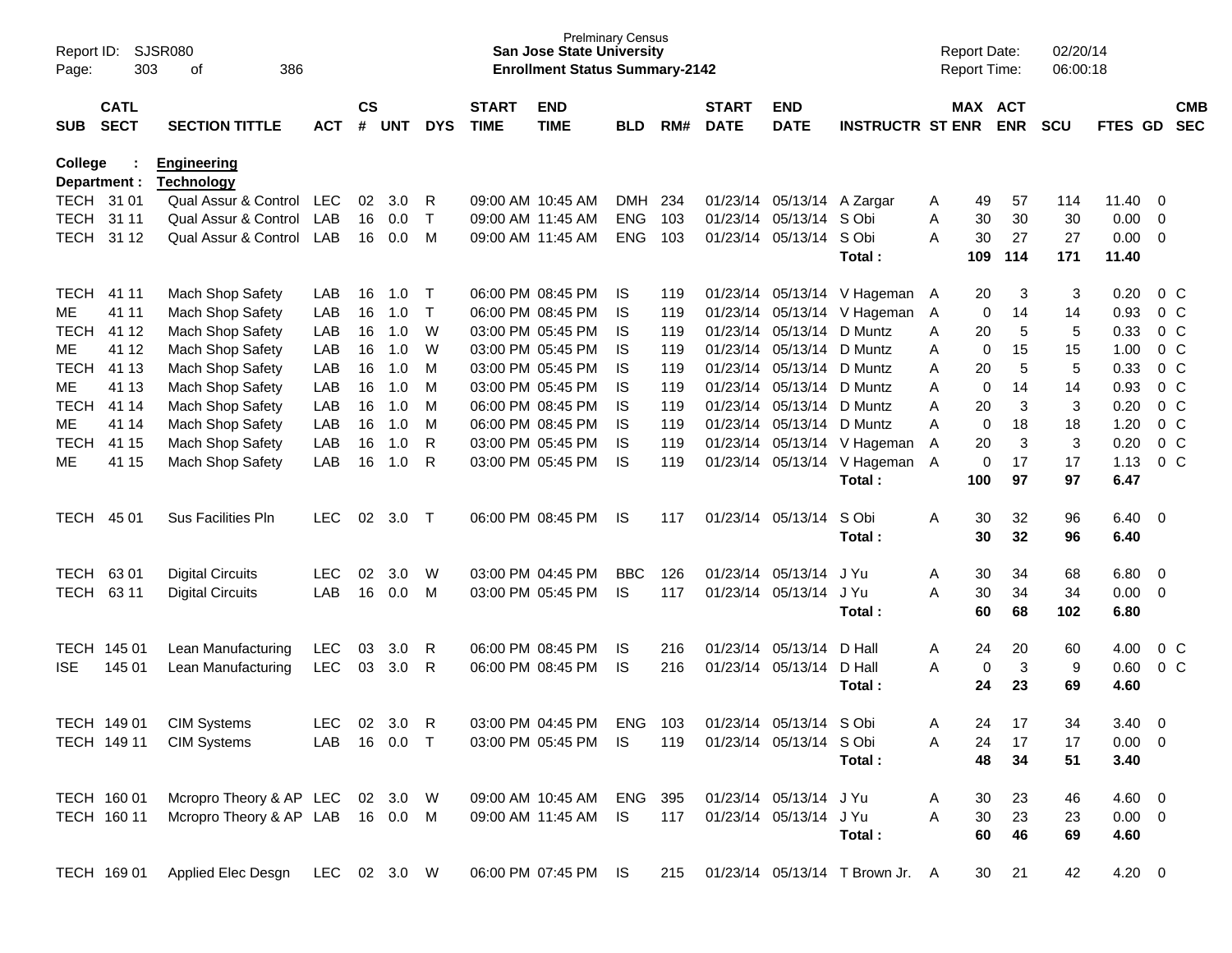| Report ID:<br>Page: | <b>SJSR080</b><br>304      | 386<br>οf                                                                                    |                          |                    |            |            |                             | <b>Prelminary Census</b><br><b>San Jose State University</b><br><b>Enrollment Status Summary-2142</b> |            |     |                             |                            |                              |        | <b>Report Date:</b><br><b>Report Time:</b> |                       | 02/20/14<br>06:00:18 |                        |                                            |
|---------------------|----------------------------|----------------------------------------------------------------------------------------------|--------------------------|--------------------|------------|------------|-----------------------------|-------------------------------------------------------------------------------------------------------|------------|-----|-----------------------------|----------------------------|------------------------------|--------|--------------------------------------------|-----------------------|----------------------|------------------------|--------------------------------------------|
| <b>SUB</b>          | <b>CATL</b><br><b>SECT</b> | <b>SECTION TITTLE</b>                                                                        | <b>ACT</b>               | $\mathsf{cs}$<br># | <b>UNT</b> | <b>DYS</b> | <b>START</b><br><b>TIME</b> | <b>END</b><br><b>TIME</b>                                                                             | <b>BLD</b> | RM# | <b>START</b><br><b>DATE</b> | <b>END</b><br><b>DATE</b>  | <b>INSTRUCTR ST ENR</b>      |        |                                            | MAX ACT<br><b>ENR</b> | <b>SCU</b>           | FTES GD                | <b>CMB</b><br><b>SEC</b>                   |
|                     |                            |                                                                                              |                          |                    |            |            |                             |                                                                                                       |            |     |                             |                            |                              |        |                                            |                       |                      |                        |                                            |
|                     | TECH 169 02                | Applied Elec Desgn                                                                           | LAB                      | 16                 | 0.0        | м          |                             | 06:00 PM 08:45 PM                                                                                     | IS.        | 117 |                             | 01/23/14 05/13/14          | T Brown Jr.<br>Total:        | A      | 30<br>60                                   | 21<br>42              | 21<br>63             | 0.00<br>4.20           | $\overline{\mathbf{0}}$                    |
| TECH                |                            | 180A 03 Indiv St El Comtec                                                                   | <b>SUP</b>               | 36                 | 3.0        | TBA        |                             |                                                                                                       | <b>IS</b>  | 120 |                             | 01/23/14 05/13/14          | J Yu<br>Total:               | Α      | 20<br>20                                   | -1<br>$\mathbf 1$     | 3<br>3               | 0.20<br>0.20           | $\overline{\mathbf{0}}$                    |
| TECH                |                            | 180B 03 Indiv St Manufactg                                                                   | <b>SUP</b>               | 36                 | 3.0        | <b>TBA</b> |                             |                                                                                                       | IS         | 120 |                             | 01/23/14 05/13/14          | S Obi                        | Α      | 20                                         | 0                     | 0                    | 0.00                   | $\overline{0}$                             |
| TECH                |                            | 180B 04 Indiv St Manufactg                                                                   | <b>SUP</b>               | 36                 | 4.0        | <b>TBA</b> |                             |                                                                                                       | IS         | 120 |                             | 01/23/14 05/13/14          | S Obi<br>Total:              | A      | 20<br>40                                   | 0<br>0                | 0<br>$\bf{0}$        | 0.00<br>0.00           | $\overline{\mathbf{0}}$                    |
| TECH                | 180J 03                    | Indiv St Tech Issu                                                                           | <b>SUP</b>               | 36                 | 3.0        | TBA        |                             |                                                                                                       | <b>IS</b>  | 121 |                             | 01/23/14 05/13/14          | E Reynolds<br>Total:         | A      | 10<br>10                                   | $\mathbf 1$           | 3<br>3               | 0.20<br>0.20           | $\overline{\mathbf{0}}$                    |
|                     |                            | Senior Tch Seminar                                                                           |                          |                    |            |            |                             |                                                                                                       |            |     |                             |                            |                              |        |                                            |                       |                      |                        |                                            |
|                     | TECH 190 01<br>TECH 190 02 | Senior Tch Seminar                                                                           | <b>LEC</b><br><b>LEC</b> | 02                 | 3.0<br>3.0 | м          |                             | 03:00 PM 05:45 PM                                                                                     | <b>BBC</b> | 107 |                             | 01/23/14 05/13/14          | D Hall                       | X<br>Α | 0<br>35                                    | 0<br>51               | $\mathbf 0$<br>153   | 0.00<br>10.20          | $\overline{0}$<br>$\overline{\phantom{0}}$ |
|                     |                            |                                                                                              |                          |                    |            |            |                             |                                                                                                       |            |     |                             |                            | Total:                       |        | 35                                         | 51                    | 153                  | 10.20                  |                                            |
|                     | TECH 195 03                | Cooperative Intern                                                                           | <b>SUP</b>               | 36                 | 3.0        | TBA        |                             |                                                                                                       | <b>IS</b>  | 121 |                             | 01/23/14 05/13/14          | S Obi                        | Α      | 22                                         | 4                     | 12                   | 0.80                   | $\overline{\phantom{0}}$                   |
|                     |                            |                                                                                              |                          |                    |            |            |                             |                                                                                                       |            |     |                             |                            | Total:                       |        | 22                                         | 4                     | 12                   | 0.80                   |                                            |
|                     | TECH 198 01                | Technology & Civil                                                                           | <b>LEC</b>               | 02                 | 3.0        | <b>TBA</b> |                             |                                                                                                       |            |     |                             | 01/23/14 05/13/14 P Backer |                              | Α      | 60                                         | 35                    | 105                  | 7.00                   | $0\,$ C                                    |
|                     | CMPE 198 01                | Technology & Civil                                                                           | <b>LEC</b>               | 02                 | 3.0        | <b>TBA</b> |                             |                                                                                                       |            |     |                             | 01/23/14 05/13/14 P Backer |                              | A      | 0                                          | 13                    | 39                   | 2.60                   | 0 <sup>o</sup>                             |
| AE                  | 198 01                     | Technology & Civil                                                                           | <b>LEC</b>               | 02                 | 3.0        | <b>TBA</b> |                             |                                                                                                       |            |     |                             | 01/23/14 05/13/14 P Backer |                              | A      | 0                                          | 5                     | 15                   | 1.00                   | 0 <sup>o</sup>                             |
| МE                  | 198 01                     | Technology & Civil                                                                           | <b>LEC</b>               | 02                 | 3.0        | <b>TBA</b> |                             |                                                                                                       |            |     |                             | 01/23/14 05/13/14 P Backer |                              | A      | 0                                          | 5                     | 15                   | 1.00                   | 0 <sup>o</sup>                             |
|                     | ENGR 198 01                | Technology & Civil                                                                           | <b>LEC</b>               | 02                 | 3.0        | <b>TBA</b> |                             |                                                                                                       |            |     |                             | 01/23/14 05/13/14 P Backer |                              | A      | $\mathbf 0$                                | 1                     | 3                    | 0.20                   | 0 <sup>o</sup>                             |
| <b>TECH</b>         | 198 03                     | Technology & Civil                                                                           | <b>LEC</b>               | 02                 | 3.0        | W          |                             | 06:00 PM 08:45 PM                                                                                     | <b>ENG</b> | 338 |                             |                            | 01/23/14 05/13/14 E Reynolds | A      | 24                                         | 20                    | 60                   | 4.00                   | 0 <sup>o</sup>                             |
|                     | CMPE 198 03                | Technology & Civil                                                                           | LEC                      | 02                 | 3.0        | W          |                             | 06:00 PM 08:45 PM                                                                                     | <b>ENG</b> | 338 |                             |                            | 01/23/14 05/13/14 E Reynolds | A      | 0                                          | $\mathbf 0$           | 0                    | 0.00                   | 0 <sup>o</sup>                             |
| AE                  | 198 03                     | Technology & Civil                                                                           | <b>LEC</b>               | 02                 | 3.0        | W          |                             | 06:00 PM 08:45 PM                                                                                     | <b>ENG</b> | 338 |                             |                            | 01/23/14 05/13/14 E Reynolds | A      | 0                                          | 0                     | 0                    | 0.00                   | 0 <sup>o</sup>                             |
| МE                  | 198 03                     | Technology & Civil                                                                           | <b>LEC</b>               | 02                 | 3.0        | W          |                             | 06:00 PM 08:45 PM                                                                                     | <b>ENG</b> | 338 | 01/23/14                    |                            | 05/13/14 E Reynolds          | A      | $\mathbf 0$                                | 0                     | 0                    | 0.00                   | 0 <sup>o</sup>                             |
|                     | ENGR 198 03                | Technology & Civil                                                                           | <b>LEC</b>               | 02                 | 3.0        | W          |                             | 06:00 PM 08:45 PM                                                                                     | <b>ENG</b> | 338 |                             |                            | 01/23/14 05/13/14 E Reynolds | A      | 0                                          | 0                     | $\mathbf 0$          | 0.00                   | $0\,C$                                     |
|                     |                            |                                                                                              |                          |                    |            |            |                             |                                                                                                       |            |     |                             |                            | Total:                       |        | 84                                         | 79                    | 237                  | 15.80                  |                                            |
|                     |                            | TECH 199A 03 Special Topics ECT SEM 05 3.0 TBA                                               |                          |                    |            |            |                             |                                                                                                       | IS.        | 120 |                             | 01/23/14 05/13/14 S Bates  |                              | A      | 20                                         | 0                     | 0                    | $0.00 \quad 0$         |                                            |
|                     |                            |                                                                                              |                          |                    |            |            |                             |                                                                                                       |            |     |                             |                            | Total:                       |        | 20                                         | $\bf{0}$              | $\bf{0}$             | 0.00                   |                                            |
|                     |                            | TECH 199B 03 Special Topics Mfg S SEM 05 3.0 TBA                                             |                          |                    |            |            |                             |                                                                                                       | IS.        | 120 |                             | 01/23/14 05/13/14 S Bates  | Total:                       | A      | 20<br>20                                   | 0<br>$\mathbf 0$      | 0<br>$\bf{0}$        | $0.00 \quad 0$<br>0.00 |                                            |
|                     |                            | TECH 230 01 Cont Impr Syst Mgt SEM 05 3.0 T 06:00 PM 08:45 PM IS 120 01/23/14 05/13/14 Y Lee |                          |                    |            |            |                             |                                                                                                       |            |     |                             |                            |                              | A      |                                            | 20 10                 | 30                   | 2.50 10                |                                            |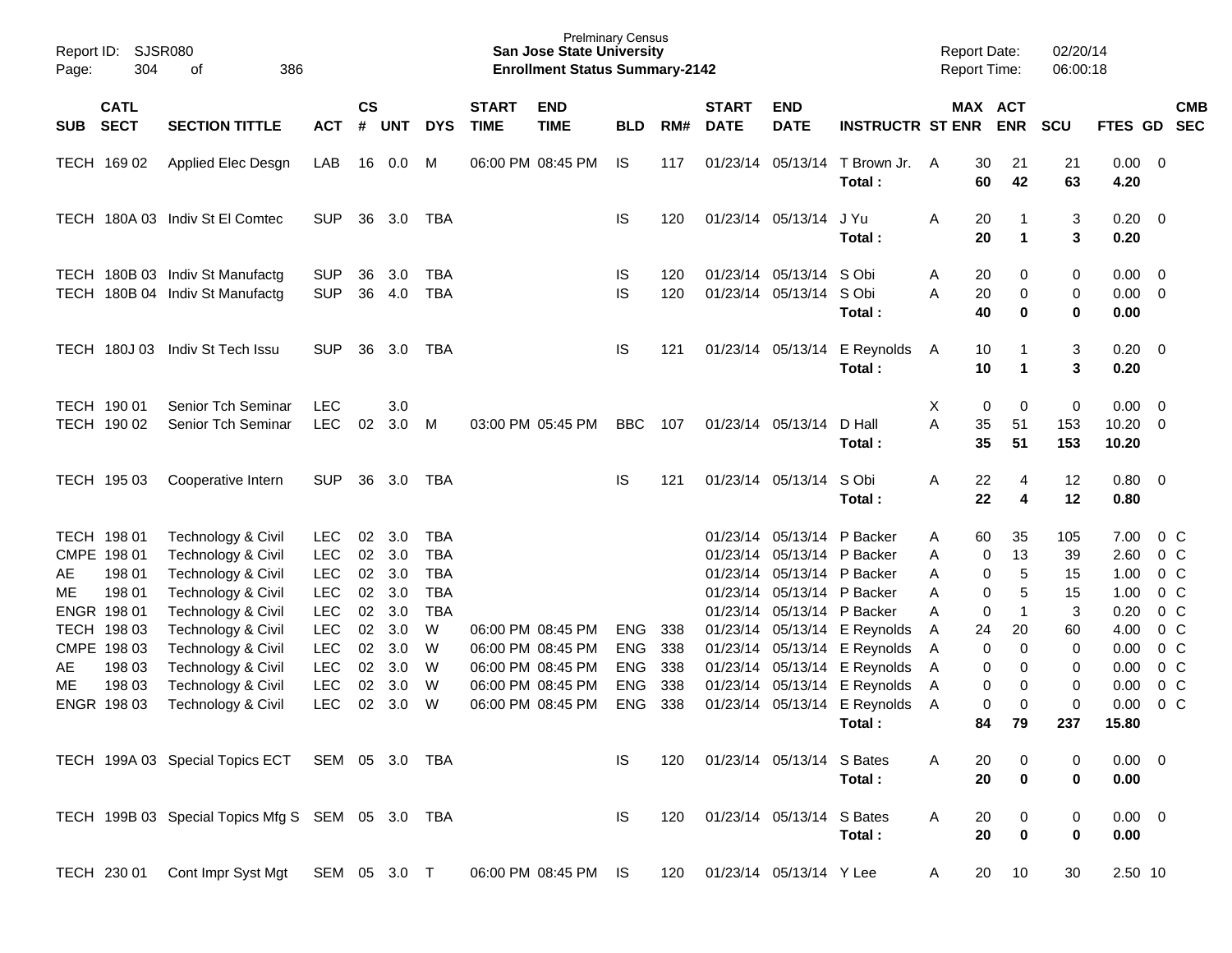| Report ID:<br>Page: | 305                        | <b>SJSR080</b><br>386<br>of |            |                    |            |            |                             | <b>Prelminary Census</b><br><b>San Jose State University</b><br><b>Enrollment Status Summary-2142</b> |            |     |                             |                                                  |                                                       |   | <b>Report Date:</b><br><b>Report Time:</b> |                          | 02/20/14<br>06:00:18     |                                 |                          |
|---------------------|----------------------------|-----------------------------|------------|--------------------|------------|------------|-----------------------------|-------------------------------------------------------------------------------------------------------|------------|-----|-----------------------------|--------------------------------------------------|-------------------------------------------------------|---|--------------------------------------------|--------------------------|--------------------------|---------------------------------|--------------------------|
| <b>SUB</b>          | <b>CATL</b><br><b>SECT</b> | <b>SECTION TITTLE</b>       | <b>ACT</b> | $\mathsf{cs}$<br># | <b>UNT</b> | <b>DYS</b> | <b>START</b><br><b>TIME</b> | <b>END</b><br><b>TIME</b>                                                                             | <b>BLD</b> | RM# | <b>START</b><br><b>DATE</b> | <b>END</b><br><b>DATE</b>                        | <b>INSTRUCTR ST ENR</b>                               |   | <b>MAX</b>                                 | <b>ACT</b><br><b>ENR</b> | <b>SCU</b>               | FTES GD                         | <b>CMB</b><br><b>SEC</b> |
|                     |                            |                             |            |                    |            |            |                             |                                                                                                       |            |     |                             |                                                  | Total:                                                |   | 20                                         | 10                       | 30                       | 2.50                            |                          |
| <b>TECH</b>         | 233 01                     | Des & Anal of Exp           | <b>SEM</b> | 05                 | 3.0        | R          |                             | 06:00 PM 08:45 PM                                                                                     | <b>IS</b>  | 116 |                             | 01/23/14 05/13/14                                | A Zargar<br>Total:                                    | A | 20<br>20                                   | 8<br>8                   | 24<br>24                 | 2.00 8<br>2.00                  |                          |
| TECH                | 290 03                     | <b>Grad Prob</b>            | <b>SUP</b> | 25                 | 3.0        | <b>TBA</b> |                             |                                                                                                       | IS         | 120 |                             | 01/23/14 05/13/14 A Zargar                       | Total:                                                | A | 20<br>20                                   | 0<br>$\bf{0}$            | 0<br>0                   | $0.00 \ 0$<br>0.00              |                          |
| TECH                | 298 03                     | <b>Grad Spec Study</b>      | <b>SUP</b> | 25                 | 3.0        | <b>TBA</b> |                             |                                                                                                       | IS         | 120 |                             | 01/23/14 05/13/14 A Zargar                       | Total:                                                | A | 20<br>20                                   | 0<br>$\bf{0}$            | 0<br>$\mathbf 0$         | $0.00 \t 0$<br>0.00             |                          |
| <b>TECH</b>         | 299 03                     | <b>Masters Thesis</b>       | <b>SUP</b> | 25                 | 3.0        | <b>TBA</b> |                             |                                                                                                       | <b>IS</b>  | 120 |                             | 01/23/14 05/13/14 A Zargar                       | Total:                                                | A | 20<br>20                                   | 0<br>$\bf{0}$            | 0<br>$\mathbf 0$         | $0.00 \t 0$<br>0.00             |                          |
|                     | Department :               | <b>Technology</b>           |            |                    |            |            |                             |                                                                                                       |            |     |                             | <b>Lower Division:</b><br><b>Upper Division:</b> | <b>Department Total:</b><br><b>Graduate Division:</b> |   | 842<br>299<br>443<br>100                   | 610<br>311<br>281<br>18  | 1180<br>466<br>660<br>54 | 79.57<br>31.07<br>44.00<br>4.50 |                          |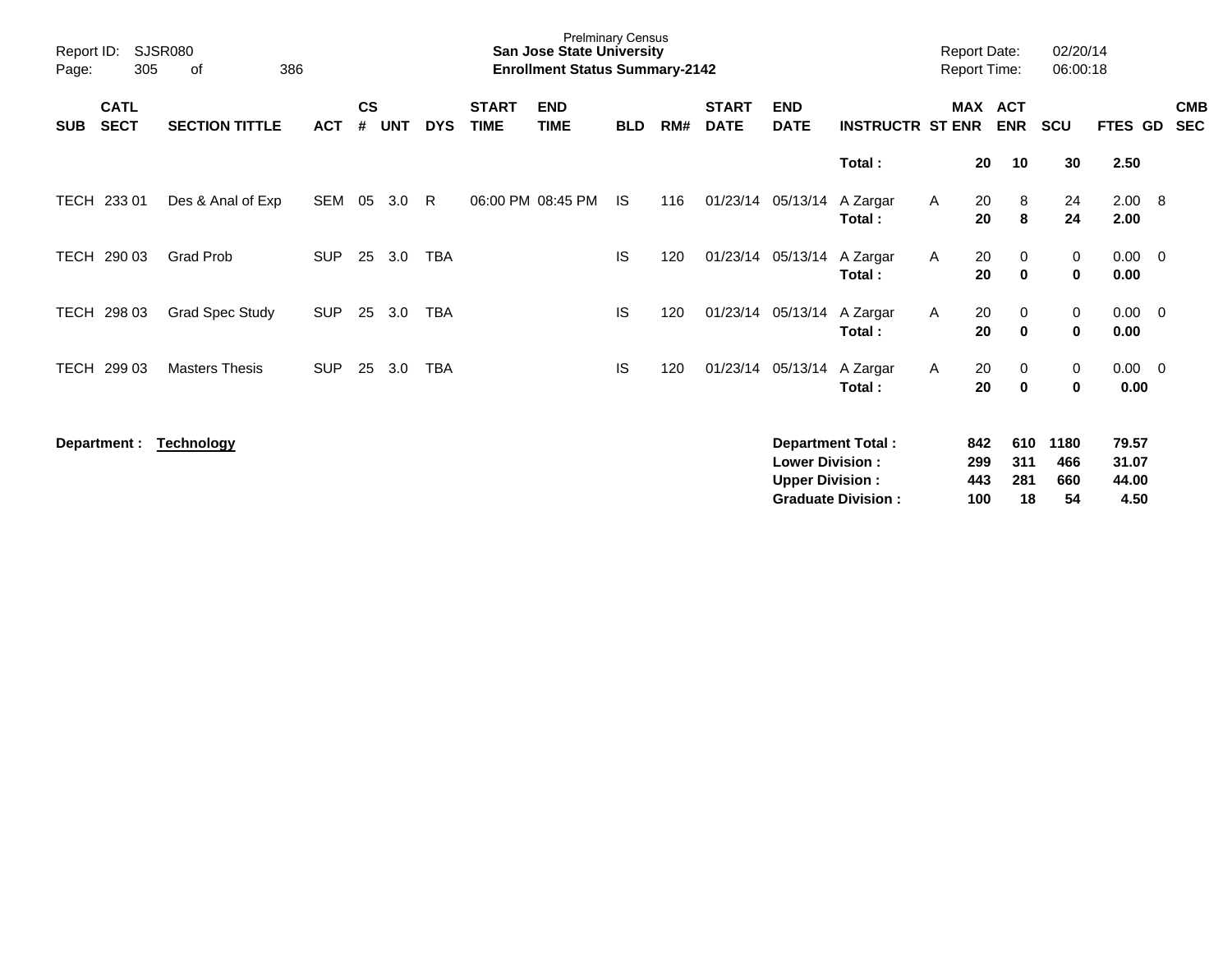| Report ID:<br>Page: | 306                        | SJSR080<br>386<br>οf               |               |                    |            |            |                             | <b>Prelminary Census</b><br><b>San Jose State University</b><br><b>Enrollment Status Summary-2142</b> |            |     |                             |                           |                         |              | <b>Report Date:</b><br><b>Report Time:</b> |                | 02/20/14<br>06:00:18 |             |                          |
|---------------------|----------------------------|------------------------------------|---------------|--------------------|------------|------------|-----------------------------|-------------------------------------------------------------------------------------------------------|------------|-----|-----------------------------|---------------------------|-------------------------|--------------|--------------------------------------------|----------------|----------------------|-------------|--------------------------|
| <b>SUB</b>          | <b>CATL</b><br><b>SECT</b> | <b>SECTION TITTLE</b>              | <b>ACT</b>    | $\mathsf{cs}$<br># | <b>UNT</b> | <b>DYS</b> | <b>START</b><br><b>TIME</b> | <b>END</b><br><b>TIME</b>                                                                             | <b>BLD</b> | RM# | <b>START</b><br><b>DATE</b> | <b>END</b><br><b>DATE</b> | <b>INSTRUCTR ST ENR</b> |              | MAX ACT                                    | <b>ENR</b>     | <b>SCU</b>           | FTES GD     | <b>CMB</b><br><b>SEC</b> |
| <b>College</b>      |                            | <b>Engineering</b>                 |               |                    |            |            |                             |                                                                                                       |            |     |                             |                           |                         |              |                                            |                |                      |             |                          |
|                     | Department :               | <b>Materials Engineering</b>       |               |                    |            |            |                             |                                                                                                       |            |     |                             |                           |                         |              |                                            |                |                      |             |                          |
|                     | MATE 25 01                 | Intro to Materials                 | <b>LEC</b>    | 02                 | 3.0        | TR         |                             | 09:00 AM 09:50 AM                                                                                     | <b>ENG</b> | 341 | 01/23/14                    | 05/13/14 T Pan            |                         | A            | 70                                         | 71             | 142                  | 14.35       | 3                        |
| MATE                | 25 02                      | Intro to Materials                 | <b>LEC</b>    | 02                 | 3.0        | MW         |                             | 04:30 PM 05:20 PM                                                                                     | <b>ENG</b> | 339 | 01/23/14                    | 05/13/14                  | M Ove                   | A            | 70                                         | 72             | 144                  | 14.40       | 0                        |
| MATE                | 25 03                      | Intro to Materials                 | <b>LEC</b>    | 02                 | 3.0        | MW         |                             | 09:00 AM 09:50 AM                                                                                     | <b>ENG</b> | 339 | 01/23/14                    | 05/13/14                  | C Peters                | A            | 70                                         | 60             | 120                  | 12.10       | 2                        |
| MATE                | 25 04                      | Intro to Materials                 | LAB           | 16                 | 0.0        | м          |                             | 10:30 AM 01:15 PM                                                                                     | <b>ENG</b> | 105 | 01/23/14                    | 05/13/14                  | J Pham                  | Α            | 17                                         | 17             | 17                   | 0.00        | 0                        |
| MATE                | 25 05                      | Intro to Materials                 | LAB           | 16                 | 0.0        | м          |                             | 01:30 PM 04:15 PM                                                                                     | <b>ENG</b> | 105 | 01/23/14                    | 05/13/14                  | S Bhangu                | A            | 17                                         | 18             | 18                   | 0.00        | $\overline{2}$           |
| MATE                | 25 06                      | Intro to Materials                 | LAB           | 16                 | 0.0        | м          |                             | 06:00 PM 08:45 PM                                                                                     | <b>ENG</b> | 105 | 01/23/14                    | 05/13/14                  | S Sepka                 | Α            | 17                                         | 18             | 18                   | 0.00        | -1                       |
| MATE                | 25 07                      | Intro to Materials                 | LAB           | 16                 | 0.0        | Т          |                             | 10:30 AM 01:15 PM                                                                                     | <b>ENG</b> | 105 | 01/23/14                    | 05/13/14                  | <b>B</b> Serrano        | Α            | 17                                         | 18             | 18                   | 0.00        | 0                        |
| MATE                | 25 08                      | Intro to Materials                 | LAB           | 16                 | 0.0        | Т          |                             | 01:30 PM 04:15 PM                                                                                     | <b>ENG</b> | 105 | 01/23/14                    | 05/13/14                  | J Moore                 | A            | 17                                         | 17             | 17                   | 0.00        | 0                        |
| MATE                | 25 09                      | Intro to Materials                 | LAB           | 16                 | 0.0        | T          |                             | 06:00 PM 08:45 PM                                                                                     | <b>ENG</b> | 105 | 01/23/14                    | 05/13/14                  | T Pan                   | A            | 17                                         | 16             | 16                   | 0.00        | 0                        |
| MATE                | 25 10                      | Intro to Materials                 | LAB           | 16                 | 0.0        | W          |                             | 10:30 AM 01:15 PM                                                                                     | <b>ENG</b> | 105 | 01/23/14                    | 05/13/14                  | <b>B</b> Serrano        | Α            | 17                                         | 17             | 17                   | 0.00        | -1                       |
| MATE                | 25 11                      | Intro to Materials                 | LAB           | 16                 | 0.0        | W          |                             | 01:30 PM 04:15 PM                                                                                     | <b>ENG</b> | 105 | 01/23/14                    | 05/13/14                  | R Mehta                 | A            | 17                                         | 17             | 17                   | 0.00        | 0                        |
| MATE                | 25 12                      | Intro to Materials                 | LAB           | 16                 | 0.0        | W          |                             | 06:00 PM 08:45 PM                                                                                     | <b>ENG</b> | 105 | 01/23/14                    | 05/13/14                  | T Pan                   | A            | 17                                         | 18             | 18                   | 0.00        | 0                        |
| MATE                | 25 13                      | Intro to Materials                 | LAB           | 16                 | 0.0        | R          |                             | 10:30 AM 01:15 PM                                                                                     | <b>ENG</b> | 105 | 01/23/14                    | 05/13/14                  | E Ishida                | A            | 17                                         | 16             | 16                   | 0.00        | -1                       |
| MATE                | 25 14                      | Intro to Materials                 | LAB           | 16                 | 0.0        | R          |                             | 01:30 PM 04:15 PM                                                                                     | <b>ENG</b> | 105 | 01/23/14                    | 05/13/14                  | A Wiggins-Al            | A            | 17                                         | 17             | 17                   | 0.00        | 0                        |
| MATE                | 25 15                      | Intro to Materials                 | LAB           | 16                 | 0.0        | R          |                             | 06:00 PM 08:45 PM                                                                                     | <b>ENG</b> | 105 | 01/23/14                    | 05/13/14                  | J Pham                  | A            | 17                                         | 14             | 14                   | 0.00        | 0                        |
| MATE                | 25 16                      | Intro to Materials                 | LAB           | 16                 | 0.0        | F          |                             | 09:00 AM 11:45 AM                                                                                     | <b>ENG</b> | 105 | 01/23/14                    | 05/13/14                  |                         | Α            | 12                                         | 0              | 0                    | 0.00        | 0                        |
| MATE                | 25 17                      | Intro to Materials                 | LAB           | 16                 | 0.0        | F          |                             | 12:00 PM 02:45 PM                                                                                     | <b>ENG</b> | 105 | 01/23/14                    | 05/13/14                  |                         | A            | 12                                         | 0              | 0                    | 0.00        | 0                        |
| MATE                | 25 18                      | Intro to Materials                 | LAB           | 16                 | 0.0        | F          |                             | 03:00 PM 05:45 PM                                                                                     | <b>ENG</b> | 105 | 01/23/14 05/13/14           |                           |                         | Α            | 12                                         | 0              | 0                    | 0.00        | 0                        |
|                     |                            |                                    |               |                    |            |            |                             |                                                                                                       |            |     |                             |                           | Total:                  |              | 450                                        | 406            | 609                  | 40.85       |                          |
|                     | MATE 129 01                | Intro IC Proc Desgn                | <b>SEM</b>    | 04                 | 3.0        | R          |                             | 04:30 PM 06:20 PM                                                                                     | <b>ENG</b> | 335 | 01/23/14                    | 05/13/14                  | K Eason                 | A            | 18                                         | 15             | 30                   | 3.05        | 1 C                      |
| EE.                 | 129 01                     | Intro IC Proc Desgn                | <b>SEM</b>    | 04                 | 3.0        | R          |                             | 04:30 PM 06:20 PM                                                                                     | <b>ENG</b> | 335 | 01/23/14                    | 05/13/14                  | K Eason                 | A            | 0                                          | 6              | 12                   | 1.25        | 1 C                      |
| <b>MATE</b>         | 129 02                     | Intro IC Proc Desgn                | LAB           | 16                 | 0.0        | Т          |                             | 01:30 PM 04:15 PM                                                                                     | <b>ENG</b> | 311 | 01/23/14                    | 05/13/14                  |                         | Α            | 18                                         | 0              | 0                    | 0.00        | 0 <sup>o</sup>           |
| EE.                 | 129 02                     | Intro IC Proc Desgn                | LAB           | 16                 | 0.0        | Т          |                             | 01:30 PM 04:15 PM                                                                                     | <b>ENG</b> | 311 | 01/23/14                    | 05/13/14                  |                         | Α            | 0                                          | 0              | 0                    | 0.00        | $0\,C$                   |
| MATE                | 129 03                     | Intro IC Proc Desgn                | LAB           | 16                 | 0.0        | Т          |                             | 06:00 PM 08:45 PM                                                                                     | <b>ENG</b> | 311 | 01/23/14                    | 05/13/14                  | Y Wang                  | Α            | 18                                         | 15             | 15                   | 0.00        | $1\,C$                   |
| EЕ                  | 129 03                     | Intro IC Proc Desgn                | LAB           | 16                 | 0.0        | $\top$     |                             | 06:00 PM 08:45 PM                                                                                     | <b>ENG</b> | 311 | 01/23/14                    | 05/13/14                  | Y Wang                  | A            | 0                                          | 6              | 6                    | 0.00        | $1\,C$                   |
|                     |                            |                                    |               |                    |            |            |                             |                                                                                                       |            |     |                             |                           | Total :                 |              | 54                                         | 42             | 63                   | 4.30        |                          |
| MATE                | 135 01                     | Intro Composite Matl               | SEM 05        |                    | 3.0        | TR         |                             | 01:30 PM 02:45 PM                                                                                     | ENG        | 329 | 01/23/14                    | 05/13/14                  | W Chung                 | A            | 40                                         | 11             | 33                   | 2.20        | $0\,C$                   |
| ME                  | 135 01                     | Intro Composite Matl               | SEM 05 3.0    |                    |            | TR         |                             | 01:30 PM 02:45 PM                                                                                     | ENG 329    |     |                             | 01/23/14 05/13/14 W Chung |                         | A            | 0                                          | 19             | 57                   | 3.80        | 0 C                      |
| AE                  | 135 01                     | Intro Composite Matl SEM 05 3.0 TR |               |                    |            |            |                             | 01:30 PM 02:45 PM                                                                                     | ENG 329    |     |                             | 01/23/14 05/13/14 W Chung |                         | Α            | 0                                          | $\overline{4}$ | 12                   | 0.80        | $0\,C$                   |
|                     |                            |                                    |               |                    |            |            |                             |                                                                                                       |            |     |                             |                           | Total:                  |              | 40                                         | 34             | 102                  | 6.80        |                          |
|                     | MATE 141 01                | <b>Strctr Analys Matls</b>         | SEM 05 3.0 TR |                    |            |            |                             | 01:30 PM 02:45 PM ENG 327 01/23/14 05/13/14 C England                                                 |            |     |                             |                           |                         | A            | 30                                         | 17             | 51                   | $3.40 \ 0$  |                          |
|                     |                            |                                    |               |                    |            |            |                             |                                                                                                       |            |     |                             |                           | Total:                  |              | 30                                         | 17             | 51                   | 3.40        |                          |
|                     | MATE 143 01                | Prin Scng Micrscpy                 | LAB           |                    | 1.0        |            |                             |                                                                                                       |            |     |                             |                           |                         | $\mathsf{X}$ | 0                                          | $\mathbf 0$    | 0                    | $0.00 \t 0$ |                          |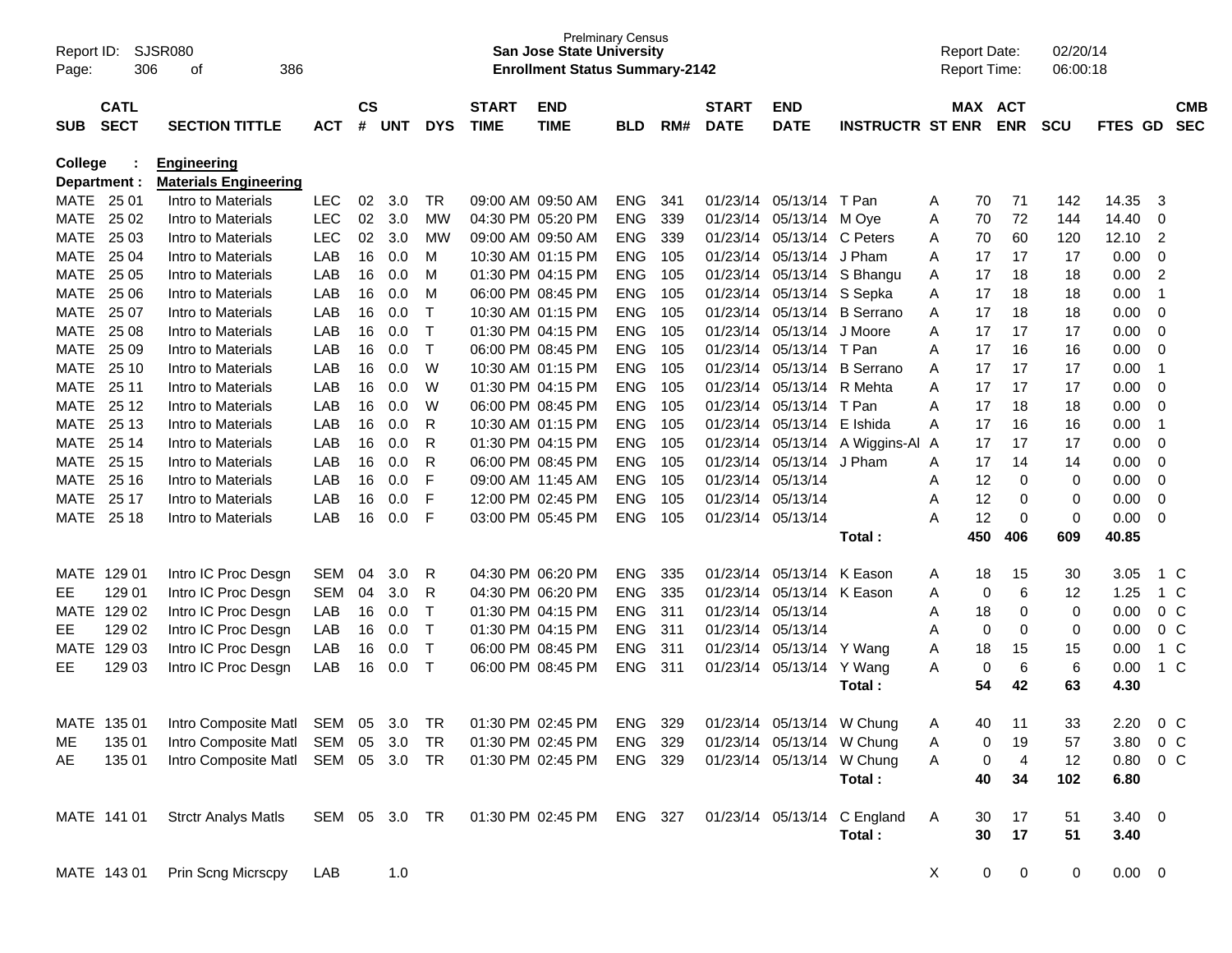| Page: | Report ID: SJSR080<br>307                 | 386<br>оf                                                                                    |                          |                    |                   |                                  |                             | <b>Prelminary Census</b><br><b>San Jose State University</b><br><b>Enrollment Status Summary-2142</b> |                                        |                   |                             |                                                                    |                                                           | <b>Report Date:</b><br><b>Report Time:</b> |                         | 02/20/14<br>06:00:18 |                                           |                          |                          |
|-------|-------------------------------------------|----------------------------------------------------------------------------------------------|--------------------------|--------------------|-------------------|----------------------------------|-----------------------------|-------------------------------------------------------------------------------------------------------|----------------------------------------|-------------------|-----------------------------|--------------------------------------------------------------------|-----------------------------------------------------------|--------------------------------------------|-------------------------|----------------------|-------------------------------------------|--------------------------|--------------------------|
| SUB   | <b>CATL</b><br><b>SECT</b>                | <b>SECTION TITTLE</b>                                                                        | <b>ACT</b>               | $\mathsf{cs}$<br># | <b>UNT</b>        | <b>DYS</b>                       | <b>START</b><br><b>TIME</b> | <b>END</b><br><b>TIME</b>                                                                             | <b>BLD</b>                             | RM#               | <b>START</b><br><b>DATE</b> | <b>END</b><br><b>DATE</b>                                          | <b>INSTRUCTR ST ENR</b>                                   |                                            | MAX ACT<br><b>ENR</b>   | <b>SCU</b>           | FTES GD                                   |                          | <b>CMB</b><br><b>SEC</b> |
|       |                                           |                                                                                              |                          |                    |                   |                                  |                             |                                                                                                       |                                        |                   |                             |                                                                    | Total:                                                    | 0                                          | 0                       | 0                    | 0.00                                      |                          |                          |
|       | MATE 144 01                               | XRD Lab                                                                                      | LAB                      | 16                 | 1.0 T             |                                  |                             | 03:00 PM 05:45 PM                                                                                     | <b>ENG</b>                             | 223               | 01/23/14 05/13/14           |                                                                    | C Peters<br>Total:                                        | Α<br>14<br>14                              | 14<br>14                | 14<br>14             | 0.97<br>0.97                              | $\overline{\phantom{0}}$ |                          |
|       | MATE 145 01                               | <b>Princ Scnng Probes</b>                                                                    | LAB                      | 16                 | 1.0               | - F                              |                             | 09:00 AM 11:45 AM                                                                                     | <b>ENG</b>                             | 115               | 01/23/14 05/13/14           |                                                                    | M Goedert<br>Total:                                       | 12<br>A<br>12                              | 5<br>$5\phantom{.0}$    | 5<br>5               | 0.37<br>0.37                              | $\overline{\phantom{0}}$ |                          |
|       | MATE 152 01                               | Solid State Kin                                                                              | SEM                      | 04                 | 3.0               | TR                               |                             | 09:00 AM 10:15 AM                                                                                     | <b>ENG</b>                             | 327               |                             | 01/23/14 05/13/14                                                  | S Gleixner<br>Total:                                      | 20<br>A<br>20                              | 20<br>20                | 60<br>60             | 4.50 10<br>4.50                           |                          |                          |
|       | MATE 153 01<br>MATE 153 02                | <b>EO&amp;M Props Solids</b><br><b>EO&amp;M Props Solids</b>                                 | <b>LEC</b><br><b>LEC</b> | 02<br>02           | 3.0<br>3.0        | МW<br>TR                         |                             | 09:00 AM 09:50 AM<br>04:30 PM 05:20 PM                                                                | <b>ENG</b><br><b>ENG</b>               | 303<br>329        |                             | 01/23/14 05/13/14<br>01/23/14 05/13/14                             | M Oye<br>R Venkatesh A                                    | 40<br>A<br>40                              | 42<br>20                | 84<br>40             | 8.45 1<br>$4.00 \ 0$                      |                          |                          |
|       | MATE 153 03<br>MATE 153 04<br>MATE 153 05 | <b>EO&amp;M Props Solids</b><br><b>EO&amp;M Props Solids</b><br><b>EO&amp;M Props Solids</b> | LAB<br>LAB<br>LAB        | 16<br>16<br>16     | 0.0<br>0.0<br>0.0 | $\top$<br>$\top$<br>$\mathsf{T}$ |                             | 09:00 AM 11:45 AM<br>01:30 PM 04:15 PM<br>06:00 PM 08:45 PM                                           | <b>ENG</b><br><b>ENG</b><br><b>ENG</b> | 315<br>315<br>315 |                             | 01/23/14 05/13/14<br>01/23/14 05/13/14<br>01/23/14 05/13/14 J Pham | S Duorah<br>C Jones                                       | 13<br>A<br>13<br>Α<br>13<br>A              | 10<br>14<br>12          | 10<br>14<br>12       | $0.00 \t 0$<br>$0.00 \t 0$<br>$0.00 \t 0$ |                          |                          |
|       | MATE 153 06<br>MATE 153 07<br>MATE 153 08 | <b>EO&amp;M Props Solids</b><br><b>EO&amp;M Props Solids</b><br><b>EO&amp;M Props Solids</b> | LAB<br>LAB<br>LAB        | 16<br>16<br>16     | 0.0<br>0.0<br>0.0 | R<br>R<br>R                      |                             | 09:00 AM 11:45 AM<br>01:30 PM 04:15 PM<br>06:00 PM 08:45 PM                                           | <b>ENG</b><br><b>ENG</b><br><b>ENG</b> | 315<br>315<br>315 | 01/23/14 05/13/14           |                                                                    | 01/23/14 05/13/14 C England<br>01/23/14 05/13/14 S Duorah | 13<br>Α<br>13<br>Α<br>12<br>Α              | 13<br>13<br>$\mathbf 0$ | 13<br>13<br>0        | $0.00$ 1<br>$0.00 \t 0$<br>$0.00 \t 0$    |                          |                          |
|       | MATE 153 09                               | <b>EO&amp;M Props Solids</b>                                                                 | LAB                      | 16                 | 0.0               | W                                |                             | 10:00 AM 12:45 PM                                                                                     | <b>ENG</b>                             | 315               | 01/23/14 05/13/14           |                                                                    | Total:                                                    | 12<br>A<br>169                             | 0<br>124                | 0<br>186             | $0.00 \t 0$<br>12.45                      |                          |                          |
|       | MATE 154 01<br>MATE 154 02                | Metals and Alloys<br>Metals and Alloys                                                       | <b>SEM</b><br>LAB        | 04<br>16           | 3.0<br>0.0        | M<br>W                           |                             | 03:00 PM 04:40 PM<br>03:00 PM 05:45 PM                                                                | <b>ENG</b><br><b>ENG</b>               | 327<br>231        |                             | 01/23/14 05/13/14<br>01/23/14 05/13/14                             | D Chafey<br>D Chafey<br>Total:                            | 17<br>A<br>17<br>A<br>34                   | 17<br>17<br>34          | 34<br>17<br>51       | 3.45<br>$0.00$ 1<br>3.45                  | $\overline{\phantom{1}}$ |                          |
|       | MATE 155 01                               | Matls Select Desgn                                                                           | <b>SEM</b>               | 05                 | 3.0               | MW                               | 01:30 PM 02:45 PM           |                                                                                                       | <b>ENG</b>                             | 327               |                             | 01/23/14 05/13/14                                                  | W Chung<br>Total:                                         | Α<br>12<br>12                              | 12<br>12                | 36<br>36             | $2.40 \ 0$<br>2.40                        |                          |                          |
|       | MATE 180 01<br>MATE 180 02                | <b>Ind Studies</b><br><b>Ind Studies</b>                                                     | <b>SUP</b><br><b>SUP</b> | 36<br>36           | 1.0<br>2.0        | TBA<br><b>TBA</b>                |                             |                                                                                                       |                                        |                   |                             | 01/23/14 05/13/14                                                  | S Gleixner<br>01/23/14 05/13/14 S Gleixner<br>Total:      | 30<br>A<br>30<br>A<br>60                   | 0<br>$\Omega$<br>0      | 0<br>0<br>0          | $0.00 \t 0$<br>$0.00 \t 0$<br>0.00        |                          |                          |
|       | MATE 186 01                               | Polymers                                                                                     | SEM 05 3.0 TR            |                    |                   |                                  |                             | 10:30 AM 11:45 AM                                                                                     | ENG 327                                |                   |                             | 01/23/14 05/13/14                                                  | A Diaz<br>Total:                                          | 25<br>Α<br>25                              | 21<br>21                | 63<br>63             | 4.45 5<br>4.45                            |                          |                          |
|       | MATE 191 01                               | Matls Procsg Lab                                                                             | LAB 16 1.0 F             |                    |                   |                                  |                             | 01:30 PM 04:45 PM                                                                                     | ENG 221                                |                   |                             | 01/23/14 05/13/14                                                  | W Chung<br>Total:                                         | 16<br>A<br>16                              | 16<br>16                | 16<br>16             | $1.07 \t 0$<br>1.07                       |                          |                          |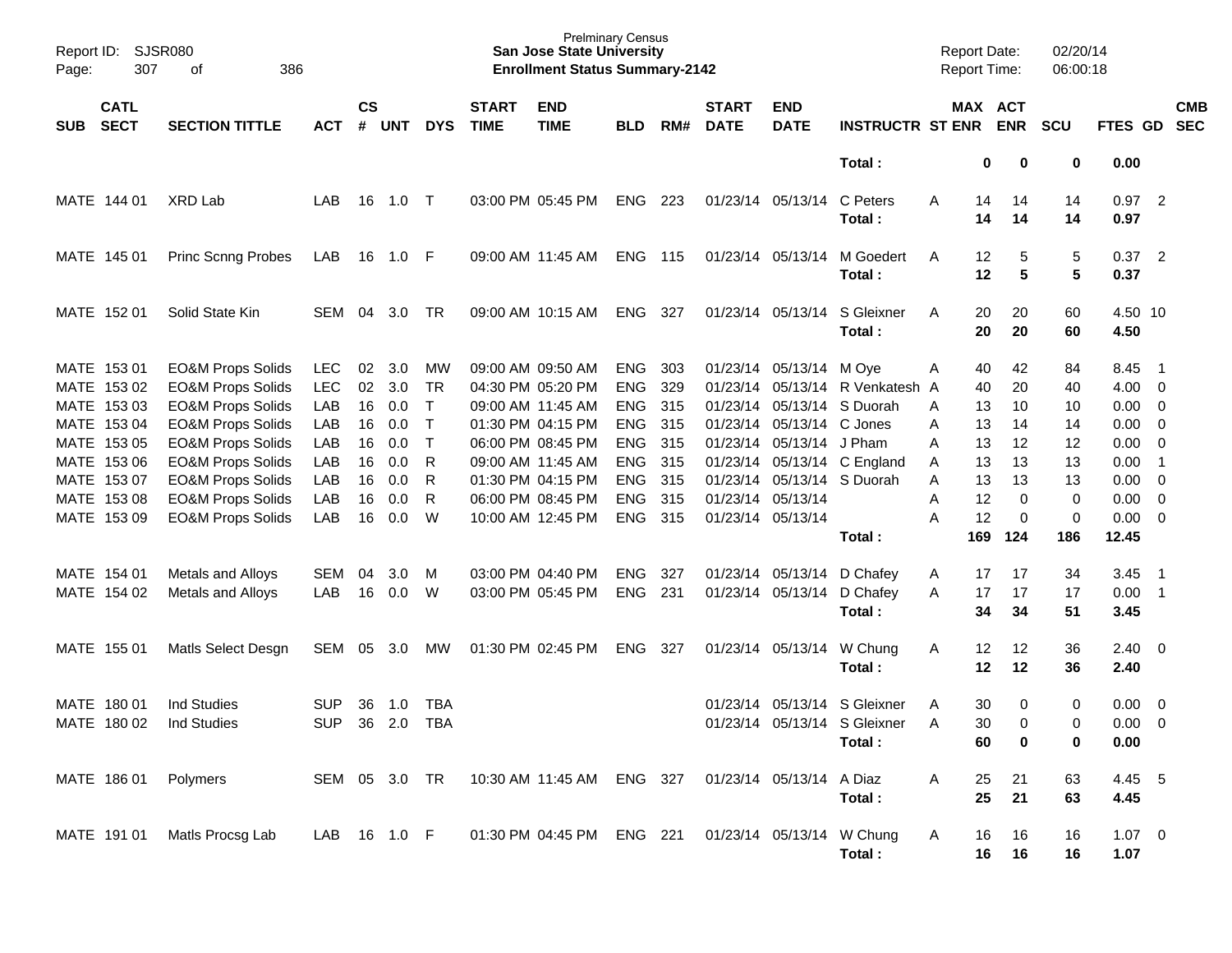| Report ID:<br>Page: | 308                                       | <b>SJSR080</b><br>οf<br>386                                     |                                        |                    |                   |                               |                             | <b>Prelminary Census</b><br>San Jose State University<br><b>Enrollment Status Summary-2142</b> |                                        |                   |                                  |                                         |                                    | <b>Report Date:</b><br><b>Report Time:</b> |                                                    | 02/20/14<br>06:00:18  |                                     |                          |
|---------------------|-------------------------------------------|-----------------------------------------------------------------|----------------------------------------|--------------------|-------------------|-------------------------------|-----------------------------|------------------------------------------------------------------------------------------------|----------------------------------------|-------------------|----------------------------------|-----------------------------------------|------------------------------------|--------------------------------------------|----------------------------------------------------|-----------------------|-------------------------------------|--------------------------|
| <b>SUB</b>          | <b>CATL</b><br><b>SECT</b>                | <b>SECTION TITTLE</b>                                           | <b>ACT</b>                             | $\mathsf{cs}$<br># | <b>UNT</b>        | <b>DYS</b>                    | <b>START</b><br><b>TIME</b> | <b>END</b><br><b>TIME</b>                                                                      | <b>BLD</b>                             | RM#               | <b>START</b><br><b>DATE</b>      | <b>END</b><br><b>DATE</b>               | <b>INSTRUCTR ST ENR</b>            |                                            | <b>MAX ACT</b><br><b>ENR</b>                       | SCU                   | FTES GD                             | <b>CMB</b><br><b>SEC</b> |
|                     |                                           | MATE 198B 01 Sr Design Proj<br>MATE 198B 02 Sr Design Proj      | <b>SEM</b><br>LAB                      | 04<br>16           | 2.0<br>0.0        | F<br>-F                       |                             | 09:00 AM 09:50 AM<br>10:30 AM 01:15 PM                                                         | <b>ENG</b><br><b>ENG</b>               | 327<br>329        | 01/23/14<br>01/23/14             | 05/13/14<br>05/13/14                    | S Gleixner<br>S Gleixner<br>Total: | Α<br>A                                     | 15<br>9<br>15<br>9<br>30<br>18                     | 9<br>9<br>18          | 1.20<br>$0.00 \t 0$<br>1.20         | - 0                      |
|                     | MATE 220 01                               | Pr in Apps ElecChem SEM 04 3.0 T                                |                                        |                    |                   |                               |                             | 06:00 PM 08:45 PM                                                                              | ENG                                    | 327               | 01/23/14 05/13/14                |                                         | D Sopchak<br>Total:                | A                                          | 30<br>15<br>15<br>30                               | 45<br>45              | 3.75 15<br>3.75                     |                          |
|                     | MATE 232 01                               | Plasma Procsg Matls SEM 05 3.0 R                                |                                        |                    |                   |                               |                             | 06:00 PM 08:45 PM                                                                              | <b>ENG</b>                             | 327               | 01/23/14 05/13/14                |                                         | M Buie<br>Total:                   | A                                          | 30<br>14<br>30<br>14                               | 42<br>42              | 3.45 13<br>3.45                     |                          |
|                     | MATE 241 01                               | Advncd Mthds Matl Ch SEM 05 3.0                                 |                                        |                    |                   | M                             |                             | 06:00 PM 08:45 PM                                                                              | ENG                                    | 340               |                                  | 01/23/14 05/13/14                       | C England<br>Total:                | A                                          | 22<br>40<br>22<br>40                               | 66<br>66              | 5.50 22<br>5.50                     |                          |
| CHE                 | MATE 281 01<br>281 01                     | Thesis Prep Sem<br>Thesis Prep Sem                              | LAB<br>LAB                             | 16<br>16           | 1.0<br>1.0        | -F<br>F                       |                             | 03:00 PM 05:45 PM<br>03:00 PM 05:45 PM                                                         | <b>ENG</b><br><b>ENG</b>               | 333<br>333        | 01/23/14<br>01/23/14             | 05/13/14<br>05/13/14                    | M Mcneil<br>M Mcneil<br>Total:     | A<br>A                                     | 25<br>13<br>8<br>$\mathbf 0$<br>25<br>21           | 13<br>8<br>21         | 0.67<br>1.75                        | 1.08 13 C<br>8 C         |
|                     | MATE 298 01<br>MATE 298 02<br>MATE 298 03 | Master's Project<br>Master's Project<br><b>Master's Project</b> | <b>SUP</b><br><b>SUP</b><br><b>SUP</b> | 25<br>25<br>25     | 1.0<br>2.0<br>2.0 | <b>TBA</b><br>F<br><b>TBA</b> |                             | 03:00 PM 04:15 PM                                                                              | <b>ENG</b><br><b>ENG</b><br><b>ENG</b> | 339<br>339<br>339 | 01/23/14<br>01/23/14<br>01/23/14 | 05/13/14<br>05/13/14 A Diaz<br>05/13/14 | A Diaz<br>A Diaz<br>Total:         | Α<br>A<br>A                                | 20<br>0<br>20<br>14<br>3<br>20<br>60<br>17         | 0<br>28<br>6<br>34    | 0.00<br>2.33 14<br>$0.50$ 3<br>2.83 | $\overline{0}$           |
|                     | MATE 299 01<br>MATE 299 02                | <b>Master's Thesis</b><br><b>Master's Thesis</b>                | <b>SUP</b><br><b>SUP</b>               | 25<br>25           | 3.0<br>3.0        | F<br><b>TBA</b>               |                             | 03:00 PM 04:15 PM                                                                              | <b>ENG</b><br><b>ENG</b>               | 339<br>339        | 01/23/14<br>01/23/14             | 05/13/14 A Diaz<br>05/13/14 A Diaz      | Total:                             | Α<br>A                                     | 20<br>2<br>20<br>$\mathbf 0$<br>40<br>$\mathbf{2}$ | 6<br>$\mathbf 0$<br>6 | 0.50<br>$0.00 \t 0$<br>0.50         | $\overline{2}$           |
|                     | Department :                              | <b>Materials Engineering</b>                                    |                                        |                    |                   |                               |                             |                                                                                                |                                        |                   |                                  |                                         | <b>Department Total:</b>           | 1191                                       |                                                    | 854 1488              | 103.98                              |                          |

| <b>Lower Division:</b>    | 450  | 406  | 609 | 40.85 |
|---------------------------|------|------|-----|-------|
| <b>Upper Division:</b>    | 516. | -357 | 665 | 45.35 |
| <b>Graduate Division:</b> | 225  | 91   | 214 | 17.78 |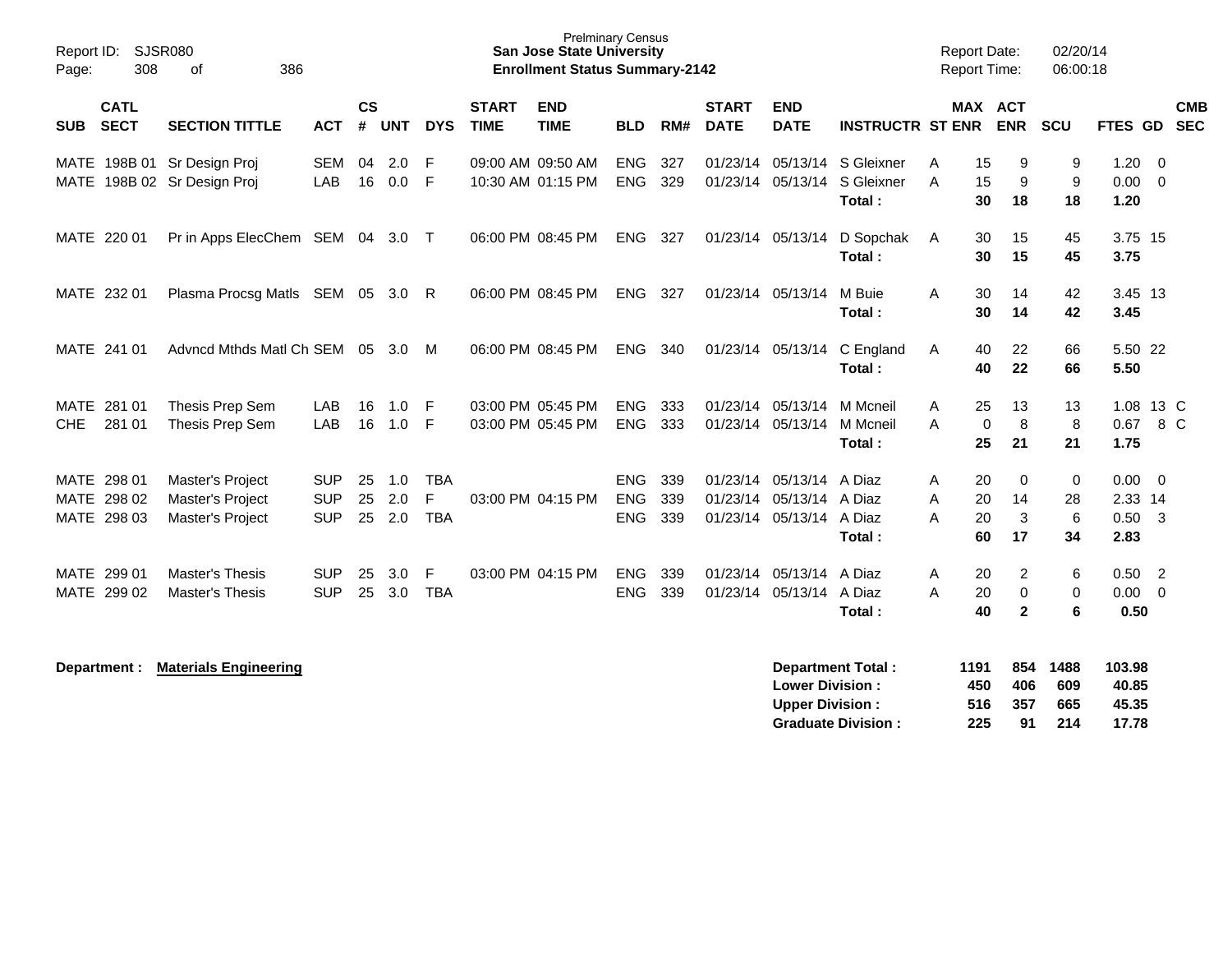| Report ID:<br>Page: | 309                        | SJSR080<br>386<br>οf                                |            |                    |            |             |                             | <b>San Jose State University</b><br><b>Enrollment Status Summary-2142</b> | <b>Prelminary Census</b> |      |                             |                           |                              |   | <b>Report Date:</b><br><b>Report Time:</b> |                | 02/20/14<br>06:00:18    |              |                         |                |
|---------------------|----------------------------|-----------------------------------------------------|------------|--------------------|------------|-------------|-----------------------------|---------------------------------------------------------------------------|--------------------------|------|-----------------------------|---------------------------|------------------------------|---|--------------------------------------------|----------------|-------------------------|--------------|-------------------------|----------------|
| SUB.                | <b>CATL</b><br><b>SECT</b> | <b>SECTION TITTLE</b>                               | <b>ACT</b> | $\mathsf{cs}$<br># | <b>UNT</b> | <b>DYS</b>  | <b>START</b><br><b>TIME</b> | <b>END</b><br><b>TIME</b>                                                 | <b>BLD</b>               | RM#  | <b>START</b><br><b>DATE</b> | <b>END</b><br><b>DATE</b> | <b>INSTRUCTR ST ENR</b>      |   | MAX ACT                                    | <b>ENR</b>     | <b>SCU</b>              | FTES GD SEC  |                         | <b>CMB</b>     |
| College             | Department :               | <b>Engineering</b><br><b>Mechanical Engineering</b> |            |                    |            |             |                             |                                                                           |                          |      |                             |                           |                              |   |                                            |                |                         |              |                         |                |
| ME                  | 19 01                      | Graphics for Enginee LAB                            |            | 16                 | 1.0        | W           |                             | 09:00 AM 11:45 AM                                                         | <b>ENG</b>               | 407  |                             | 01/23/14 05/13/14         | K Youssefi<br>Total:         | A | 30<br>30                                   | 27<br>27       | 27<br>27                | 1.80<br>1.80 | $\overline{\mathbf{0}}$ |                |
| ME                  | 20 01                      | Design & Graphics                                   | <b>SEM</b> | 05                 | 2.0        | M           |                             | 09:00 AM 09:50 AM                                                         | <b>ENG</b>               | -189 |                             | 01/23/14 05/13/14         | K Youssefi                   | A | 125                                        | 122            | 122                     | 16.27        |                         | $0\,$ C        |
| <b>TECH</b>         | 20 01                      | Design & Graphics                                   | <b>SEM</b> | 05                 | 2.0        | м           |                             | 09:00 AM 09:50 AM                                                         | <b>ENG</b>               | 189  |                             | 01/23/14 05/13/14         | K Youssefi                   | Α | $\mathbf 0$                                | 12             | 12                      | 1.60         |                         | 0 <sup>C</sup> |
| ME                  | 20 02                      | Design & Graphics                                   | LAB        | 16                 | 0.0        | $\mathsf T$ |                             | 09:00 AM 11:45 AM                                                         | <b>ENG</b>               | 407  |                             | 01/23/14 05/13/14         | K Youssefi                   | A | 25                                         | 27             | 27                      | 0.00         |                         | 0 <sup>C</sup> |
| <b>TECH</b>         | 20 02                      | Design & Graphics                                   | LAB        | 16                 | 0.0        | $\top$      |                             | 09:00 AM 11:45 AM                                                         | <b>ENG</b>               | 407  |                             |                           | 01/23/14 05/13/14 K Youssefi | A | 0                                          | $\overline{c}$ | $\overline{2}$          | 0.00         |                         | 0 <sup>C</sup> |
| MЕ                  | 20 03                      | Design & Graphics                                   | LAB        | 16                 | 0.0        | W           |                             | 01:30 PM 04:15 PM                                                         | <b>ENG</b>               | 407  |                             | 01/23/14 05/13/14 T Van   |                              | Α | 25                                         | 24             | 24                      | 0.00         |                         | 0 <sup>C</sup> |
| <b>TECH</b>         | 20 03                      | Design & Graphics                                   | LAB        | 16                 | 0.0        | W           |                             | 01:30 PM 04:15 PM                                                         | <b>ENG</b>               | 407  |                             | 01/23/14 05/13/14         | T Van                        | Α | 0                                          | $\overline{1}$ | $\mathbf 1$             | 0.00         |                         | 0 <sup>C</sup> |
| ME                  | 20 04                      | Design & Graphics                                   | LAB        | 16                 | 0.0        | R           |                             | 01:30 PM 04:15 PM                                                         | <b>ENG</b>               | 407  |                             | 01/23/14 05/13/14         | K Youssefi                   | Α | 25                                         | 25             | 25                      | 0.00         |                         | 0 <sup>C</sup> |
| <b>TECH</b>         | 20 04                      | Design & Graphics                                   | LAB        | 16                 | 0.0        | R           |                             | 01:30 PM 04:15 PM                                                         | <b>ENG</b>               | 407  |                             |                           | 01/23/14 05/13/14 K Youssefi | A | 0                                          | $\overline{4}$ | $\overline{\mathbf{4}}$ | 0.00         |                         | 0 <sup>C</sup> |
| MЕ                  | 20 05                      | Design & Graphics                                   | LAB        | 16                 | 0.0        | M           |                             | 10:00 AM 12:45 PM                                                         | <b>ENG</b>               | 407  |                             | 01/23/14 05/13/14         | K Youssefi                   | A | 25                                         | 27             | 27                      | 0.00         |                         | 0 <sup>C</sup> |
| <b>TECH</b>         | 20 05                      | Design & Graphics                                   | LAB        | 16                 | 0.0        | M           |                             | 10:00 AM 12:45 PM                                                         | <b>ENG</b>               | 407  |                             | 01/23/14 05/13/14         | K Youssefi                   | Α | 0                                          | $\overline{c}$ | $\overline{c}$          | 0.00         |                         | 0 <sup>C</sup> |
| MЕ                  | 20 06                      | Design & Graphics                                   | LAB        | 16                 | 0.0        | м           |                             | 01:30 PM 04:15 PM                                                         | <b>ENG</b>               | 407  | 01/23/14                    | 05/13/14                  | K Youssefi                   | Α | 25                                         | 19             | 19                      | 0.00         |                         | 0 <sup>C</sup> |
| <b>TECH</b>         | 20 06                      | Design & Graphics                                   | LAB        | 16                 | 0.0        | M           |                             | 01:30 PM 04:15 PM                                                         | <b>ENG</b>               | 407  |                             | 01/23/14 05/13/14         | K Youssefi                   | A | 0                                          | 3              | 3                       | 0.00         |                         | 0 <sup>C</sup> |
|                     |                            |                                                     |            |                    |            |             |                             |                                                                           |                          |      |                             |                           | Total:                       |   | 250                                        | 268            | 268                     | 17.87        |                         |                |
| ME                  | 30 01                      | <b>Comp Applications</b>                            | <b>SEM</b> | 05                 | 2.0        | м           |                             | 12:00 PM 12:50 PM                                                         | <b>ENG</b>               | 189  |                             | 01/23/14 05/13/14         | <b>B</b> Burlingame A        |   | 84                                         | 89             | 89                      | 11.87        | 0                       |                |
| ME                  | 30 02                      | Comp Applications                                   | LAB        | 16                 | 0.0        | $\top$      |                             | 01:30 PM 04:15 PM                                                         | <b>ENG</b>               | 394  |                             | 01/23/14 05/13/14         | <b>B</b> Burlingame A        |   | 28                                         | 31             | 31                      | 0.00         | 0                       |                |
| MЕ                  | 30 03                      | Comp Applications                                   | LAB        | 16                 | 0.0        | W           |                             | 01:30 PM 04:15 PM                                                         | <b>ENG</b>               | 394  |                             | 01/23/14 05/13/14         | <b>B</b> Burlingame A        |   | 28                                         | 29             | 29                      | 0.00         | 0                       |                |
| MЕ                  | 30 04                      | <b>Comp Applications</b>                            | LAB        | 16                 | 0.0        | R           |                             | 01:30 PM 04:15 PM                                                         | <b>ENG</b>               | 394  |                             | 01/23/14 05/13/14         | <b>B</b> Burlingame A        |   | 28                                         | 29             | 29                      | 0.00         | $\overline{0}$          |                |
|                     |                            |                                                     |            |                    |            |             |                             |                                                                           |                          |      |                             |                           | Total:                       |   | 168                                        | 178            | 178                     | 11.87        |                         |                |
| ME                  | 101 01                     | Dynamics                                            | <b>SEM</b> | 04                 | 3.0        | <b>MW</b>   |                             | 10:30 AM 11:45 AM                                                         | <b>ENG</b>               | 331  |                             | 01/23/14 05/13/14         | S Lee                        | A | 70                                         | 72             | 216                     | 14.55        | 3                       |                |
| ME                  | 101 02                     | Dynamics                                            | <b>SEM</b> |                    | 3.0        |             |                             |                                                                           |                          |      |                             |                           |                              | X | 0                                          | 0              | 0                       | 0.00         | 0                       |                |
| МE                  | 101 03                     | Dynamics                                            | <b>SEM</b> | 04                 | 3.0        | <b>MW</b>   |                             | 07:30 PM 08:45 PM                                                         | <b>ENG</b>               | 232  |                             | 01/23/14 05/13/14         | E Chan                       | A | 40                                         | 40             | 120                     | 8.00         | 0                       |                |
|                     |                            |                                                     |            |                    |            |             |                             |                                                                           |                          |      |                             |                           | Total :                      |   | 110                                        | 112            | 336                     | 22.55        |                         |                |
| ME                  | 106 01                     | <b>Fund Mechatro Engr</b>                           | SEM        | 04                 | 3.0        | TR          |                             | 10:30 AM 11:20 AM                                                         | <b>ENG</b>               | 341  |                             | 01/23/14 05/13/14         | <b>B</b> Furman              | A | 80                                         | 70             | 140                     | 14.00        |                         | $0\,C$         |
| EE                  | 106 01                     | Fund Mechatro Engr                                  | SEM        | 04                 | 3.0        | TR          |                             | 10:30 AM 11:20 AM                                                         | ENG 341                  |      |                             |                           | 01/23/14 05/13/14 B Furman   | Α | 0                                          | -1             | 2                       | 0.20         |                         | $0\,C$         |
| ME                  | 106 02                     | Fund Mechatro Engr                                  | LAB        |                    | 16 0.0     | $\top$      |                             | 02:30 PM 05:15 PM                                                         | ENG 125                  |      |                             | 01/23/14 05/13/14 E Aylen |                              | A | 20                                         | 18             | 18                      | 0.00         |                         | 0 <sup>o</sup> |
| EE.                 | 106 02                     | Fund Mechatro Engr                                  | LAB        |                    | 16 0.0     | $\top$      |                             | 02:30 PM 05:15 PM                                                         | ENG 125                  |      |                             | 01/23/14 05/13/14 E Aylen |                              | A | 0                                          | $\overline{1}$ | $\mathbf{1}$            | 0.00         |                         | 0 C            |
| ME                  | 106 03                     | Fund Mechatro Engr                                  | LAB        |                    | 16 0.0     | R           |                             | 02:30 PM 05:15 PM                                                         | <b>ENG 125</b>           |      |                             |                           | 01/23/14 05/13/14 B Furman   | A | 20                                         | 17             | 17                      | 0.00         |                         | $0\,C$         |
| EE                  | 106 03                     | Fund Mechatro Engr                                  | LAB        |                    | 16 0.0     | R           |                             | 02:30 PM 05:15 PM                                                         | <b>ENG 125</b>           |      |                             |                           | 01/23/14 05/13/14 B Furman   | A | 0                                          | $\mathbf 0$    | 0                       | 0.00         |                         | $0\,C$         |
| ME                  | 106 04                     | Fund Mechatro Engr                                  | LAB        |                    | 16 0.0     | F           |                             | 02:30 PM 05:15 PM                                                         | ENG 125                  |      |                             |                           | 01/23/14 05/13/14 B Furman   | A | 20                                         | 16             | 16                      | 0.00         |                         | $0\,C$         |
| EE                  | 106 04                     | Fund Mechatro Engr                                  | LAB        |                    | 16 0.0     | -F          |                             | 02:30 PM 05:15 PM                                                         | ENG 125                  |      |                             |                           | 01/23/14 05/13/14 B Furman   | A | 0                                          | $\mathbf 0$    | 0                       | 0.00         |                         | $0\,C$         |
| ME                  | 106 05                     | Fund Mechatro Engr                                  | LAB        |                    | 16  0.0  W |             |                             | 06:00 PM 08:45 PM                                                         | ENG 125                  |      |                             |                           | 01/23/14 05/13/14 B Furman   | Α | 20                                         | 19             | 19                      | 0.00         | $0\,C$                  |                |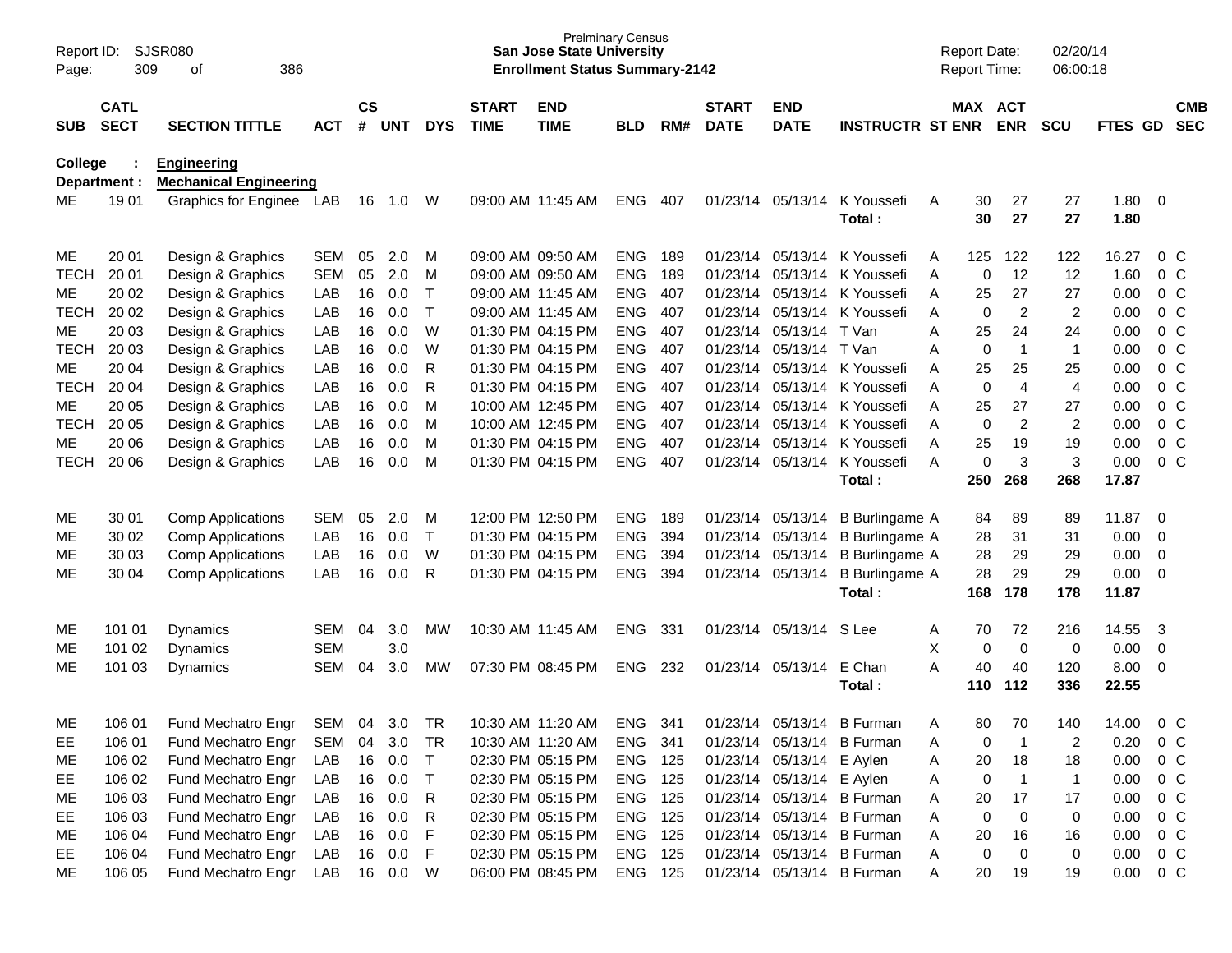| Report ID:<br>Page: | 310                        | <b>SJSR080</b><br>386<br>оf |               |                    |            |            |                             | <b>San Jose State University</b><br><b>Enrollment Status Summary-2142</b> | <b>Prelminary Census</b> |     |                             |                           |                           |                | <b>Report Date:</b><br><b>Report Time:</b> |            | 02/20/14<br>06:00:18 |                  |                          |            |
|---------------------|----------------------------|-----------------------------|---------------|--------------------|------------|------------|-----------------------------|---------------------------------------------------------------------------|--------------------------|-----|-----------------------------|---------------------------|---------------------------|----------------|--------------------------------------------|------------|----------------------|------------------|--------------------------|------------|
| <b>SUB</b>          | <b>CATL</b><br><b>SECT</b> | <b>SECTION TITTLE</b>       | <b>ACT</b>    | $\mathsf{cs}$<br># | <b>UNT</b> | <b>DYS</b> | <b>START</b><br><b>TIME</b> | <b>END</b><br><b>TIME</b>                                                 | <b>BLD</b>               | RM# | <b>START</b><br><b>DATE</b> | <b>END</b><br><b>DATE</b> | <b>INSTRUCTR ST ENR</b>   |                | MAX ACT                                    | <b>ENR</b> | SCU                  | FTES GD SEC      |                          | <b>CMB</b> |
|                     |                            |                             |               |                    |            |            |                             |                                                                           |                          |     |                             |                           |                           |                |                                            |            |                      |                  |                          |            |
| EE                  | 106 05                     | Fund Mechatro Engr          | LAB           | 16                 | 0.0        | W          |                             | 06:00 PM 08:45 PM                                                         | <b>ENG</b>               | 125 |                             | 01/23/14 05/13/14         | <b>B</b> Furman<br>Total: | Α              | 0<br>160                                   | 0<br>142   | $\pmb{0}$<br>213     | 0.00<br>14.20    |                          | $0\,$ C    |
| ME                  | 111 01                     | <b>Fluid Mech</b>           | SEM           | 04                 | 3.0        | MW         |                             | 04:30 PM 05:45 PM                                                         | CL.                      | 202 |                             | 01/23/14 05/13/14         | P Kutler                  | Α              | 50                                         | 57         | 171                  | 11.50            | $\overline{2}$           |            |
| МE                  | 111 02                     | <b>Fluid Mech</b>           | <b>SEM</b>    | 04                 | 3.0        | <b>TR</b>  |                             | 09:00 AM 10:15 AM                                                         | <b>SH</b>                | 344 |                             | 01/23/14 05/13/14         | N Okamoto                 | A              | 50                                         | 46         | 138                  | 9.25             | $\overline{1}$           |            |
| МE                  | 111 03                     | <b>Fluid Mech</b>           | <b>SEM</b>    | 04                 | 3.0        | <b>MW</b>  |                             | 09:00 AM 10:15 AM                                                         | <b>SH</b>                | 344 |                             | 01/23/14 05/13/14         | N Okamoto                 | A              | 50                                         | 48         | 144                  | 9.60 0           |                          |            |
|                     |                            |                             |               |                    |            |            |                             |                                                                           |                          |     |                             |                           | Total:                    |                | 150                                        | 151        | 453                  | 30.35            |                          |            |
| ME                  | 11301                      | Thermodynamics              | <b>SEM</b>    | 04                 | 4.0        | TR         |                             | 08:20 AM 10:00 AM                                                         | <b>ENG</b>               | 329 |                             | 01/23/14 05/13/14         | E Thurlow<br>Total:       | A              | 68<br>68                                   | 64<br>64   | 256<br>256           | 17.07 0<br>17.07 |                          |            |
| ME                  | 114 01                     | <b>Heat Transfer</b>        | <b>SEM</b>    |                    | 3.0        |            |                             |                                                                           |                          |     |                             |                           |                           | Χ              | $\pmb{0}$                                  | 0          | $\,0\,$              | $0.00 \t 0$      |                          |            |
| MЕ                  | 114 02                     | <b>Heat Transfer</b>        | <b>SEM</b>    | 04                 | 3.0        | <b>TR</b>  |                             | 06:00 PM 07:15 PM                                                         | <b>ENG</b>               | 343 |                             | 01/23/14 05/13/14         | N Djordjevic              | $\overline{A}$ | 50                                         | 48         | 144                  | 9.60 0           |                          |            |
| МE                  | 114 03                     | <b>Heat Transfer</b>        | <b>SEM</b>    |                    | 3.0        |            |                             |                                                                           |                          |     |                             |                           |                           | X              | $\mathbf 0$                                | 0          | 0                    | 0.00             | $\overline{\phantom{0}}$ |            |
| МE                  | 114 04                     | <b>Heat Transfer</b>        | <b>SEM</b>    | 04                 | 3.0        | <b>TR</b>  |                             | 07:30 PM 08:45 PM                                                         | MH                       | 324 |                             | 01/23/14 05/13/14         | K Hardikar                | A              | 60                                         | 47         | 141                  | 9.45             | $\overline{\phantom{0}}$ |            |
|                     |                            |                             |               |                    |            |            |                             |                                                                           |                          |     |                             |                           | Total:                    |                | 110                                        | 95         | 285                  | 19.05            |                          |            |
| ME                  | 115 01                     | Thermal Eng Lab             | LAB           | 16                 | 1.0        | M          |                             | 02:30 PM 05:15 PM                                                         | <b>ENG</b>               | 113 |                             | 01/23/14 05/13/14         | A Carlozzi                | A              | 15                                         | 14         | 14                   | 0.93             | $\overline{\phantom{0}}$ |            |
| МE                  | 115 02                     | Thermal Eng Lab             | LAB           | 16                 | 1.0        | $\top$     |                             | 02:30 PM 05:15 PM                                                         | <b>ENG</b>               | 113 |                             | 01/23/14 05/13/14         | A Carlozzi                | A              | 15                                         | 16         | 16                   | 1.07             | $\overline{\phantom{0}}$ |            |
| MЕ                  | 115 03                     | Thermal Eng Lab             | LAB           | 16                 | 1.0        | R          |                             | 02:30 PM 05:15 PM                                                         | <b>ENG</b>               | 113 |                             | 01/23/14 05/13/14         | J Mokri                   | A              | 15                                         | 15         | 15                   | $1.00 \t 0$      |                          |            |
| MЕ                  | 115 04                     | Thermal Eng Lab             | LAB           | 16                 | 1.0        | W          |                             | 06:00 PM 08:45 PM                                                         | <b>ENG</b>               | 113 |                             | 01/23/14 05/13/14         | T Grushkowit A            |                | 15                                         | 12         | 12                   | 0.80 0           |                          |            |
| MЕ                  | 115 05                     | Thermal Eng Lab             | LAB           | 16                 | 1.0        | W          |                             | 02:30 PM 05:15 PM                                                         | <b>ENG</b>               | 113 |                             | 01/23/14 05/13/14         | J Mokri                   | A              | 15                                         | 11         | 11                   | $0.73 \quad 0$   |                          |            |
|                     |                            |                             |               |                    |            |            |                             |                                                                           |                          |     |                             |                           | Total:                    |                | 75                                         | 68         | 68                   | 4.53             |                          |            |
| ME                  | 120 01                     | <b>Experimental Meths</b>   | <b>SEM</b>    | 04                 | 2.0        | M          |                             | 08:00 AM 08:50 AM                                                         | <b>ENG</b>               | 339 |                             | 01/23/14 05/13/14         | A Mysore                  | A              | 64                                         | 57         | 57                   | 7.63             | $\overline{\phantom{1}}$ |            |
| ME                  | 120 02                     | <b>Experimental Meths</b>   | LAB           | 16                 | 0.0        | $\top$     |                             | 01:30 PM 04:15 PM                                                         | <b>ENG</b>               | 133 |                             | 01/23/14 05/13/14         | A Mysore                  | Α              | 16                                         | 16         | 16                   | $0.00 \t 0$      |                          |            |
| MЕ                  | 120 03                     | <b>Experimental Meths</b>   | LAB           | 16                 | 0.0        | $\top$     |                             | 05:30 PM 08:15 PM                                                         | <b>ENG</b>               | 133 |                             | 01/23/14 05/13/14         | A Mysore                  | Α              | 16                                         | 9          | 9                    | $0.00 \t 0$      |                          |            |
| MЕ                  | 120 04                     | <b>Experimental Meths</b>   | LAB           | 16                 | 0.0        | M          |                             | 05:30 PM 08:15 PM                                                         | <b>ENG</b>               | 133 |                             | 01/23/14 05/13/14         | A Mysore                  | Α              | 16                                         | 16         | 16                   | 0.00             | $\overline{1}$           |            |
| МE                  | 120 05                     | <b>Experimental Meths</b>   | LAB           | 16                 | 0.0        | R          |                             | 05:30 PM 08:15 PM                                                         | <b>ENG</b>               | 133 |                             | 01/23/14 05/13/14         | M Signorelli              | A              | 16                                         | 16         | 16                   | $0.00 \t 0$      |                          |            |
|                     |                            |                             |               |                    |            |            |                             |                                                                           |                          |     |                             |                           | Total:                    |                | 128                                        | 114        | 114                  | 7.63             |                          |            |
| ME                  | 130 01                     | Appl Engr Analysis          | SEM 04        |                    | 3.0        | <b>TR</b>  |                             | 09:00 AM 10:15 AM                                                         | ENG 331                  |     |                             | 01/23/14 05/13/14 T Hsu   |                           | Α              | 75                                         | 59         | 177                  | 11.85 1          |                          |            |
| ME                  | 130 02                     | Appl Engr Analysis          | SEM 04 3.0 TR |                    |            |            |                             | 01:30 PM 02:45 PM                                                         | SH                       | 241 |                             | 01/23/14 05/13/14         | D Abdollahia A            |                | 40                                         | 32         | 96                   | $6.40\ 0$        |                          |            |
|                     |                            |                             |               |                    |            |            |                             |                                                                           |                          |     |                             |                           | Total:                    |                | 115                                        | 91         | 273                  | 18.25            |                          |            |
| ME                  | 147 01                     | Dyn Sys Vibs Cntrl          | SEM 04 3.0 TR |                    |            |            |                             | 04:30 PM 05:45 PM                                                         | ENG 341                  |     |                             | 01/23/14 05/13/14 F Barez |                           | A              | 65                                         | 61         | 183                  | 12.35 3          |                          |            |
|                     |                            |                             |               |                    |            |            |                             |                                                                           |                          |     |                             |                           | Total:                    |                | 65                                         | 61         | 183                  | 12.35            |                          |            |
| ME                  | 154 01                     | Mech Engr Design            | SEM 04 4.0 MW |                    |            |            |                             | 10:30 AM 12:10 PM                                                         | ENG 341                  |     |                             | 01/23/14 05/13/14 R Yee   |                           | A              | 70                                         | 92         | 368                  | 24.67 2          |                          |            |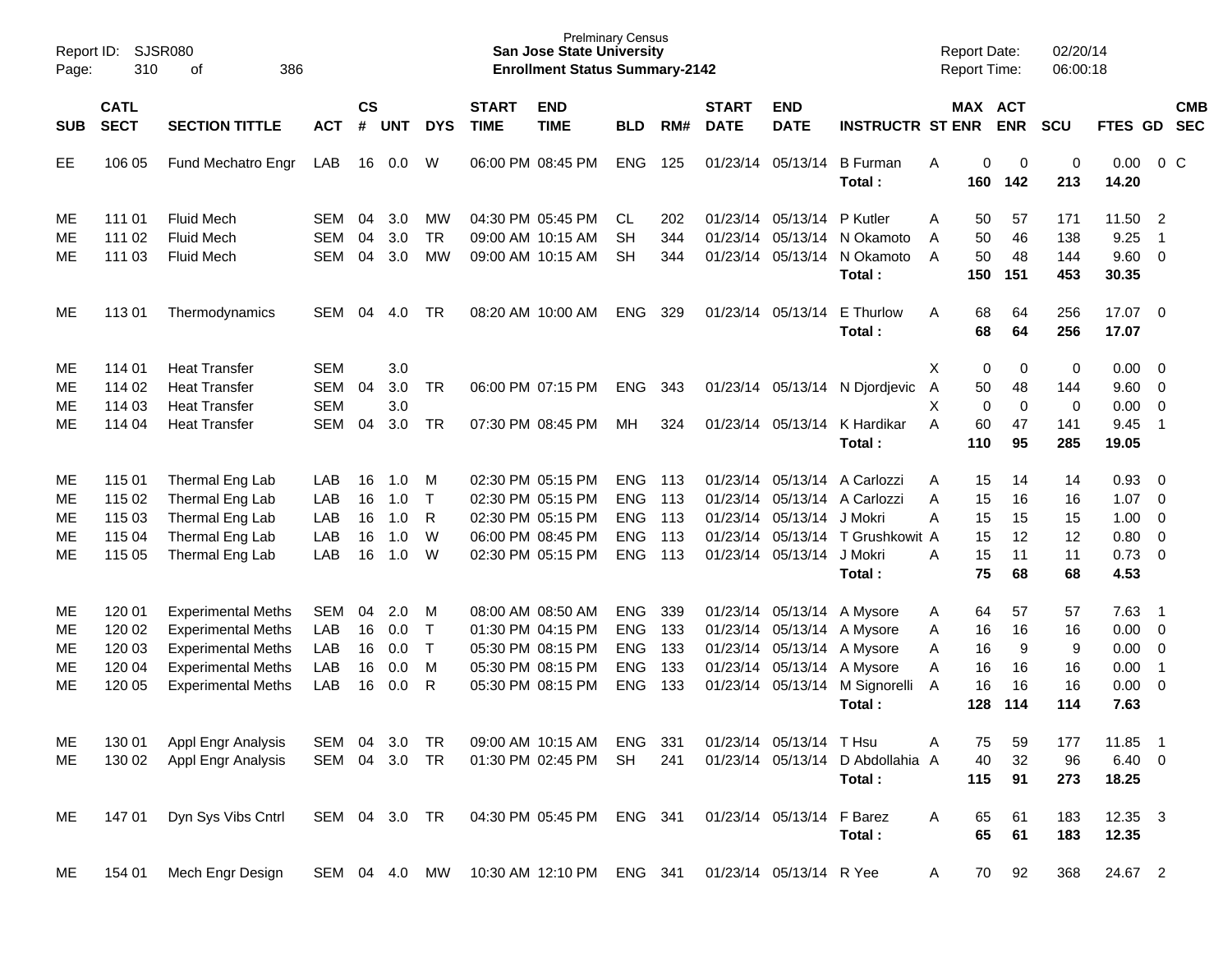| Page:                | Report ID: SJSR080<br>311       | 386<br>of                                                                                                        |                                        |                    |                                  |                                        |                             | <b>San Jose State University</b><br><b>Enrollment Status Summary-2142</b>        | <b>Prelminary Census</b>                                      |                   |                             |                                                   |                                                                                                     | <b>Report Date:</b><br><b>Report Time:</b> |                                                         | 02/20/14<br>06:00:18         |                                                               |                             |
|----------------------|---------------------------------|------------------------------------------------------------------------------------------------------------------|----------------------------------------|--------------------|----------------------------------|----------------------------------------|-----------------------------|----------------------------------------------------------------------------------|---------------------------------------------------------------|-------------------|-----------------------------|---------------------------------------------------|-----------------------------------------------------------------------------------------------------|--------------------------------------------|---------------------------------------------------------|------------------------------|---------------------------------------------------------------|-----------------------------|
| <b>SUB</b>           | <b>CATL</b><br><b>SECT</b>      | <b>SECTION TITTLE</b>                                                                                            | <b>ACT</b>                             | $\mathsf{cs}$<br># | <b>UNT</b>                       | <b>DYS</b>                             | <b>START</b><br><b>TIME</b> | <b>END</b><br><b>TIME</b>                                                        | <b>BLD</b>                                                    | RM#               | <b>START</b><br><b>DATE</b> | <b>END</b><br><b>DATE</b>                         | <b>INSTRUCTR ST ENR ENR</b>                                                                         |                                            | MAX ACT                                                 | <b>SCU</b>                   | FTES GD SEC                                                   | <b>CMB</b>                  |
| ME.<br>ME.           | 154 02<br>154 03                | Mech Engr Design<br>Mech Engr Design                                                                             | <b>SEM</b><br><b>SEM</b>               |                    | 4.0<br>4.0                       |                                        |                             |                                                                                  |                                                               |                   |                             |                                                   | Total:                                                                                              | Х<br>X                                     | 0<br>0<br>0<br>0<br>70<br>92                            | 0<br>$\mathbf 0$<br>368      | $0.00 \t 0$<br>$0.00 \t 0$<br>24.67                           |                             |
| ME.                  | 160 01                          | <b>Finite Ele Methods</b>                                                                                        | SEM                                    | 04                 | 3.0                              | TR                                     |                             | 10:30 AM 11:45 AM                                                                | ENG                                                           | 301               |                             |                                                   | 01/23/14 05/13/14 R Agarwal<br>Total:                                                               | A                                          | 35<br>31<br>35<br>31                                    | 93<br>93                     | $6.20 \quad 0$<br>6.20                                        |                             |
| ME.<br>ME            | 165 01<br>165 02                | Com Aid Des in ME<br>Com Aid Des in ME                                                                           | <b>SEM</b><br>SEM                      | 04                 | 3.0<br>3.0                       | MW                                     |                             | 06:00 PM 07:15 PM                                                                | <b>ENG</b>                                                    | 301               |                             | 01/23/14 05/13/14 E Chan                          | Total:                                                                                              | X<br>A                                     | 0<br>0<br>35<br>37<br>35<br>37                          | 0<br>111<br>111              | $0.00 \quad 0$<br>$7.40 \quad 0$<br>7.40                      |                             |
| ME.<br>EE            | 169 01<br>169 01<br>MATE 169 01 | MEMS Fab & Design<br>MEMS Fab & Design<br>MEMS Fab & Design LAB                                                  | LAB<br>LAB                             | 16<br>16<br>16     | 1.0<br>1.0<br>1.0                | R<br>R<br>R                            |                             | 01:30 PM 04:15 PM<br>01:30 PM 04:15 PM<br>01:30 PM 04:15 PM                      | <b>ENG</b><br><b>ENG</b><br><b>ENG</b>                        | 311<br>311<br>311 |                             | 01/23/14 05/13/14<br>01/23/14 05/13/14            | M Bryning<br>M Bryning<br>01/23/14 05/13/14 M Bryning<br>Total:                                     | A<br>Α<br>A                                | 20<br>4<br>0<br>0<br>5<br>0<br>20<br>9                  | 4<br>0<br>5<br>9             | 0.28<br>0.38<br>0.67                                          | 1 C<br>$0.00 \t 0 C$<br>3 C |
| ME.                  | 172 01                          | Alt Renew Energy Res SEM 04 3.0 MW                                                                               |                                        |                    |                                  |                                        |                             | 06:00 PM 07:15 PM                                                                | CL                                                            | 303               |                             |                                                   | 01/23/14 05/13/14 F Rongere<br>Total:                                                               | A                                          | 33<br>50<br>50<br>33                                    | 99<br>99                     | 6.75<br>6.75                                                  | $\overline{\mathbf{3}}$     |
| ME.<br>ME<br>MЕ      | 180 01<br>180 02<br>180 03      | <b>Indiv Studies</b><br><b>Indiv Studies</b><br><b>Indiv Studies</b>                                             | <b>SUP</b><br><b>SUP</b><br><b>SUP</b> | 36<br>36<br>36     | 1.0<br>2.0<br>3.0                | <b>TBA</b><br><b>TBA</b><br><b>TBA</b> |                             |                                                                                  |                                                               |                   |                             |                                                   | 01/23/14 05/13/14 N Okamoto<br>01/23/14 05/13/14 N Okamoto<br>01/23/14 05/13/14 N Okamoto<br>Total: | A<br>A<br>A                                | 20<br>1<br>20<br>$\mathbf 1$<br>20<br>1<br>60<br>3      | 1<br>2<br>3<br>6             | $0.07 \quad 0$<br>$0.13 \quad 0$<br>$0.20 \ 0$<br>0.40        |                             |
| ME.                  | 18301                           | <b>HVAC Sys Design</b>                                                                                           | SEM                                    | 04                 | 3.0                              | TR                                     |                             | 06:00 PM 07:15 PM                                                                | CL                                                            | 303               |                             | 01/23/14 05/13/14                                 | S Ishaya<br>Total:                                                                                  | A                                          | 50<br>28<br>50<br>28                                    | 84<br>84                     | $6.00\quad 8$<br>6.00                                         |                             |
| ME.                  | 18701                           | Auto Control Dsgn                                                                                                | SEM                                    | 04                 | 3.0                              | МW                                     |                             | 07:30 PM 08:45 PM                                                                | <b>ENG</b>                                                    | 339               |                             | 01/23/14 05/13/14                                 | N Hemati<br>Total:                                                                                  | A                                          | 35<br>28<br>35<br>28                                    | 84<br>84                     | $5.60$ 0<br>5.60                                              |                             |
| ME.                  | 18901                           | Des Manuf Microsys                                                                                               | <b>SEM</b>                             |                    | 3.0                              |                                        |                             |                                                                                  |                                                               |                   |                             |                                                   | Total:                                                                                              | X                                          | 0<br>0<br>0<br>0                                        | 0<br>0                       | $0.00 \t 0$<br>0.00                                           |                             |
| ME<br>ME<br>ME<br>ME |                                 | 195B 01 Sr Design Proj II<br>195B 02 Sr Design Proj II<br>195B 03 Sr Design Proj II<br>195B 04 Sr Design Proj II | LAB<br>LAB<br>LAB<br>LAB               | 16<br>16           | 3.0<br>16 3.0<br>16 3.0<br>3.0 W | W<br><b>W</b><br><b>W</b>              |                             | 01:30 PM 04:15 PM<br>01:30 PM 04:15 PM<br>01:30 PM 04:15 PM<br>01:30 PM 04:15 PM | ENG 135<br><b>ENG 192</b><br><b>ENG 114</b><br><b>ENG 111</b> |                   |                             | 01/23/14 05/13/14 W Du<br>01/23/14 05/13/14 R Yee | 01/23/14 05/13/14 R Agarwal<br>01/23/14 05/13/14 N Okamoto<br>Total:                                | A<br>Α<br>Α<br>A                           | 34<br>30<br>25<br>30<br>25<br>30<br>20<br>30<br>120 104 | 102<br>75<br>75<br>60<br>312 | $6.80$ 0<br>$5.00 \t 0$<br>$5.00 \t 0$<br>$4.00 \ 0$<br>20.80 |                             |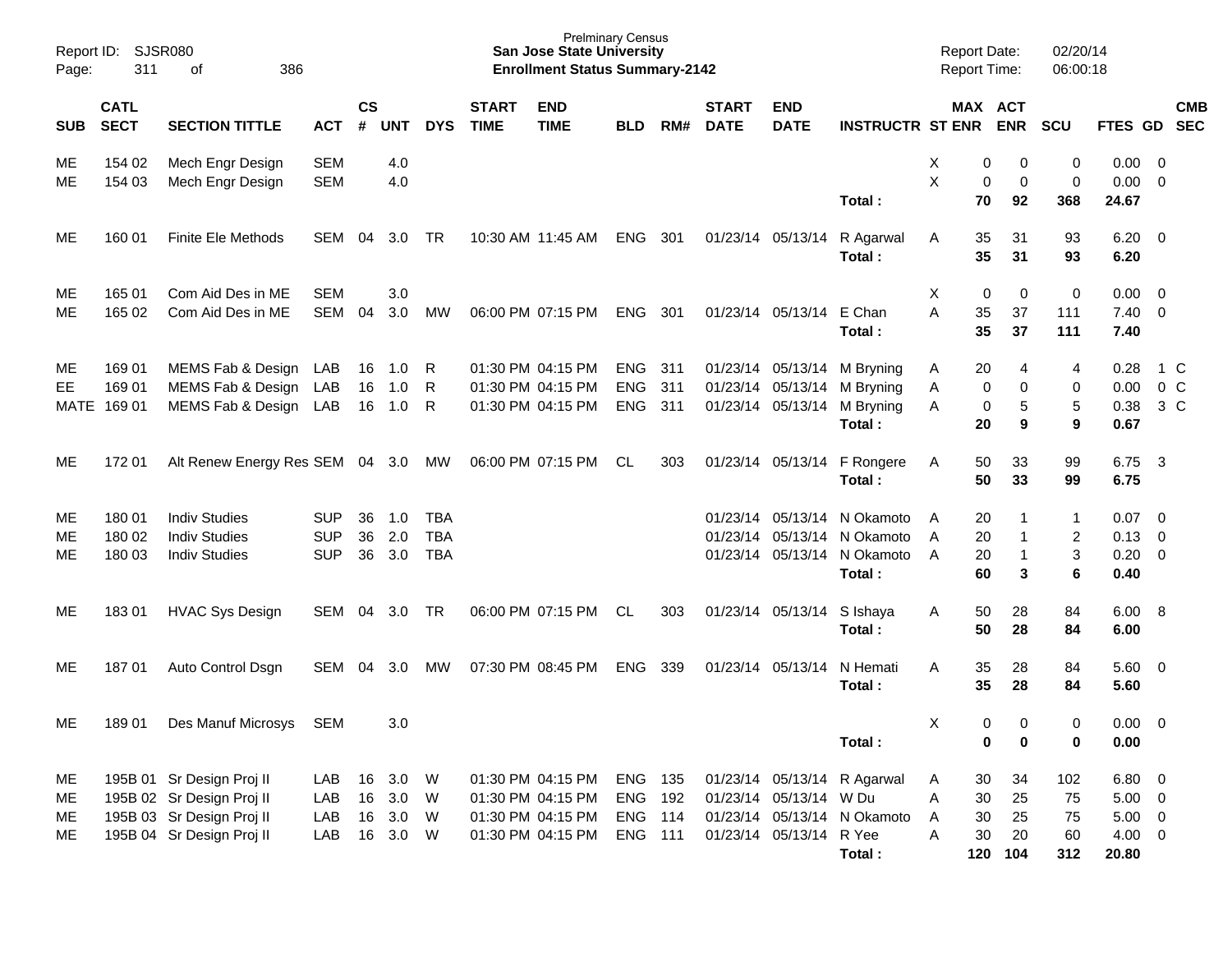| Page:      | Report ID: SJSR080<br>312  | 386<br>of                                 |               |                    |            |                         |                             | <b>Prelminary Census</b><br><b>San Jose State University</b><br><b>Enrollment Status Summary-2142</b> |            |       |                             |                                        |                                       | <b>Report Date:</b><br><b>Report Time:</b> |                                | 02/20/14<br>06:00:18 |                              |                         |            |
|------------|----------------------------|-------------------------------------------|---------------|--------------------|------------|-------------------------|-----------------------------|-------------------------------------------------------------------------------------------------------|------------|-------|-----------------------------|----------------------------------------|---------------------------------------|--------------------------------------------|--------------------------------|----------------------|------------------------------|-------------------------|------------|
| <b>SUB</b> | <b>CATL</b><br><b>SECT</b> | <b>SECTION TITTLE</b>                     | ACT           | $\mathsf{cs}$<br># | <b>UNT</b> | <b>DYS</b>              | <b>START</b><br><b>TIME</b> | <b>END</b><br><b>TIME</b>                                                                             | <b>BLD</b> | RM#   | <b>START</b><br><b>DATE</b> | <b>END</b><br><b>DATE</b>              | <b>INSTRUCTR ST ENR ENR</b>           |                                            | MAX ACT                        | <b>SCU</b>           | FTES GD SEC                  |                         | <b>CMB</b> |
| ME.        | 199 01                     | Special Topics Mech SEM 04 3.0 T          |               |                    |            |                         |                             | 06:00 PM 08:45 PM                                                                                     | CL         | 117   |                             | 01/23/14 05/13/14                      | J Mokri<br>Total:                     | 50<br>Α<br>50                              | 47<br>47                       | 141<br>141           | 9.55<br>9.55                 | $\overline{\mathbf{3}}$ |            |
| ME.        | 210 01                     | Adv Thermodynamics SEM 05 3.0 TR          |               |                    |            |                         |                             | 07:30 PM 08:45 PM                                                                                     | ENG 303    |       |                             |                                        | 01/23/14 05/13/14 Y Shabany<br>Total: | 35<br>A<br>35                              | 24<br>24                       | 72<br>72             | 5.85 21<br>5.85              |                         |            |
| ME.        | 230 01                     | Ad Mech Eng Analys SEM 05 3.0 TR          |               |                    |            |                         |                             | 06:00 PM 07:15 PM                                                                                     | ENG 331    |       |                             |                                        | 01/23/14 05/13/14 Y Shabany<br>Total: | 45<br>A<br>45                              | 28<br>28                       | 84<br>84             | 7.00 28<br>7.00              |                         |            |
| ME.        | 240 01                     | Rigid Body Dynamic                        | SEM 05 3.0 TR |                    |            |                         |                             | 07:30 PM 08:45 PM                                                                                     | ENG        | - 343 |                             | 01/23/14 05/13/14 E Chan               | Total:                                | 45<br>Α<br>45                              | 16<br>16                       | 48<br>48             | 4.00 16<br>4.00              |                         |            |
| ME.        | 265 01                     | Computer Aid ME Des SEM 05 3.0 MW         |               |                    |            |                         |                             | 06:00 PM 07:15 PM                                                                                     | MH         | 324   |                             | 01/23/14 05/13/14                      | K Youssefi<br>Total:                  | 45<br>A<br>45                              | 36<br>36                       | 108<br>108           | 8.15 19<br>8.15              |                         |            |
| ME.        | 267 01                     | <b>Eng Biomechanics</b>                   | SEM 04        |                    | 3.0        | MW                      |                             | 04:30 PM 05:45 PM                                                                                     | ENG        | 232   |                             | 01/23/14 05/13/14                      | S Lee<br>Total:                       | 35<br>A<br>35                              | 28<br>28                       | 84<br>84             | 7.00 28<br>7.00              |                         |            |
| ME.        | 273 01                     | Finite El Meth Eng                        | SEM           | 04                 | 3.0        | <b>TR</b>               |                             | 04:30 PM 05:45 PM                                                                                     | ENG        | 232   |                             |                                        | 01/23/14 05/13/14 R Agarwal<br>Total: | 35<br>A<br>35                              | 35<br>35                       | 105<br>105           | 8.70 34<br>8.70              |                         |            |
| ME.<br>ME  | 285 01<br>285 02           | Mechatronic Sys En<br>Mechatronic Sys En  | SEM<br>LAB    | 05<br>16           | 3.0<br>0.0 | <b>MW</b><br><b>TBA</b> |                             | 06:00 PM 07:15 PM                                                                                     | ENG        | 232   |                             | 01/23/14 05/13/14<br>01/23/14 05/13/14 | W Du<br>W Du<br>Total:                | Α<br>35<br>A<br>35<br>70                   | 17<br>17<br>34                 | 34<br>17<br>51       | 4.15 15<br>$0.00$ 15<br>4.15 |                         |            |
| ME         |                            | 290R 01 Thesis/Project Sup                | <b>SUP</b>    |                    | 1.0        |                         |                             |                                                                                                       |            |       |                             |                                        | Total:                                | Χ                                          | 0<br>0<br>$\bf{0}$<br>$\bf{0}$ | 0<br>$\bf{0}$        | $0.00 \t 0$<br>0.00          |                         |            |
| ME.        |                            | 295A 01 ME Project I                      | <b>SUP</b>    | 25                 | 3.0        | - F                     |                             | 05:00 PM 07:30 PM                                                                                     | <b>ENG</b> | 339   |                             | 01/23/14 05/13/14                      | F Barez<br>Total:                     | 35<br>Α<br>35                              | 5<br>5                         | 15<br>15             | 1.25<br>1.25                 | $-5$                    |            |
| ME         |                            | 295B 01 ME Project II                     | SUP 25 3.0 F  |                    |            |                         |                             | 05:00 PM 07:30 PM ENG 339                                                                             |            |       |                             | 01/23/14 05/13/14 F Barez              | Total:                                | 35<br>35                                   | 11<br>11                       | 33<br>33             | 2.75 11<br>2.75              |                         |            |
| ME         |                            | 297 01 Special Topics Mech SEM 04 3.0 TBA |               |                    |            |                         |                             |                                                                                                       |            |       |                             | 01/23/14 05/13/14                      | Total:                                | 25<br>Α<br>25                              | 0<br>$\mathbf 0$               | 0<br>0               | $0.00 \t 0$<br>0.00          |                         |            |
| ME         | 299 01                     | Master's Thesis                           | SUP 25 3.0 F  |                    |            |                         |                             | 05:00 PM 07:30 PM ENG 339 01/23/14 05/13/14 F Barez                                                   |            |       |                             |                                        | Total:                                | 10<br>Α<br>10                              | 5<br>$5\phantom{.0}$           | 15<br>15             | $1.25$ 5<br>1.25             |                         |            |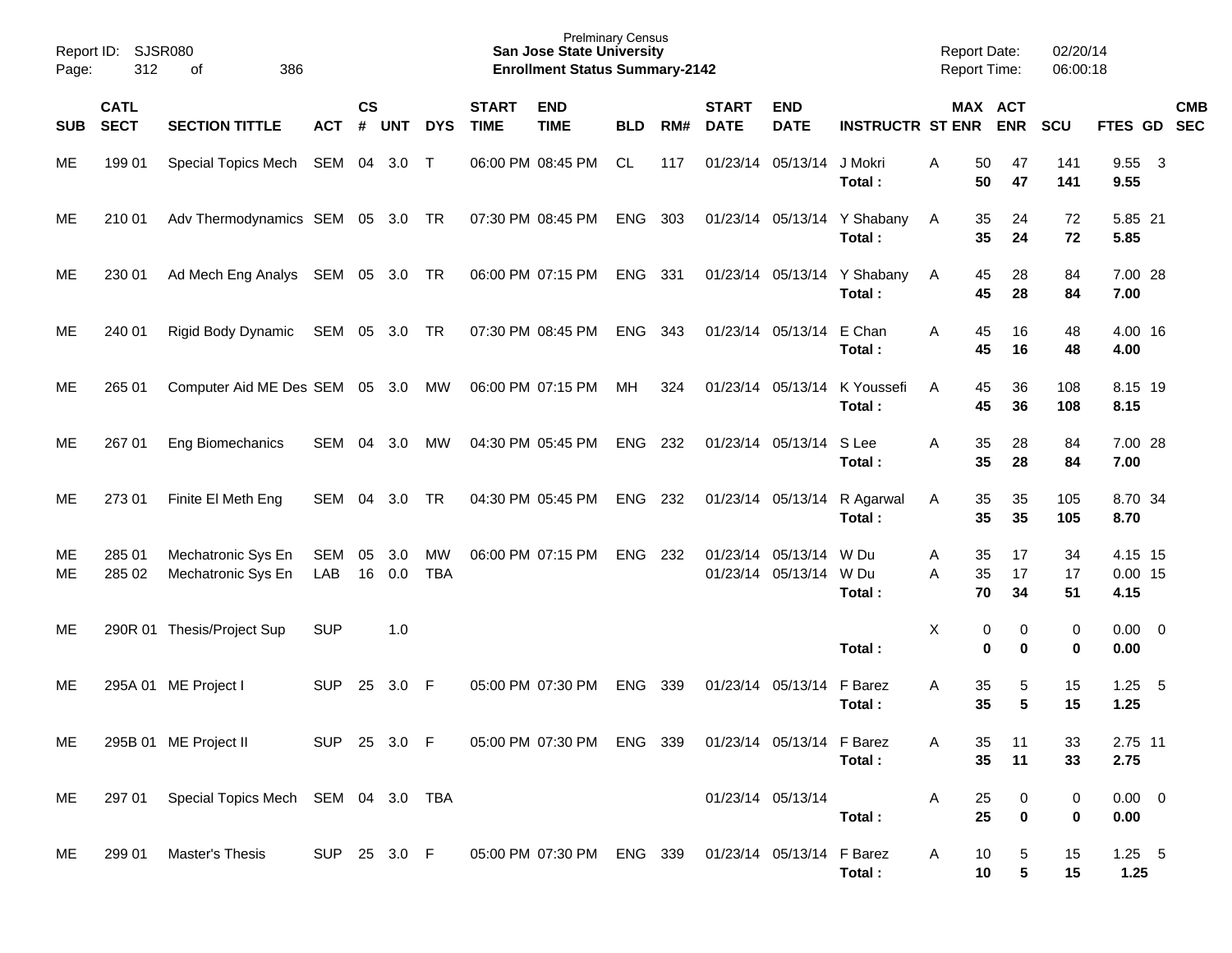| Page:      | Report ID: SJSR080<br>313  | . of                  | 386     |           |            |                             |                           | <b>Prelminary Census</b><br><b>San Jose State University</b><br><b>Enrollment Status Summary-2142</b> |     |                             |                           |                         | <b>Report Date:</b><br>Report Time: |                   | 02/20/14<br>06:00:18 |             |            |
|------------|----------------------------|-----------------------|---------|-----------|------------|-----------------------------|---------------------------|-------------------------------------------------------------------------------------------------------|-----|-----------------------------|---------------------------|-------------------------|-------------------------------------|-------------------|----------------------|-------------|------------|
| <b>SUB</b> | <b>CATL</b><br><b>SECT</b> | <b>SECTION TITTLE</b> | $ACT$ # | СS<br>UNT | <b>DYS</b> | <b>START</b><br><b>TIME</b> | <b>END</b><br><b>TIME</b> | <b>BLD</b>                                                                                            | RM# | <b>START</b><br><b>DATE</b> | <b>END</b><br><b>DATE</b> | <b>INSTRUCTR ST ENR</b> | MAX                                 | ACT<br><b>ENR</b> | <b>SCU</b>           | FTES GD SEC | <b>CMB</b> |

| Department : | <b>Mechanical Engineering</b> | Department Total:         | 2369 | 2005           | 4576 | 315.65 |
|--------------|-------------------------------|---------------------------|------|----------------|------|--------|
|              |                               | <b>Lower Division:</b>    | 448  | - 473          | 473  | 31.53  |
|              |                               | <b>Upper Division:</b>    |      | 1506 1310 3488 |      | 234.02 |
|              |                               | <b>Graduate Division:</b> | 415  | 222            | 615  | 50.10  |